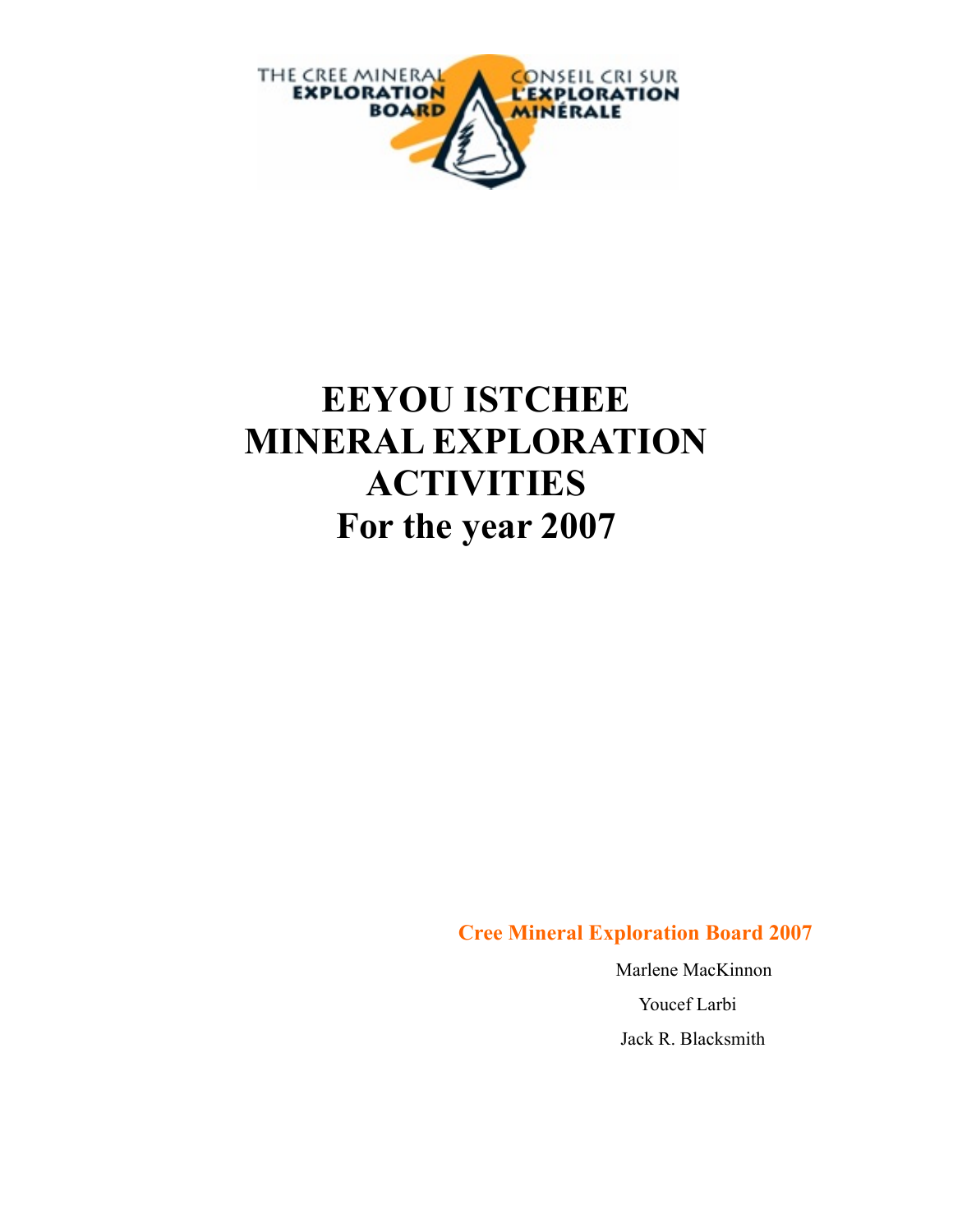

#### **TABLE OF CONTENTS**

| 1.1. History of Mineral Exploration in James Bay (Eeyou Istchee)3                    |  |
|--------------------------------------------------------------------------------------|--|
|                                                                                      |  |
|                                                                                      |  |
|                                                                                      |  |
|                                                                                      |  |
|                                                                                      |  |
| 3. CREE NATIONS OF WEMINDJI, EASTMAIN and CHISASIBI 12                               |  |
|                                                                                      |  |
| 3.2. Mineral Exploration Activity (Wemindji-Eastmain-Chisasibi) 15                   |  |
|                                                                                      |  |
|                                                                                      |  |
| 4.2. Mineral Exploration Activity - Mistissini area (North - Otish Mountains, West - |  |
|                                                                                      |  |
|                                                                                      |  |
|                                                                                      |  |
|                                                                                      |  |
|                                                                                      |  |
|                                                                                      |  |
|                                                                                      |  |
|                                                                                      |  |
|                                                                                      |  |
|                                                                                      |  |
|                                                                                      |  |
|                                                                                      |  |
|                                                                                      |  |
|                                                                                      |  |
|                                                                                      |  |
| 10. COMPILATION OF MINING COMPANIES IN EEYOU ISTCHEE 96                              |  |
| 11. CREE WORKERS HIRED IN MINERAL EXPLORATION ON THE JAMES BAY                       |  |
|                                                                                      |  |
|                                                                                      |  |
|                                                                                      |  |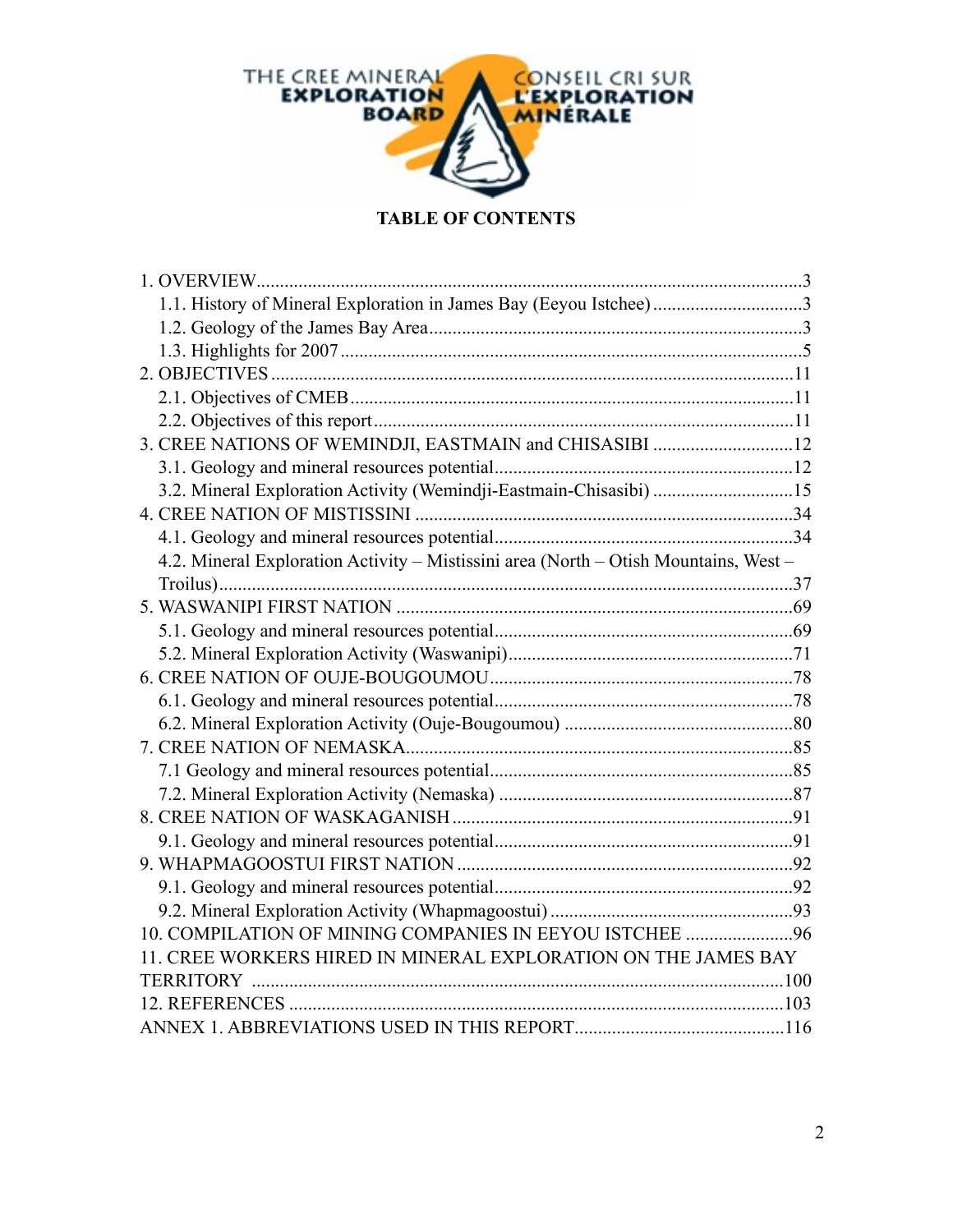

# **1. OVERVIEW**

### *1.1. History of Mineral Exploration in James Bay (Eeyou Istchee)*

Mineral exploration in Eeyou Istchee has been the preoccupation (and occupation) of prospectors and mining companies for more than a century. The richness of the territory in terms of precious and base metals and recently in diamonds continues to augment yearly.

Historically, exploration has been mostly for precious and base metals, uranium and iron. Exploration intensity has always been influenced by the economic value of the minerals targeted. The Goldcorp Inc. Roberto mineralized system in the Opinaca Reservoir area (Wemindji-Eastmain section) has evolved as one of the most significant gold discoveries in Québec in recent years. The continuously positive exploration results obtained from this site prompt other companies to claim in the area.

Eeyou Istchee is gaining prominence as on of Canada's most important areas for mineral exploration. The Opinaca Reservoir has potential for being a major gold mining camp. The Otish Mountains area is very promising for possible diamond, uranium and molybdenum exploitation.

These diamond, gold and uranium discoveries especially, as well as results of other exploration work, place Eeyou Istchee at the forefront of mineral exploration and eventual exploitation in northern Quebec.

### *1.2. Geology of the James Bay Area*

The James Bay region overlies four geological subprovinces in the central part of the Superior Province. These subprovinces are, from north to south:

- The La Grande Subprovince
- The Opinaca Subprovince
- The Nemiscau Subprovince
- The Opatica Subprovince

These subprovinces (on which the communities of Chisasibi, Wemindji, Eastmain, Waskaganish and Nemaska are located) are mostly made up of volcano-plutonic and sedimentary assemblages intruded by granitoids They are transected by E-W to WNW-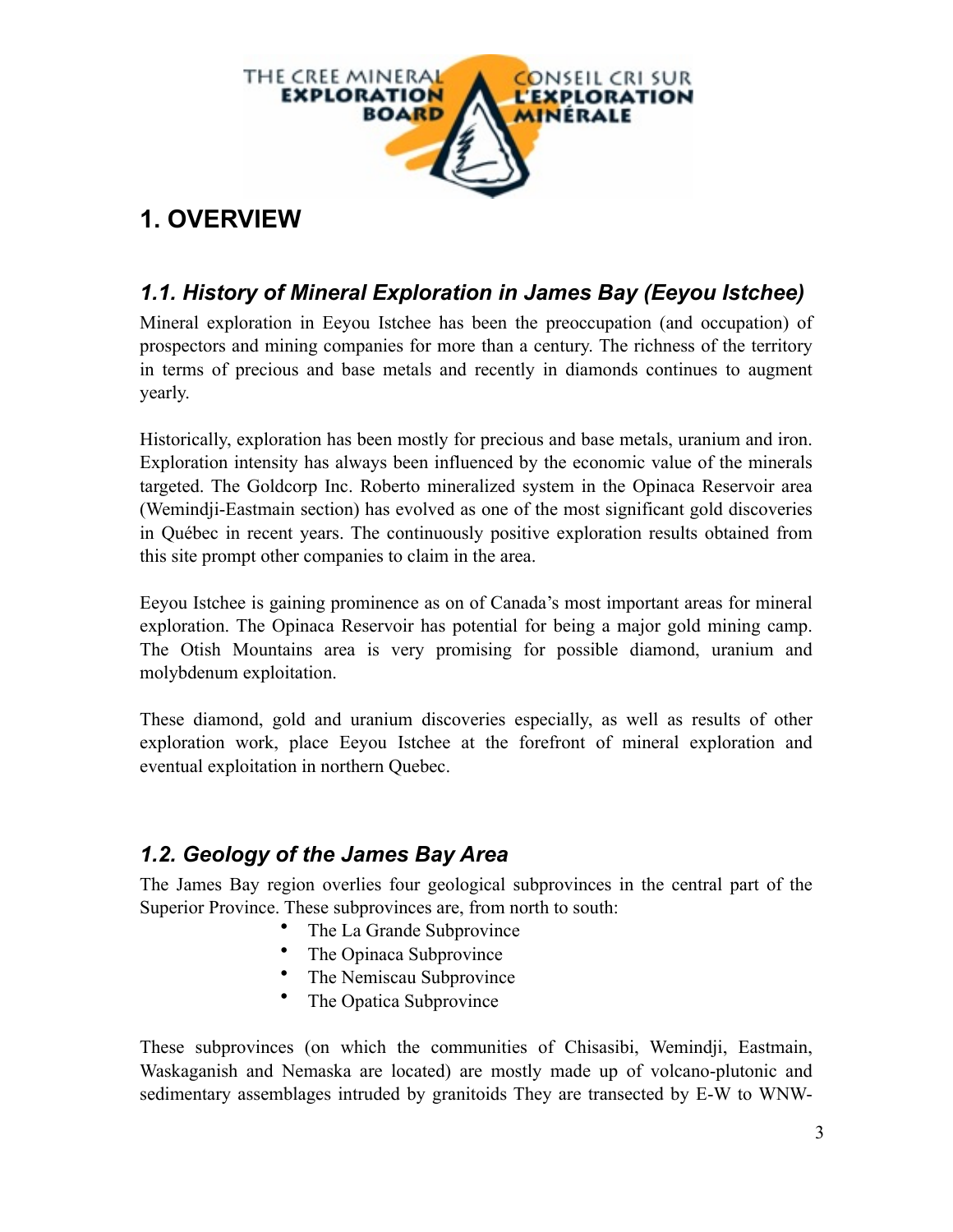

ESE– and NE-SW-trending shear zones metamorphosed to (in the centre) the greenshist facies and (near their borders) to the upper amphibolite facies (Hocq, M., 1994).

The La Grande Subprovince is made up primarily of volcano-plutonic rocks and includes the La Grande Volcano-sedimentary Belt (LGVB). The LGVB runs parallel to the Wemindji-Caniapiscau structural corridor. It consists of mafic to felsic volcanic rocks, interstratified with metasediments and oxide-facies or magnetite iron formations and hosts numerous known mineral occurrences. Scattered throughout the area are komatiitic flows and ultramafic intrusions which locally host Ni-Cu±PGE and Cr mineralization.

The Abitibi Subprovince (on which the communities of Ouje-Bougoumou and Waswanipi are located) is among the richest Archean greenstone belts in the world. It contains numerous granitoid intrusions and volcanic and sedimentary belts oriented roughly E-W dated between 2.75 and 2.67 Ga (Doucet *et al*, 2003). Volcanic units consist of ultramafic to mafic, mafic, or mafic to felsic assemblages. The volcanic assemblages are separated by narrow bands of sedimentary rocks generally composed of clastic units. Several E-W to NW-SE oriented major reverse or normal faults, NE-trending sinistral faults and SEtrending dextral faults transect the Abitibi Belt.

The Bienville Subprovince (on which the community of Whapmagoostui is located) is a plutonic assemblage occupying the southern part of the northern Superior province. It is composed mainly of migmatized orthogenesis ranging from tonalitic to granodioritic in composition, with enclaves of supracrustal (iron formation, paragneiss, metavolcanic rock) and plutonic (ultramafic) rocks intruded by synkinematic granodioritic to tonalitic plutons and by late biotite granites (Perreault and Moorehead, 2003). This subprovince also contains volcano-sedimentary belts, such as the Lac Fagnant Belt, metamorphosed to the amphibolite facies (Perreault and Moorehead, 2003).

In the James Bay region, strong positive magnetic anomalies are generally associated with iron formations (Houle, 2003). In these formations, disseminated sulphides may be detected from electromagnetic or induced polarization anomalies. In geochemistry, particularly in humus surveys, the most useful indicator elements for this type of mineralization are gold and arsenic (Houle, 2003). Houle states that fold hinges and transverse or longitudinal deformation zones affecting these iron formations are favourable sites for gold remobilization and local enrichment. Consequently, all iron formations located along the contact between major lithostratigraphic domains (sedimentary-volcanic) remain prime targets for the discovery of high-grade gold deposits.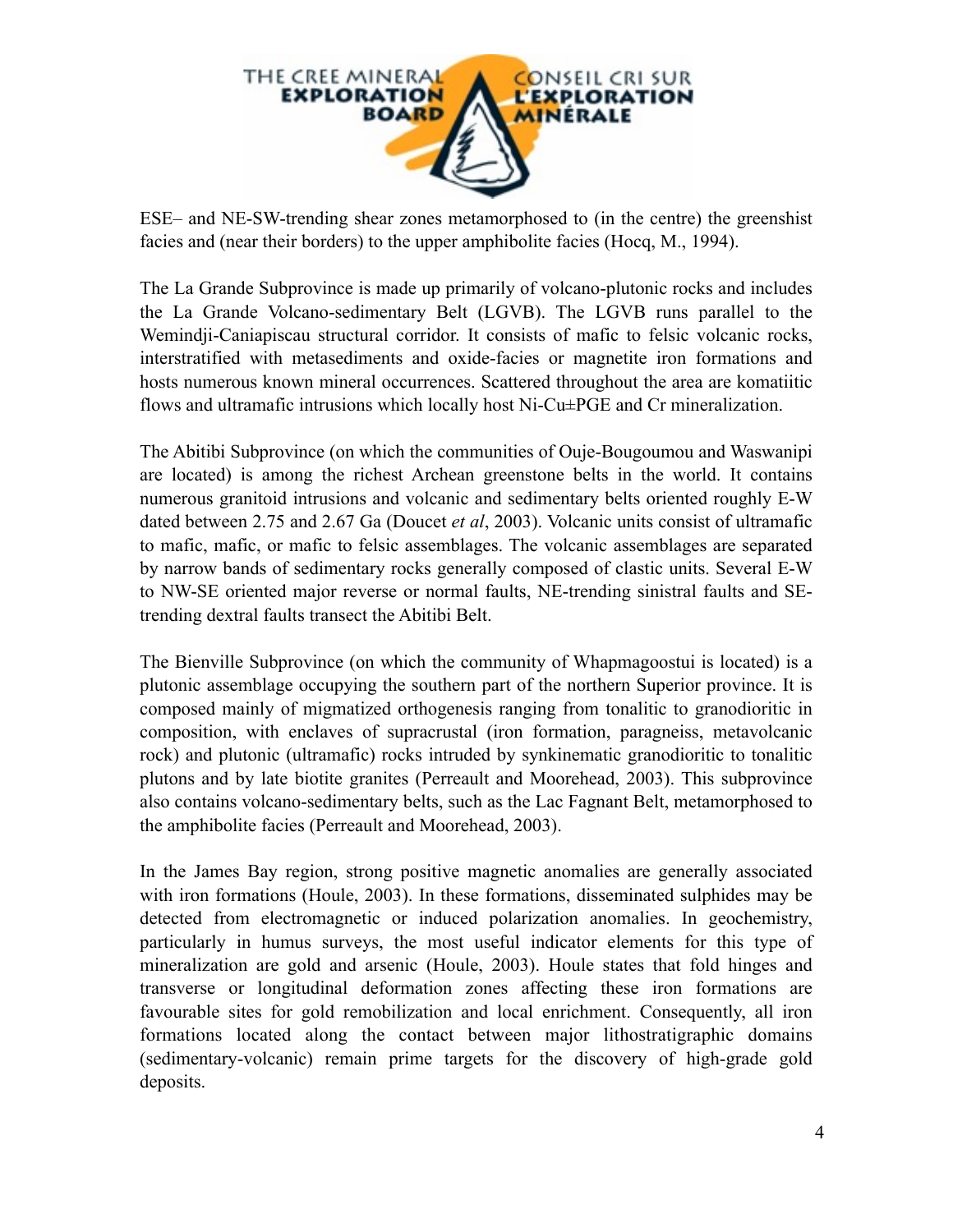

### *1.3. Highlights for 2007*

Exploration activities in 2007 show significant increases in potential for diamond, gold, uranium, chromium, molybdenum and the platinum group elements. Some exploration projects have progressed to potential development stages in 2007.

In the Wemindji-Eastmain-Chisasibi areas, highlights include spectacular results in gold, base metals, chromium and uranium exploration leading to reserve calculations and prefeasability studies.

For precious metals and base metals:

- ❖ **Goldcorp Inc. / Les Mines Opinaca Ltée.** obtained 1.8 million indicated and 0.9 million inferred ounces Au at a cut-off grade of 3.5 g/t Au and are conducting a pre-feasibility study of the ÉLÉONORE project
- ❖ **Arianne Resources Inc.** obtained 31.44 g/t Au from the *Isabelle Zone* of its OPINACA PROPERTY.
- ❖ **Azimut Exploration Inc.** and **Everton Resources Inc.** obtained 35.9 g/t Au from the *Charles Target* on their OPINACA A property.
- ❖ **Beaufield Resources Inc**. obtained 6.51 g/t Au, 33.6 g/t Ag, 1.36 % Cu and 12% Mo from the *Kessel-Ylesia Zone* on its OPINACA property.
- ❖ **Eastmain Resources Inc.** obtained 20 g/t Au from the VG Zone of its ÉLÉONORE SOUTH property and 23.5 g/t Au from the CLEARWATER project.
- ❖ **Eloro Resources Ltd.** and **NFX Gold Inc.** obtained 21.22 g/t Au, 38 g/t Ag and 4.04 % Cu from their LEMOINE NORTH property and 19.34 g/t Au, 2.13 % Cu and 2.73 % Zn from their TAIGA property
- ❖ **Everton Resources Inc.** obtained 28.2 g/t Au from its WILDCAT 5 property.
- ❖ **Virginia Mines Inc.** obtained 28.73 g/t Au and measured and inferred resources of 94,854 ounces Au grading 14.5 g/t Au in the *Orfee Est zone* of its POSTE LEMOYNE EXTENSION property

Chromium and PGE:

- $\triangleleft$  **Azimut Exploration Inc.** obtained 18.5 % Cr, 0.44 g/t Pd, 0.1 g/t Pt, and 0.24 % Ni from the EASTMAIN WEST property.
- ❖ **Pro-Or Mining Resources Inc**. obtained a resource calculation of 5.3 million tonnes in measured and indicated resources at an average grade of 7.87 %  $Cr_2O_3$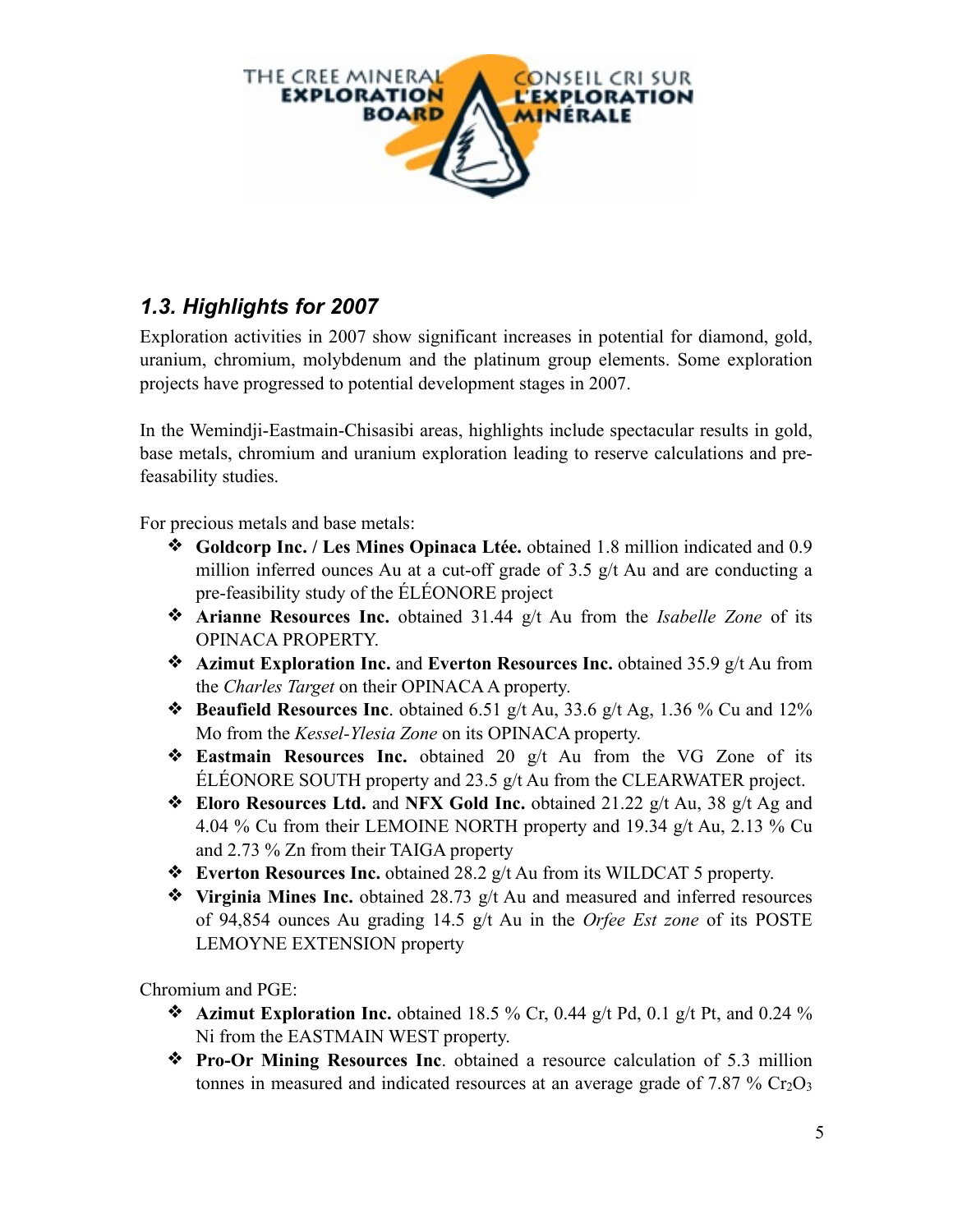

and intersected a zone of 7.8% Ni, 0.48% Co, 1.66 g/t Pt and 3.61 g/t Pd and obtained  $16.5\%$ Cr<sub>2</sub>O<sub>3</sub> in another drill hole on its MENARIK property.

For base metals:

- ❖ **Eloro Resources Ltd.** obtained 13.04 % Cu and 108 g/t Ag from its DELTA property.
- ❖ **SIRIOS Resources Inc.** obtained 846 g/t Ag, 0.42 g/t Au, 1.29 % Zn, 1.08 % Cu and .11 % Pb from its PONTAX property.
- ❖ **Vantex Resources Ltd**. obtained 11.5 g/t Ag, 1.16 % Cu and 2.91 % Zn from the PATICA property and 58.1 g/t Ag, 4.5 g/t Au and % Zn from *Showing #12* on the PINACA property of its MONSIEUR F project

For uranium:

- ❖ **DIOS Exploration Inc.** and **SIRIOS Resources Inc**. obtained 383 ppm uranium from its OPINACA NORD property
- ❖ **Uranium Bay Resources Inc**. obtained 65,535 cps, 11,465 ppm eU3O8, and 1 % U3O8 from its USKAWANIS URANIUM BAY property.

The Mistissini North area (Otish Mountains) has experienced rapid developments in diamond, uranium, molybdenum, gold and base metal .exploration.

For diamonds:

- ❖ **Stornoway Diamond Corporation** and **SOQUEM** completed an underground decline and commissioned the Dense Media Separation (DMS) test facility on the FOXTROT property.
- ❖ **Stornoway** collected over 10,000 tonnes of kimberlite from RENARD 2, 3, and 4 and will process 6,000 tonnes of this material through the onsite DMS test facility.
- ❖ **Stornoway** began a Pre-Feasibility Study on the RENARD diamond deposit in July.
- ❖ **WWW International Diamond Consultants Ltd** have recommended to **Stornoway** a modeled "Base Case" diamond price estimate of US\$109 per carat be adopted for both of the RENARD 2 and RENARD 3 samples, with a "High" modeled price estimate of US\$122 per carat and a "Low" modeled price estimate of US\$105 per carat. **WWW** have further recommended a modeled base case diamond price estimate of US\$69 per carat be adopted for the RENARD 4 sample, with a high modeled price estimate of US\$73 per carat and a low modeled price estimate of US\$63 per carat. The observed diamond price estimate obtained for each of RENARD 2 and RENARD 3, taken as the average of **WWW** plus the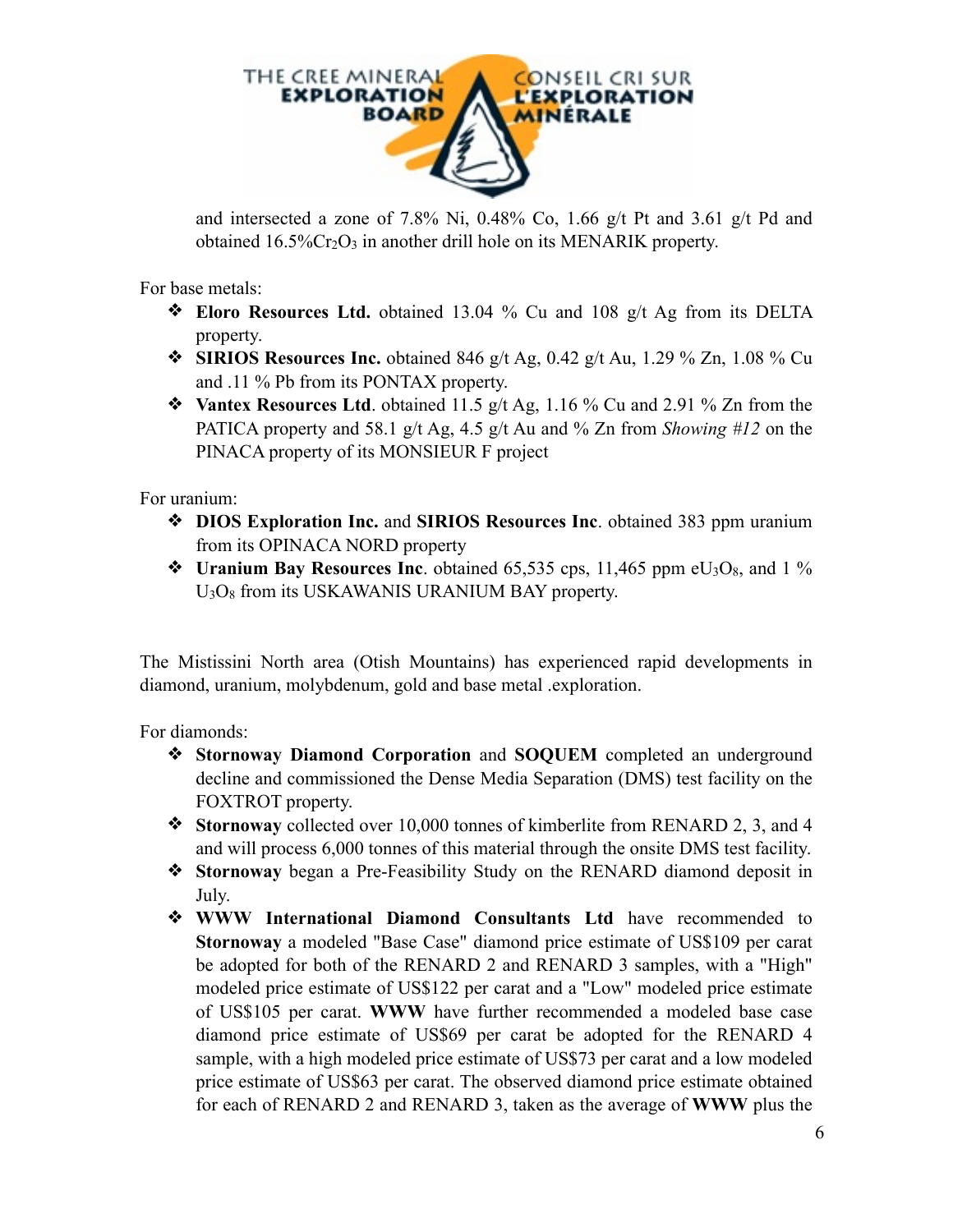

three other valuators, was US\$101 per carat and US\$107 per carat respectively. The observed diamond price estimate obtained for the RENARD 4 sample was US\$63 per carat. The average observed price of the RENARD 2, 3 and 4 samples, taken together, was US\$91 per carat.

For uranium:

- ❖ **DIOS Exploration Inc.** discovered a uranium-bearing sandstone boulder mineralized with uranophane and returning 10,000 cps and 0.203%  $U_3O_8$  on its HOTISH property.
- $\bullet$  **Kodiak Exploration Ltd.** reports up to 4.18% U<sub>3</sub>O<sub>8</sub> on its uranium properties in the Otish Mountains.
- ❖ **Strateco Resources Inc.** obtained 2.13% U3O8 on the MATOUSH property.
- ❖ **Strateco** obtained an initial resource estimate of indicated mineral resources estimated to total  $201,000$  tonnes grading  $0.79\%$  U<sub>3</sub>O<sub>8</sub> containing 3.48 million pounds of  $U_3O_8$  and inferred mineral resources estimated to total 65,000 tonnes grading  $0.43\%$  U<sub>3</sub>O<sub>8</sub> containing 0.62 million pounds of U<sub>3</sub>O<sub>8</sub>.

For molybdenum:

❖ **Western Troy Capital Resources Inc.** increased the indicated mineral resource in the *South Zone* of the MACLEOD LAKE property to an estimated 1,248,000 tonnes at an average grade of  $0.75\%$  Cu,  $0.19\%$  Mo,  $0.57$  g/t Au and 20 g/t Ag. The *Main Zone* includes an indicated resource of an estimated 23.7 million tonnes grading 0.08 % Mo, 0.52 % Cu, 0.05 g/t Au, and 4.0 g/t Ag, and an inferred resource estimated to be 3.8 million tonnes grading 0.026% Mo, 0.36 % Cu, 0.03  $g/t$  Au, and 2.0  $g/t$  Ag.

For gold and base metals:

- ❖ **Eastmain Resources Inc.** reports that the newly acquired EASTMAIN gold deposit contains 255,750 ounces of gold and 4.1 million pounds of copper, including measured resources of 91,500 tons grading 0.268 ounces/ton gold and indicated resources of 786,600 tons at 0.294 ounces/ton gold.
- ❖ **Virginia Mines Inc.** and **Breakwater Resources Ltd**. report that the COULON JV property is now the host to 6 polymetallic massive sulphide lenses that returned up to 15.39% Zn, 3.12% Pb, 117 g/t Ag and 0.46% Cu over 10.5m (*Zone 16-17*), up to 12.65% Zn, 1.36% Cu, 1.54% Pb and 125 g/t Ag over 4.7m (Zone *08*), up to 8.39% Zn, 0.95% Cu and 47.83 g/t Ag over 10.5m (*Lens 44*), up to 7.54% Zn, 1.69% Cu, 0.37% Pb and 43.64 g/t Ag over 20.6m (*Lens 9-25*), up to 2.22% Zn, 2.8% Cu and 22.06 g/t Ag over 9.65m (*Lens 43*) and up to 7.22% Cu, 12.95% Zn, 200 g/t Ag and 1.24% Pb in selected grab samples and 13.07% Zn,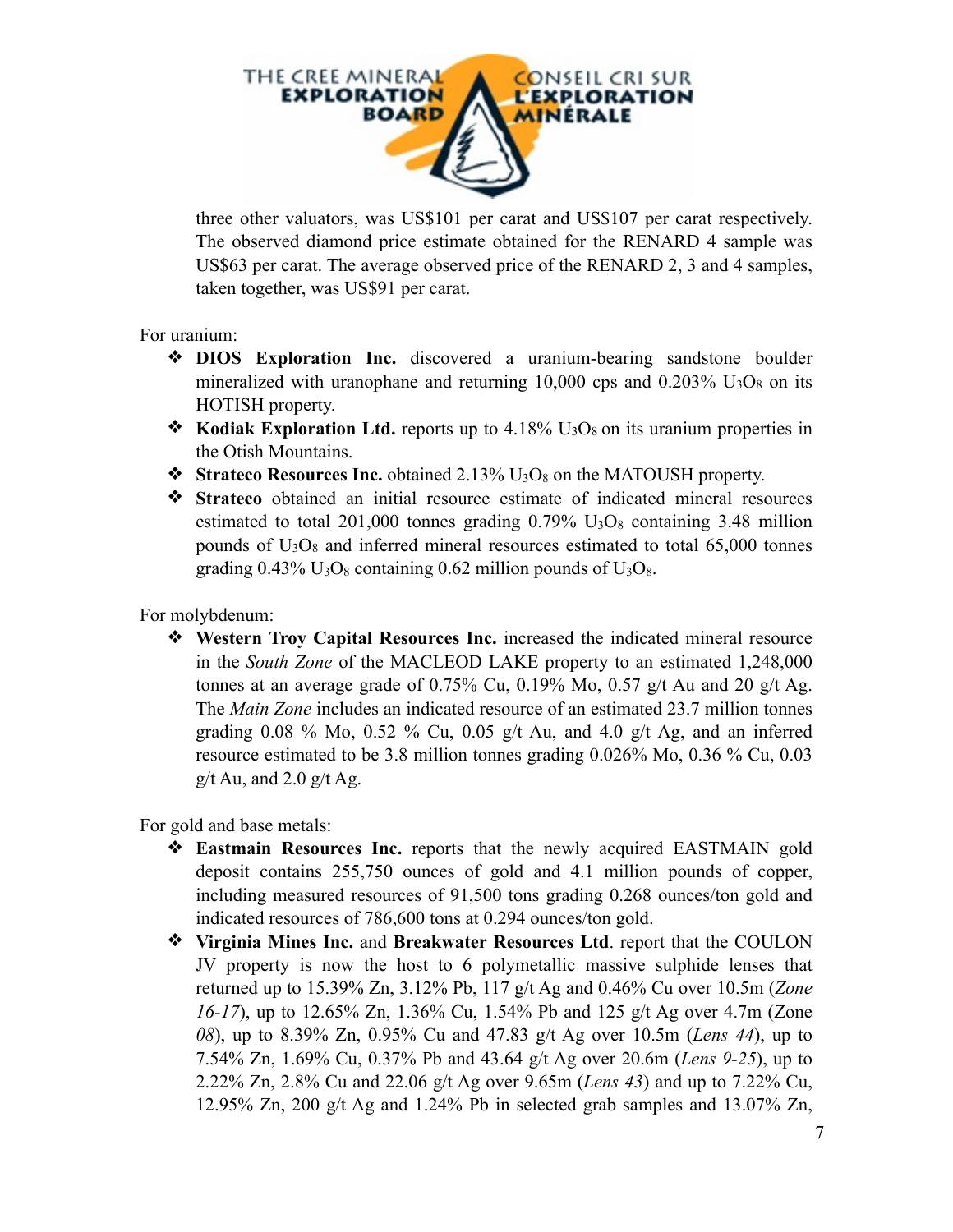

0.14% Cu and 4.94 g/t Ag from a drill hole intercepting a sphalerite rich massive sulphide zone on the newly discovered *Spirit* zone.

Highlights in the Waswanipi area include mine production, resources estimates and new gold discoveries.

Mine production:

❖ **Breakwater Resources Ltd.** brings the LANGLOIS zinc and copper mine into production and reports measured and indicated resources, including proven and probable reserves, to total 6,050,800 tonnes and inferred mineral resources total 1,852,700 tonnes.

For gold:

- ❖ **Metanor Resources Inc.** obtained 10.58 g/t Au on the *Hewfran* portion of the BACHELOR LAKE property.
- ❖ **Metanor** estimates the gold resources for the BARRY deposit to total 52,300 oz gold of indicated resources (385,000 t at 4.23 g/t Au) and 126,600 oz gold of inferred resources (966,000 t at 4.07  $g/t$  Au) in zones 43, 45 and the southwest extension of the main zone.
- ❖ **Vior Inc**. (**Vior**) discovered of a new high-grade gold showing at its BUTEUX gold project. Five chosen samples taken from the discovery outcrop returned gold values ranging from 6.8 g/t Au to 36.7 g/t Au.

Mine production and gold discoveries are also highlights in the Ouje-Bougoumou area.

Mine production:

❖ **Campbell Resources Inc.** began processing material from the MERRILL ISLAND open pit at its Copper Rand mill.

For gold:

- ❖ **Campbell Resources Inc**. estimates that, at a 3% Cu cut-off, the CORNER BAY property has measured and indicated resources of 446,000 tonnes averaging 5.58% Cu. Inferred resources total 1,441,000 tonnes averaging 6.76% Cu.
- ❖ **Novawest Resources Inc.** reports that the best geochemical results from the TOUCHDOWN property are from Drill Hole TD7-6 which hit a continuously mineralized shear zone over 22.2 metres (87.1 to 109.3m: 0.96% Zn, 0.16% Cu, 7.4gm/T Ag and 0.32gm/T Au). The highest gold values from the recent drilling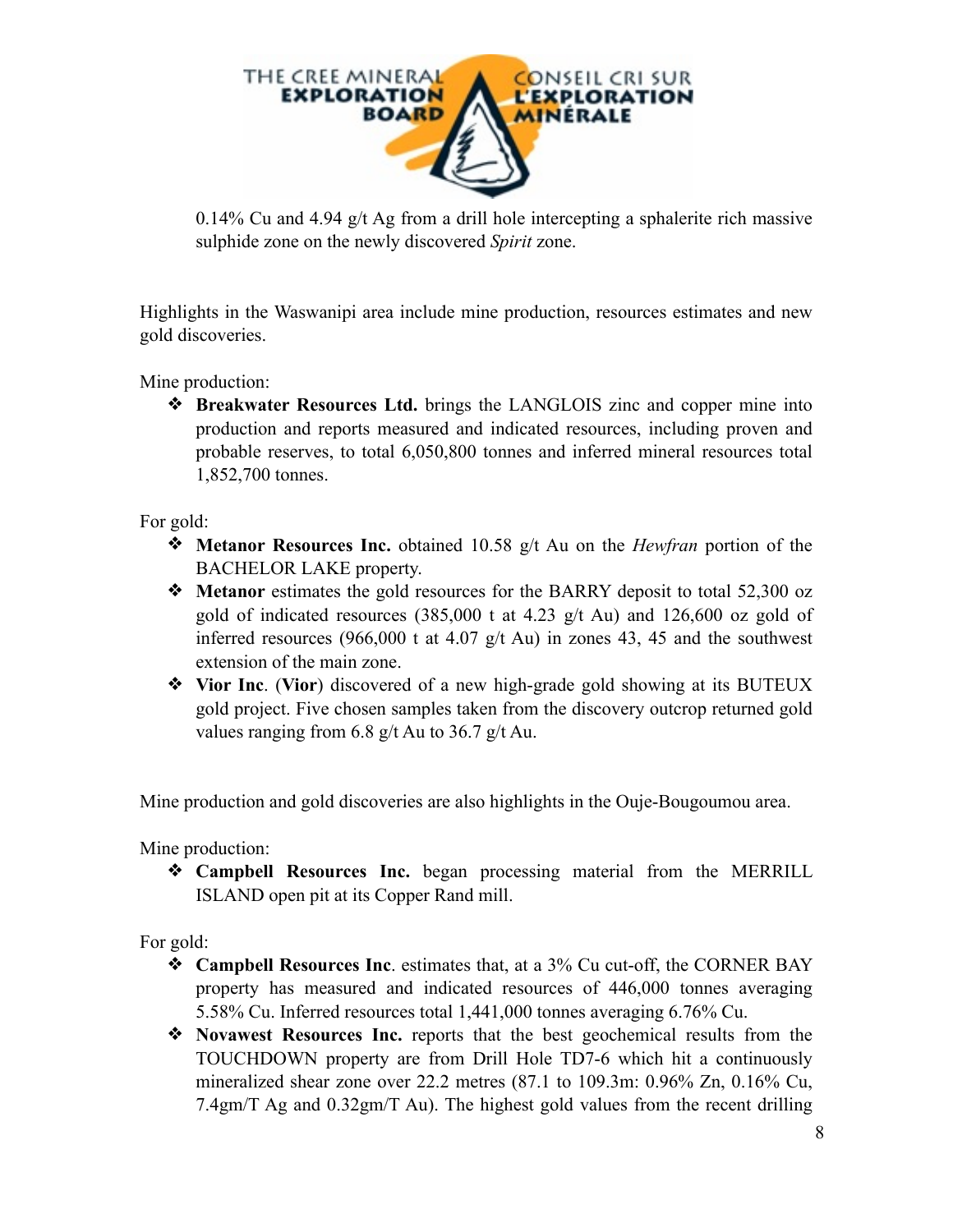

were 9.5 gm/T Au over 0.75m (TD7-1, 94.4-95.15m); 2.4 gm/T Au over 0.25m (TD7-2, 135-135.25m) and 3.9g/T Au, 0.94% Cu, 26 gm/T Ag over 1.6m (TD7-6, 107.7-109.3m).

❖ **Novawest** obtained the best results on the KICKOFF property from the main shear zone were in Hole DT7-1 where 0.32%Cu, 47 ppb Au occurs over a 16.8 metre interval (189 to 205.8m).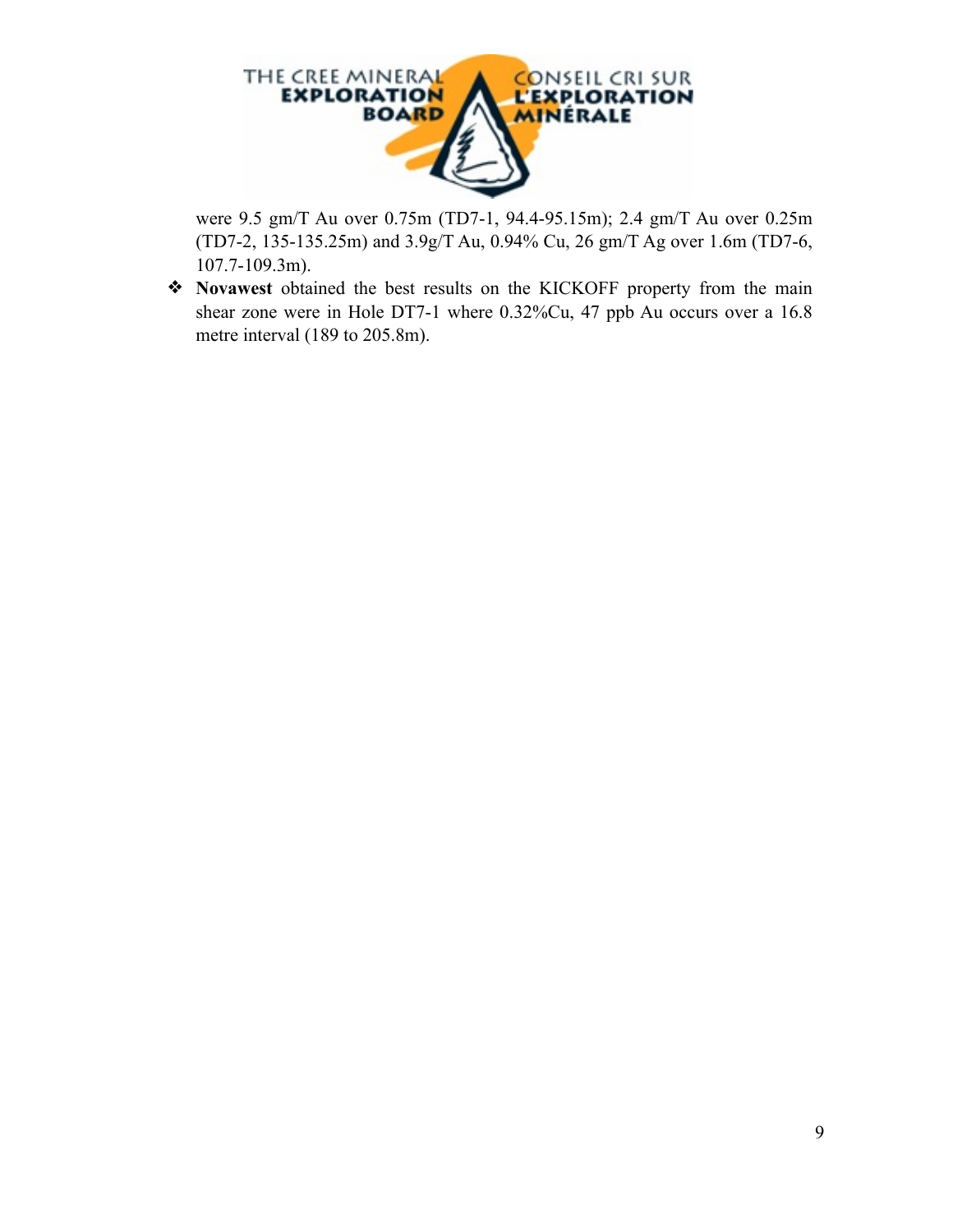

*Figure: Geological Map the geology and the territory of each community (CMEB, 2004)*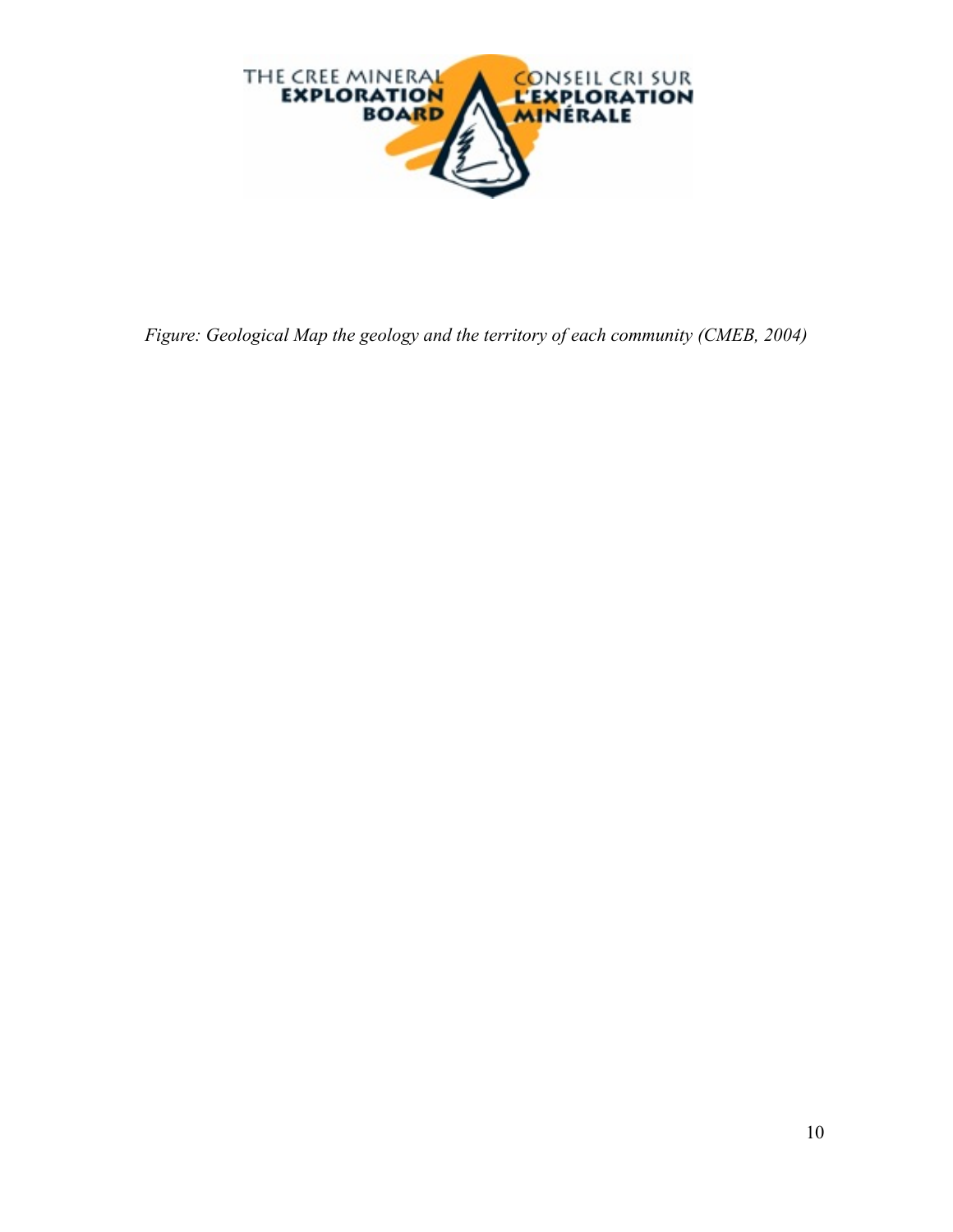

# **2. OBJECTIVES**

### *2.1. Objectives of CMEB*

The objectives of the CMEB (Cree Mineral Exploration Board) are to:

- $\triangleright$  Provide the Cree the knowledge and the control of the mining activities In Eeyou Istchee,
- $\triangleright$  Provide information to individual prospectors and Cree junior mining companies,
- $\triangleright$  Promote industry interest in mining exploration in Eeyou Istchee in the context of economic development,
- $\triangleright$  Attract mining companies to the Eeyou Istchee territory.

### *2.2. Objectives of this report*

The objectives of this report are to:

- $\triangleright$  Compile mineral exploration activity in Eeyou Istchee (James Bay) territory from January 2007 to November 2007,
- $\triangleright$  Update the activities of mining companies in Eeyou Istchee,
- $\triangleright$  Update the development of the mining industry in Eeyou Istchee,
- $\triangleright$  Outline the mineral potential of Eeyou Istchee.

The information in this report is compiled from information made public by mining companies through press releases and on their websites.

The names of the mining companies are in bold, the property/project names are in capital letters and mineralized zones, target areas, showings and deposits are in italics. For more detailed information, we invite the reader to consult the press releases listed in Section 12 of this report. Company website domain names are listed in Section 10.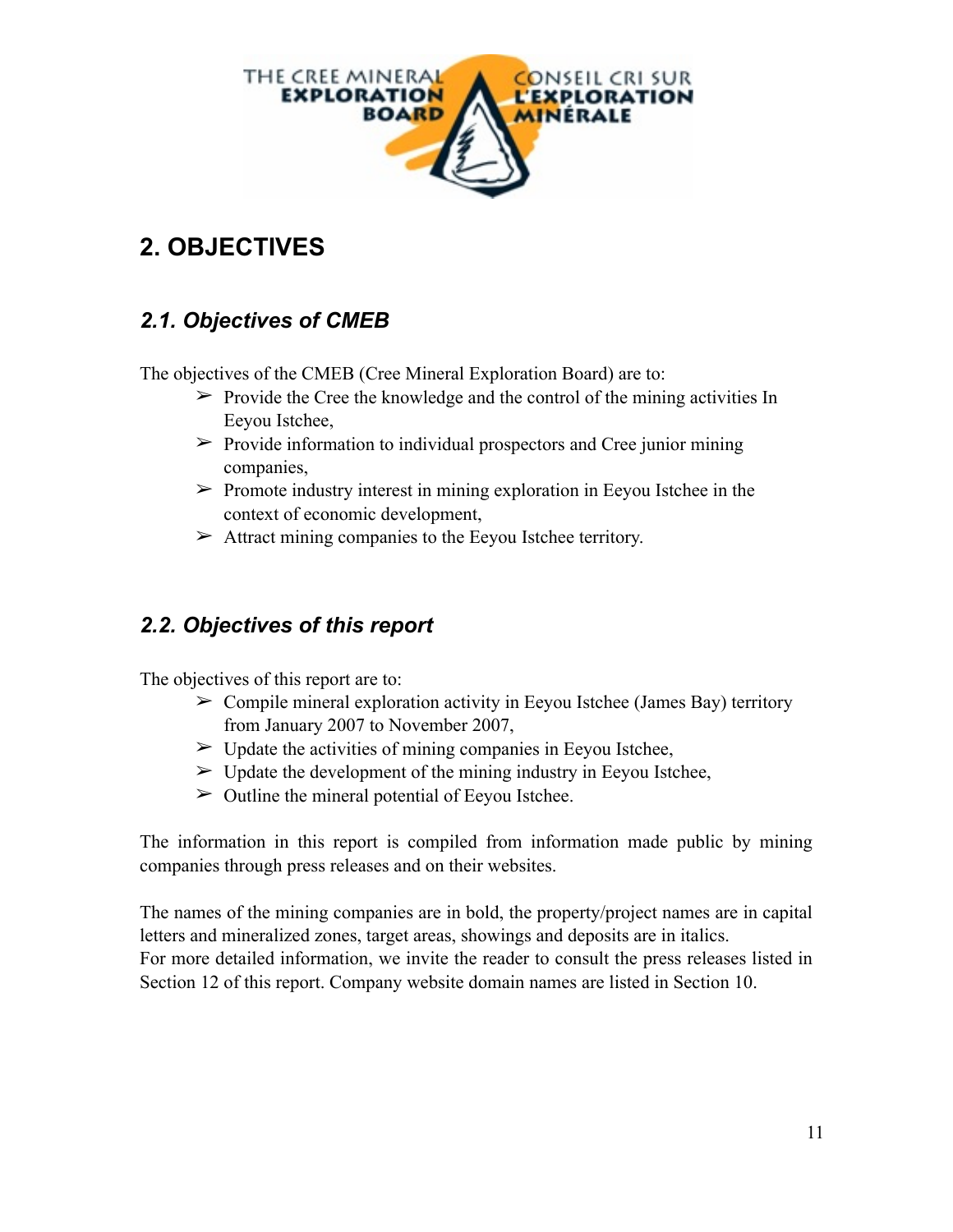

### **3. CREE NATIONS OF WEMINDJI, EASTMAIN and CHISASIBI**

### *3.1. Geology and mineral resources potential*

The Wemindji area is known especially for the numerous granitic rocks produced by crustal thickening and fracturing resulting in conditions favourable to the intrusion of kimberlite. Locally, volcanic rocks are squeezed between tonalite and granites.

Wemindji is located in the La Grande Subprovince. According to Houle (2003), the La Grande Volcano-sedimentary Belt (LGVB) included in the La Grande Subprovince, hosts the vast majority of reported showings. The LGVB runs parallel to the Wemindji-Caniapiscau structural corridor (WCZ) and is composed mainly of mafic to felsic volcanic rocks, interstratified with metasediments and oxide-facies or magnetite iron formations. Komatiitic flows and ultramafic intrusions are also scattered throughout the area and locally host Ni-Cu±PGE and Cr occurrences. In the LGVB, exploration has focused on the search for deposits associated with gold-bearing iron formations, volcanogenic alteration zones (Cu-Zn-Ag-Au), quartz-sulphide veins (Cu-Zn-Au±Ag), and magmatic chrome and platinum group element mineralization (Houle, 2003).

The search for diamond-bearing kimberlites and lamprophyre dykes continues. The Wemindji kimberlite field consists of shallow dipping sills that intrude the Archean gneisses of the La Grande Sub-Province (Moorehead *et al,* 2003). It is located near the eastern shore of James Bay, at the western end of the Wemindji-Caniapiscau structural zone (WCZ) extending 650 km ENE from James Bay to the Caniapiscau Reservoir. The WCZ contains small graben type basins infilled by 2.2 Ga siliciclastic sediments of the Sakami Formation and several Archean nepheline syenite intrusions. According to Moorehead, the kimberlite sills are located at the intersection of the WCZ with the NE extension of the Kapuskasing structural zone. The basement rocks belong to the Archean Superior Craton with tonalites dated at 2.8 Ga.

The Eastmain area is known specially for the greenstone belt containing volcanic and sedimentary rocks suitable for gold, silver and copper mineralization.

The Eastmain area consists of the Lower Eastmain segment and the Middle Eastmain segment of the Lower Eastmain Greenstone Belt. The Lower Eastmain and middle Eastmain segments (as mapped by Moukhsil and Doucet, 1999; Moukhsil, 2000;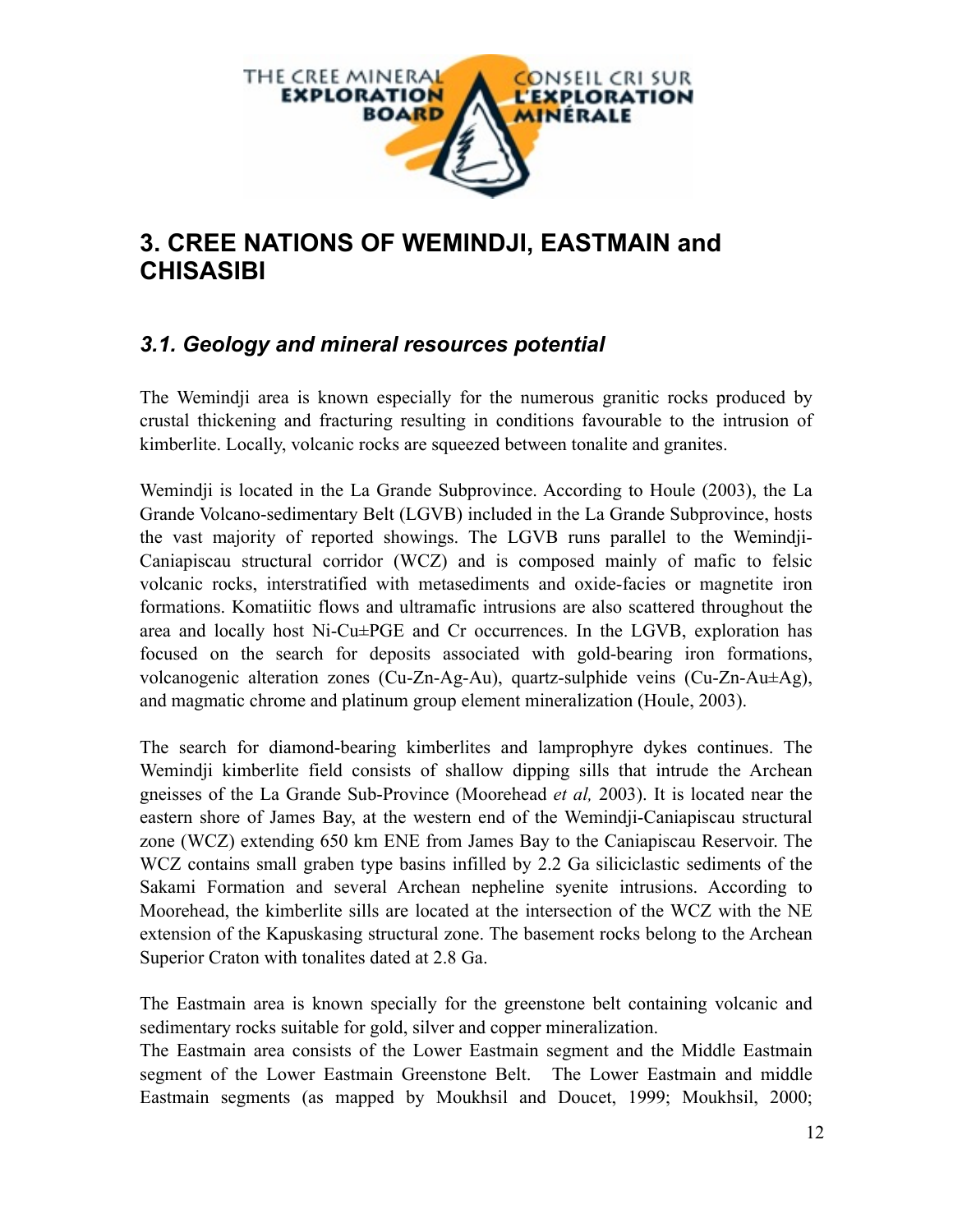

Moukhsil *et al*., 2001; Mouskil and Legault, 2002) consist of Archean volcanosedimentary assemblages grouped into eight formations; the Anatacau-Pivert, Komo, Kaupatauch, Kasak, Wabamisk, Clarkie, Auclair and Natel formations. These rocks are cut by intrusions of monzonitic to monzogranitic and mafic to ultramafic compositions. The rocks are also crosscut by quartz-feldspar and/or feldspar porphyry (dioritic) dykes. ENE-WSW and E-W deformation zones transect the rocks (Mouskil and Legault, 2002). Archean volcano-sedimentary rocks of the Lower Eastmain Greenstone Belt are assigned to the Eastmain Group. This group is composed of komatiitic to rhyolitic volcanic rocks and a variety of sedimentary rocks. Paragneisses of the Auclair Formation (Nemiscau and Opinaca basins) overlie this assemblage.

Several Proterozoic diabase dykes of variable thickness (<30 m), oriented principally NW-SE, N-S, or NE-SW, traverse the area (Houle, 2003). These dykes are massive and magnetic, and locally contain plagioclase phenocrysts and traces of pyrite, and are assigned to the Mistassini (NW-SE), Matachewan (N-S), and Senneterre (NE-SW) dyke swarms based on their orientation and a few age determinations obtained elsewhere in the James Bay region (Houle, 2003).

In the Lower and Middle Eastmain segments, exploration was focused on lode gold or iron formation-hosted gold deposits and porphyry Cu-Au±Ag intrusions.

#### **Highlights:**

- ➢ **Arianne Resources Inc.** obtained 31.44 g/t Au from the *Isabelle Zone* of its OPINACA PROPERTY.
- $\geq$  **Azimut Exploration Inc.** obtained 18.5 % Cr, 0.44 g/t Pd, 0.1 g/t Pt, and 0.24 % Ni from the EASTMAIN WEST property and optioned its WABAMISK property to **Goldcorp Inc.**
- ➢ **Azimut Exploration Inc.** and **Everton Resources Inc.** obtained 35.9 g/t Au from the *Charles Target* on their OPINACA A property.
- ➢ **Beaufield Resources Inc**. obtained 6.51 g/t Au, 33.6 g/t Ag, 1.36 % Cu and 12% Mo from the *Kessel-Ylesia Zone* on its OPINACA property.
- ➢ **DIOS Exploration Inc.** and **SIRIOS Resources Inc**. obtained 383 ppm uranium from its OPINACA NORD property.
- $\geq$  **Eastmain Resources Inc.** obtained 20 g/t Au from the VG Zone of its ÉLÉONORE SOUTH property and 23.5 g/t Au from the CLEARWATER project.
- ➢ **Eloro Resources Ltd.** obtained 13.04 % Cu and 108 g/t Ag from its DELTA property.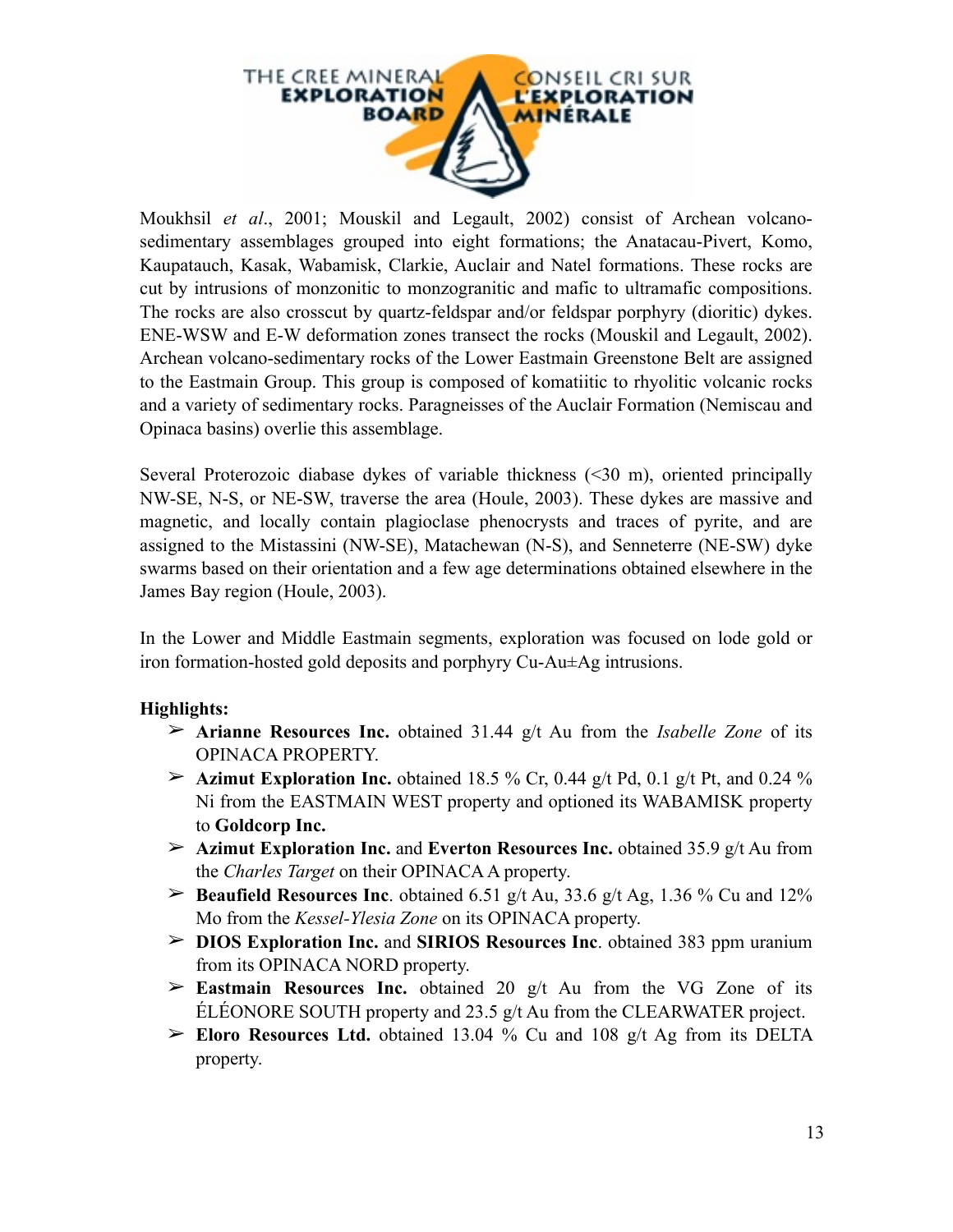

- ➢ **Eloro Resources Ltd.** and **NFX Gold Inc.** obtained 21.22 g/t Au, 38 g/t Ag and 4.04 % Cu from their LEMOINE NORTH property and 19.34 g/t Au, 2.13 % Cu and 2.73 % Zn from their TAIGA property.
- ➢ **Everton Resources Inc.** obtained 28.2 g/t Au from its WILDCAT 5 property. o See **AZIMUT Exploration Inc.** for the OPINACA A property.
- ➢ **Goldcorp Inc. / Les Mines Opinaca Ltée.** obtained 1.8 million indicated and 0.9 million inferred ounces Au at a cut-off grade of 3.5 g/t Au and are conducting a pre-feasibility study of the ÉLÉONORE project.
- ➢ **Pro-Or Mining Resources Inc**. obtained a resource calculation of 5.3 million tonnes in measured and indicated resources at an average grade of  $7.87\%$  Cr<sub>2</sub>O<sub>3</sub> and intersected a zone of 7.8% Ni, 0.48% Co, 1.66 g/t Pt and 3.61 g/t Pd and obtained  $16.5\%$ Cr<sub>2</sub>O<sub>3</sub> in another drill hole on its MENARIK property.
- $\triangleright$  **SIRIOS Resources Inc.** obtained 846 g/t Ag, 0.42 g/t Au, 1.29 % Zn, 1.08 % Cu and .11 % Pb from its PONTAX property.
- $\triangleright$  **Uranium Bay Resources Inc.** obtained 65,535 cps, 11,465 ppm eU<sub>3</sub>O<sub>8</sub>, and 1 % U3O8 from its USKAWANIS URANIUM BAY property.
- $\triangleright$  **Vantex Resources Ltd**. obtained 11.5 g/t Ag, 1.16 % Cu and 2.91 % Zn from the PATICA property and 58.1 g/t Ag, 4.5 g/t Au and % Zn from *Showing #12* on the PINACA property of its MONSIEUR F project
- $\triangleright$  **Virginia Mines Inc.** obtained 28.73 g/t Au and measured and inferred resources of 94,854 ounces Au grading 14.5 g/t Au in the *Orfee Est zone* of its POSTE LEMOYNE EXTENSION property.

**New companies/partnerships/acquisitions in the Wemindji – Eastmain - Chisasibi area include:**

- ➢ **Eloro Resources Ltd.** optioned 4 properties in the James Bay territory to **NFX Gold Inc.**
- ➢ **Everton Resources Inc.** acquired 14 new blocks of claims in the James Bay territory.
- ➢ **Midland Exploration Inc** acquired a molybdenum and copper property in the James Bay territory.
	- o **Midland** optioned its James Bay gold properties to **Agnico-Eagle Mines Ltd.**
- ➢ **VVC Exploration Corporation** acquired 5 uranium properties in the James Bay territory.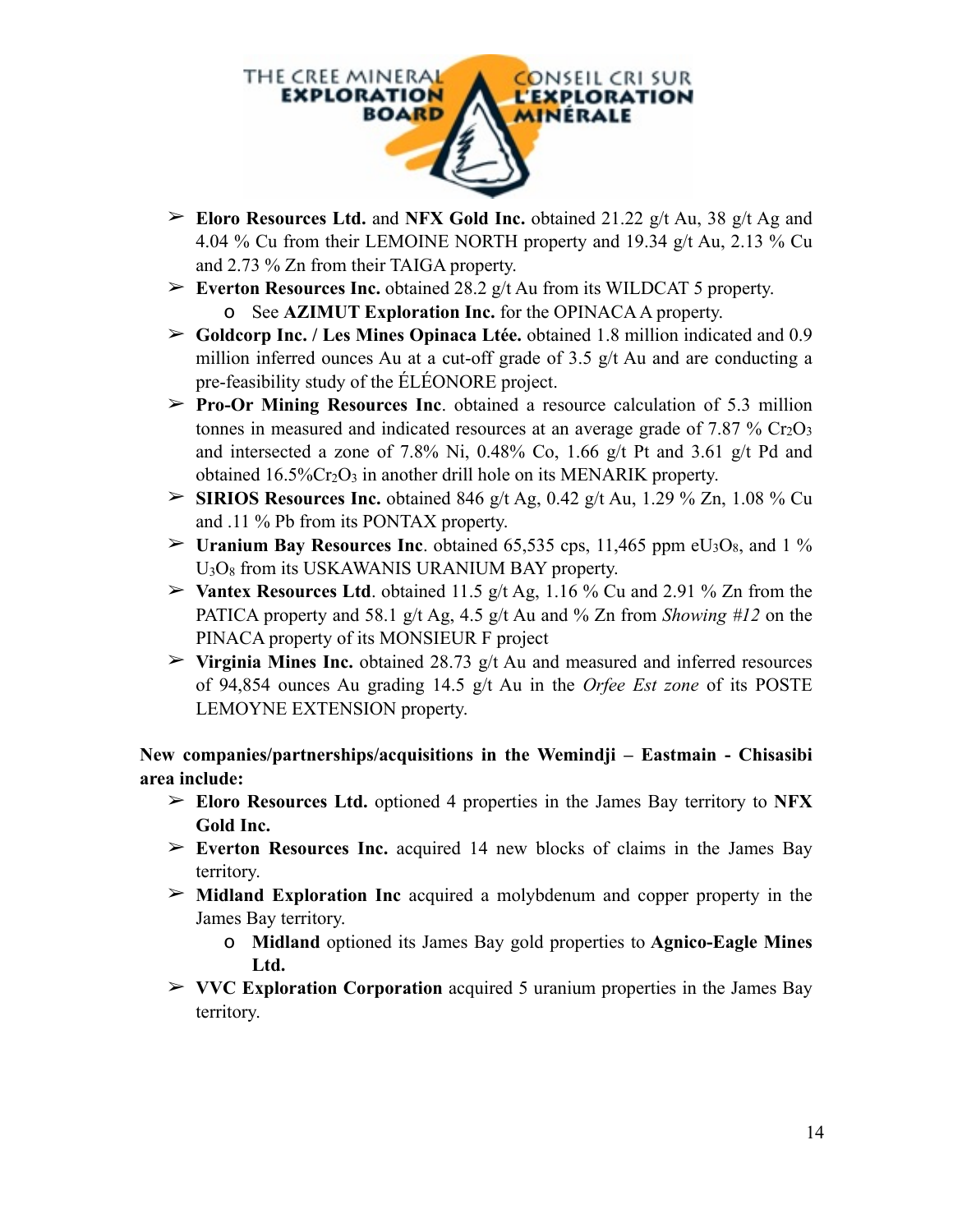

# *3.2. Mineral Exploration Activity (Wemindji-Eastmain-Chisasibi)*

| <b>NTS</b>          | <b>COMPANIES/</b>                                                                        | <b>PROJECT</b>                                                | <b>SUBSTAN</b>      | <b>WORK</b>                             | <b>YEAR</b> |
|---------------------|------------------------------------------------------------------------------------------|---------------------------------------------------------------|---------------------|-----------------------------------------|-------------|
|                     | <b>PROSPECTORS</b>                                                                       | S                                                             | <b>CES</b>          |                                         |             |
|                     | <b>EVERTON</b><br><b>RESOURCES INC</b>                                                   | <b>CORVET</b><br>SUB &<br>others                              | Au, Cu, U           | Acq                                     | 2007        |
| 33C                 | <b>ARIANNE</b><br><b>RESOURCES INC</b>                                                   | <b>OPINACA</b><br><b>PROPERTY</b>                             | Au                  | LC, IP, Mag                             | 2007        |
|                     | <b>ARIANNE</b><br><b>RESOURCES INC &amp;</b><br><b>SOQUEM</b>                            | <b>LACH</b>                                                   | Au                  | LC, IP, Mag, D                          | 2007        |
|                     | <b>AZIMUT</b><br><b>EXPLORATION INC</b>                                                  | <b>COMPTOI</b><br>$\bf R$                                     | Au, Cr-Pt-<br>Pd-Ni |                                         | 2007        |
|                     | <b>AZIMUT</b><br><b>EXPLORATION INC</b>                                                  | <b>EASTMAIN</b><br><b>WEST</b>                                | Au                  | AGp, G, Gc(lb, b,<br>t)                 | 2007        |
|                     | <b>AZIMUT</b><br><b>EXPLORATION INC &amp;</b><br><b>GOLDCORP INC</b>                     | <b>WABAMIS</b><br>K                                           | Au                  | P, G, Gp, T, D                          | 2007        |
|                     | <b>AZIMUT</b><br><b>EXPLORATION INC &amp;</b><br><b>EASTMAIN</b><br><b>RESOURCES INC</b> | <b>AZIMUTD</b>                                                | Au                  | Pr, Gc(s)                               | 2007        |
| 33B, 33C            | <b>AZIMUT</b><br><b>EXPLORATION INC &amp;</b><br><b>EVERTON</b><br><b>RESOURCES INC</b>  | <b>OPINACAA</b>                                               | Au                  | IP, T, $Gc(sl, r, lb,$<br>t), D(2,000), | 2007        |
| 33B, 33C            | <b>AZIMUT</b><br><b>EXPLORATION INC &amp;</b><br><b>EVERTON</b><br><b>RESOURCES INC</b>  | <b>OPINACA B</b>                                              | Au                  | D(9:2,142)                              | 2007        |
| 33C                 | <b>BEAUFIELD</b><br><b>RESOURCES INC.</b>                                                | <b>OPINACA</b>                                                | Au, Ag, Cu,<br>Mo   | D(3:1500)                               | 2007        |
| 33C03,<br>32N14, 15 | <b>DIOS EXPLORATION</b><br><b>INC &amp; SIRIOS</b><br><b>RESOURCES INC</b>               | <b>PONTAX</b>                                                 | DIAMOND,<br>Au      | Pr, Gc(s), Gc(t)                        | 2007        |
| 33B04               | <b>EASTMAIN</b><br><b>RESOURCES INC</b>                                                  | <b>CLEARWA</b><br><b>TER</b><br><b>OPINACA</b><br><b>NORD</b> | Au                  | D(.2,500)                               | 2007        |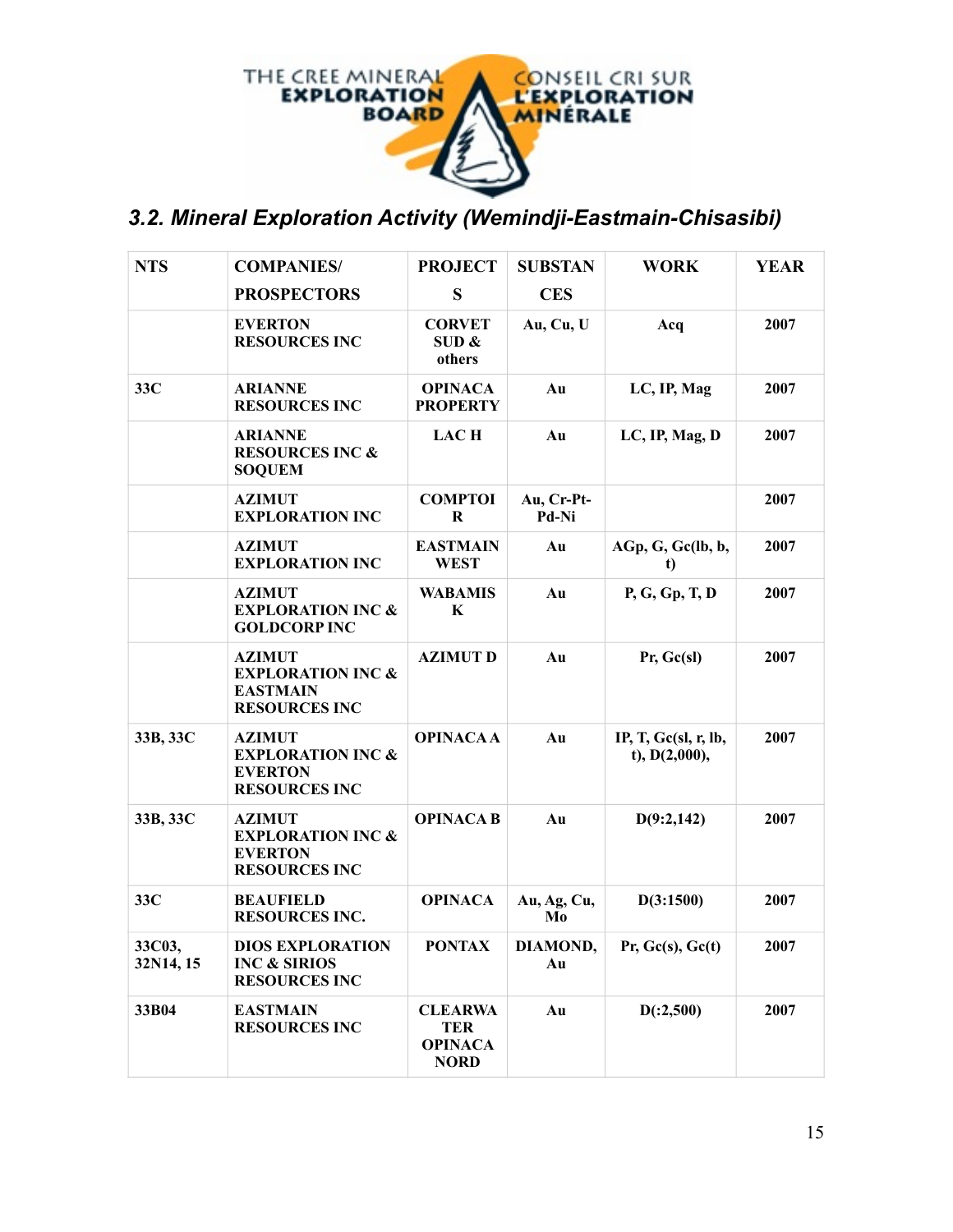

|                 | <b>ELORO RESOURCES</b><br><b>LTD</b>                                                                                  | <b>DELTA</b><br><b>EASTMAIN</b><br>1         | Cu, Ag                | D, InfiniTEM                     | 2007 |
|-----------------|-----------------------------------------------------------------------------------------------------------------------|----------------------------------------------|-----------------------|----------------------------------|------|
|                 | <b>ELORO RESOURCES</b><br><b>LTD</b>                                                                                  | <b>RUPERT</b><br><b>SOUTH</b>                | Cu, Ag                | D(15:1:600),<br><b>InfiniTEM</b> | 2007 |
| 33B, 33C        | <b>EVERTON</b><br><b>RESOURCES INC</b>                                                                                | WILDCAT,                                     | Au                    | $Pr,$ Gc(r), T                   | 2007 |
| 33C09           | <b>GOLDCORP INC/LES</b><br><b>MINES OPINACA</b><br><b>LTEE</b>                                                        | ÉLÉONOR<br>E                                 | Au                    | Acq                              | 2007 |
|                 | <b>GOLDCORP INC &amp;</b><br><b>EASTMAIN</b><br><b>RESOURCES INC &amp;</b><br><b>AZIMUT</b><br><b>EXPLORATION INC</b> | ÉLÉONOR<br><b>E SOUTH</b>                    | Au                    | Pr, G, Gp, D, T,<br>Sch          | 2007 |
| 32I             | <b>GOLDEN TAG</b><br><b>RESOURCES &amp;</b><br><b>SIRIOS RESOURCES</b><br>INC & SOQUEM INC                            | <b>AQUILON</b><br><b>MAIN</b>                | Au                    | IP, D(5:1000)                    | 2007 |
| 32I             | <b>GOLDEN TAG</b><br><b>RESOURCES LTD &amp;</b><br><b>SIRIOS RESOURCES</b><br><b>INC</b>                              | <b>AQUILON</b><br><b>EXTENSIO</b><br>N       | Au                    | D(15)                            | 2007 |
| 33B12;<br>33C09 | <b>GOLDEN VALLEY</b><br><b>MINES LTD</b>                                                                              | <b>CHEECHO</b><br><b>O, SHARKS</b>           | Au                    | G, Pr, MagEM,<br>IP, G, Gc       | 2007 |
|                 | <b>MIDLAND</b><br><b>EXPLORATION INC</b>                                                                              |                                              | Mo, Cu, Au            | Acq, G, P                        | 2007 |
| 33F06           | <b>PRO-OR MINING</b><br><b>RESOURCES INC</b>                                                                          | <b>MENARIK</b>                               | Cr-Pd-Pt-<br>Ni-Cu    | TE, D(28:4000)                   | 2007 |
|                 | <b>SIRIOS RESOURCES</b><br>INC / DIOS<br><b>RESOURCES INC</b>                                                         | <b>OPINACA</b><br><b>NORD</b>                | Au, U                 | Pr, Gp, Gc(lb)                   | 2007 |
|                 | <b>URANIUM BAY</b><br><b>RESOURCES INC</b>                                                                            | <b>USKAWANI</b><br>S                         | U                     | $AGp$ , $G$ , $Gc(r)$            | 2007 |
|                 | <b>VANTEX RESOURCES</b><br><b>LTD</b>                                                                                 | <b>MONSIEUR</b><br>F                         | Au, Ag, Cu,<br>Zn, Pb | Acq, Sch, P                      | 2007 |
| 33G06           | <b>VIRGINIA MINES INC</b>                                                                                             | <b>POSTE</b><br><b>LEMOINE</b><br><b>EXT</b> | Au                    | $D(11:3,803)$ , IP               | 2007 |
|                 | <b>VVC EXPLORATION</b><br><b>CORPORATION</b>                                                                          | <b>PROPERTI</b><br>ES                        | $\mathbf U$           | AGp, Gp, G, P,<br>Sc             | 2007 |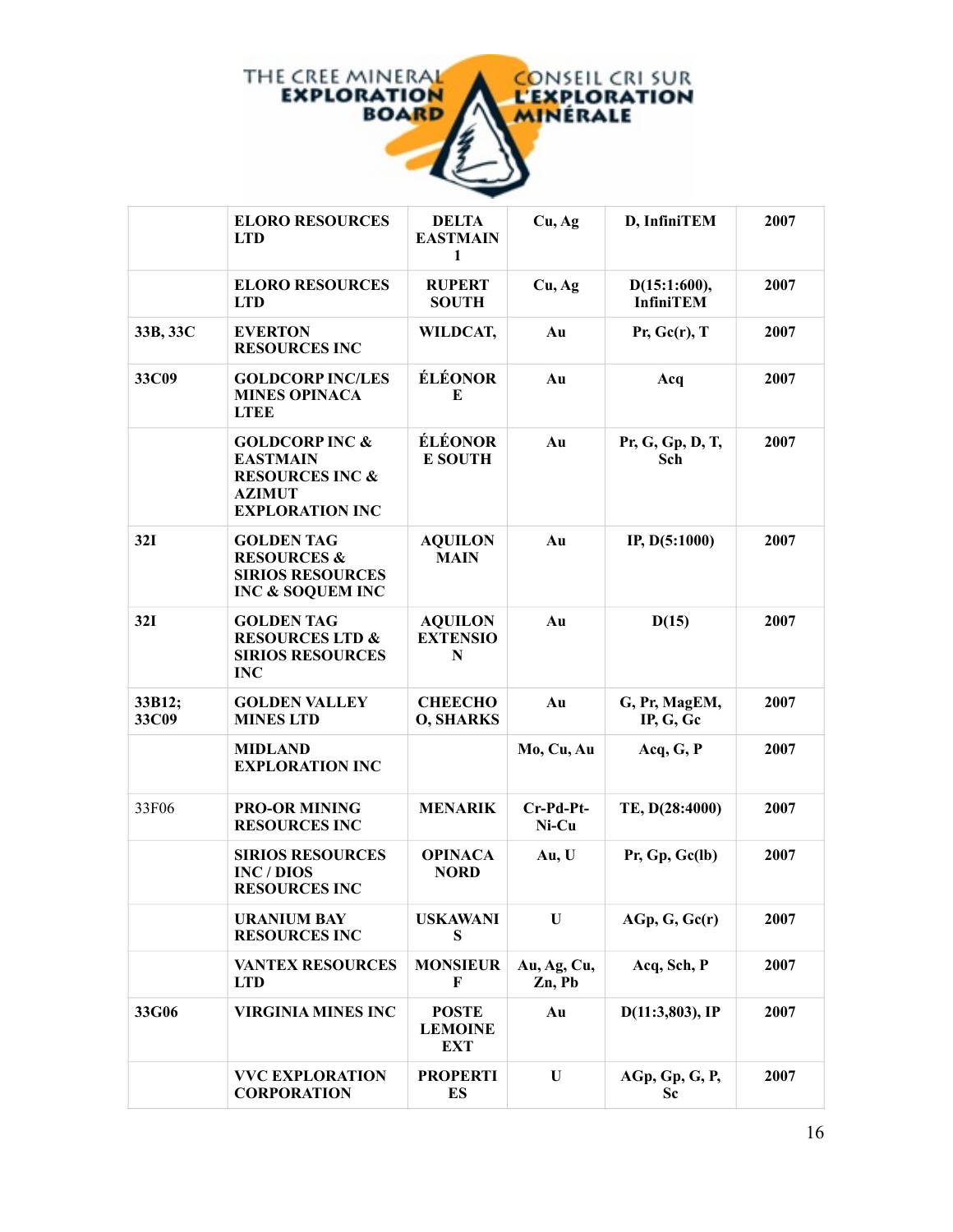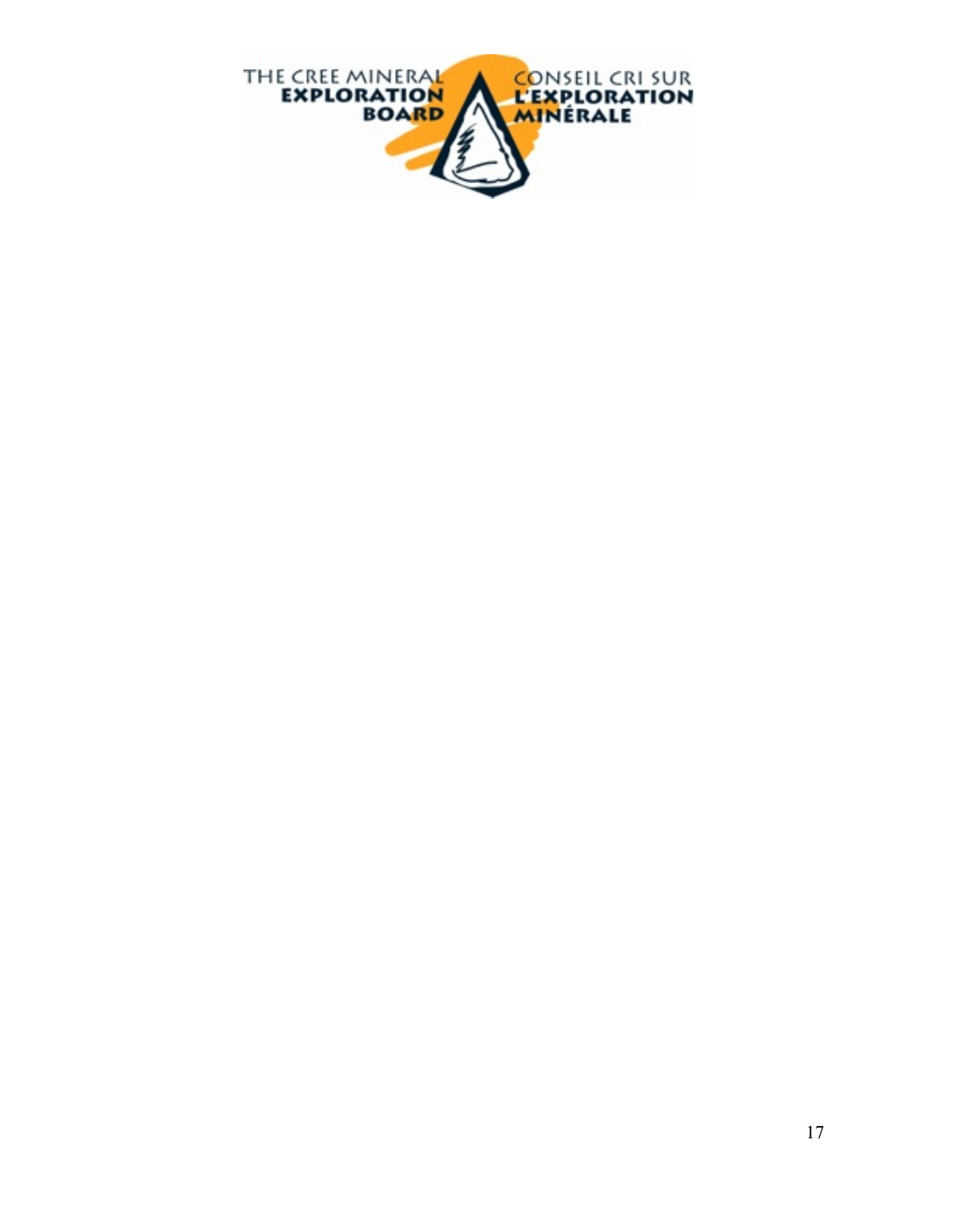

#### **ARIANNE RESOURCES INC.**

In March, **Arianne Resources Inc.** (**Arianne**) announced the final results from ground IP and Mag surveys conducted on its OPINACA property and the LAC H property optioned from SOQUEM in 2006. These two properties are contiguous and LAC H is located within the west extension of the gold showings identified on Arianne's OPINACA property.

According to **Arianne**, of the 58 IP anomalies surveyed, 6 are classified as high-priority anomalies and are located along or just north of the volcano-sedimentary contact (5 are on the OPINACA property and 1 is on the SOQUEM claims). Fourteen second-priority anomalies were identified and 11 warrant drilling. In addition, 16 third-priority anomalies will be further investigated. The magnetometric survey improved the definition of the geological context, including the volcano-sedimentary contact's strike that continues on the LAC H property.

In August, **Arianne** reports that following magnetometric and IP surveys on the OPINACA property, the Company completed a geochemical survey on that grid and the partial results show the presence of gold-bearing areas.

#### **AZIMUT EXPLORATION INC**.

In June, **Azimut Exploration Inc.** (**Azimut**) reported that at the WABAMISK property, optioned to **Goldcorp**, the results of the 2006 soil geochemistry survey indicate several strong, multi-kilometre arsenic-antimony anomalies.

**Azimut** also reported that IAMGOLD Corporation terminated the option agreements on EASTMAIN WEST and COMPYOIR properties. At EASTMAIN WEST, the 2006 exploration program resulted in the discovery of significant chromium-platinumpalladium mineralization associated with an ultramafic sill. This sill appears to be at least 4 km in length and 500 m in thickness. The best results from surface grab samples are 18.5% Cr, 0.44 g/t Pd and 0.1 g/t Pt (sample F-266111). The best nickel results are two samples with 0.24% Ni (F-266103 and F-266104). The Cr-Pt-Pd-Ni potential of the property is still largely under-explored and now constitutes a priority target in addition to the initial focus on gold. At the COMPTOIR property, till assay values of up to 10 g/t Au combined with arsenic anomalies in lake-bottom sediments delineate several significant gold target zones. The targets are spatially related to regional-scale structures.

In August, **Azimut** and **Everton Resources Inc**. (**Everton**) announced the discovery of a new mineralized zone grading up to 24.6 g/t Au on OPINACA A property and the identification of additional targets along the Claude-Manuel corridor on OPINACA B property.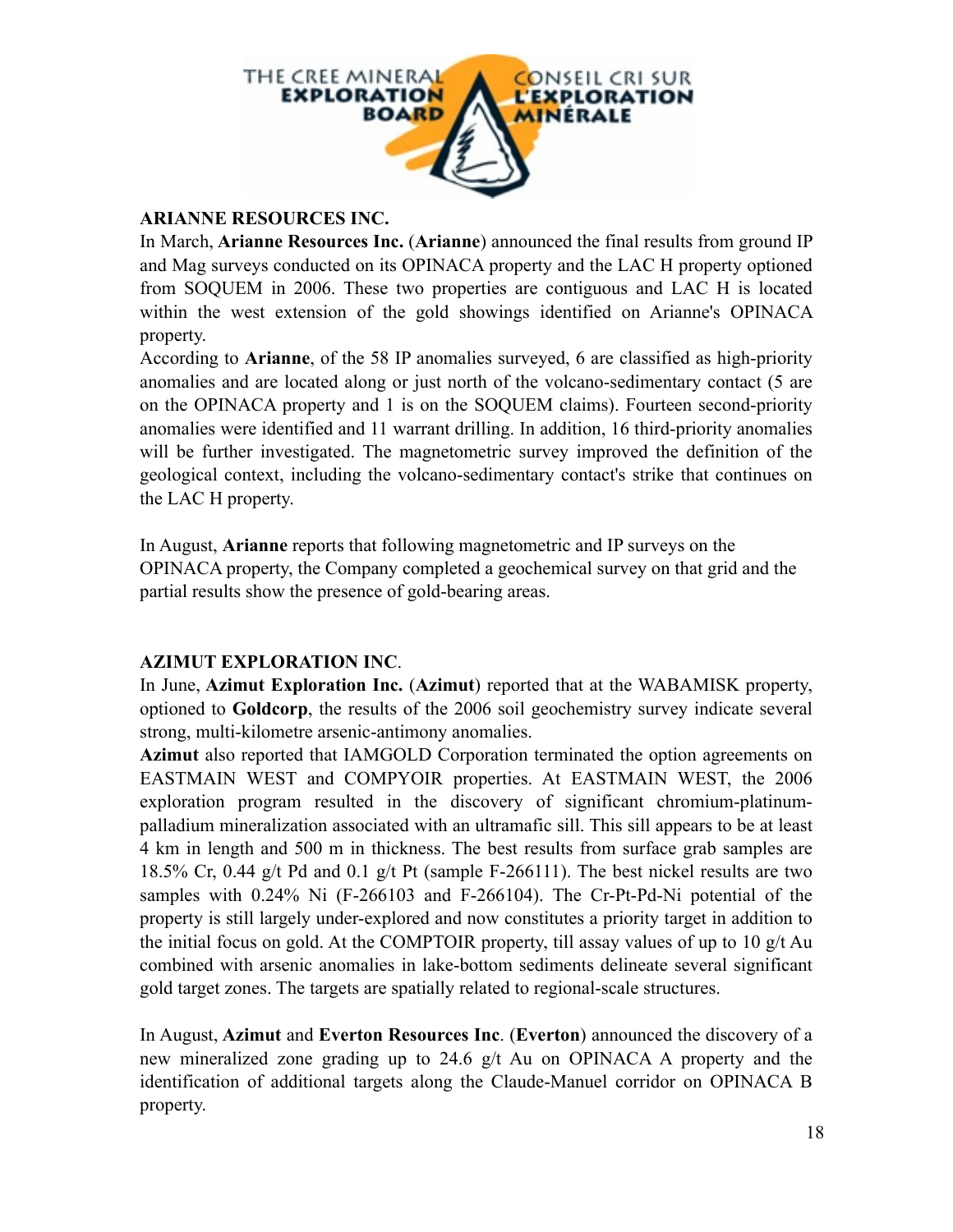

#### OPINACA A

Follow-up prospecting and sampling carried out this summer led to the discovery of the *Charles Target* on OPINACA A where anomalous to high grade rock chip sample values ranging from 0.1 to 24.6 g/t Au were returned over an area of at least 500 m long by 100 m wide. The *Charles Target* is a northeast-southwest trending mineralized zone located in the central part of Opinaca A and is composed of garnet and sulphide-rich, chloritized and silicified metasediments in contact with pegmatitic intrusions. The mineralization is composed of up to 20% pyrite and arsenopyrite with minor pyrrhotite and chalcopyrite associated with garnet and chlorine-rich zones. Another gold showing located 5 km southeast of the *Charles Target* was also discovered. Preliminary results returned 3.9 g/t Au in metasediments cross-cut by pegmatite veins.

#### OPINACA B

Comprehensive prospecting and rock sampling along the 10-km *Claude-Manuel* corridor identified additional targets on OPINACA B. Several rock samples collected along that corridor returned significant gold values over a strike length of 3 km grading up to 6.1 g/t Au, 4.5 g/t Au, 1.7 g/t Au and 1.2 g/t Au. The mineralization contains up to 5% pyrite and is associated with silicified and chloritized metasediments with quartz and pegmatite veins.

*Note: See Everton Resources Inc on page 22 for more information on the OPINACA A and OPINACA B properties*.

#### **BEAUFIELD RESOURCES INC**

In March, **Beaufield Resources Inc.** (**Beaufield**) announced the drilling of several targets on its OPINACA property and reported the discovery of a zone of molybdenum-goldcopper mineralization in a series of quartz veins in diorite over a distance of 350 metres (the *Kessel-Ylesia Zone*). Assays returned 6.51g/t Au, 33.6g/t Ag, 1.36% Cu and 12% Mo. The average assay values of 43 rock samples taken from a network of 0.5 to 1.2 m wide quartz veins were  $0.5g/t$  Au, 5.7 g/t Ag, 0.2% Cu and 1.1% Mo. The *Vortex zone* returned 20 m of 1.1 g/tAu.

#### **DIOS EXPLORATION INC and SIRIOS RESOURCES INC**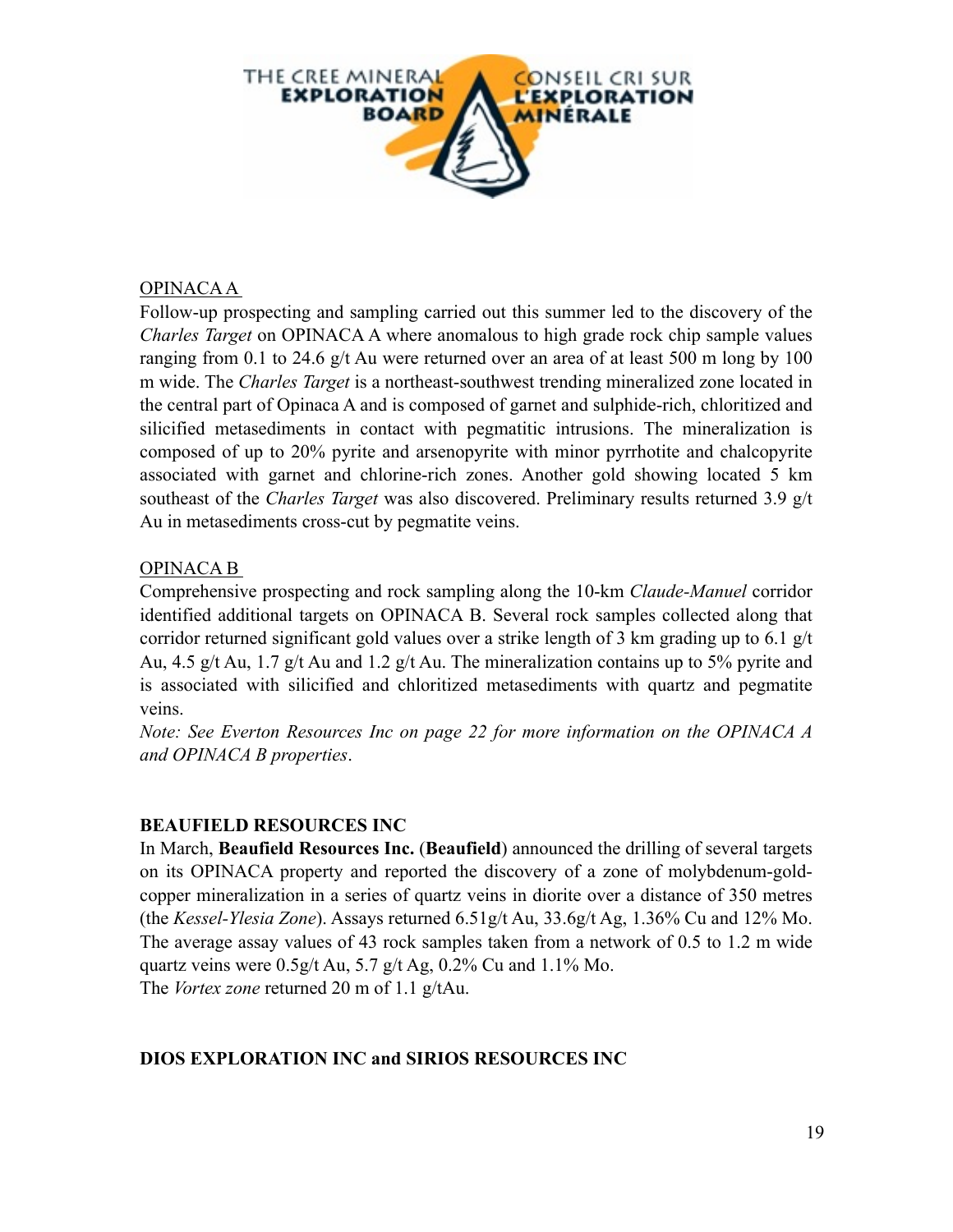

In July, **DIOS Exploration Inc.** (**DIOS**) reports that two helicopter-borne geophysical surveys completed on the PONTAX project outlined 66 kimberlite targets. The PONTAX project is located 300 km north of Matagami.

In addition, **DIOS** initiated its first prospecting and ground geophysics field campaign for uranium exploration on the OPINACA NORD property since an option agreement was negotiated with **SIRIOS Resources Inc. DIOS** reports the following information. The project is made up of three significant uranium anomaly clusters as well as one main gold anomaly cluster in association with arsenic. One of the uranium lake bottom sediment anomaly cluster was recently delineated from SDBJ data research work completed by **DIOS** on part of the property not previously sampled by **SIRIOS**, reaching up to 383, 40, 76, 138 and 121 ppm (part per million) uranium along an east-west 20 kilometer trend. These claims form part of the same agreement and will also be sampled for detailed lake bottom sediments. Previously, two detailed uranium anomaly clusters as well as one main anomaly cluster for gold in association with arsenic were delineated elsewhere on the property by **SIRIOS** In 2005, **SIRIOS** carried out a detailed bottom-lake sediment survey that outlined the first two uranium anomaly clusters (5 and 10 sq. kilometres) and a good gold-arsenic anomaly cluster. The anomalous levels were determined from a regional lake sediment data bank totalling 2,223 samples completed at the same time. The three lake bottom uranium anomaly clusters represent high points of interest of the current field campaign on the OPINACA NORD property for **DIOS**. Work completed by **SIRIOS** shows that a strong anomaly with many samples in the 40-70 ppm range is present in the southern part of the property, along the tectonic fabric, possibly representing a nearby source as they are not scattered along glacial dispersal trends. The second **SIRIOS** anomaly is present in the northwestern part of the property, comprising numerous samples aligned along an east-west trend. A Rossing-type high tonnage low-grade uranium model may be considered in association with numerous anatexy granites occurring within paragneises (metasediments) of the Laguiche Basin. The OPINACA NORD property shows repetitive east-west topographic lineaments parallel to a regional structure associated with the Opinaca River. The 300 sq. kilometer (576 claims) property encompasses the Laguiche Sedimentary Basin.

#### **EASTMAIN RESOURCES INC.**

**Eastmain Resources Inc**. (**Eastmain**) manages a joint venture with **Les Mines Opinaca Ltee** (**Mines Opinaca**), a wholly owned subsidiary of **Goldcorp Inc.** and **Azimut Exploration Inc.** on the ÉLÉONORE SOUTH property, located immediately south of the *Roberto* gold deposit (owned by **Les Mines Opinaca Ltee**.)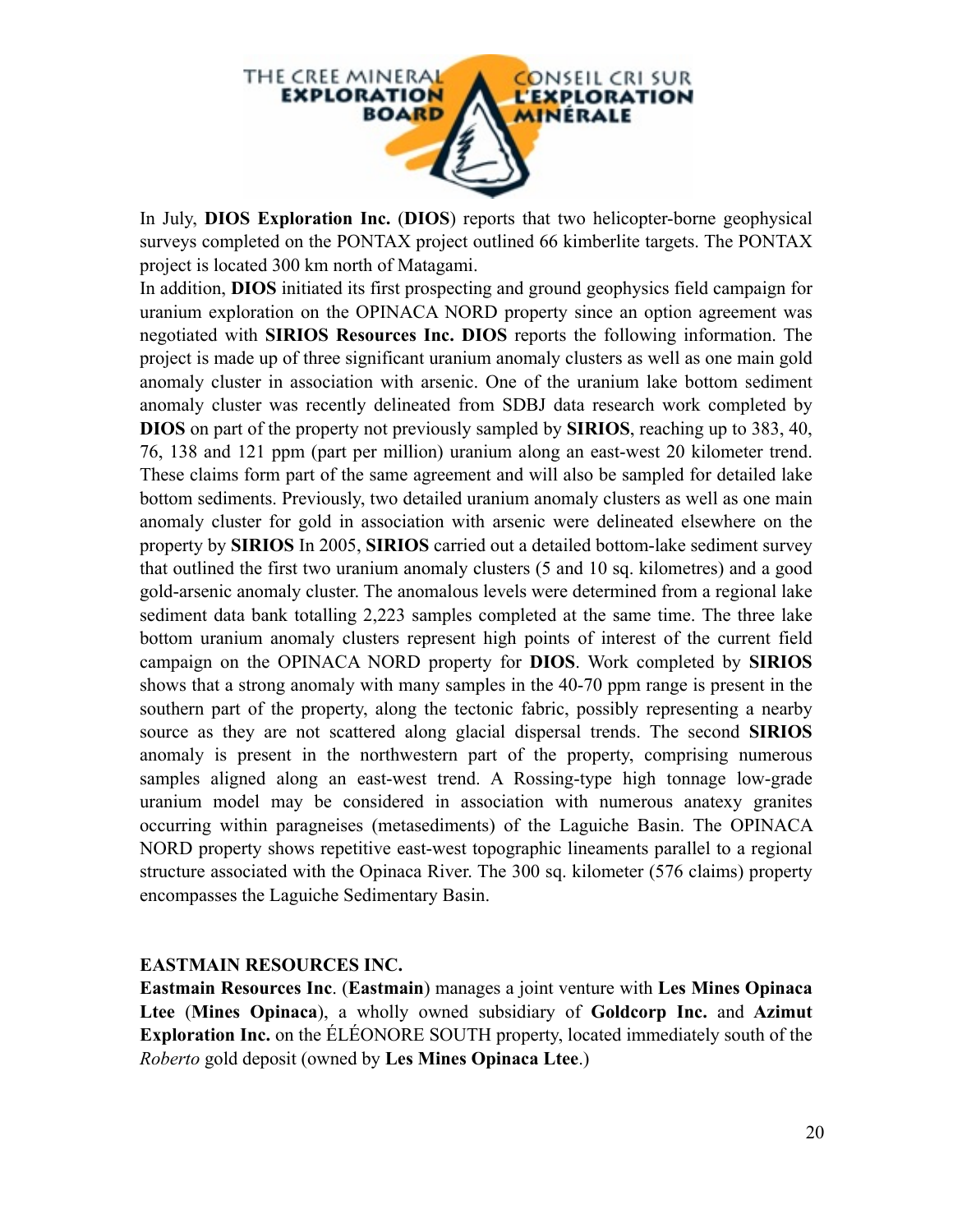

**Eastmain** reports that trenching of the *JT Target* at the ÉLÉONORE SOUTH project area exposed a 16-metre-wide gold-bearing "Roberto-type" mineralized sediment, which assayed 1.49 g/t Au. The sedimentary sequence at the *JT Target* is similar to that exposed in the **Mines Opinaca** *Roberto* area. Sulfide mineralization (pyrite-arsenopyrite) was noted with elevated gold values in *JT* area rock formations. Rock alteration in the *JT* area suggests that this may be a mineralized area peripheral to something much more significant.

In August, **Eastmain** announced the discovery of visible gold (VG) along a length of 11 metres in trenching of a new zone referred to as the *VG Zone* at the ÉLÉONORE SOUTH project. Samples taken across the new *VG Zone* assayed 5.33 g/t Au over 8.0 metres and include an interval grading 20 g/t Au over 2.0 metres. The *VG Zone* (Trench ELS-07-1E3) lies within the *JT Target* area approximately 80 metres north of the original *JT Target* trench (ELS-06-1E1), within the same package of altered Roberto-type sediments. Trench ELS-06-1E1 assayed 1.49 g/t Au across 16.0 metres and 500 metres to the south, the *WB showing* assayed 5.72 g/t Au in a grab sample within gold-bearing altered sediments. Additional low-grade gold, found in arsenopyrite-bearing sediments immediately east of the *VG Zone*, returned values of 1.05 g/t Au across 7.0 metres and 0.97 g/t Au over 12.0 metres. **Eastmain** states that multiple targets have been defined on the property within a favourable gold-enriched soil geochemical corridor extending for more than ten kilometres in length. To date, trenching and channel sampling confirm a local in-situ ground source for soil anomalies over the *JT Target* area. Trenching and channel sampling also expanded the *JT Target* area and confirmed a sedimentary-hosted gold setting similar to that found at **Goldcorp's** *Roberto* deposit. Approximately 100 metre-long channel samples, taken from a 600-by-300-metre area within these altered sedimentary rocks, assayed from 0.10 to 37.8 g/t gold.

In October, **Eastmain** began a 2,500-metre definition drill program its 100%-owned CLEARWATER Project. Forty-three large diameter drill holes will test a potential open pit area in the *Eau Claire* gold deposit. The objectives of this program are to establish the geometry and mining grade of the gold-bearing veins for future exploitation, and to collect sufficient material for metallurgical testing. Exploration drill holes designed to search for additional gold resources nearby are also planned. This in-fill drill program, expected to evaluate the *Eau Claire* deposit for a length of 300 metres and to a vertical depth of 50 metres, will generate about 100 gold-bearing intersections. These intersections will be used to determine whether there is compatibility between the ores at *Eau Claire* and the ores at **Goldcorp's** *Roberto* deposit with respect to future custom mill processing. The current program will also include metallurgical testing of the gold-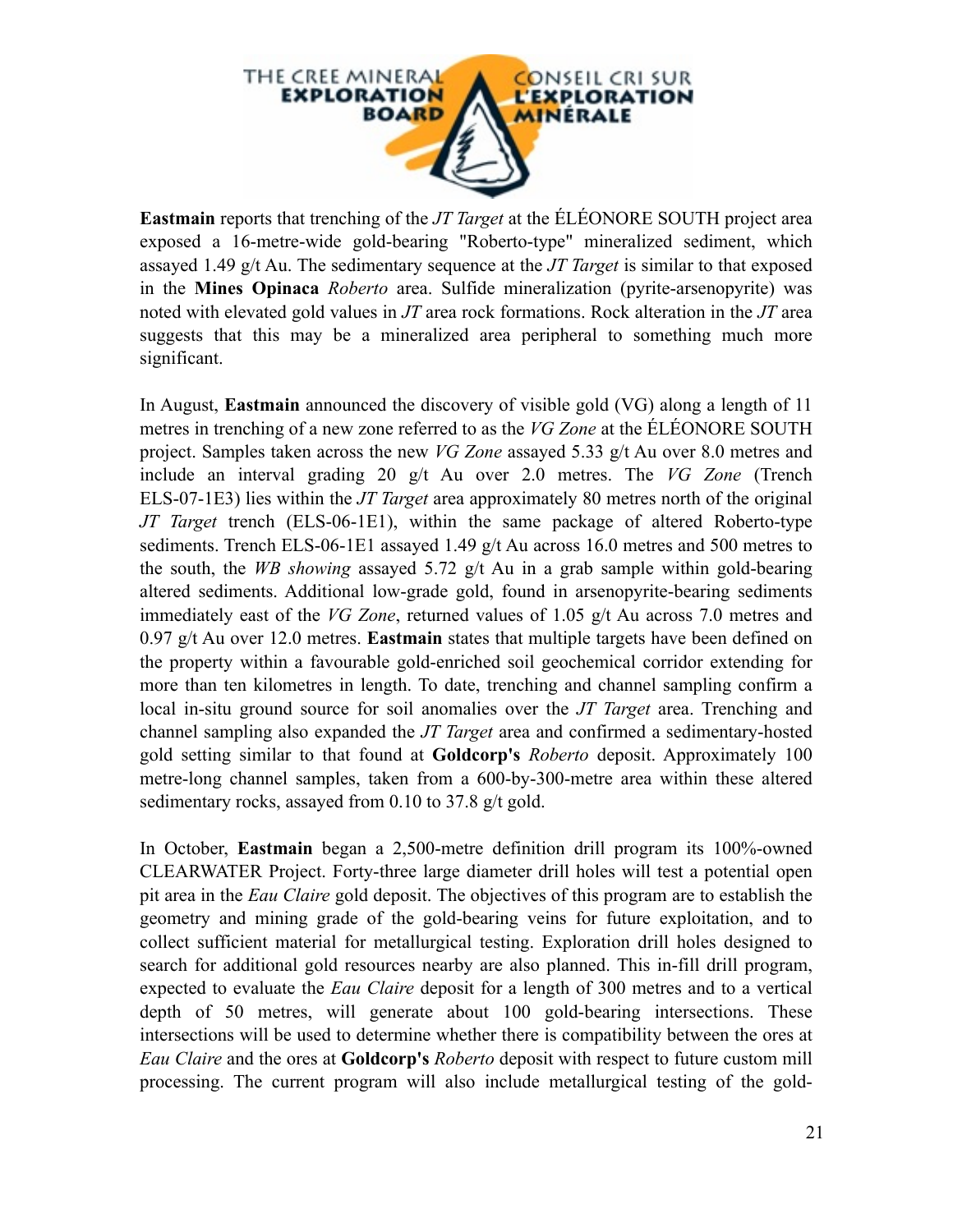

bearing system as an adjunct to a future bulk sample test and continued economic assessment of the deposit.

According to **Eastmain**, drilling at *Eau Claire* has demonstrated a positive correlation of drill hole spacing with gold grade - gold grade appears to increase with closer drill spacing. Drilling in 2006 extended the deposit to a vertical depth of 900 metres. To date, the gold deposit contains in excess of 1,000 ounces of gold per vertical metre. Eastmain describes *Eau Claire* is a high-grade gold deposit with multiple surface veins averaging 23.5 g/t or 0.70 ounces per ton in the area of a proposed bulk sample.

#### **ELORO RESOURCES LTD**

In July, **Eloro Resources Ltd.** (**Eloro**) optioned 4 properties to **NFX Gold Inc**. (**NFX**). The properties are LEMOYNE NORTH, HORSESHOE, TAIGA and TAIGA WEST and are all in the La Grande volcano-sedimentary belt in the James Bay territory.

According to **Eloro**, the LEMOYNE NORTH and HORSESHOE properties total 99.8 square kilometers and are now contiguous as a result of **Eloro** staking additional claims in the area in June 2007. The LEMOYNE NORTH property straddles the northern border of the POSTE LEMOYNE property where **Virginia Mines Inc**. has outlined a 95,000 ounce gold resource grading 14.5 g/t Au, that included intersections of up to 43.09 g/t gold over 11.65 meters (Source: **Virginia Mines Inc**. website). Recent work completed at the LEMOYNE NORTH property has identified felsic volcanic rocks with mineralization and alteration similar to the world-class gold deposits in the Doyon-Bousquet-LaRonde Belt. The work has identified target areas for immediate drilling in areas where the alteration is strongest, and where **Eloro's** 2006 shallow drilling intersected semi-massive sulphides anomalous in gold, silver and zinc. Historic grab sample assays at LEMOYNE NORTH include grades up to 4.04% copper, 21.22 g/t gold and 38 g/t silver. The TAÏGA and TAÏGA WEST properties are comprised of 161 claims, totalling 82.7 square kilometers. Both properties are also contiguous as a result of recent additional claim staking by **Eloro**. At TAÏGA, the property hosts grab samples with significant assays carrying up to 19.34 g/t gold, 2.13% copper and 2.73% zinc.

In October, **Eloro Resources Ltd.** (**Eloro**) updated on the progress of the Company's exploration work at a number of its key properties during the first quarter of 2007. The updates are summarized below.

#### DELTA Property

**Eloro** conducted an InfinitemTM survey which outlined 9 conductive anomalies on its DELTA property within a 1.4 km long Volcanogenic Massive Sulphide ("VMS") sequence (based in part on the geophysical signature) complete with chert-magnetite-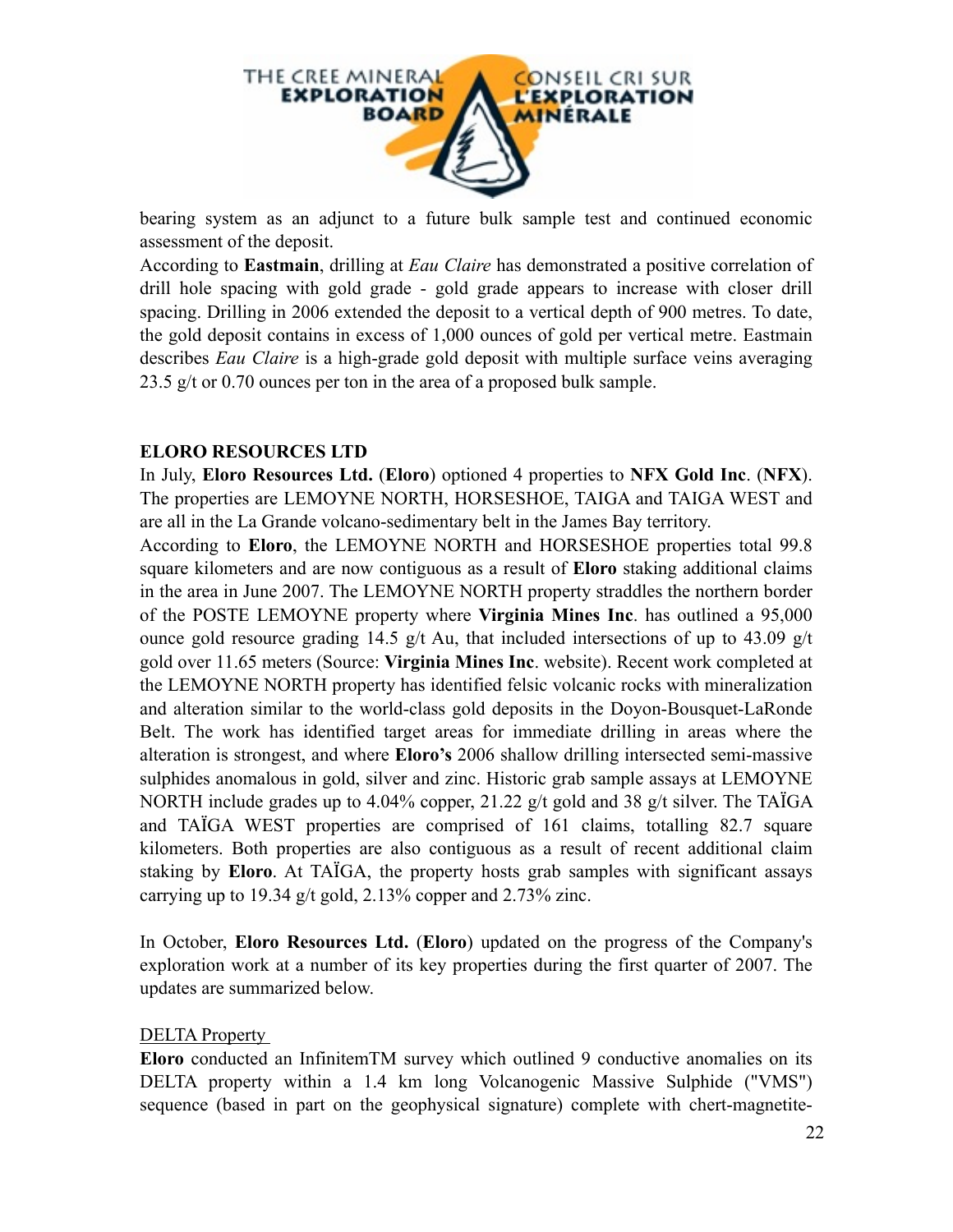

sulphide iron formation, altered volcanic agglomerates, cherts, disseminated and semimassive chalcopyrite-pyrite stringers and veins, and disseminated magnetite-pyritechalcopyrite. Surface grab samples taken from this zone returned several high grade assay values, the highest being 13.04% Cu and 108 g/t Ag. In addition, the 2006 airborne survey revealed the presence of six groups of anomalies listed in order of priority, as AG-01 to AG-06. AG-01 which is located in the DELTA property is the highest priority anomaly, and lies within the area previously identified through surface sampling.

#### EASTMAIN 1 Property

**Eloro's** EASTMAIN 1 property contains five of the six groups of anomalies (AG-02 through 06) outlined by the 2006 airborne survey. This property is adjacent to and north of the DELTA property. According to an interpretation report prepared in February 2007, all five cluster geophysical anomalies identified on the EASTMAIN 1 property are recommended for immediate ground follow up work.

#### RUPERT SOUTH Property

**Eloro** states that grab samples taken in 2005 from the RUPERT SOUTH property returned assay results of 6.02% Cu, 3.24% Cu and 1.88% Cu. The samples were taken from an outcrop containing up to 10% sulphide mineralization, comprised mainly of chalcopyrite and pyrite. The host rock is composed of a strongly sheared sillimanitebiotite-garnet paragneiss.

#### **EVERTON RESOURCES INC.**

**Everton Resources Inc.** (**Everton**) acquired a 100% interest in fourteen new blocks of claims in the James Bay territory of Quebec. In total, 1,480 new claim concessions have been acquired, totaling 742 km<sup>2</sup> of land highly prospective for gold, copper and uranium. These new claim concessions increase **Everton's** land position in the James Bay region to over 2,577 km2.

**Everton** and its joint venture partner **Azimut Exploration Inc.** reported the results from the first 2007 drill program of a multi-target OPINACA area drill campaign. The results are summarized below.

#### *Smiley Target* - OPINACA A

Three till samples collected down-ice of a soil anomaly returned values of 2.41 g/t Au, 0.77 g/t Au and 0.18 g/t Au.

#### *Claude Target* - OPINACA B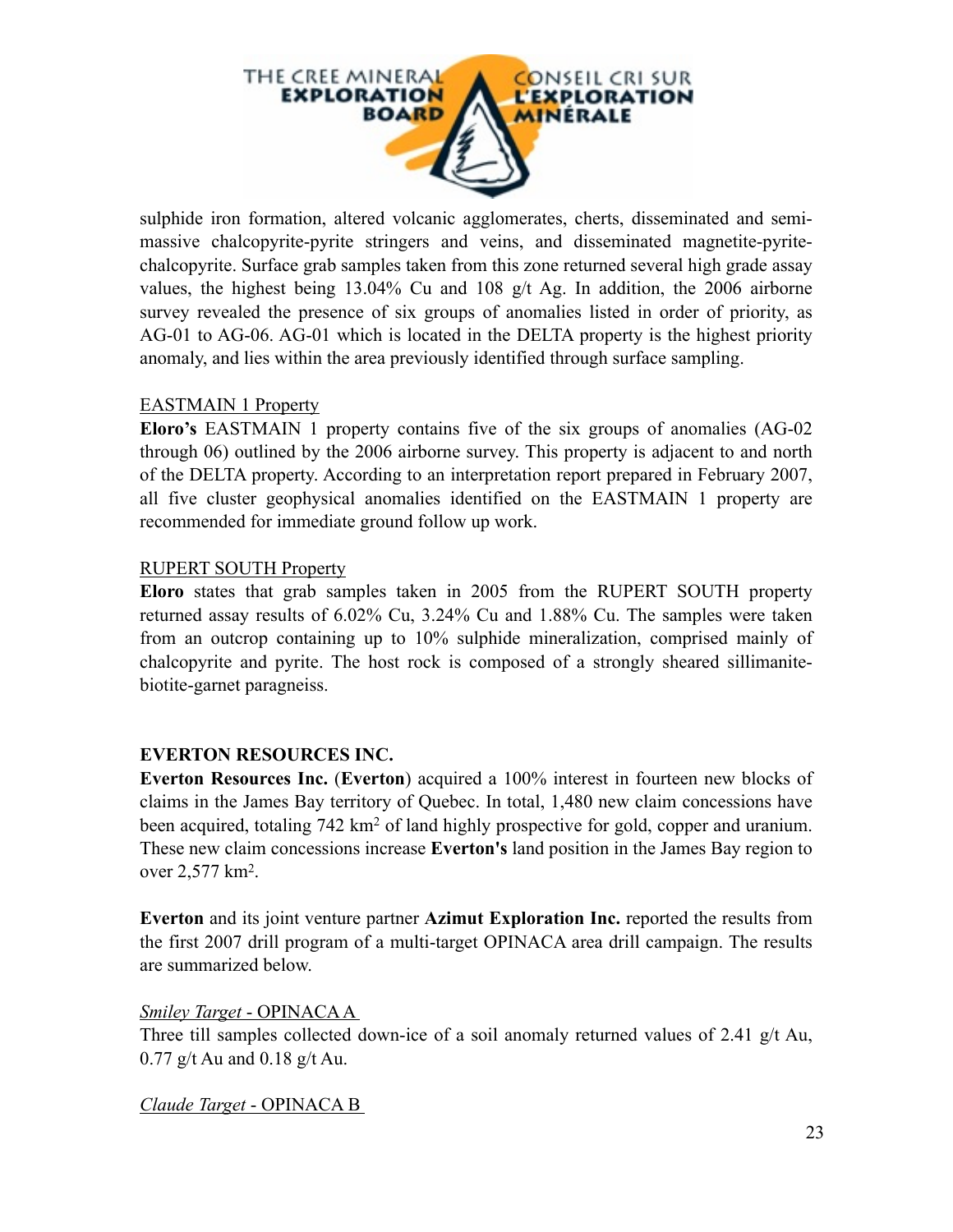

A 9-hole 2,142-meter diamond drill program was recently completed at the *Claude Target* on OPINACA B to follow-up on the extensions of a mineralized zone identified last fall in the initial drill-test hole OP-06-07, where 221 ppb Au over 186.5 meters, including 1.0 g/t Au over 21.5 meters, was cut within an arsenopyrite-mineralized silica alteration zone. Nine holes tested the lateral extensions of Hole OP-06-07 over a strike length of 350 meters to an average depth of 100 meters. All nine holes encountered several intense alteration zones varying in thickness from several meters to 20 meters. These zones are characterized by heavy silica alteration and low sulfide content which is consistent with the geological model for the type of gold deposit that encompass **Goldcorp**'s *Roberto*  zone at ÉLÉONORE. Six of the nine holes encountered gold mineralization over at least intervals of one meter and the silica-altered zone was recognized in all of the nine holes testing the 350-meter lateral extensions of the *Claude Target*. The last drill hole OP-07-20, which was the deepest of the campaign (200 meters vertical), produced the most encouraging results and encountered visible gold in two locations over 1.5 meters near the bottom of the deepest hole. Three other drill holes totaling 482 meters (OP-07-14, OP-07-15, and OP-07-19) were drilled to test IP and airborne electromagnetic anomalies 850 meters to 2.5 kilometers east of the *Claude Target*. These drill holes did not cut any significant mineralization. Drill holes OP-07-14 and 15 did cut semi-massive pyrrhotite and pyrite mineralization (barren) that explain the EM anomaly. Drill hole OP-07-19 was not coincident with EM and did not encounter mineralization.

In July **Everton** reported that rock sampling in the wholly owned *Manuel Showing* area in the WILDCAT 5 property returned gold values of 28.2 g/t Au, 18.6 g/t Au and 12.1 g/t Au on selected samples and 2.76 g/t Au over 1.5 meter on a channel cut. These new results are located east and west of the original *Manuel Showing* over a strike length of 35 meters.

In September, **Everton** and **Azimut** reported new high-grade gold values at the *Charles Target* in the OPINACA A property with possible lateral extensions over 1.0 kilometer. New rock chip sample results from the Charles Target, collected within an area of 50 meters x 10 meters, yielded results ranging from 1.0  $g/t$  Au to 35.9  $g/t$  Au. From the 66 new samples collected, 24 samples yielded values higher than 1.0 g/t Au, including 7 samples over 10.0 g/t Au (10.1 g/t Au, 10.4 g/t Au, 12.2 g/t Au, 21.6 g/t Au, 21.9 g/t Au, 28.0 g/t Au and 35.9 g/t Au).

An additional rock chip sample from an outcrop located 670 meters on strike to the northeast of the *Charles Target* returned a value of 2.7 g/t Au. Two other rock samples collected 160 meters and 350 meters to the southwest along the strike of the *Charles Target* returned respectively 4.0 g/t Au and 1.1 g/t Au. The total strike length of the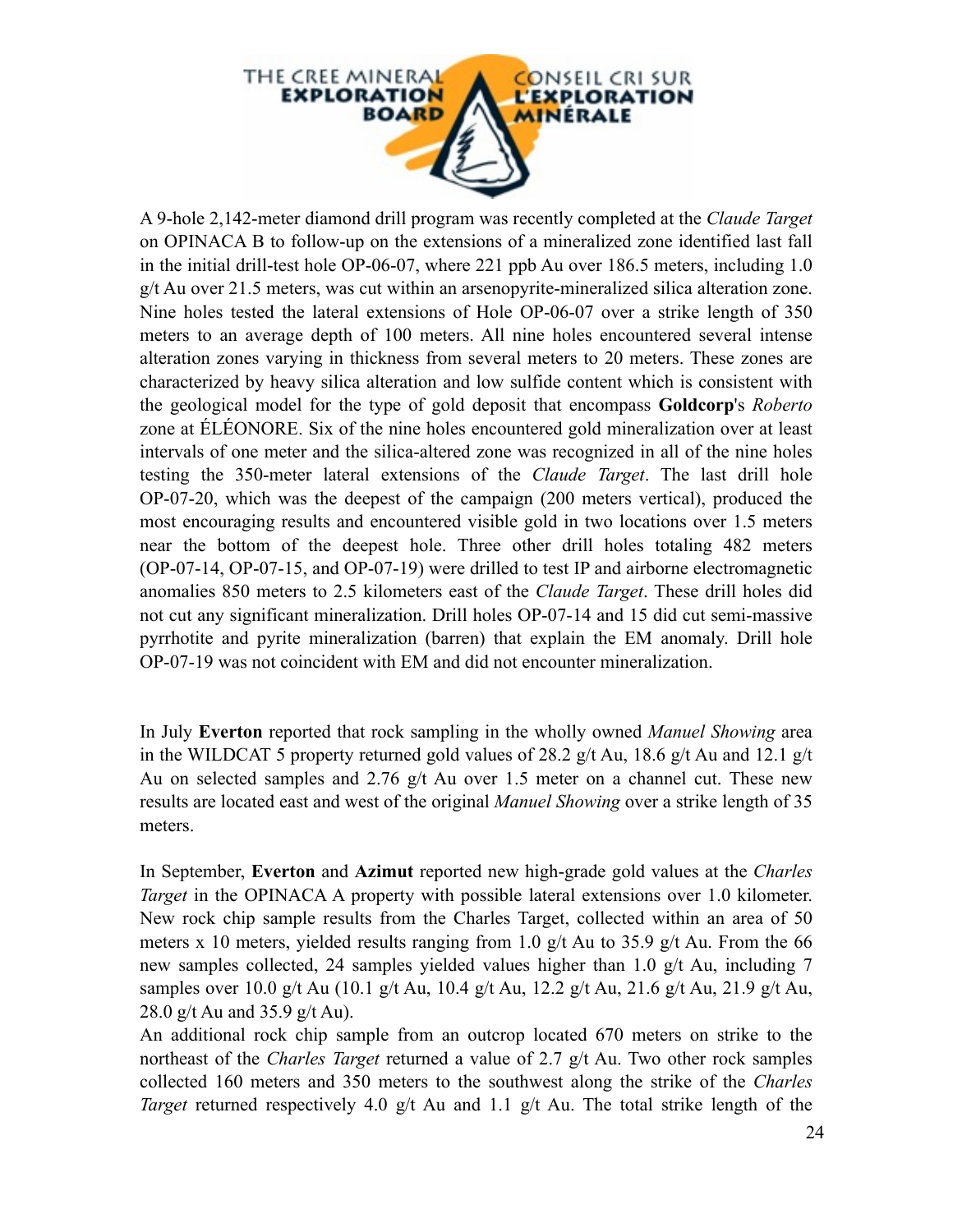

*Charles Target* defines a corridor of approximately 1.3 kilometers in length. The lithologies identified in this corridor are composed of garnet and sulphide-rich, chloritized and silicified metasediments in contact with pegmatitic intrusions. The mineralization is comprised of up to 20% pyrite, arsenopyrite with minor pyrrhotite and chalcopyrite associated with garnet and chloritic zones.

*Note: See Azimut Exploration Inc on page 17 for more information on the OPINACA A and OPINACA B properties*.

#### **GOLDCORP INC/LES MINES OPINACA LTEE**

**Goldcorp Inc**. (**Goldcorp**) acquired the ÉLÉONORE gold property from **Virginia Gold Mines** at the end of March 2006, and then incorporated **Les Mines Opinaca Ltée** (**Opinaca**), a 100% subsidiary and the operating company in Québec.

The ÉLÉONORE property is host to the *Roberto* deposit, a major new gold discovery situated within a relatively unexplored greenstone/meta-sedimentary belt in the James Bay district of Northern Québec, Canada. This unique and significant deposit is located in the core of what **Goldcorp** believes to be a promising new gold district in North America. Aggressive exploration and development programs are currently on-going, including extensive drilling, resource estimation and scoping studies, which will continue throughout 2007. Initial mineral resource calculation, released June 25, 2007, was 1.8 million indicated and 0.9 million inferred gold ounces using a cut-off grade of 3.5 grams of gold per tonne.

Progress has been made on the project development including completion of engineering work on an access road and airstrip. Pre-feasibility work has been initiated and will continue for the remainder of 2007. A feasibility study is expected to be completed by 2008. Production is expected by late 2010.

#### **GOLDEN TAG RESOURCES LTD**

In January, **Golden Tag Resources Ltd.** (**Golden Tag**) and **SIRIOS Resources Inc** (**SIRIOS**) conducted an IP survey on the AQUILON MAIN property to evaluate previously unexplored meta-sediments north of the *Toad Discovery* and the string of gold occurrences along the *Wolf Lake Shear Zone*. Drilling in the meta-sediments encountered several disseminated to semi-massive sulphide, largely pyrrhotite zones. Hole Aq-Ma-07-05 returned 2.3 g/t Au over 60 cm.

#### **GOLDEN VALLEY MINES LTD**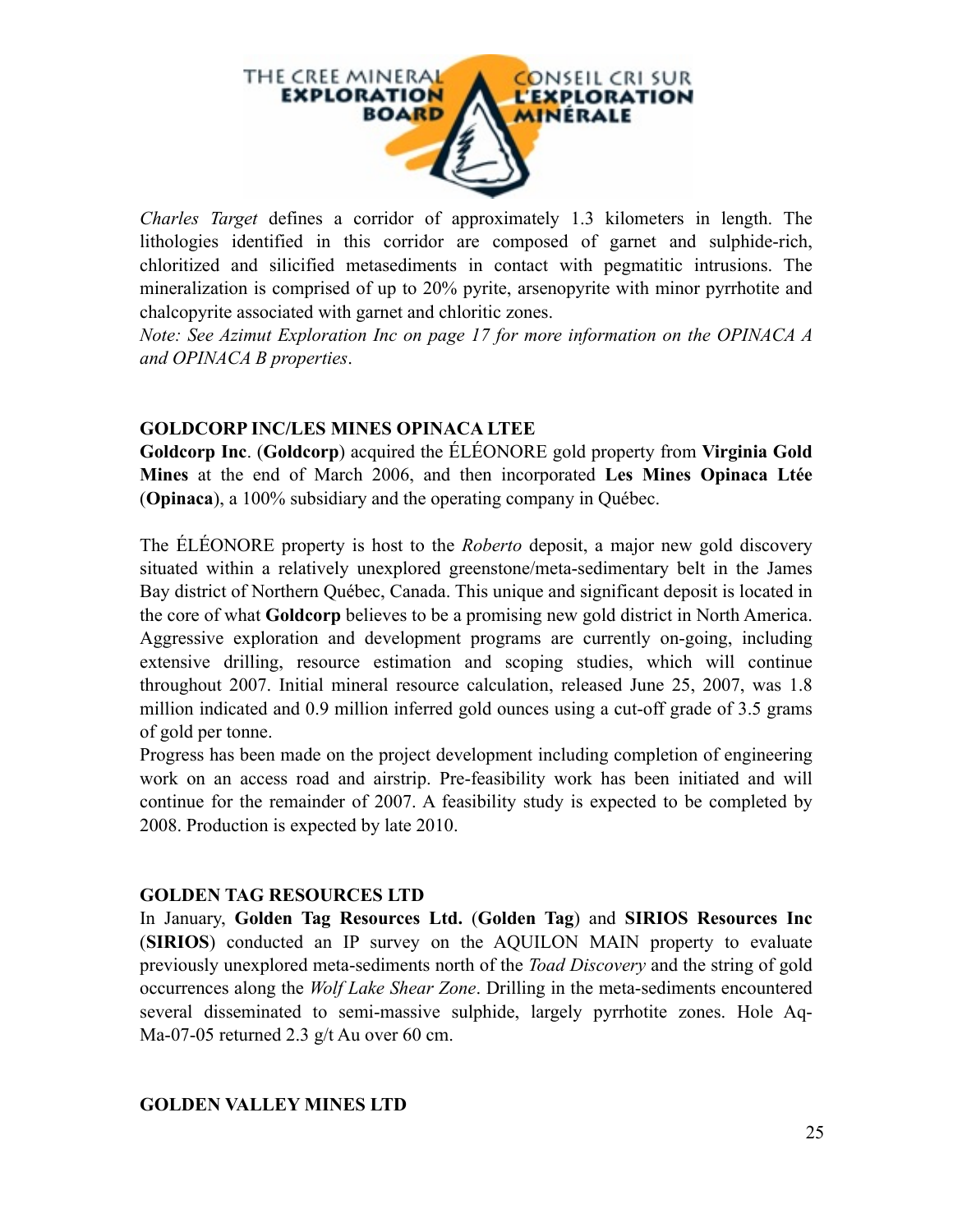

In July, **Golden Valley Mines Ltd**. (**Golden Valley**) reported that geological, geochemical, and geophysical field crews started field operations at the CHEECHOO and TOP CORNER prospects, each of which are situated in the James Bay area of Quebec. Geophysical surveying (magnetic, electromagnetic and induced polarization) and geochemical sampling will be conducted on four detailed grids over the SHARKS and CHEECHOO B properties, to include the *Marchand* showing (up to 11.96 g/t gold in rock grab sample results) and the *Garrioch* showing (up to 0.39 g/t gold rock grab sample results) mineralized corridors. In addition, the **Golden Valley** expects to conduct followup prospecting, mapping, geochemical sampling, and in-fill geophysical surveying at the *Letang* showing on the CHEECHOO A property block where a rock sample assayed an 209.24 g/t gold and along with other areas on the property deemed as high priority target areas.

#### **MIDLAND EXPLORATION INC**

In June, **Midland Exploration Inc.** (**Midland**) acquired 265 claims located 35 km west of LG-4 hydroelectric complex in the James Bay region. These new claim blocks cover a total surface area of 134.1 km2 and owned 100% by **Midland**. The claim blocks cover significant molybdenum and copper anomalies in lake-bottom sediments. They lie immediately to the west and peripheral to an important polymetallic (Mo-Cu-Au) hydrothermal breccia system discovered in 1997 by another exploration company following up on the same type of anomaly. In 1998, channel samples collected by this exploration company in these altered tonalitic breccias yielded grades reaching 0.14% Mo over 89 metres, with grab samples ranging from 0.8 to 4.0% Mo and another grab sample grading 0.13% Cu, 1.97 g/t Au, 0.053% Mo and 12.3 g/t Ag.

The selected properties are within a broad kilometre-scale halo with anomalous molybdenum and copper values in lake-bottom sediments. Properties acquired by **Midland** cover strong anomalies ranging up to 426 ppm Mo and 90 ppm Cu, which remain unexplained.

In October, **Midland** announced the signing of a letter of agreement with **Agnico-Eagle Mines Ltd** (**Agnico-Eagle**) for its gold properties located in the James Bay Area. This agreement covers areas with similar geological and geochemical features as those observed in the vicinity of the **Goldcorp** ÉLÉONORE project. **Midland** properties are located close to the contact between volcanic-plutonic units of the La Grande Subprovince and metasedimentary units of the Opinaca Subprovince. This contact is recognized as a favourable criterion for gold mineralization in the northeast Superior Province. The **Midland** properties are associated with first order, isolated or combined strong unexplained gold, arsenic and antimony lake-bottom sediment anomalies.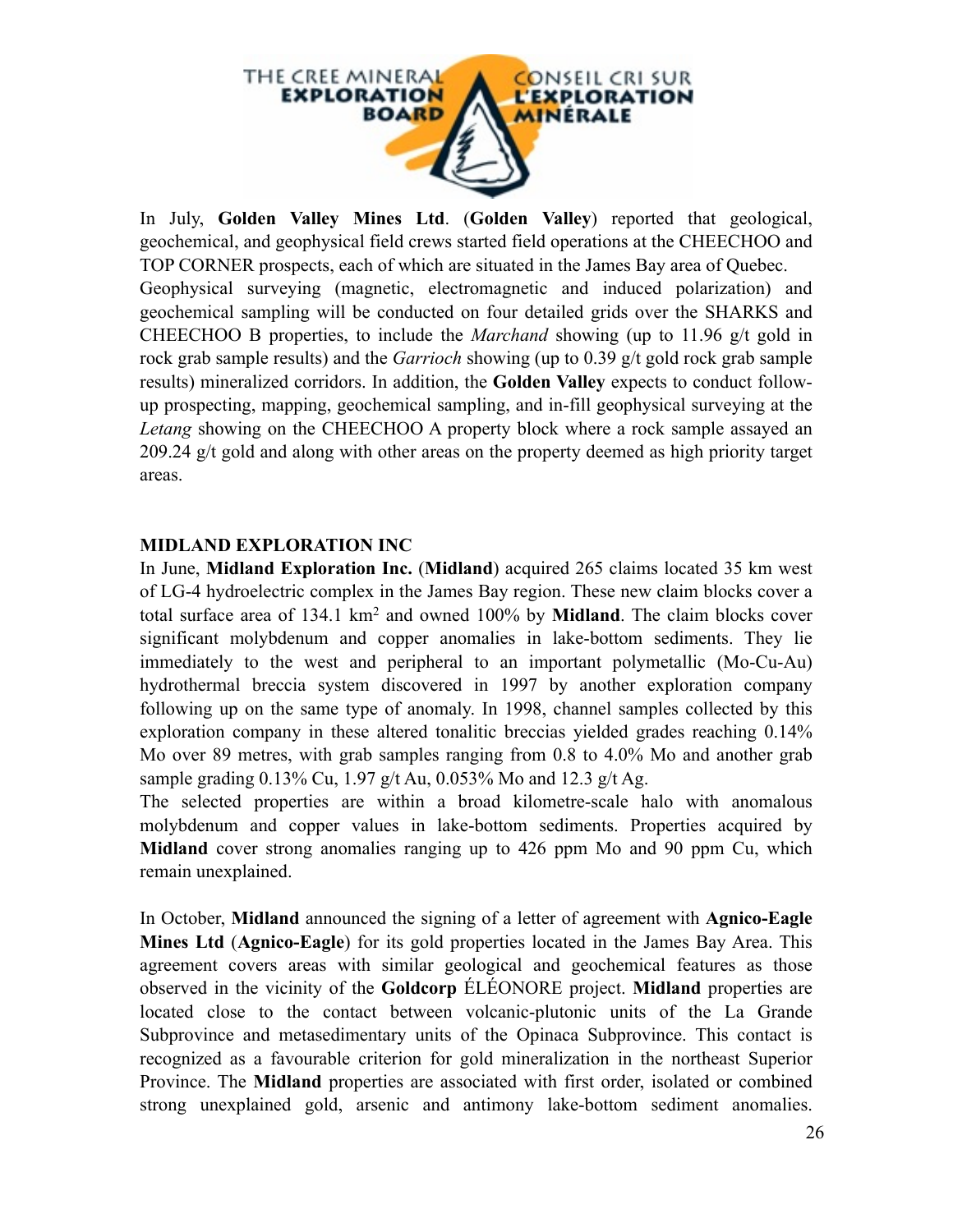

Historically, following up by prospecting these types of geochemical anomalies led to the discovery of several new attractive gold showings and deposits in the James Bay Area.

#### **PRO-OR MINING RESOURCES INC.**

**Pro-Or Mining Resources Inc**. (**Pro-Or**) describes the MENARIK property as covering nearly 2,908 hectares. It is known to host 33 platiniferous chromite occurrences and 62 surface gold showings. The nickel and copper sulfide showings occur in association with the platinum-group metals. An initial, 43-101-compliant resource calculation performed in early 2006 on four chromite zones estimated a resource of 5.3 million tonnes in the measured and indicated categories at an average grade of  $7.84\%$  Cr<sub>2</sub>O<sub>3</sub>.

**Pro-Or** announced that the 2006 drilling revealed two new zones strongly mineralized in nickel and cobalt and enriched with a few grams of platinum and palladium. Very good chromite-bearing zones were also intercepted. **Pro-Or** also reports that preliminary results for 10 exploration holes totalling 1,475 metres drilled on its MENARIK property reveal that the deepest hole (105 vertical metres), Hole MK-06-51, intersected a zone of 7.8% Ni, 0.48% Co, 1.66 g/t Pt and 3.61 g/t Pd from 89.3 to 90.0 m. In the first hole, a section from 147.0 to 147.7 m returned 3.78% Ni and 1.36 g/t Pd. This section lies within a zone of brecciated talc peridotite extending from 134.0 to 164.5 m (15 m true width). Further down the same hole, another section from 203.8 to 205.2 m returned a grade of 0.58% Ni. A second hole was drilled in the same area as the first, and the brecciated talc peridotite zone was once again intersected from 72.5 to 83.7 m (7 m true width). The fourth hole also returned an interesting grade of 0.74% Ni from 45.1 to 45.6 m.

According to **Pro-Or,** four of the seven holes drilled on chromite showings intersected zones of interest, including the fourth, which intersected four chromite zones: 4.42%  $Cr_2O_3$  from 36.0 to 45.6 m, 8.40%  $Cr_2O_3$  from 76.3 to 79.7 m, 4.96%  $Cr_2O_3$  from 109.0 to  $111.2$  m and  $16.51\%$  Cr<sub>2</sub>O<sub>3</sub> from 119.1 to 119.5 m. The fifth and sixth holes were drilled on chromite showing Cr-32, and identified a new, very large chromite zone with sections of  $6.89\%$  Cr<sub>2</sub>O<sub>3</sub> over 12.6 m (true width) in Hole MK-06-50 and 12.62% Cr<sub>2</sub>O<sub>3</sub> over 9.3 m (true width) in Hole MK-06-51. The tenth hole was drilled on chromite showing Cr-33. A thin chromite zone was intersected at the top of the hole, with the section from 11.4 to 11.7 m grading  $12.12\%$  Cr<sub>2</sub>O<sub>3</sub>.

#### **SIRIOS RESOURCES INC. See Golden Tag Resources for AQUILON EXTENSION property.**

**SIRIOS Resources Inc.** (**SIRIOS**) announced the first results obtained during its drilling campaign on the PONTAX silver property in James Bay, Quebec. Holes 1 and 2, drilled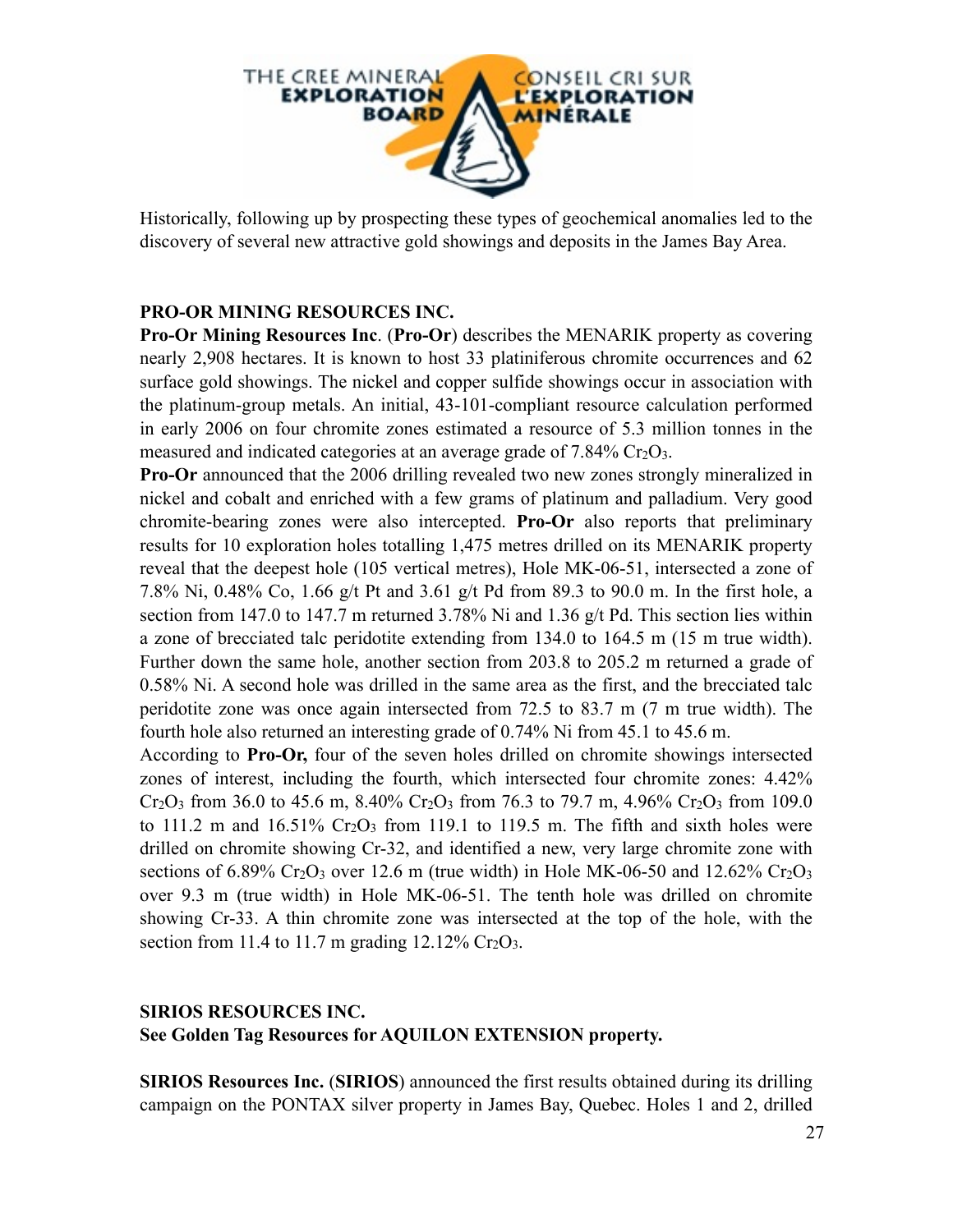

directly under the discovery outcrop showing returned 130 g/t Ag over 5 m, including 272 g/t Ag over 2 meters and 283 g/t Ag over 3.5 m including 846 g/t Ag over 1 meter respectively. Hole 5 returned 6.4 g/t Ag; 1.17% Zn and 0.4% Cu over 3.5 meters; and a second zone: 17.1 g/t Ag and 0.49% Zn over 4 meters. **SIRIOS** reports that the most recent hole drilled, Hole 18 shows the best sulphide mineralization observed up to now. A 2.5 meters section located 100 m under the surface contains approximately 10% pyrite, 5% sphalerite, 5% chalcopyrite and 1% galena occurring in a 17 meter mineralized interval. These sulphide mineralizations are similar to those observed on surface that returned high-grade silver assays.

**SIRIOS** states that up to now, 18 drill holes have been completed for a total length of 2,754 meters including 13 holes drilled on the main IP anomaly associated with the discovery outcrop. Each of these 13 holes intersected altered felsic volcanic rocks over minimum widths of several tens of meters. Alterations are mainly silicification, sericitization, pyrophyllitization and the presence of garnet. The altered zones contain between 5% and 15% pyrite dissemination. Small amounts (under 3%) of sphalerite, chalcopyrite and, in rare cases, galena have been observed in numerous drill holes distributed over more than 3.4 km at the eastern limit of the lines grid. According to **SIRIOS**, the alteration zones' size indicates a large scale system. Three drill holes have intersected the contact between volcanic and sedimentary rocks, with occurrences of disseminated pyrrhotite and arsenopyrite.

In September, **SIRIOS** announced the final drilling results received from its PONTAX silver-zinc property. Three main areas located along a 3.4 km portion of the favorable volcanic horizon were defined by the drilling program. The main area hosts the silverzinc mineralized zone exposed on surface over a 50 meter length and intersected by seven drill holes over a strike length of 200 meters. The zone reaches a minimum vertical depth of 100 meters and its width varies between 1 and 10 meters (width along the drill holes) with an average of 3.2 meters. It seems to split into two zones at both ends. The weighted average metal grades of the zone are: 94 g/t Ag, 0.59% Zn, 0.18% Cu, 0.22 g/t Au and 0.11% Pb. The zone is open at depth. The second area is located 2.4 kilometers east of the first one where two drill holes intersected respectively a 1 meter interval grading 8.4 g/t Ag, 1.29% Zn, 1.08% Cu and 0.42 g/t Au and two anomalous zones of 4.5 meters at 1.5 g/t Ag,  $0.30\%$  Zn and 3 meters at 2.4 g/t Ag and  $0.35\%$  Zn. A third area is located one km west of the first one where hole #16 intersected a 1 meter section assaying 5.7 g/t Ag and 0.50% Zn. **SIRIOS** interprets these anomalous intercepts as possibly being the edge of new mineralized zones of more significance with higher metal grades and sizes. They also show the spatial variation of copper and gold content along strike.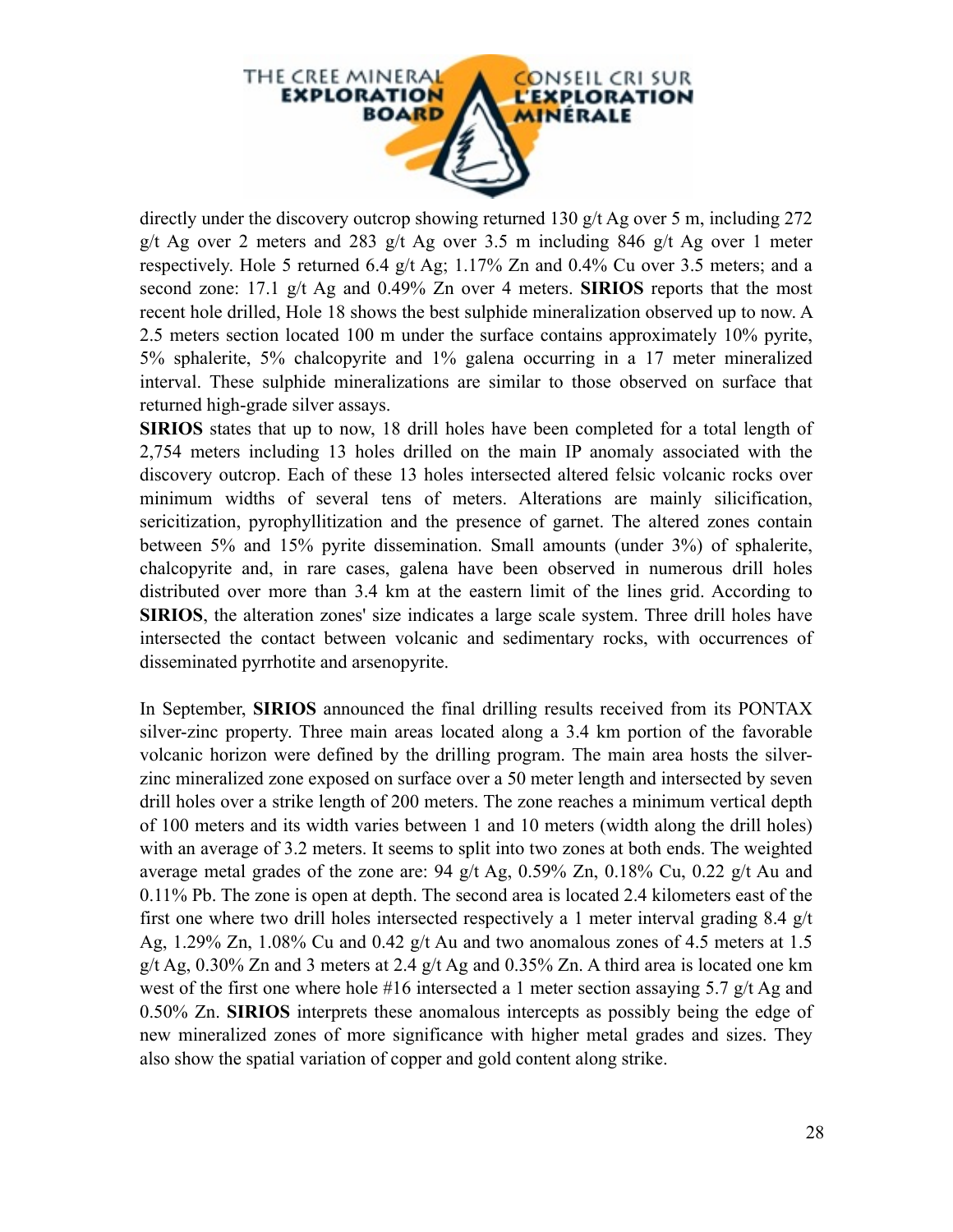

Drilling confirmed a significant Ag-Zn-Cu-Au-Pb mineralization system of several kilometers in size along the felsic favorable horizon. Geophysical and geological surveys indicate that this horizon extends over a 30 km strike length within the property.

**SIRIOS** believes that the PONTAX property has a high potential for the discovery of a poly-metallic volcanic massive sulfide (VMS) deposit and that exploration of the property could lead to the discovery of an entirely new silver-zinc district.

#### **URANIUM BAY RESOURCES INC**

In July, **Uranium Bay Resources Inc.** (**Uranium Bay**) reported results from its June exploration campaign on its USKAWANIS URANIUM PROPERTY (UUP) situated south-east of the town of Radisson. On the UPP, the  $U_3O_8$  bearing host lithology was identified and is associated with granitoid rocks and is by far the main lithology on the property. The crews identified pitchblende. Although e  $U_3O_8$  values vary over the area; values in the upper thousands are not uncommon and clearly indicate the host rock is most fertile. All e  $U_3O_8$  to eTh $O_2$  (or ppm equivalent Th $O_2$ ) ratios are greater than 2, especially in the higher e  $U_3O_8$  ppm suggesting that pitchblende is the dominant uranium mineral. Geophysical analysis enabled the delineation of a 6 km by 2 km radioactive (granitic) pegmatite in the western part of the property. Ground spectrometer examinations constantly indicated pegmatite with considerably above average uranium content. Total radioactivity (in cps) ranged from 500 to 65,535 cps. Initial results from the chemical analysis returned over  $10,000$  ppm  $U_3O_8$ .

In September, **Uranium Bay** updated information on its continuing exploration work at its UUP. The exploration program encountered significant uranium in surface grab samples within a multi-kilometric corridor. Ground spectrometer readings varied from 500 counts per second (or cps) to 65,535 cps, and 30 ppm to 11,465 ppm equivalent uranium assay values (or eU); whereas the 143 uranium chemical analysis results received to date gave values up to  $1\%$  U<sub>3</sub>O<sub>8</sub>.

Company results to date include:

- Airborne (helicopter) combined gamma-ray spectrometer radiometric, VLF-EM and magnetic survey (done at 125 m line-spacing). The survey was instrumental in delineating regions with higher radioactivity, where more than 60 Bedrock Sample Sites were prepared to allow access for the follow up surface mapping and sampling;

- Regional surface mapping and blasting of bedrock (covering a 1 m by 25 cm deep slice of bedrock) to collect selected fresh samples (weighing between 2 to 10 kg), including a ground gamma-ray spectrometer survey. Radioactive pegmatites were delineated within a 6 km by 2 km corridor (averaging 30% outcrop of pegmatites hosted in gneisses) in the western portion of the Property covered by more than 100 selected fresh samples;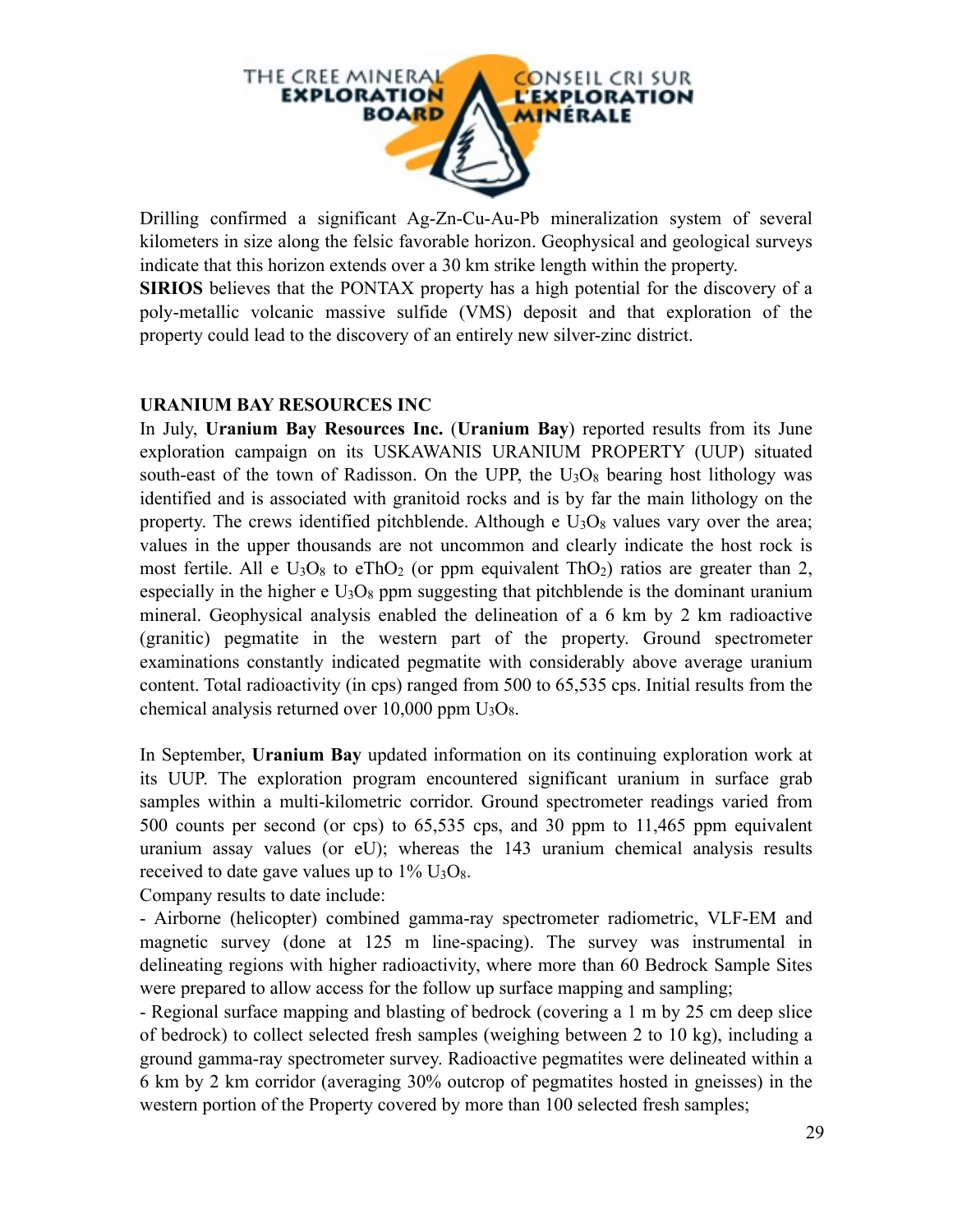

- All anomalous occurrences giving high total radioactivity and corresponding assays for uranium in eU values were recorded and compared to laboratory assay values;

- Ground spectrometer examinations constantly indicated pegmatites with considerably above average total radioactivity from 500 to 65,535 cps, and ground spectrometer eU results from 30 to 11,465 ppm eU;

- A total of 165 locations were drilled using Pionjar portable drills. The holes were blasted using explosive material to obtain fresh bedrock samples. Ground spectrometer measurements were repeated on the freshly exposed surfaces of outcrops. Up to 5 kg of freshly exploded rocks were bagged, sealed, identified by the Blasted Bedrock Sample Sites, and drill hole numbers;

- Duplicate bedrock samples were collected to show mineralogy, textures, typical alteration products of uranium minerals and higher radioactivity;

- The 143 chemical analyses results received to date, give uranium results ranging from trace values to  $1\%$  U<sub>3</sub>O<sub>8</sub>, with an arithmetic mean value of 0.038% U<sub>3</sub>O<sub>8</sub>.

**Uranium Bay** states that the uranium mineralization is linked to uraninite, as single grains and in association with magnetite, occurring as disseminations and in patches in the pegmatites. In places, the freshly blasted samples display typical yellowish (gummitetype) and greenish (torbernite-type) alteration products of uranium minerals. The pegmatites host smoky to nearly black quartz, believed to be produced by radioactive minerals. The pegmatites are well exposed forming numerous hills 50 to more than 100 m in relief.

**Uranium Bay** identified two main areas of higher grade uranium mineralization within the 6 km by 2 km corridor:

- *A Zone* (Blasted Bedrock Sample Site 40), presenting contiguous uranium concentrations greater than  $0.031\%$  U<sub>3</sub>O<sub>8</sub> contained within a 1.5 km<sup>2</sup> sector; and

- *B Zone* (Blasted Bedrock Sample Site 1A), presenting similar contiguous uranium concentrations contained within a 0.39 km2 sector.

In addition, **Uranium Bay** identified several secondary sectors of higher grade uranium mineralization including Blasted Bedrock Sample Sites 27 and 36. Part of the pegmatites surrounding the A and B Zones have been identified as a medium grade uranium sectors with  $U_3O_8$  values less than 0.031%  $U_3O_8$  obtained by chemical analysis.

**Uranium Bay** believes that the UUP may host bulk-type uranium mineralization similar to the Rossing uranium bulk deposit and mine operation in Namibia which also hosts uranium mineralization in alaskites (or pegmatites) hosted in gneisses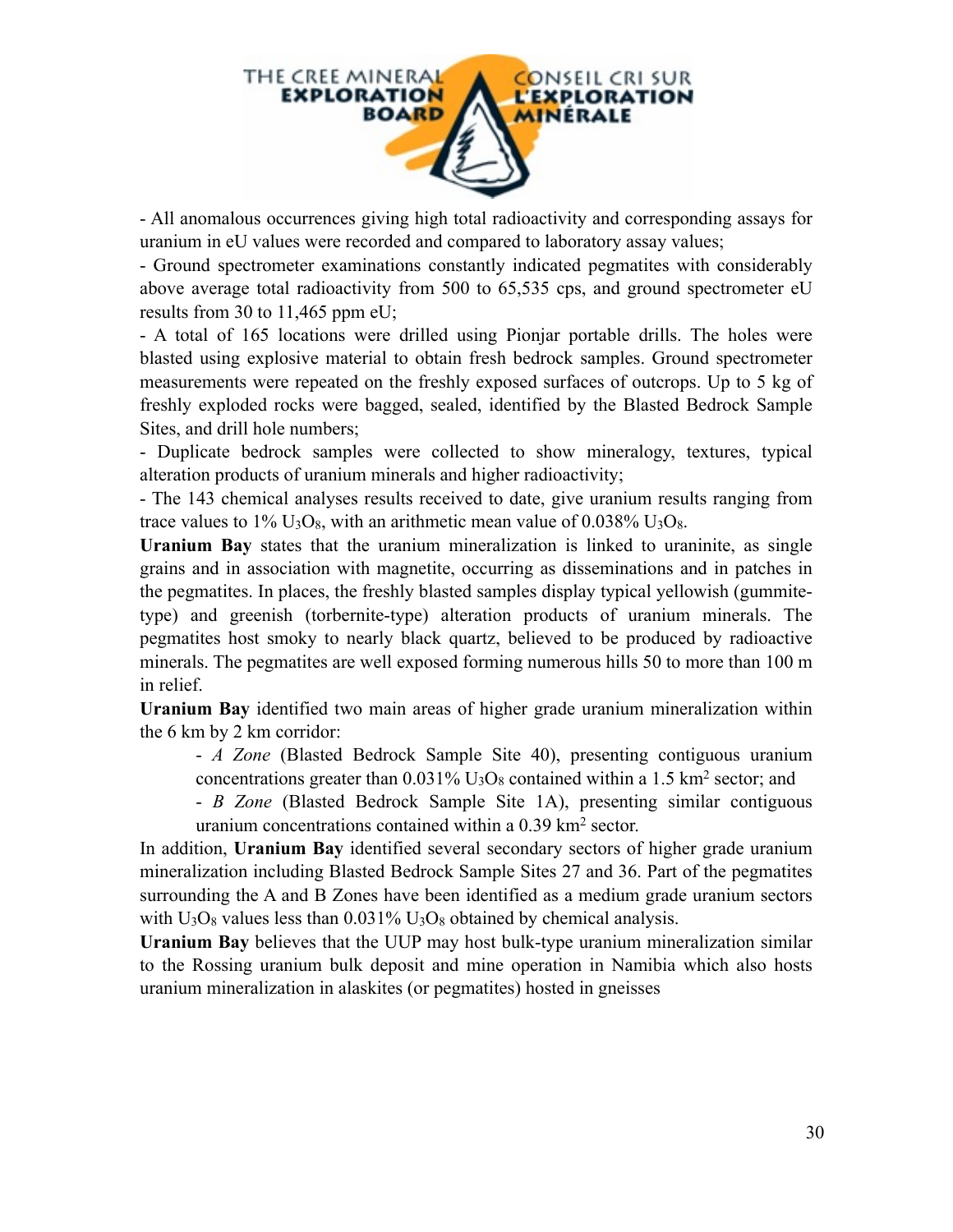

#### **VANTEX RESOURCES LTD**

In July, **Vantex Resources Ltd** (**Vantex**) initiated channel sampling and prospecting on the MONSIEUR F project, containing the PINACA and PATICA properties, located in the LG3 area, south of the village of Radisson. These properties, consisting of 64 cells covering 3,328 hectares, host several gold, silver, copper, zinc and lead showings. **Vantex** describes the properties and exploration results as follows.

#### PATICA Property

Made up of 53 cells, the PATICA property covers more than 13 kilometres of strike of a volcano-sedimentary belt which host a number of deformation zones. A majority of the total of eight showings are found within the *North Deformation Zone*. Mineralization consists of pyrite, chalcopyrite, galena, and sphalerite and is closely related to tension and sheared quartz veins. The main showings are: *Threegold B* (1.6% Cu, greater than 500 g/t Ag, 29.14 g/t Au, 0.20% Zn) and *PG Vein* (20.61 g/t Au and 186.6 g/t Ag). The showings are found within a wide shear zone, up to 100 m in thickness, with mineralized sections up to 10 m wide. The known strike length of the shear zone is at least 3.75 km but probably extends across most of the property. Other showings on the property also exhibit gold, silver, copper and zinc values (GM 57665).

#### PINACA Property

Prospecting and channel sampling is also being performed on the PINACA property. Located north of the PATICA property, the latter consist of 11 cells covering 572 hectares. The property also hosts numerous important polymetallic showings. Significant maximum values in gold, silver copper and zinc values, respectively 33.94 g/t Au, 351.43 g/t Ag, 7.86% Cu and 3.28% Zn, were found on the property. One channel sample on *Vein 7* returned 3.03% Pb, 3.18% Zn, 66.41 g/t Ag et 1 g/t Au over 3.05 metres and a 45 kg composite sample graded 11.42 % Pb, 4.00% Zn, 258.85 g/t Ag and 0.34 g/t Au. A grab sample taken by a geologist of the Quebec Government (RG 98-18) returned grades of 6.41 % Pb, 9.69 % Zn, 70.0 g/t Ag and 14.0 g/t Au. The mineralization occurs in disseminations of sulphides, up to 10 m wide, in sedimentary rocks.

In September, **Vantex** updated the results of its sampling program on MONSIEUR F project. A total of 503 grab and channel samples were taken to verify known gold, silver and base metals showings and mineralized structures on the two properties of the project. Results reported by **Vantex** show the occurrence of high grade gold and silver mineralization within a sheared tonalite and polymetallic mineralization in the volcanosedimentary formations and are summarized below.

#### PATICA Property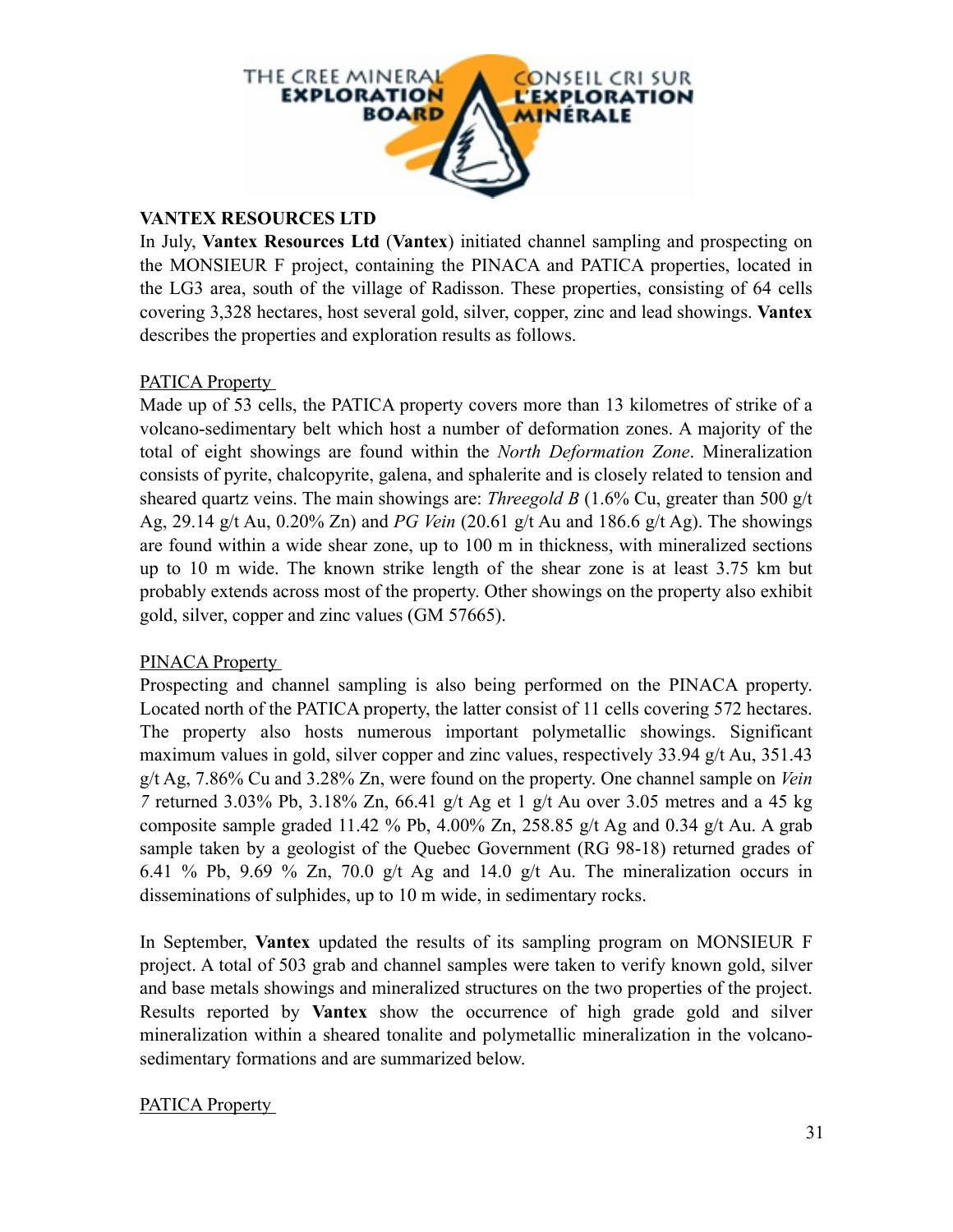

On the PATICA property, gold and silver mineralization occurs in pyritized shear zones hosting quartz-hematite veins with chalcopyrite and galena. Five of the eight showings, *Threegold A* and *B*, *PG Vein, Lac Wapistan SW* and *Main-Cu* returned good values. The *Main-Cu showing* consists of quartz veins mineralized with chalcopyrite and galena within sedimentary rocks and iron formations. Results of the 2007 sampling program returned values of 1.16 % Cu, 11.5 g/t Ag and 0.27 % Zn over 0.8 m, 1.06 % Cu 8.8 g/t Ag and 0.27 % Zn over 1.0 m. A grab sample also returned 0.04 % Cu, 4.8 g/t Ag and 2.91 % Zn.

#### PINACA Property

On the PINACA property, polymetallic mineralization occurs in quartz veins with chalcopyrite and pyrrhotite.

A grab sample taken on *showing # 12* returned 4.58 g/t Au, 58.1 g/t Ag and 0.33 % Zn.

#### **VIRGINIA MINES INC**

In March, **Virginia Mines Inc**. (**Virginia**) reported results from the exploration program completed on the POSTE LEMOYNE EXTENSION property, located along the Trans-Taiga road in the Quebec Middle-North region. The POSTE LEMOYNE EXTENSION is host to the *Orfee* Z*one*, containing resources totalling 94,854 ounces (measured and inferred), and grading 14.5 g/t Au. The work program carried out in December 2006 and January 2007 included 11 diamond drill holes totalling 3,803 m. Five holes (PLE-06-86 to 90) were drilled in the *Orfee* area with the main objective of testing at depth the extension of the *Orfee Zone*. Best results come from Hole PLE-06-87, which crosscut an intersection grading 28.73 g/t Au over 2 m (uncut), thus extending the vertical continuity of the high-grade zone by an extra 60 m to a depth of 310 m. Three other holes (PLE-06-88, 89 and 90), testing the down plunge extension of the *Orfee Zone* to vertical depths of 350 m to 450 m, intersected low-grade, mineralized envelopes that are comparable to the ones generally found around the richer core of the *Orfee Zone* (the best intersection graded 4.66 g/t Au over 2.85 m). According to **Virginia**, these results suggest that the high-grade zone is no longer present at these depths or that the plunge has changed significantly. Hole PLE-06-86, which tested the west extension of the *Orfee Zone* to a vertical depth of 200 m, did not intersect any economic mineralization.

Six holes (PLE-07-91 to 96) were drilled 500 m east of the *Orfee* area in order to test in more detail the *Orfee Est Zone*, a large gold structure that in the past returned many intersections highly anomalous in gold in thicknesses reaching over 40 m. These new holes confirmed the continuity of the *Orfee Est Zone* to a vertical depth of nearly 200 m and prolonged its lateral extension towards the east over an additional distance of 125 m.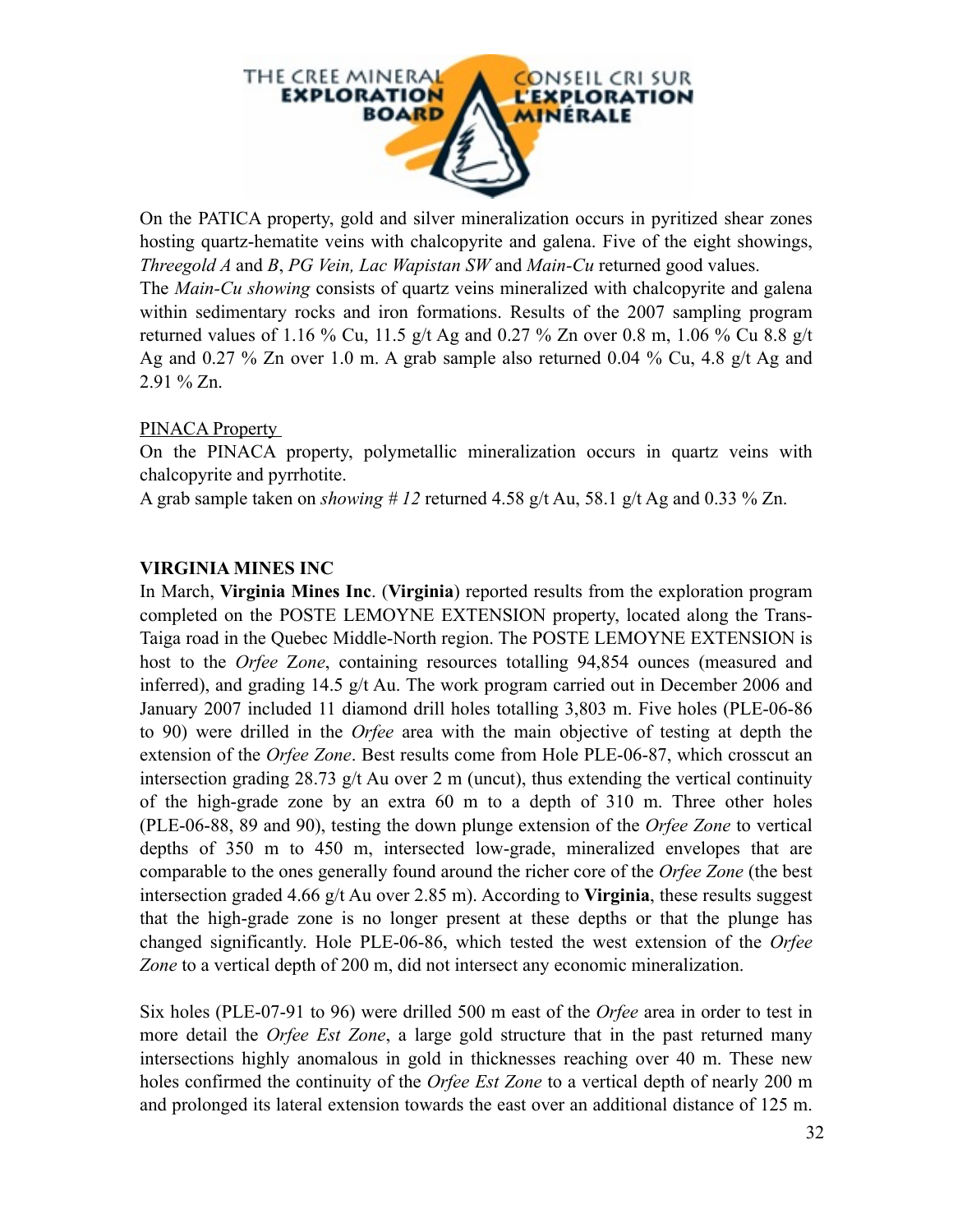

According to **Virginia**, the *Orfee Es*t *Zone* which remains open in all directions, consists of a large zone of shearing and mylonitization developed within a mixed sequence of metric alternations of basalt, wacke, iron formation and QFP (Quartz-Feldspar-Porphyry). These rocks are strongly altered (biotite, amphibole, tourmaline, silica) and contain finely disseminated sulphide mineralization (pyrrhotite, pyrite, arsenopyrite, chalcopyrite trace) that can reach over 20% locally. Recent work confirmed that the *Orfee Est Zone* changes its orientation gradually from E-W to ENE towards the East. New holes yielded several large intersections very anomalous in gold including, on many occasions, intervals grading 1 g/t Au or more, over thicknesses of 15 to 25 m: 0.58 g/t Au over 62 m including 1.17 g/t Au over 15.25 m (PLE-07-91), 0.55 g/t Au over 73 m including 1.07 g/t Au over 25 m (PLE-07-92) and 0.42 g/t Au over 105 m including 1.02 g/t Au over 20 m (PLE-07-93). Furthermore, some holes intersected metric intervals with higher grades: 57.36 g/t Au over 1 m and 6.28 g/t Au over 2 m in Hole PLE-07-95, 5.2 g/t Au over 2 m in Hole PLE-07-91 and  $6.03$  g/t Au over 1 m in Hole PLE-07-94.

#### **VVC EXPLORATION CORPORATION**

In March, **VVC Exploration Corporation** (**VVC**) acquired a 100% interest in five uranium exploration properties (the "Properties"). The properties comprise a total of 282 claims covering approximately 14,000 hectares (140 km2) and are located in the "Ministikuchum Island concession" of the James Bay region of Northern Quebec.

According to **VVC**, the area is located to the north of the La Grande Volcanic Belt in the Bienville Subprovince. From 1973 to 1978, the Societe de Developpement de la Baie James (SDBJ) conducted large-scale geochemical lake bottom surveys over the Ministikuchum Island concession. Quality controlled reanalysis of the samples by neutron activation was carried out by the Quebec Government in the mid nineties. High uranium concentrations, up to two orders of magnitude greater than background were noted in the lake sediments on all five claim blocks with 10 samples giving values greater than 140 ppm, varying from 140 to 640 ppm, against a background of 7.8 ppm. The highest value was located on the northern block. Uranium deposit types thus suggested include: Vein type associated with shear zones in granitic rocks and possible Rossing style granite hosted mineralization. According to VVC, uranium mineralization in these geological settings is usually associated with structural zones with high permeability, showing sodic alteration, chloritization, hematization and/or carbonatization.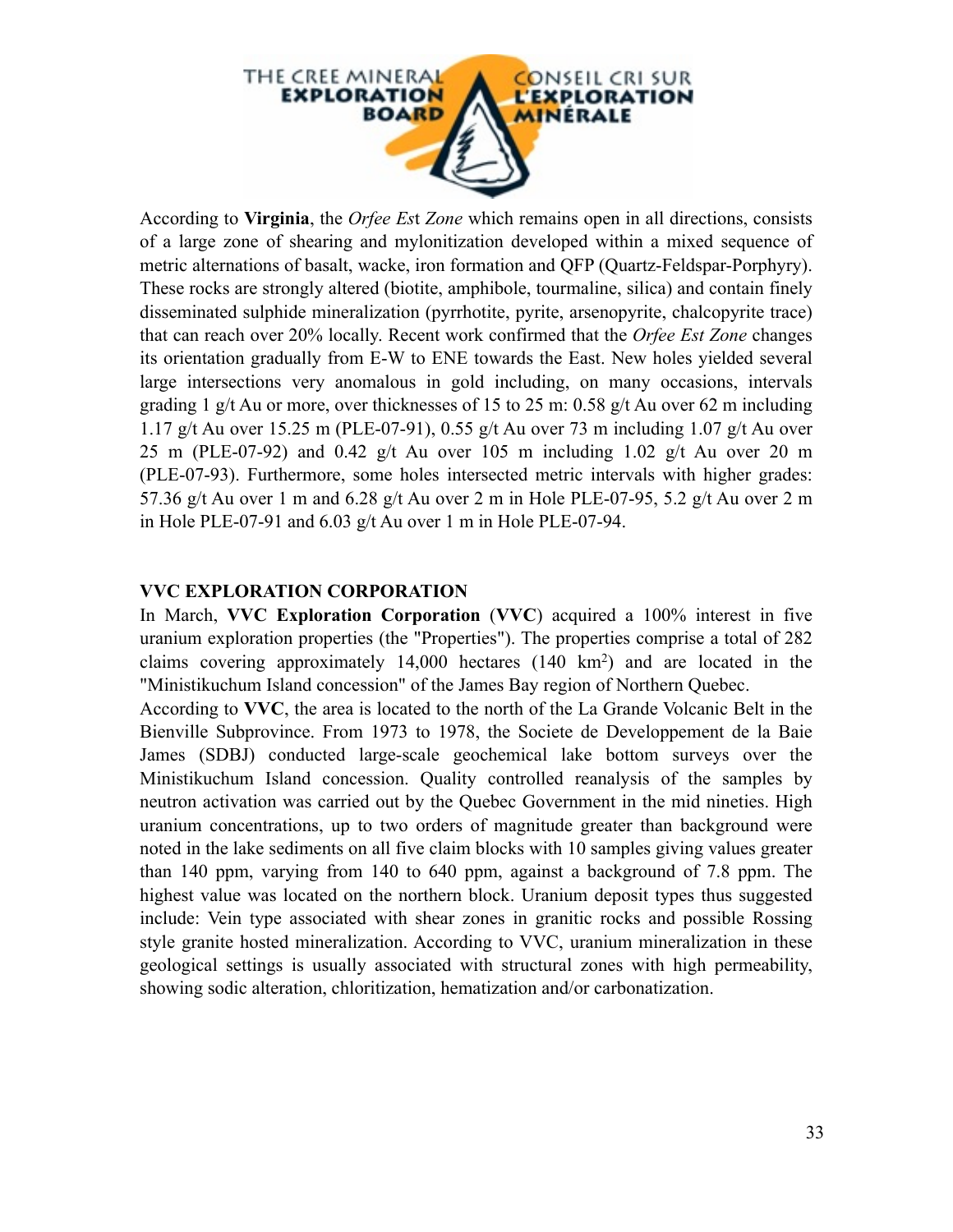

# **4. CREE NATION OF MISTISSINI**

### *4.1. Geology and mineral resources potential*

The Archean Upper Eastmain volcano-sedimentary belt, known for its gold, base metal, and PGE potential, continues to attract considerable attention in terms of diamond exploration.

The Otish kimberlite field is located in the NE part of the Opatica and Opinaca Sub-Provinces, north and west of the Otish Basin. According to Moorhead *et al* (2003) the Beaver Lake pipe ( Ditem Explorations Inc.) and the Renard cluster (Ashton Mining of Canada Inc./SOQUEM Inc.) are in the south end of the Mistassini-Lemoyne structural zone (MLZ), which extends from the Mistassini Basin 650 km ENE to the Labrador Trough.

Highlights:

- ➢ **DIOS Exploration Inc.** discovered a uranium-bearing sandstone boulder mineralized with uranophane and returning  $10,000$  cps and  $0.203\%$  U<sub>3</sub>O<sub>8</sub> on its HOTISH property.
- ➢ **Eastmain Resources Inc.** reports that the newly acquired EASTMAIN gold deposit contains 255,750 ounces of gold and 4.1 million pounds of copper, including measured resources of 91,500 tons grading 0.268 ounces/ton gold and indicated resources of 786,600 tons at 0.294 ounces/ton gold.
- ➢ **INMET Mining Corporation** reports production at the TROILUS MINE for the 9 months ending September 30th to be 104,700 ounces of gold at a grade of 0.87 g/t Au and  $21,000$  tonnes of copper at a grade of 0.05 % Cu.
- $\geq$  **Kodiak Exploration Ltd.** reports up to 4.18% U<sub>3</sub>O<sub>8</sub> on its uranium properties in the Otish Mountains.
- ➢ **Stornoway Diamond Corporation** completed an underground decline and commissioned the Dense Media Separation (DMS) test facility on the FOXTROT property.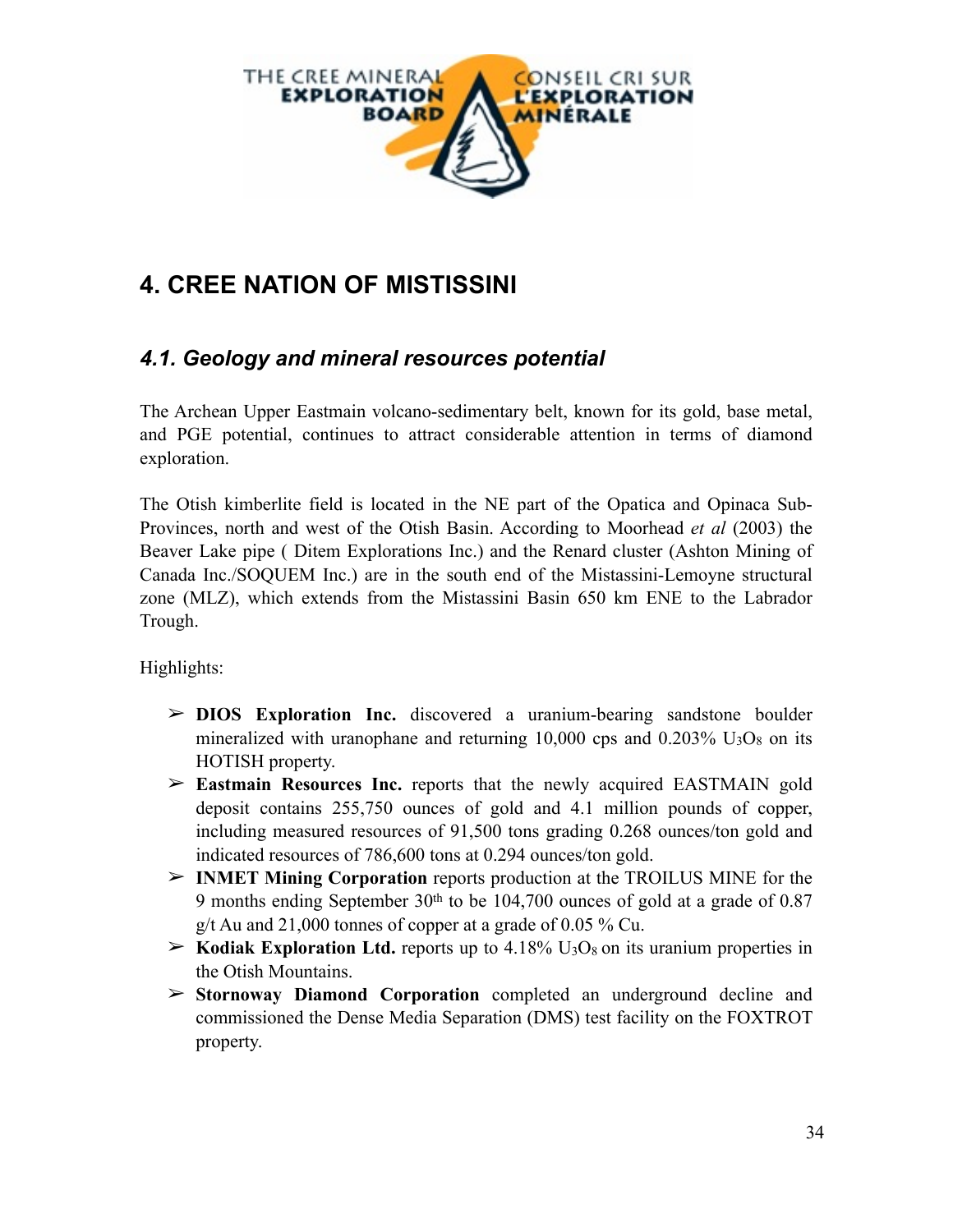

- o **Stornoway** collected over 10,000 tonnes of kimberlite from Renard 2, 3, and 4 and will process 6,000 tonnes of this material through the onsite DMS test facility.
- o **Stornoway** began a Pre-Feasibility Study on the Renard diamond deposit in July.
- o **WWW International Diamond Consultants Ltd** have recommended to **Stornoway** a modeled "Base Case" diamond price estimate of US\$109 per carat be adopted for both of the RENARD 2 and RENARD 3 samples, with a "High" modeled price estimate of US\$122 per carat and a "Low" modeled price estimate of US\$105 per carat. **WWW** have further recommended a modeled base case diamond price estimate of US\$69 per carat be adopted for the RENARD 4 sample, with a high modeled price estimate of US\$73 per carat and a low modeled price estimate of US\$63 per carat. The observed diamond price estimate obtained for each of RENARD 2 and RENARD 3, taken as the average of **WWW** plus the three other valuators, was US\$101 per carat and US\$107 per carat respectively. The observed diamond price estimate obtained for the RENARD 4 sample was US\$63 per carat. The average observed price of the RENARD 2, 3 and 4 samples, taken together, was US\$91 per carat.
- $\geq$  **Strateco Resources Inc.** obtained 2.13% U<sub>3</sub>O<sub>8</sub> on the MATOUSH property.
	- o **Strateco** obtained an initial resource estimate of indicated mineral resources estimated to total  $201,000$  tonnes grading  $0.79\%$  U<sub>3</sub>O<sub>8</sub> containing  $3.48$  million pounds of  $U_3O_8$  and inferred mineral resources estimated to total  $65,000$  tonnes grading  $0.43\%$  U<sub>3</sub>O<sub>8</sub> containing  $0.62$ million pounds of  $U_3O_8$ .
- ➢ **Virginia Mines Inc.** and **Breakwater Resources Ltd**. report that the COULON JV property is now the host to 6 polymetallic massive sulphide lenses that returned up to 15.39% Zn, 3.12% Pb, 117 g/t Ag and 0.46% Cu over 10.5m (*Zone 16-17*), up to 12.65% Zn, 1.36% Cu, 1.54% Pb and 125 g/t Ag over 4.7m (Zone *08*), up to 8.39% Zn, 0.95% Cu and 47.83 g/t Ag over 10.5m (*Lens 44*), up to 7.54% Zn, 1.69% Cu, 0.37% Pb and 43.64 g/t Ag over 20.6m (*Lens 9-25*), up to 2.22% Zn, 2.8% Cu and 22.06 g/t Ag over 9.65m (*Lens 43*) and up to 7.22% Cu, 12.95% Zn, 200 g/t Ag and 1.24% Pb in selected grab samples and 13.07% Zn, 0.14% Cu and 4.94  $g/t$  Ag from a drill hole intercepting a sphalerite rich massive sulphide zone on the newly discovered *Spirit* zone.
- ➢ **Western Troy Capital Resources Inc.** increased the indicated mineral resource in the *South Zone* of the MACLEOD LAKE property to an estimated 1,248,000 tonnes at an average grade of 0.75% Cu, 0.19% Mo, 0.57 g/t Au and 20 g/t Ag. The *Main Zone* includes an indicated resource of an estimated 23.7 million tonnes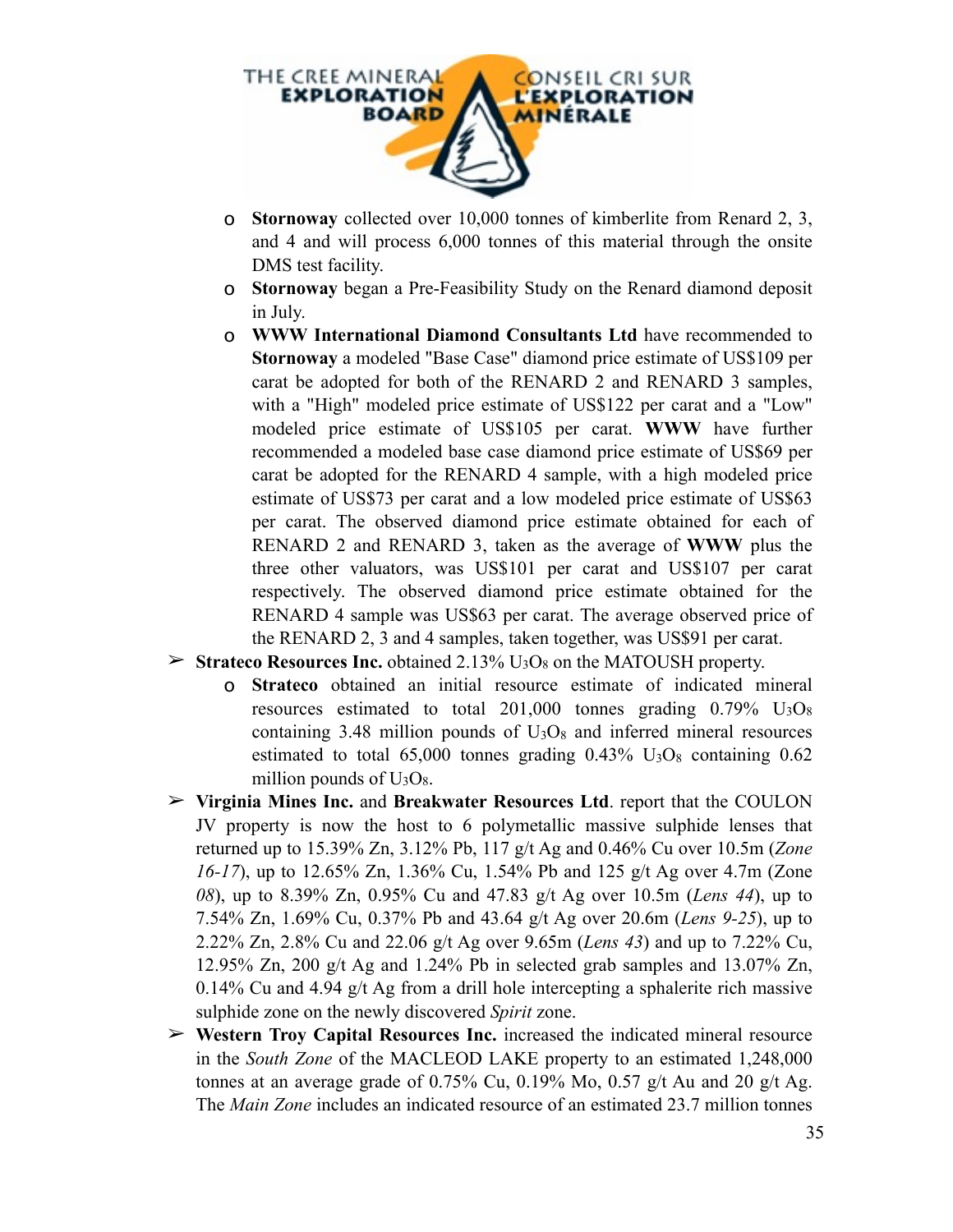

grading  $0.08\%$  Mo,  $0.52\%$  Cu,  $0.05$  g/t Au, and  $4.0$  g/t Ag, and an inferred resource estimated to be 3.8 million tonnes grading 0.026% Mo, 0.36 % Cu, 0.03  $g/t$  Au, and 2.0  $g/t$  Ag.

New companies/partnerships/acquisitions in the Mistassini lake area include:

- ➢ **Anglo-Canadian Uranium Corporation** acquired the BIG MAC and CHARLES uranium properties in the Otish Mountains area.
- ➢ **Beaufield Resources Inc.** owns 100% of the TORTIGNY-TROILUS property after acquiring **Xstrata Canada Corporation's** 50% interest.
- ➢ **Consolidated Pacific Bay Minerals Ltd.** acquired the OTISH MOUNTAINS and PAPASKWASATI uranium properties in the Otish Mountains area.
- ➢ **Eastmain Resources Inc.** acquired the EASTMAIN MINE property from **MSV Resources Inc.**
- ➢ **Eloro Resources Ltd.** acquired uranium properties in the Otish Mountains area
- ➢ **Kakanda Resources Corporation** acquired the GATEAU properties in the Otish Mountains area from **Ontco** (**1735046 Ontario Inc**.).
- ➢ **Kakanda Resources Corporation** and **Hinterland Metals Inc.** formed the **Otish Basin Joint Venture** to explore for uranium in the Otish Basin.
- ➢ **Santoy Resources Ltd.** and **Melkior Resources Inc.** entered into a joint venture (the **Santoy-Melkior Joint Venture**) to explore for uranium and other metals.
- ➢ **Majescor Resources Inc.** optioned the uranium rights on the LAC LAPARRE property to the **Santoy-Melkior Joint Venture.**
- ➢ **Northern Mining Explorations Inc.** changed its name to **MDN Inc.**
- ➢ **Stellar Pacific Ventures Ltd.** acquired uranium properties in the Otish Mountains area.
- ➢ **Strateco Resources Inc.** acquired uranium claims in the Otish Mountains area from **Consolidated Pacific Bay Minerals Ltd**. and the APPLE uranium property southeast of Radisson from **Virginia Mines Inc.**
- ➢ **Virginia Mines Inc.** optioned its COULON property to **Breakwater Resources Ltd.** and renamed the property COULON JV.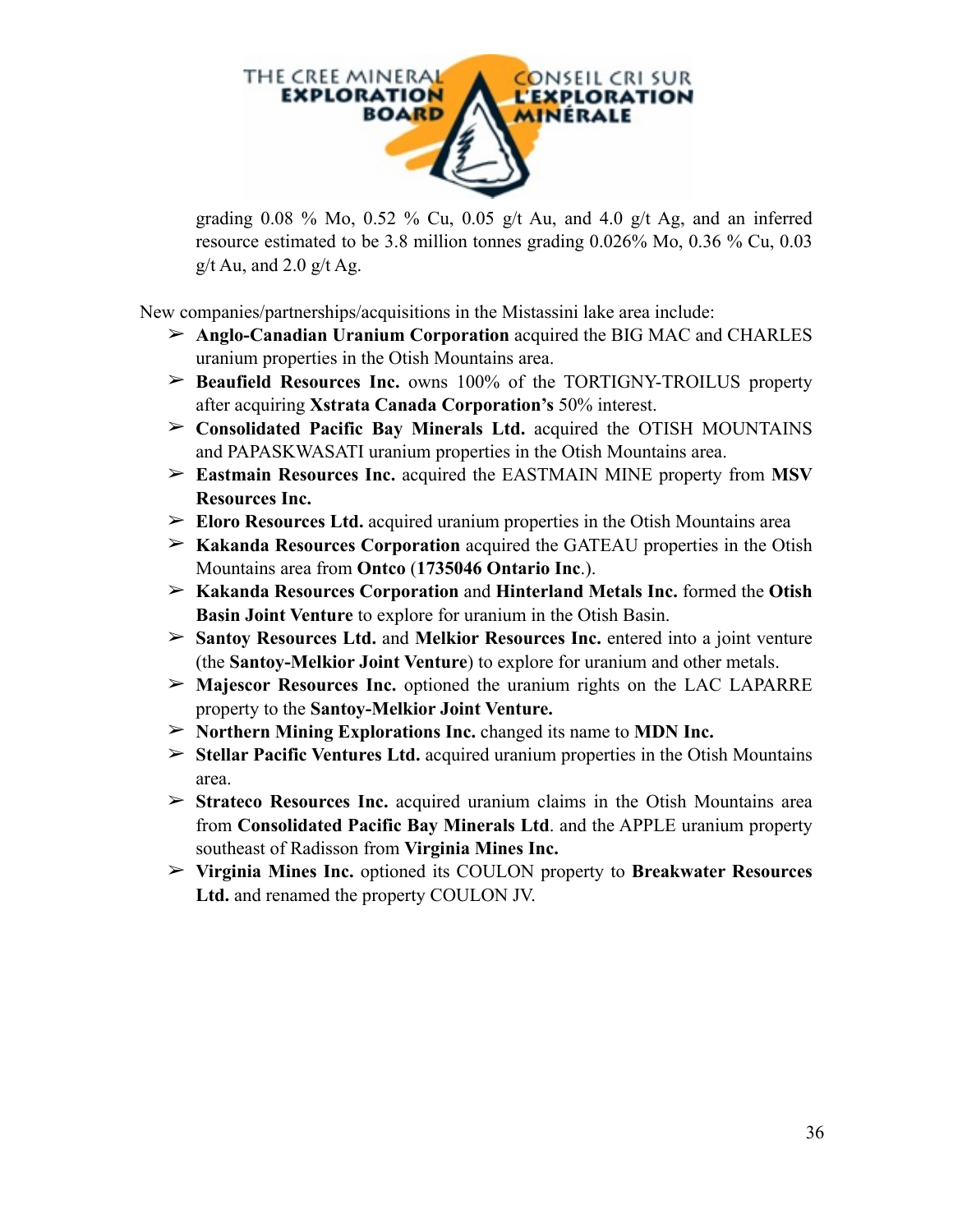

# *4.2. Mineral Exploration Activity – Mistissini area (North – Otish Mountains, West – Troilus)*

#### *MISTASSINI WEST – TROILUS*

| <b>NTS</b>    | <b>COMPANIES/</b><br><b>PROSPECTORS</b>                                                       | <b>PROJEC</b><br><b>TS</b>    | <b>SUBSTAN</b><br><b>CES</b> | <b>WORK</b> | Year |
|---------------|-----------------------------------------------------------------------------------------------|-------------------------------|------------------------------|-------------|------|
| 32J10, 15, 16 | <b>BEAUFIELD</b><br><b>RESOURCES INC &amp;</b><br><b>XSTRATA CANADA</b><br><b>CORPORATION</b> | <b>TORTIGNY</b><br>-TROILUS   | $Cu-Zn-Pb-$<br>$Ag-Au$       | D(.4000)    | 2007 |
| 32001         | <b>INMET MINING</b><br><b>CORPORATION</b>                                                     | <b>TROILUS</b><br><b>MINE</b> | $Cu-Au-Ag$                   |             | 2007 |
| 32J09, 10     | <b>NORTHERN MINING</b><br><b>EXPLORATION. LTD &amp;</b><br><b>SOQUEM INC</b>                  | <b>CLAIRY</b>                 | $Cu-Zn$                      | VTEM, D     | 2007 |

#### *MISTASSINI NORTH*

| <b>NTS</b> | <b>COMPANIES/</b><br><b>PROSPECTORS</b>                 | <b>PROJEC</b><br>TS                         | <b>SUBSTA</b><br><b>NCES</b> | <b>WORK</b>                              | Year |
|------------|---------------------------------------------------------|---------------------------------------------|------------------------------|------------------------------------------|------|
|            | <b>ANGLO CANADIAN</b><br><b>URANIUM CORP</b>            | <b>BIG MAC</b>                              | U                            | Acq, LC,<br>Mag-EM,<br><b>Rd, G, Gc,</b> | 2007 |
|            | <b>ANGLO CANADIAN</b><br><b>URANIUM CORP</b>            | <b>CHARLES</b>                              | $\mathbf{U}$                 | Acq, LC,<br>Mag-EM,<br>Rd                | 2007 |
|            | <b>CONSOLIDATED PACIFIC</b><br><b>BAY MINERALS LTD.</b> | <b>OTISH</b><br><b>MOUNTAI</b><br><b>NS</b> | <b>URANIUM</b>               | Acq, Mag-<br>EM, G(b)                    | 2007 |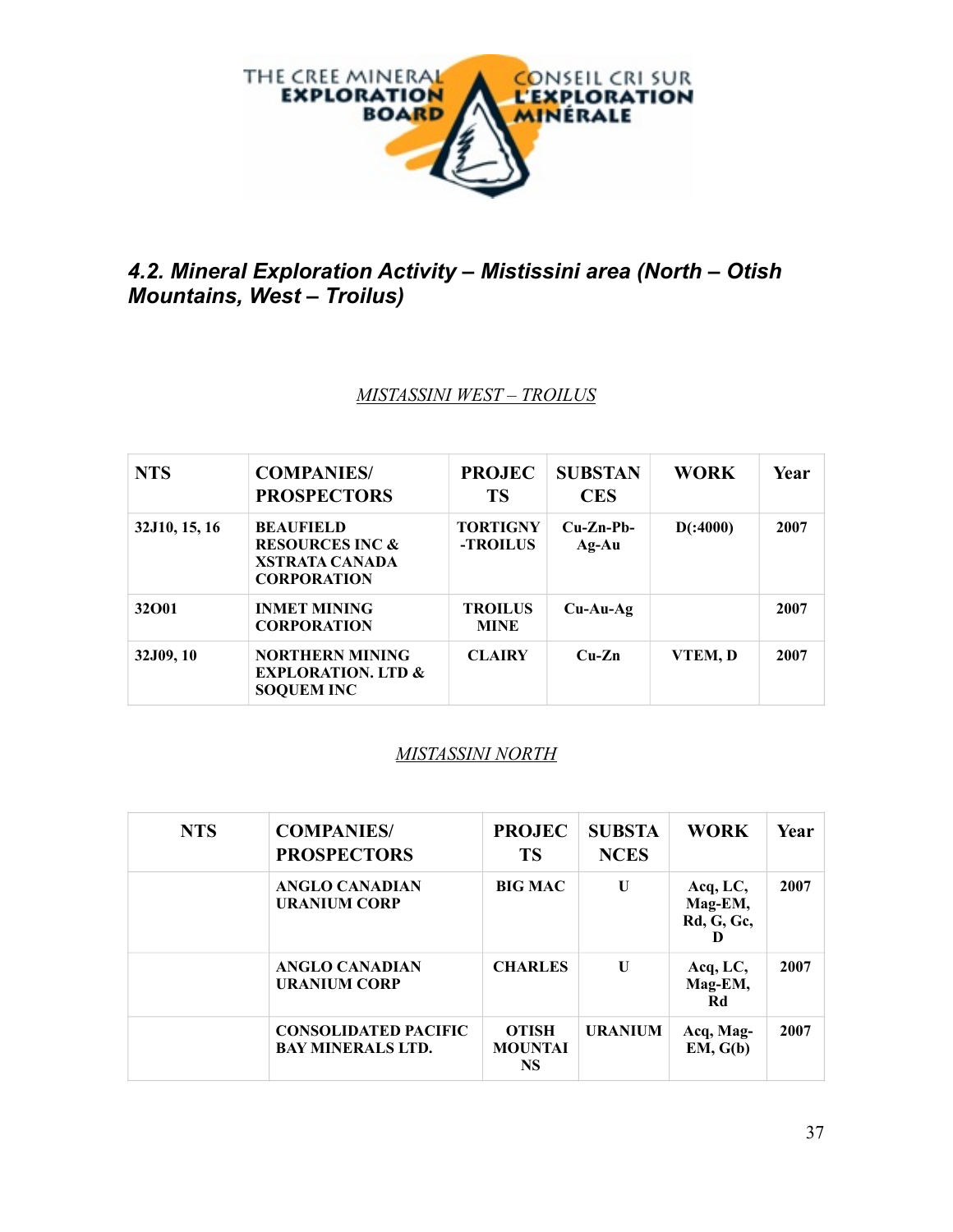

|                          | <b>CONSOLIDATED PACIFIC</b><br><b>BAY MINERALS LTD.</b>                              | <b>PAPASKW</b><br><b>ASATI</b>                                                                  | <b>URANIUM</b>        | Acq, Mag-<br>EM, G(b) | 2007          |
|--------------------------|--------------------------------------------------------------------------------------|-------------------------------------------------------------------------------------------------|-----------------------|-----------------------|---------------|
| 32P10, 15, 16            | <b>DIOS EXPLORATION INC</b>                                                          | <b>HOTISH</b>                                                                                   | <b>DIAMON</b><br>D, U | AGP,<br>GC(lb)        | 2007          |
|                          | <b>DITEM EXPLORATIONS</b><br><b>INC</b>                                              | <b>OTISH</b><br><b>URANIUM</b>                                                                  | <b>URANIUM</b>        | D                     | 2007          |
|                          | <b>DITEM EXPLORATIONS</b><br><b>INC</b>                                              | <b>OTISH</b><br><b>SOUTH</b>                                                                    | <b>URANIUM</b>        | D(.300)               | 2007          |
|                          | <b>EASTMAIN RESOURCES</b><br><b>INC</b>                                              | <b>EASTMAI</b><br><b>N MINE</b>                                                                 | Au, Cu                | Acq                   | 2007          |
|                          | <b>EASTMAIN RESOURCES</b><br><b>INC</b>                                              | <b>RUBY</b><br><b>HILL</b>                                                                      | Au                    | D                     | 2007          |
|                          | <b>ELORO RESOURCES LTD</b>                                                           | <b>OTISH</b><br><b>NORTH</b><br><b>OTISH</b><br><b>SOUTH</b>                                    | U                     | Acq                   | 2007          |
|                          | <b>KAKANDA RESOURCES</b><br><b>CORP &amp; HINTERLAND</b><br><b>METALS INC</b>        | <b>TONKA</b>                                                                                    | U                     | AGp                   | 2007          |
|                          | <b>KAKANDA RESOURCES</b><br><b>CORP &amp; HINTERLAND</b><br><b>METALS INC</b>        | <b>EURO</b>                                                                                     | U                     | AGp                   | 2007          |
|                          | <b>KAKANDA RESOURCES</b><br><b>CORP</b>                                              | <b>GATEAU 1,</b><br>2, 3, 4                                                                     | $\mathbf{U}$          | Mag-<br>EM(A), P, G   | 2007          |
|                          | <b>KODIAK EXPLORATION</b><br><b>LTD</b>                                              | UR, UR<br><b>EAST, 308</b><br><b>EAST, 308</b><br>WEST,<br><b>RIM 1,</b><br>2&3, MATI,<br>П & Ш | <b>URANIUM</b>        | $Mag-EM(A)$           | 2007          |
| 23D03                    | <b>MAJESCOR RESOURCES</b><br><b>INC &amp; SANTOY-MELKIOR</b><br><b>JOINT VENTURE</b> | <b>LAC</b><br><b>LAPARRE</b>                                                                    | <b>DIAMON</b><br>D    | JV                    | 2007          |
| 32P07, 10, 14, 15,<br>16 | <b>MAJESCOR RESOURCES</b><br><b>INC &amp; SUPERIOR</b><br><b>DIAMONDS INC</b>        | <b>MISTASSI</b><br>N <sub>I</sub>                                                               | <b>DIAMON</b><br>D    | Gc                    | 2004-2<br>005 |
|                          | <b>SANTOY RESOURCES INC</b><br><b>&amp; MELKIOR RESOURCES</b><br><b>INC</b>          | <b>LAC</b><br><b>LAPARRE</b>                                                                    | $\mathbf{U}$          | JV                    | 2007          |
|                          | <b>STELLAR PACIFIC</b><br><b>VENTURES LTD</b>                                        |                                                                                                 | <b>URANIUM</b>        | Acq                   | 2007          |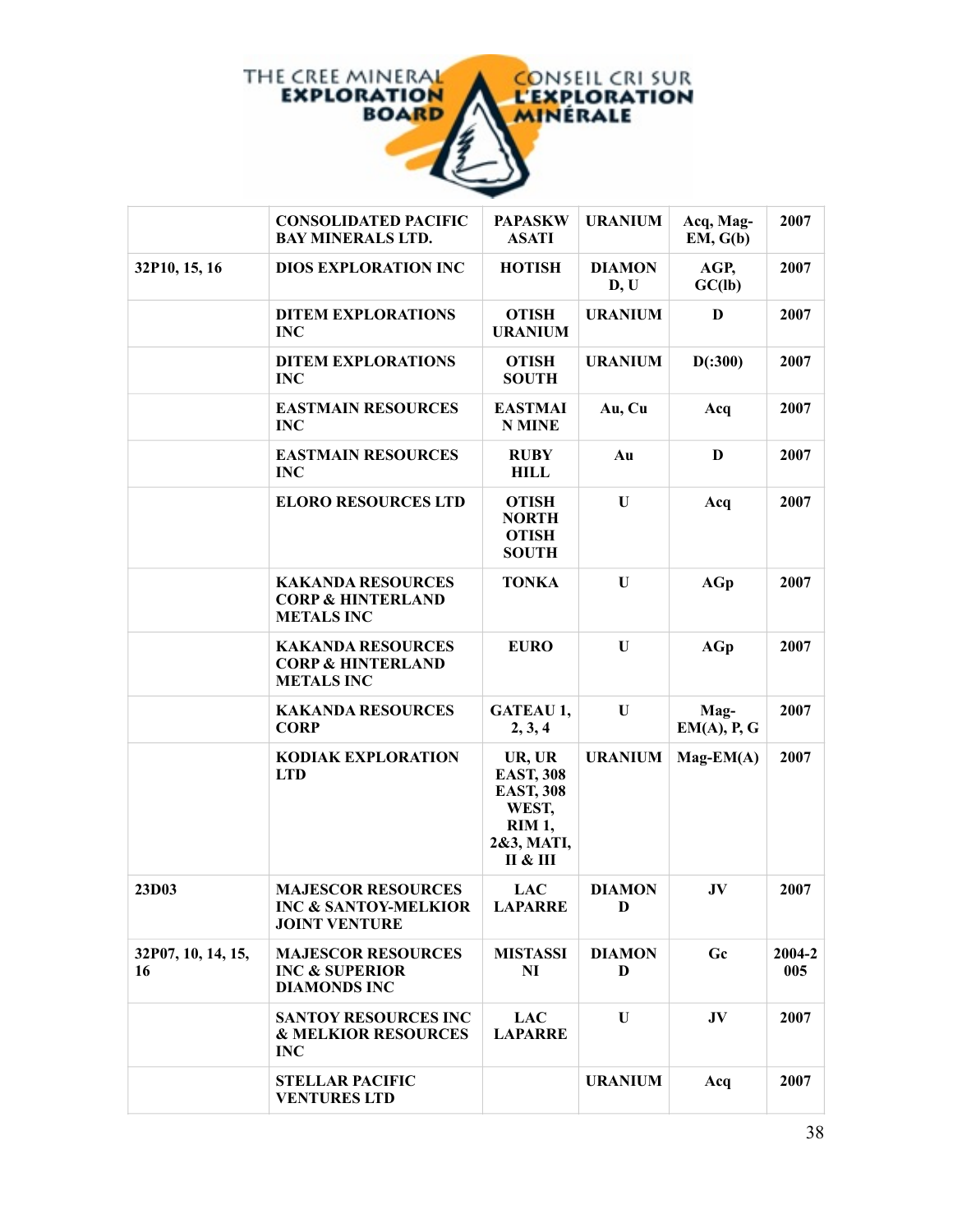

| 33A09, 15, 16;<br>33H01         | <b>STORNOWAY DIAMOND</b><br><b>CORPORATION &amp;</b><br><b>SOQUEM INC</b> | <b>FOXTROT</b>                             | <b>DIAMON</b><br>Ð     | Drc, DMS,<br>B, D, PFS    | 2007 |
|---------------------------------|---------------------------------------------------------------------------|--------------------------------------------|------------------------|---------------------------|------|
| 22M13                           | <b>STRATECO RESOURCES</b><br><b>INC</b>                                   | <b>MATOUSH</b>                             | <b>URANIUM</b>         | D(38:13,668<br>Acq, RE    | 2007 |
|                                 | <b>GOLDEN VALLEY MINES</b><br><b>&amp; LEXAM</b>                          | <b>OTSH</b><br><b>MOUNTAI</b><br><b>NS</b> | $\mathbf{U}$           |                           | 2007 |
| 23L11, 12, 13, 14;<br>23M03, 04 | VIRGINIA MINES INC &<br><b>BREAKWATER</b><br><b>RESOURCES LTD</b>         | <b>COULON</b><br>.JV                       | $Cu-Zn-Pb-$<br>$Ag-Au$ | <b>JV, P, G,</b><br>Gp, D | 2007 |
| 33A03, 07                       | <b>WESTERN TROY CAPITAL</b><br><b>RESOURCES INC</b>                       | <b>MACLEOD</b><br>LAKE                     | $Cu-Au-Ag-$<br>Mo      | D(6,000)                  | 2007 |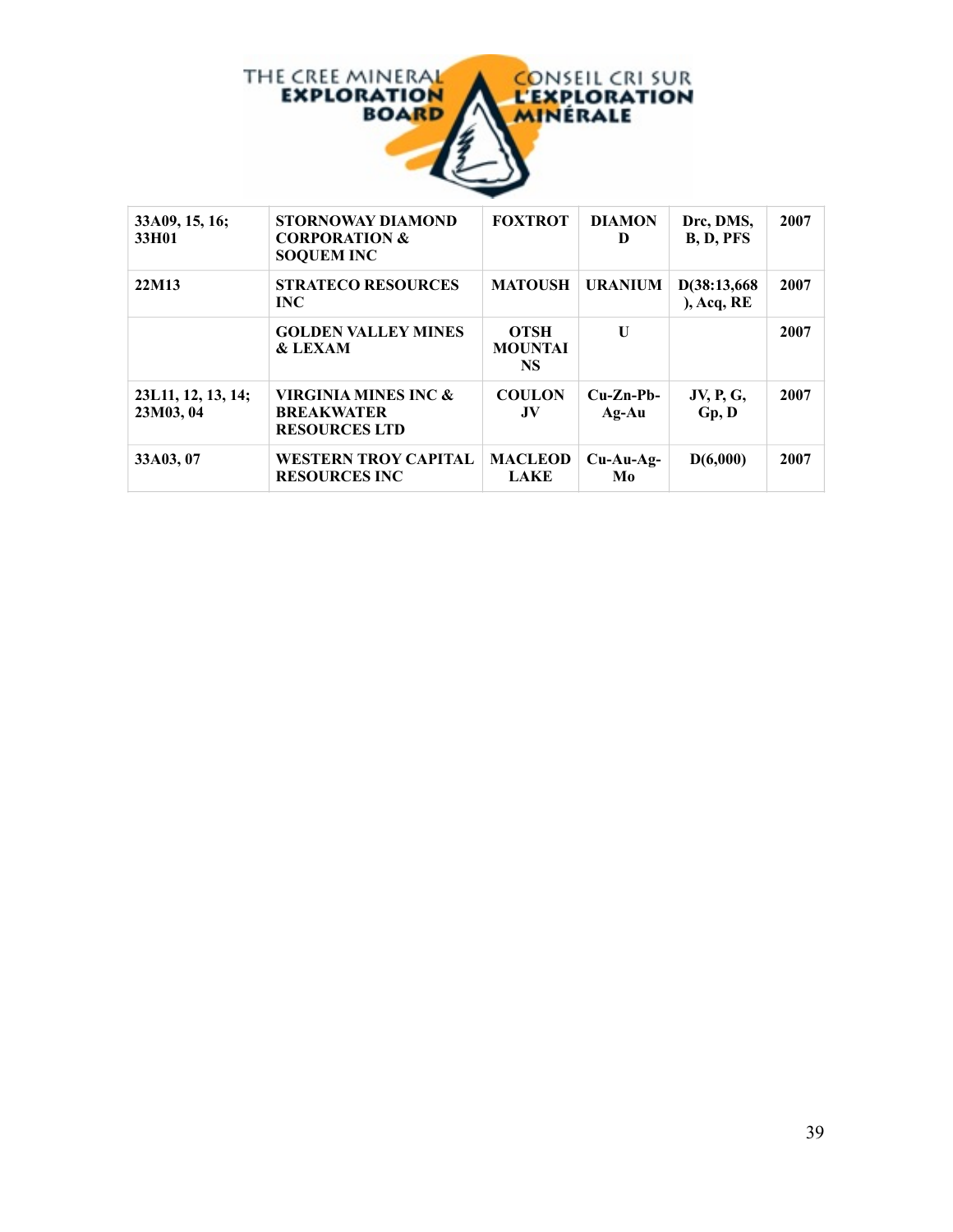

## *Mistissini West*

All of the 2007 exploration projects are in the Frotet-Troilus segment of the Frotet-Evans Volcano-sedimentary Belt (FEVB). The FEVB is located in the centre of the Opatica Subprovince and consists primarily of tholeitic and calc-alkaline volcanic formations.

The FEVB is subdivided into 4 lithotectonic segments which are, from west to east:

- The Evans-Ouagama segment
- Storm-Evans segment
- Assinica segment
- Frotet-Troilus segment.

The Frotet-Troilus segment hosts a few massive sulphide deposits, among which the Tortigny deposit (490,000 tonnes at 2.2% Cu, 6.2% Zn, 0.24% Pb, 91 g/t Ag, and 0.3 g/t Au), as well as numerous porphyry Cu-Au-Ag deposits, such as the Troilus Mine held by **INMET Mining Corporation**.

#### **BEAUFIELD RESOURCES INC and XSTRATA CANADA CORPORATION**

In August, **Beaufield Resources Inc.** (**Beaufield**) studied previous drill data on the *Tortigny* deposit using 3-D modeling with the goal of using the model to plan a drilling program for both the *Tortigny* and *Moleon* base metal deposits (Cu, Zn, Ag).

In November, **Beaufield** reported the signing of a letter of intent with **Xstrata Canada Corporation, Xstrata Zinc Canada Division** (**Xstrata**) to acquire **Xstrata's** 50% interest in the TORTIGNY-TROILUS property. Following the transaction, **Beaufield** will own 100% of the entire property, which contains the *Tortigny* and *Moleon* deposits and a property package (21,000 hectares consisting of 788 claims) containing other exploration targets. The claims are located in the Frotet Evans Belt.

#### **INMET MINING CORPORATION**

In October, **INMET Mining Corporation** (**INMET**) reported that production at the TROILUS MINE for the nine months ending September 30 was 104,700 ounces Au and 2,100 tonnes Cu at grades of 0.87 g/t Au and 0.05% Cu.

**INMET** states that while mill throughput was below expectations, higher gold grades increased gold production compared to 2006. **INMET** continues to look at alternatives in their grinding circuit to optimize performance and made changes in the SAG mill improving performance and utilizing power available.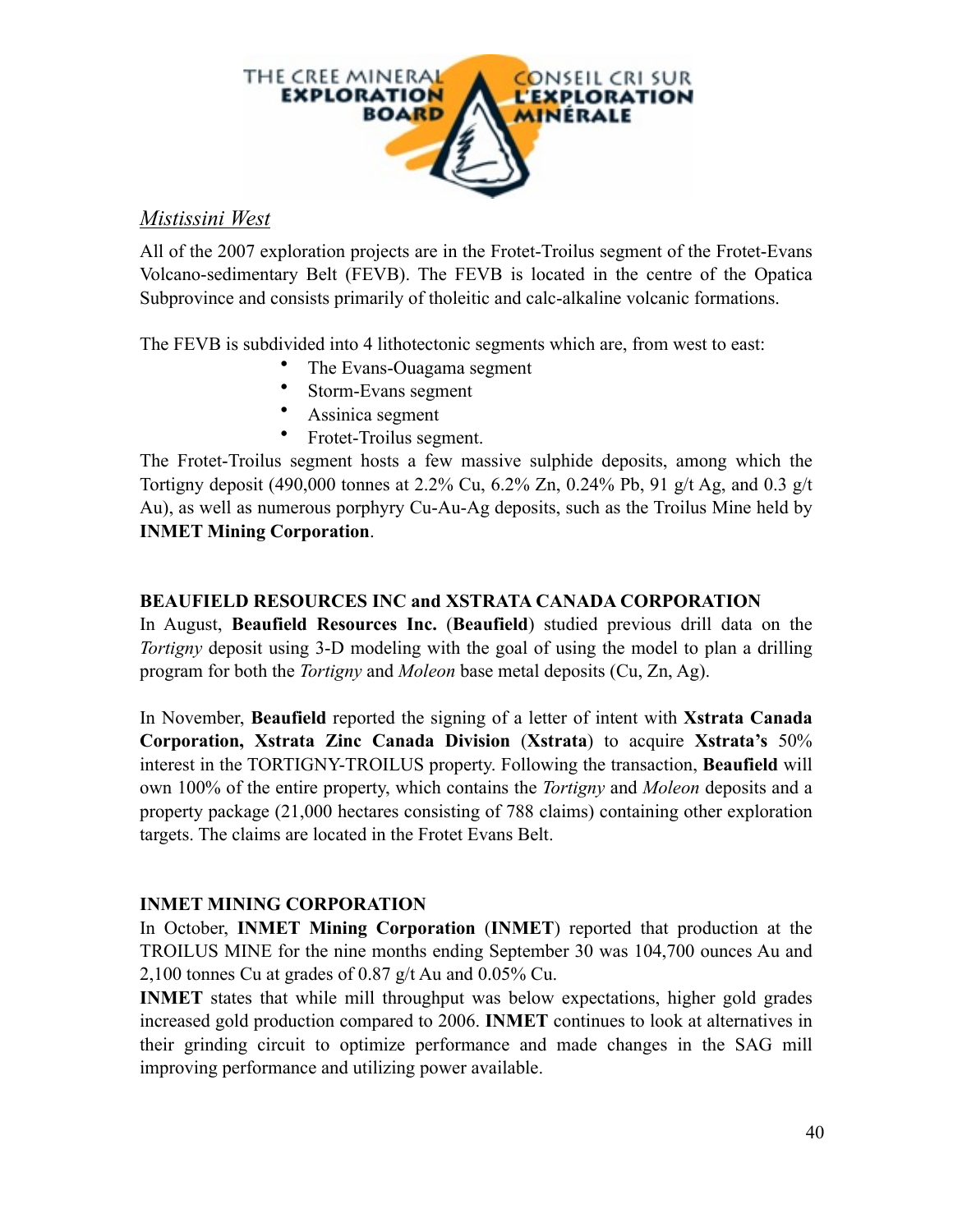

#### **NORTHERN MINING EXPLORATIONS INC**

In May, **Northern Mining Explorations Inc.** (**Northern Mining**) changed its name to **MDN Inc.** (**MDN**). MDN will conduct a VTEM survey and drilling on its CLAIRY property.

#### *Mistissini North*

The Archean Upper Eastmain volcano-sedimentary greenstone belt, known for its gold, base metal, and PGE potential, continues to attract considerable attention in terms of diamond exploration. Diamond exploration projects were largely concentrated in the granitoids and paragneisses that border the Upper Eastmain Greenstone Belt (Otish Mountains area).

Unconformity-type uranium deposits found in the Athabasca Basin account for more than 30% of the global uranium production and 15% of global reserves. The uranium mineralization is epigenetic and occurs near the basal contact of sandstone overlying crystalline basement rocks. Uranium is not confined to the sandstone but may also be concentrated in fractured basement rocks below the unconformity. Mineralization is typically found within 200 m above and below the unconformity surface. The Matoush Uranium Discovery is closely linked to a regional fault that appears to have acted as a conduit for uranium-bearing fluids. The uranium mineralization found at Matoush lies well above the basin rim and resembles perched bodies found above the McArthur River and Cigar Lake uranium deposits in the Athabasca basin.

#### **ANGLO CANADIAN URANIUM CORPORATION**

**Anglo Canadian Uranium Corporation** (**Anglo**) acquired the BIG MAC and CHARLES uranium projects, two mineral properties covering 4,179 hectares in the Otish Basin of Quebec. **Anglo's** BIG MAC property is located 2.5 to 3 km east of the **Cogema/ SOQUEM** L-ZONE property deposit and is 350 km northwest of Chibougamau in central Quebec. The Ministry of Natural resources and Wildlife files indicate a historic resource compiled in 1985 of 5 million pounds of uranium metal. The CHARLES property is located 15 km southwest of the BIG MAC and is close to the southern edge of the basin. The Eastmain winter road passes near the western boundary of the Basin.

Historically, significant mineralization was intersected in altered gabbros and sediments at the contact of a gabbro dyke with sandstones and dolomite. **Anglo** states that the uranium mineralization is concentrated in porous sedimentary rocks at their intersection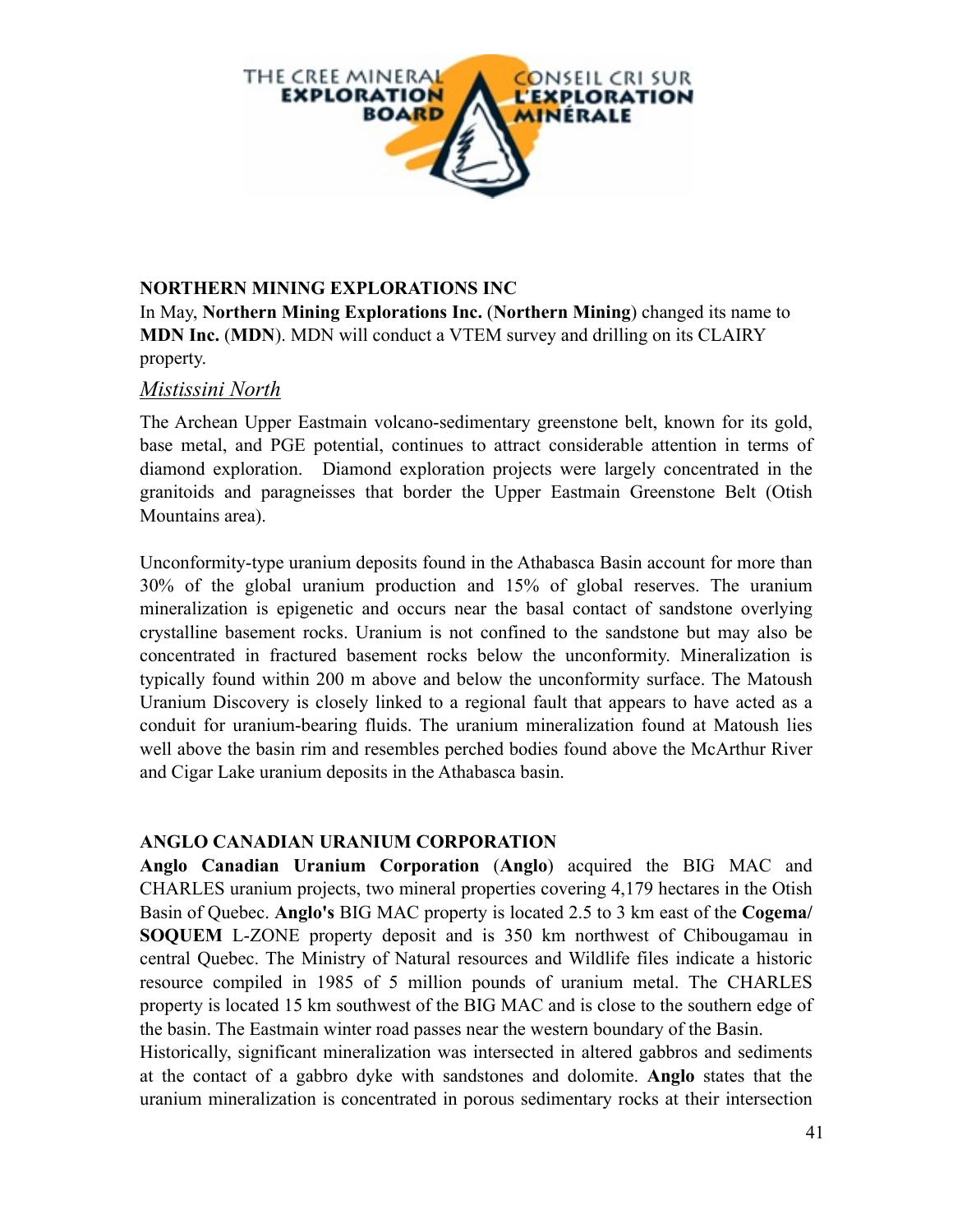

with a north-south fault containing gabbro dyke remnants. The source area for these anomalies is considered to have the potential to host the root zone of an unconformity deposit at the west contact of the gabbro dyke. In addition to having potential for deep unconformity-type uranium deposits, both of the "308" claim blocks straddle the unconformity and indicate potential for classic unconformity-style uranium mineralization both below and above the unconformity surface. A gabbro dyke alteration halo with uranium bearing sediments and or un-conformal deposits is the model.

In May **Anglo** reported preliminary results from its ground magnetic survey for the BIG MAC uranium project. A review of this data has indicated a series of linear anomalies similar to those present on the **Cogema/SOQUEM** L-ZONE uranium deposit, located 3 kilometers to the west. These anomalies coincide with dykes present on the L-ZONE deposit. Some of these projected dykes on the BIG MAC uranium project are offset by northwest and north south faults. According to **Anglo**, It is these areas of interest that may have the potential for uranium deposits.

#### **BREAKWATER RESOURCES LTD and VIRGINIA MINES INC**

In September, **Breakwater Resources Ltd**. (**Breakwater**) and **Virginia Mines Inc.** (**Virginia**) provided an update on the exploration program on the COULON JV property (100% **Virginia**), located 15km north of the Fontanges airport, Quebec Middle North. Prospecting and geological mapping conducted in 2007 led to the discovery, at surface, of a new mineralized showing located several kilometres west-northwest of the area hosting lenses 08, 44, and 9-25. The *Spirit* showing consists of semi-massive to massive sulphide mineralization rich in chalcopyrite and sphalerite, with lesser quantities of galena. Three unexplained, airborne EM conductors lie in the vicinity of the *Spirit* showing. This new discovery, lying within an unexplored area, strongly illustrates the high potential of the property, since it extends the presence of mineralized base-metal showings as well as the fertile volcanic sequence by 4km north of the limits of the previously identified mineralized system. This mineralized system is now traced over nearly 20km laterally and remains open.

Prospecting and mapping also outlined another interesting area on the *Ishikawa* grid, located 4km south of the *Spirit* showing. Several rusty erratic boulders were discovered within an approximate perimeter of 2km by 2km. The boulders are composed of alteration minerals (anthophyllite) and, periodically, disseminated to semi-massive sulphides are present. These boulders returned metal values reaching 6.14% Cu, 4.08% Zn, 2000 g/t Ag and 20.7% Pb. It appears that the probable source of these boulders lies to the east-northeast in a sector occupied by a large lake.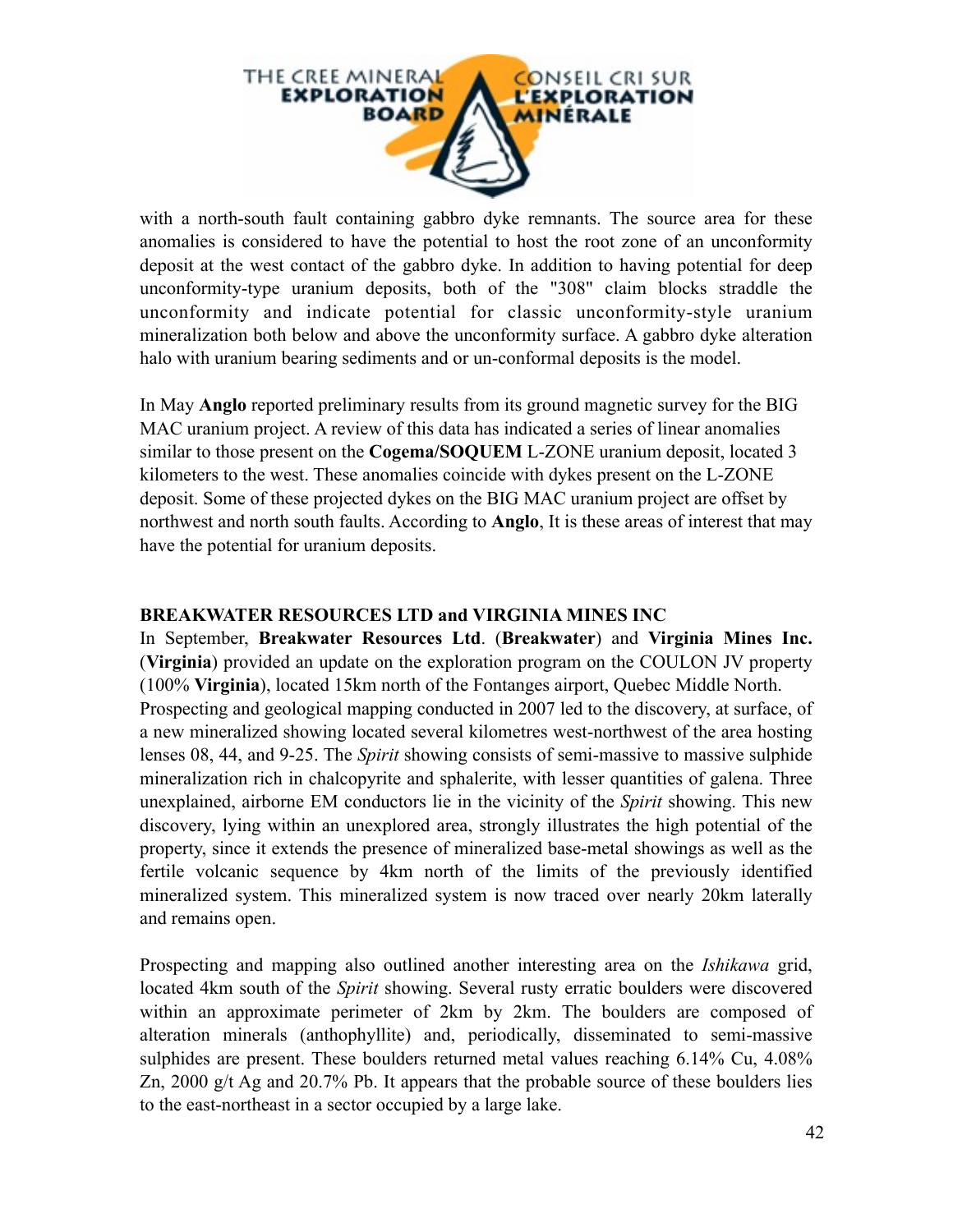

*Note: See Virginia Mines Inc. on page 57 for more information on the COULON JV property.*

## **CONSOLIDATED PACIFIC BAY MINERALS LTD**

In March, **Consolidated Pacific Bay Minerals Ltd.** (**Pacific Bay**) staked 622 mineral claims over the bulk of the Papaskwasati Formation in the Mistassini Basin of Quebec's Otish Mountains region (the OTISH MOUNTAINS and PAPASKWASATI uranium projects). **Pacific Bay** now controls a dominant land position in this major uranium exploration area adjacent to the Otish Basin. The new claims cover areas of surface uranium showings and historic radioactive drill hole intersections.

According to **Pacific Bay**, like the Athabasca Basin and the nearby Otish Basin, the Papaskwasati Formation is predominantly a sandstone/conglomerate sequence of Proterozoic age. **Pacific Bay** now holds a 100% interest in 622 mineral claims covering a total area of 333 square kilometres (128 square miles) of the Papaskwasati sub-basin and surrounding Archean basement rocks. These claims host historical uranium showings, both at surface and in drill holes put down during the earlier uranium exploration cycles beginning in the late 1950's. These new claims bring **Pacific Bay's** current land holdings in the Otish Mountains and Papaskwasati Basin to 907 claims, totalling 483 square kilometres (186 square miles).

**Pacific Bay** notes that the 300 to 500-metre thick section of sandstones and conglomerates of the Papaskwasati Formation resemble clastic sediments of its western Otish Basin counterpart -- both lithologically and structurally. Like the Otish, the Papaskwasati is highly prospective for Athabasca Basin-type and Otish-type high-grade uranium deposits. Drill logs in historical assessment documents reported anomalous radiation in 3 holes drilled in 1969 in sandstones and conglomerates in the south-central portion of the Papaskwasati Basin. When plotted together with two of the surface uranium showings in the basin sandstones, they line up in a NW direction -- following the projection of the Takwa Greenstone Belt in the Archean basement beneath the Papaskwasati Formation sediments. **Pacific Bay's** strategy was to stake the basin where the favourable sedimentary sequence is thickest.

In October, **Pacific Bay** optioned mineral claims in the MATOUSH area to **Strateco Resources Inc**.

#### **DIOS EXPLORATION INC**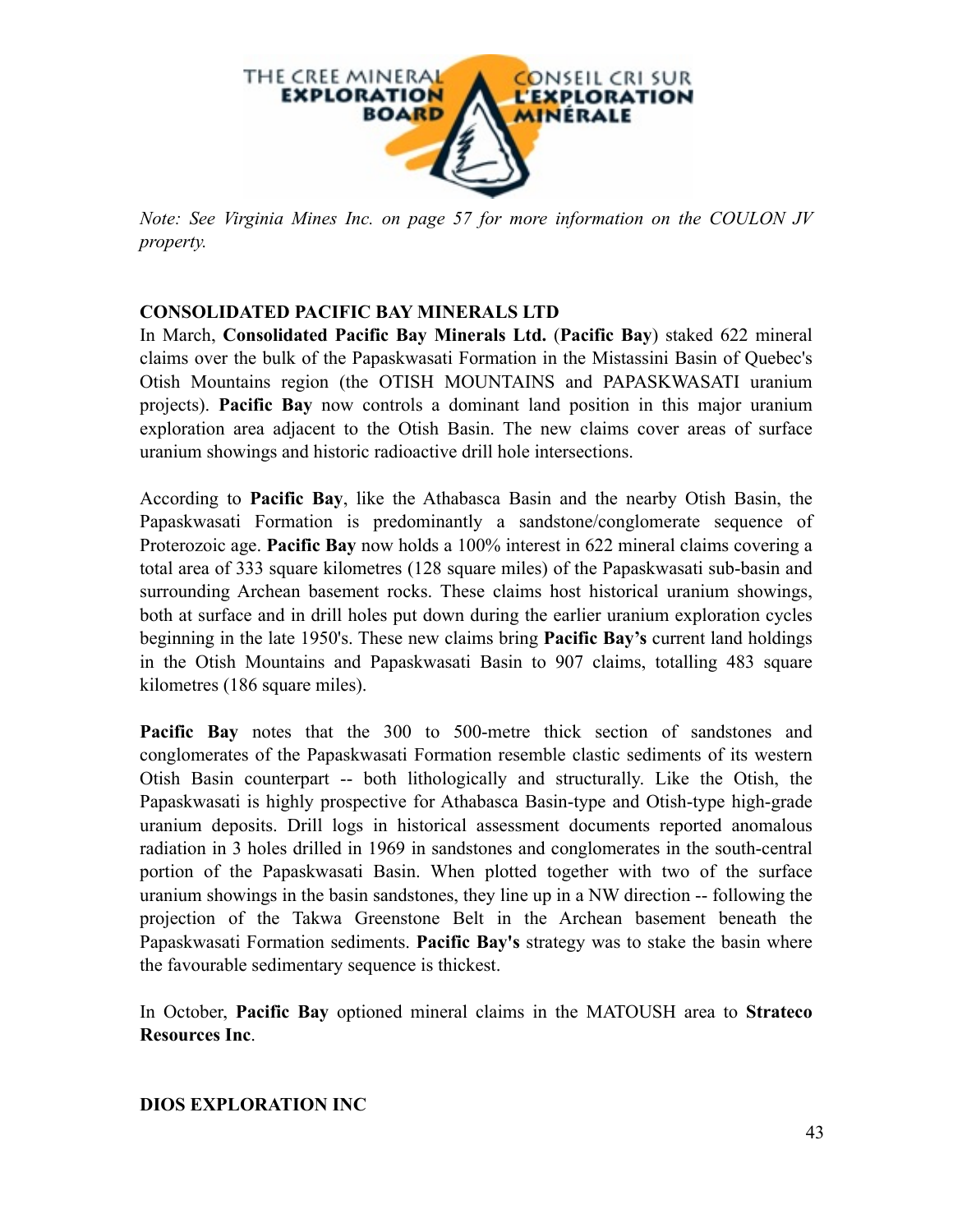

In March, **DIOS Exploration Inc.** (**DIOS**) reported two uranium anomaly clusters on its large wholly owned HOTISH property**.** The HOTISH property consists of three main blocks: the HOTISH EAST block, adjacent to the **Strateco** property; the HOTISH MAIN block, located on the western shallow edge of the Otish Sedimentary Basin, located directly west of a large **Cameco** property; and the southern PAPASKWASATI block, located at the northeastern end of the Papaskwasati sub-basin and over the Mantouchiche Arch, once linking the two sedimentary basins. There are three first order lake bottom sediment uranium anomaly groups (Uranerz classification) outlined by **DIOS**' recent geological compilation work on HOTISH Main. These several kilometre-large uranium anomalies are aligned along what appears to be a lineament-structure in association with the unconformity contact. Some anomalous lakes hosting one of these anomalies reach 175 and 44 ppm U. In addition, **DIOS** confirms having consolidated its significant land holding in the area through claim acquisition.

A first uranium anomaly (first order (Uranerz) lake sediment anomaly) was announced in December 2006 by **DIOS** on HOTISH MAIN in association with the geological unconformity. This first unexplained anomaly formed by a group of lakes covers 3.5 sq. kilometres while the other two cover respectively 10 and 29 square kilometres. The HOTISH property covers the western shallow end of a Proterozoic age Basin over an Archean basement, a geological context worldwide known for its uranium potential.

In July, **DIOS** reported the discovery of a uranium-bearing sandstone boulder on its HOTISH property. This sediment boulder is mineralized with uranophane, a uraniumbearing mineral, and is of a significant size, reaching almost two meters in diameter. The level of radioactivity measured with a scintillometer is quite high, around 10,000 cps. The size and form of the boulder suggests a short glacial transportation, and the up-ice area is secured by **DIOS** due its large land position held in the area. According to **DIOS**, the HOTISH property covers the western shallow unconformity contact between a Proterozoic age Sedimentary Basin and an Archean basement, a geological context worldwide known for its uranium potential.

In September, **DIOS** announced that the large sandstone boulder discovered during the summer on the HOTISH property returned a value of  $0.203\%$  U<sub>3</sub>O<sub>8</sub>. This sedimentary rock boulder is an altered, argillaceous and oxidized sandstone mineralized with a yellow mineral, probably uranophane. **DIOS** states that this is identical to what is observed in the different known uranium-bearing zones in the Otish Mountains. This large boulder reaching almost two meters in diameter suggests a short glacial transportation by its size, rock type and form, and the up-ice area is held by **DIOS**.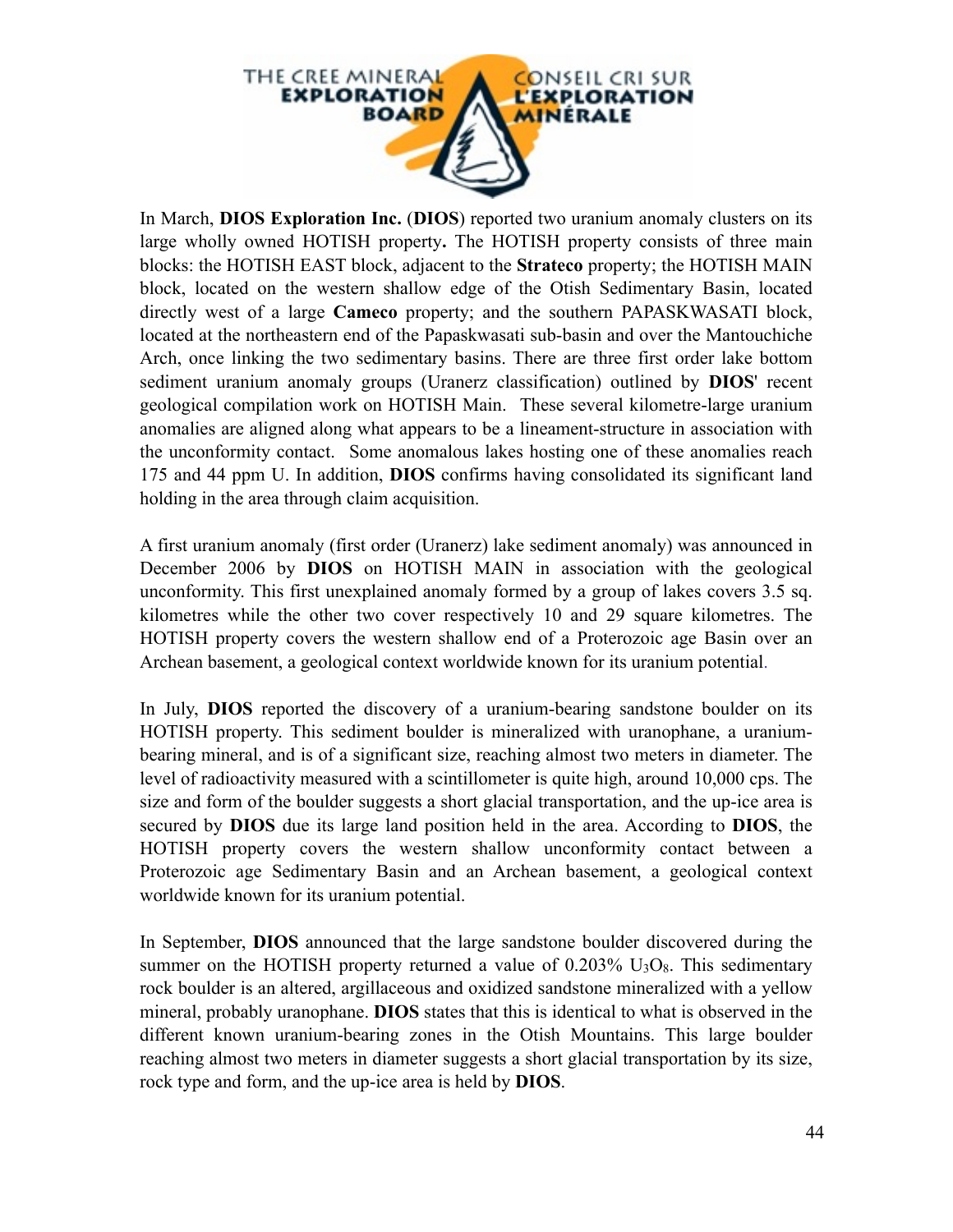

In October, **DIOS.** revealed the results from its 2007 summer lake bottom sediment sampling survey, its helicopter-borne spectrometric survey as well as results from its first reconnaissance prospecting campaign for uranium exploration on the HOTISH property. The lake bottom sediment survey, which includes about 800 samples collected over the whole 640 km<sup>2</sup> HOTISH property, clearly defines 6 main uranium target areas. These significant anomalies coincide with broad spectrometric anomalies, and allow efficient ranking and narrowing of these anomalies. These anomalous clusters of samples exhibit NE elongated shapes typical of the local glacial dispersal, suggestive of uranium-bearing boulder trains as sources. The cluster sizes vary from 1 km x 1 km to 11 km x 3 km with uranium values ranging up to 1,020 ppm U. Such highly enriched samples are in sharp contrast with the 10 ppm U background of the area. This new larger scale survey confirms and better defines historical **Uranerz** data that included three significant uranium anomaly clusters (Tichegami-1, 2 and 4) reaching up to 147 ppm within parts of the HOTISH property. Reconnaissance prospecting on former Uranerz anomalies yields up to 6,000 counts per second (cps) on granitic boulders. Three (3) new anomalous clusters were also outlined elsewhere on the property.

**DIOS** also received the final interpretation and processing report of its 2007 helicopterborne gamma-ray spectrometry survey over its HOTISH property. The survey outlined 9 first-priority uranium targets including many coincidental with significant uranium lake sediment anomalies. Three first-priority targets have been delineated on the HOTISH East block. Thirteen priority uranium targets including 9 first-priority, 2 second-priority and 2 third-priority targets were defined. The targets are characterized by very high Uranium/Thorium ratios and low thorium and potassium contents in association with structural features. The most significant (*C1*) target is a linear, east-west striking, 2.5 km by 600-750 m large geophysical anomaly showing 6 times the U/Th background ratio. Other significant (*A3* and *A2*) targets extending respectively over 2,500 by 2,000 m and 2,000 by 2,000 m fit perfectly over lake sediment uranium anomalies and show an association with magnetic features. They might correspond to the same and only anomaly cut through by a NE-oriented structure. The *A2* and *A3* targets are located up-ice of the metric size uranium bearing sandstone boulder discovered this summer by **DIOS**.

#### **DITEM EXPLORATIONS INC**

In June, **Ditem Explorations Inc.** (**Ditem**) announced that the drilling program is underway on the OTISH URANIUM and OTISH SOUTH Properties. The first phase of the drilling program will consist of testing two (2) deep targets where the unconformity is believed to be at less than 1,000 m. The program will verify potential unconformity uranium deposits in a geologically favourable environment. The main objective is to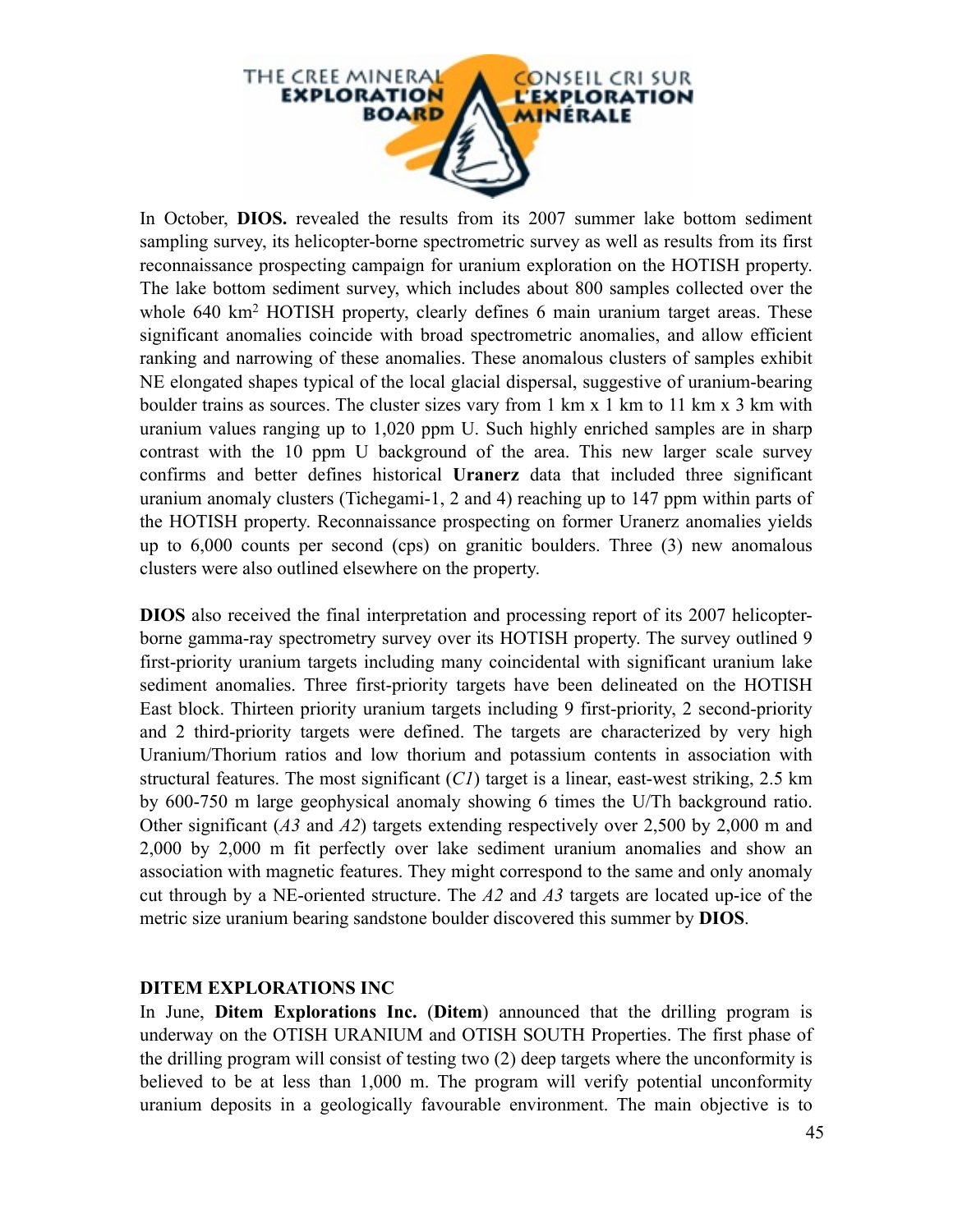

locate highly resistive zones associated with uranium deposits. A 300 m diamond drilling program following drilling on OTISH URANIUM is also planned on its OTISH SOUTH property 100 km east of OTISH URANIUM.

#### **EASTMAIN RESOURCES INC**

In February, **Eastmain Resources Inc.** (**Eastmain**) acquired the EASTMAIN MINE property from **MSV Resources Inc.** (**MSV**), a wholly-owned subsidiary of **Campbell Resources Inc.** (**Campbell**). **Eastmain Resources** now owns 100% interest in the *Eastmain* gold deposit, through its wholly-owned subsidiary **Eastmain Mines Inc.,** and 100% interest in the Eau Claire (CLEARWATER) gold deposit. Both gold deposits are located within the Eastmain River Greenstone Belt of James Bay, Quebec. Total gold resources now held by **Eastmain** have increased to 565,000 ounces measured and indicated and 680,000 ounces inferred contained within these two deposits.

**Eastmain** reports that the newly acquired *Eastmain* gold deposit contains 255,750 ounces of gold and 4.1 million pounds of copper, including measured resources of 91,500 tons grading 0.268 ounces/ton gold and indicated resources of 786,600 tons at 0.294 ounces/ ton gold (Campbell, 2004 Annual Report). Previous exploration and development work on the **Mine** property includes an access ramp and lateral development on two levels. Previous mining at the Eastmain gold deposit yielded metal recoveries of 91.9% gold, and 95% copper at total mining and milling costs of \$112/ton. Based on current metal prices (gold, copper, silver) the deposit has a net smelter return (NSR) value of \$230/ton or approximately \$100 million

**Eastmain** describes the EASTMAIN GOLD MINE as a copper-gold-silver, sulphide-rich deposit, consisting of three known zones, *A*, *B* and *C*. Previous drilling in the lower levels of the *A* zone included 13.44 g/t gold across 9.22 metres in hole 88-02 and 17.7 g/t gold, 25.1 g/t silver and 0.61% copper across 4.8 metres in hole 83-4. Drilling at depth within the *B* Zone included 61.45 g/t gold across 8.95 metres in Hole 88-45. The deposit is open at depth and numerous gold occurrences have been detected elsewhere on the property. The *Eastmain* gold deposit was discovered by drill-testing an airborne geophysical conductor. In 2005, **Eastmain** completed detailed VTEM airborne surveys covering both the mine property and the regional extension of the mine horizon onto its wholly-owned RUBY HILL properties. **Eastmain** also holds 100% interest in 215 km2 of highly prospective land surrounding the gold deposit and the lateral extension of the mine horizon for a length of 50 kilometres.

#### **ELORO RESOURCES LTD**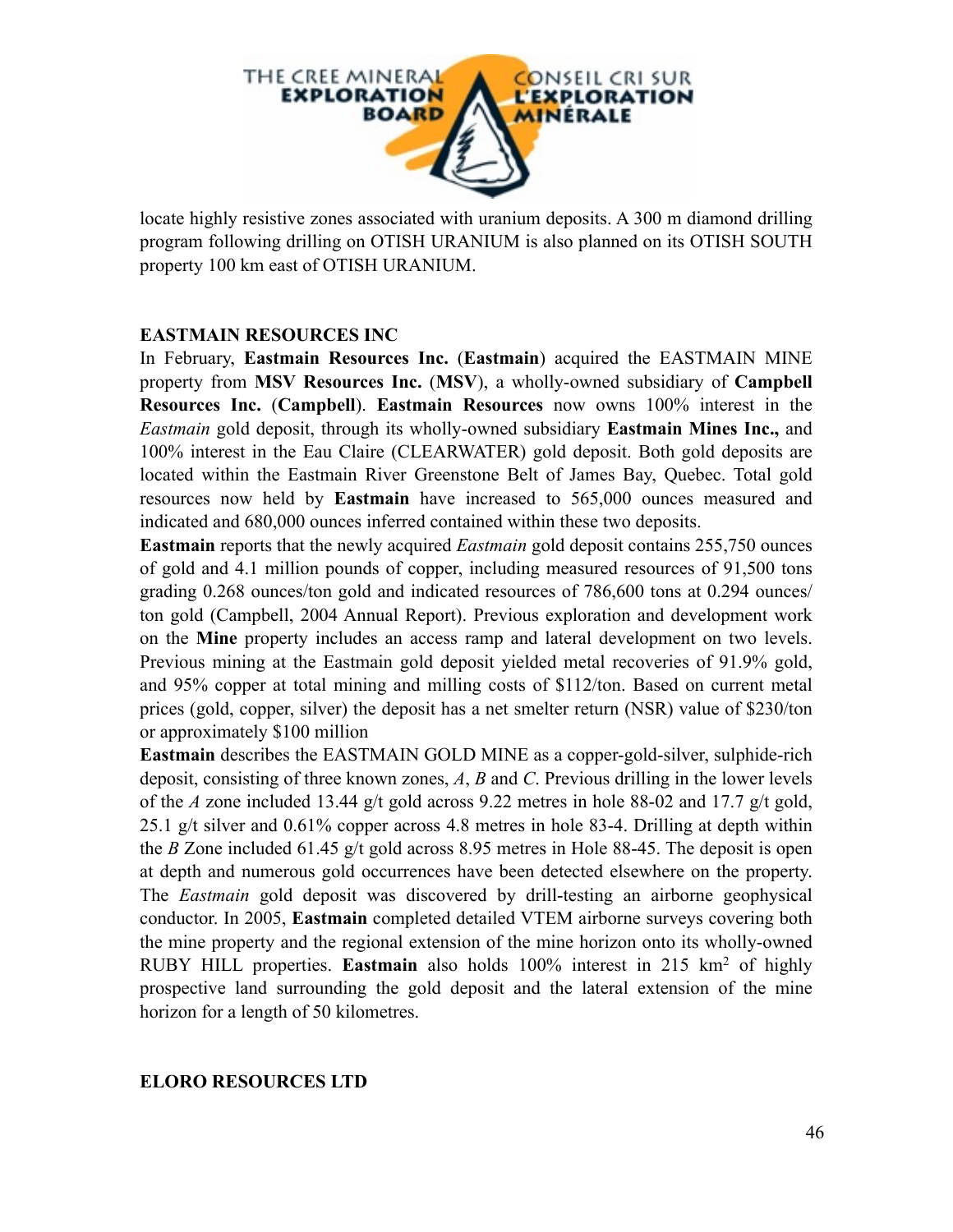

In July, **ELORO RESOURCES LTD.** (**Eloro**) acquired two claim blocks, totaling 61.4 km<sup>2</sup>, termed the OTISH NORTH (35.3 km<sup>2</sup>) and OTISH SOUTH (26.1 km<sup>2</sup>) uranium properties in the Otish Basin Uranium Camp, located 330 km N-NE of Chibougamau, Quebec. According to **Eloro** the Otish uranium properties straddle the unconformity contact with the underlying granites and offer potential for classic unconformity-type uranium mineralization both below and above the unconformity surface.

**Eloro's** Otish Uranium properties were acquired for their potential to host faultcontrolled uranium mineralization similar to that discovered by **Strateco** and high-grade uranium deposits similar to those currently mined in the Athabasca Basin, Saskatchewan, the world's largest producing Uranium Camp.

In October, **Eloro** expanded its uranium property holdings located in the Otish Mountains. **Eloro's** interest in the OTISH URANIUM properties have increased to 159 claims from 117 claims with the total area in the Otish Mountain Sedimentary Basin now comprising 82.5 km2. The OTISH URANIUM properties straddle the unconformity contact with the underlying granites and offer potential for classic unconformity-type uranium mineralization both below and above the unconformity surface.

#### **GOLDEN VALLEY MINES LTD & LEXAM EXPLORATIONS INC**

In October, **Golden Valley Mines Ltd.** (**Golden Valley**) received the final report for the 3,134 line kilometre helicopter-borne radiometric and magnetic survey over the Mistassini Basin block of claims. The GOLDEN VALLEY - LEXAM OPTION/JOINT VENTURE is currently believed to be the dominant landholding position in the Mistassini-Otish Basins totalling approximately 83,124 hectares (1,565 claims). Much of the historical work that was preformed in the area (1976-83) was conducted by companies also then active in northern Saskatchewan and using similar prospecting techniques. Subsequent to the original property acquisitions, additional claims were also acquired on the basis for potential fault controlled uranium mineralization of the "Matoush"-type, where **Strateco** are continuing active exploration.

#### **KAKANDA RESOURCES CORPORATION and HINTERLAND METALS INC**

In February, **Kakanda Resources Corporation** (**Kakanda**) acquired 38 claims (the TONKA property) in the Otish Basin. The TONKA property covers approximately 7.5 km of the south margins of the Otish Basin. **Kakanda** describes the property as being underlain primarily by sedimentary rocks of the Indicator Formation and straddling the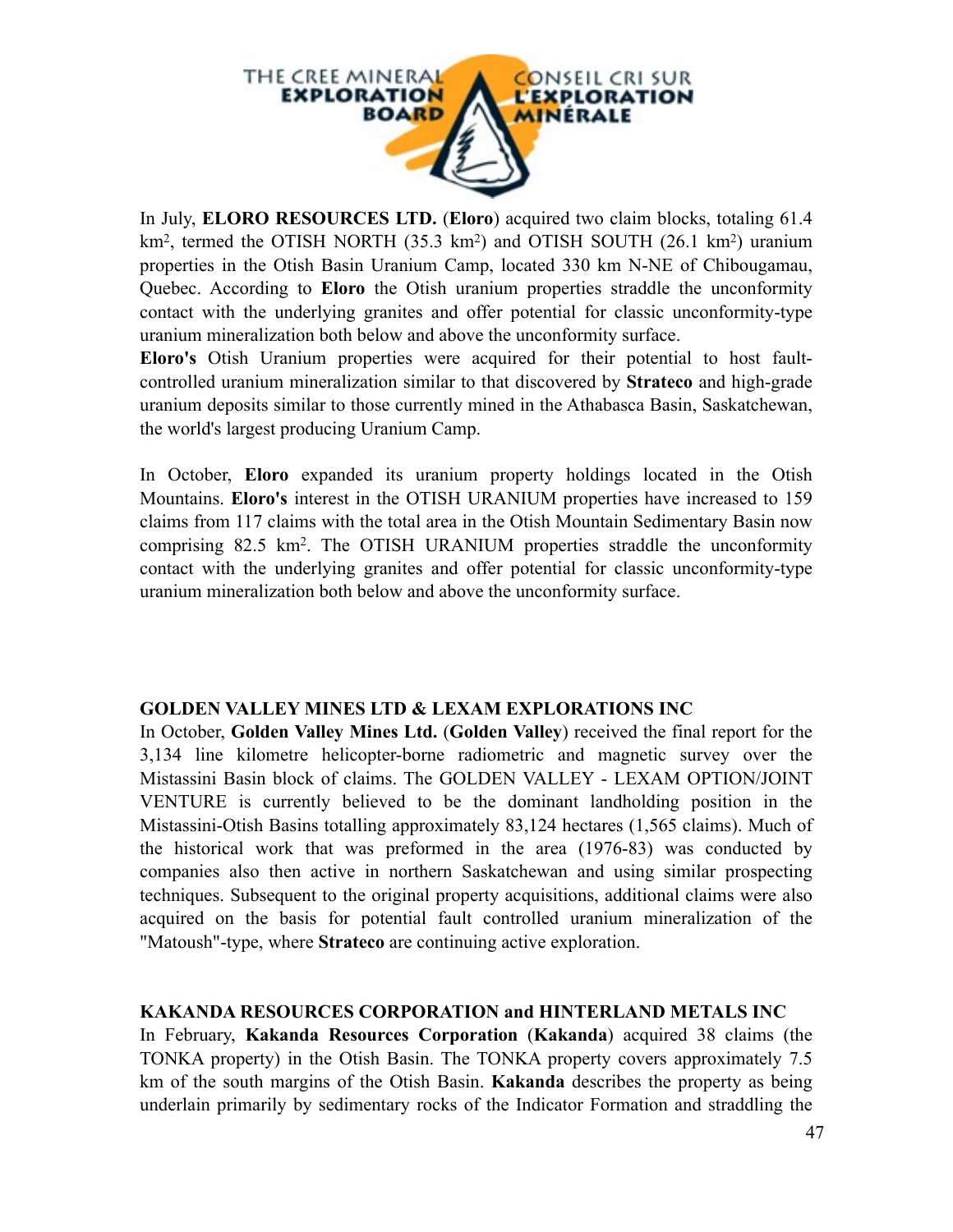

unconformity contact with the underlying granitic complex. According to **Kakanda**, the property offers potential for classic unconformity-type uranium mineralization both below and above the unconformity surface. **Kakanda** plans to explore the TONKA property for unconformity-type uranium deposits above and below the basin unconformity surface as well as for Matoush fault-type uranium deposits well above the basin rim.

Also in February, **Kakanda** formed a joint venture with **Hinterland Metals Inc.** (**Hinterland**) whereby **Hinterland** will transfer 50% of its interest in the 112-claim EURO property to **Kakanda** and **Kakanda** will transfer 50% of its 38-claim TONKA property to **Hinterland**. The companies will then form a 50/50 joint venture (the "**Otish Joint Venture**") to perform exploration on the two properties and to acquire additional uranium claims in the Otish Basin.

According to the Companies, the EURO property covers the southwest margins of the Paskwati Proterozoic Sedimentary Basin which is an outlier located 45km southwest of the main Otish Basin. Both properties offer potential for classic unconformity-type uranium mineralization both below and above the unconformity surface as well as the fault-type found at Matoush.

In July, **Kakanda** announced that it has signed an arm's-length deal with **Ontco** (**1735046 Ontario Inc.**) for 334 mineral claims (approximately 17,872 hectares) in the Otish basin of Quebec.

The GATEAU 1 property covers the northern margin of the Paskwati Proterozoic sedimentary basin, on the northern contact of the claims held by **Consolidated Pacific Bay Minerals**. The GATEAU 2 property covers a large portion of the eastern, and a smaller portion of the southeastern margins of the Paskwati Proterozoic sedimentary basin, on the eastern and southeastern contact of the claims held by **Consolidated Pacific Bay Minerals**. The Paskwati Proterozoic sedimentary basin is a sub-basin located roughly 45 kilometers southwest of the main Otish sedimentary basin. The GATEAU 3 property is located at the approximate southern margin of unconformity in the main Otish sedimentary basin, and is on the southern contact of the Otish Basin claims held by **Cameco Corp**. The GATEAU 4 property is located near the center of the Otish Sedimentary Basin, roughly 9 kilometers due east of the *Matoush Uranium* showing of **Strateco Resources Inc.** At its eastern half, it is abutted both to the north and to the south by claims held in joint venture by **Golden Valley Mines Ltd** and **Lexam Explorations Inc**.

**Kakanda** states that the **Ontco** mineral claims were acquired for their potential to host fault-controlled uranium mineralization similar to that discovered by **Strateco** and high-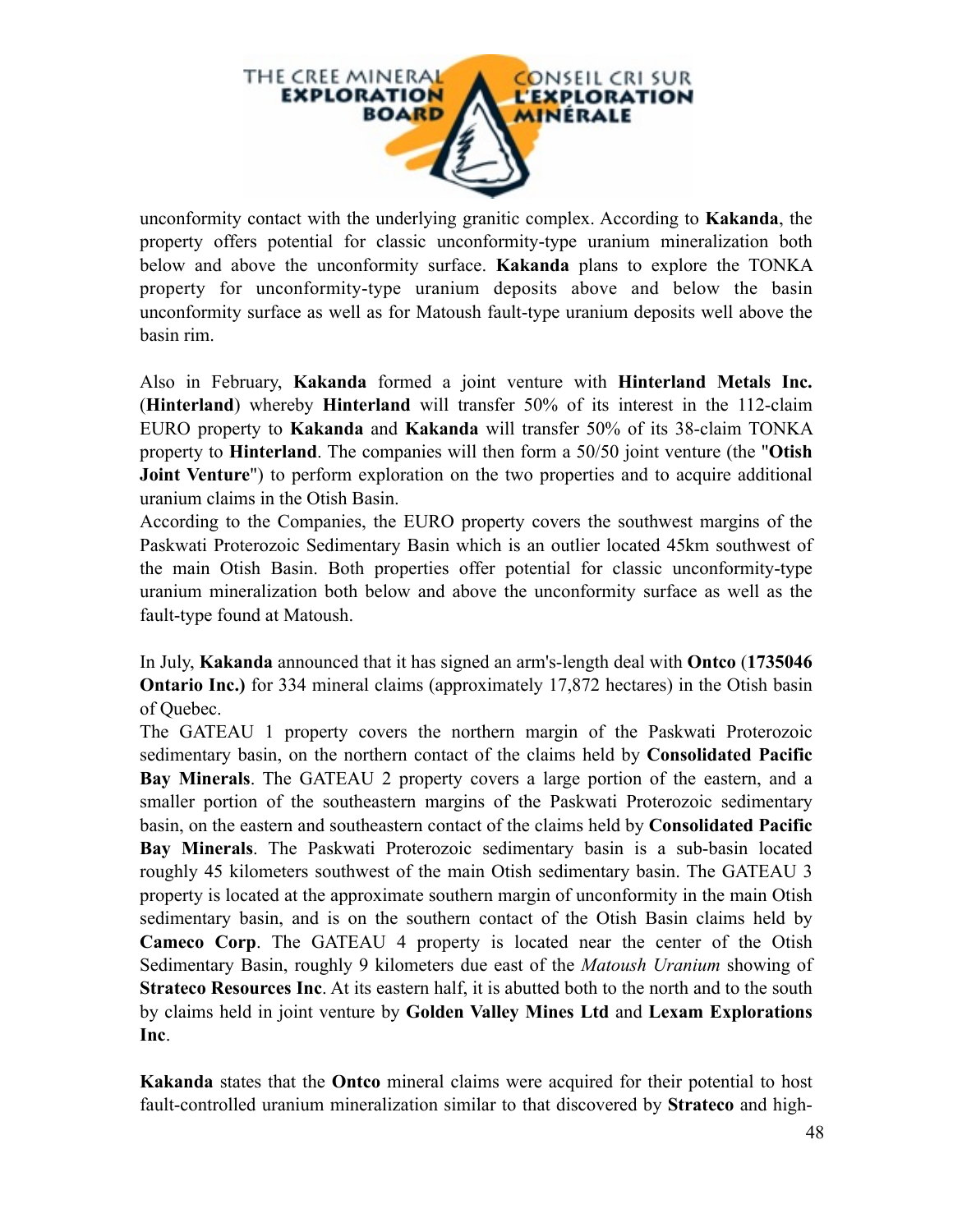

grade uranium deposits similar to those currently mined in the Athabasca basin, Saskatchewan, the world's largest producing uranium area. The property straddles the unconformity contact with the underlying granitic complex and offers potential for classic unconformity-type uranium mineralization both below and above the unconformity surface. Unconformity-type uranium deposits are found in the Proterozoic Athabasca basin in Saskatchewan which accounts for approximately a third of global uranium production and 15 per cent of global reserves. The uranium mineralization is epigenetic and occurs near the basal contact of sandstone overlying crystalline basement rocks. Uranium is not confined to the sandstone but may also be concentrated in fractured basement rocks below the unconformity. Mineralization is typically found within 200 metres above and below the unconformity surface. The Matoush uranium mineralization is closely linked to a regional fault that appears to have acted as conduit for uraniumbearing fluids. The mineralization generally occurs along the margins of the fault in a highly fractured and altered environment adjacent to vertical gabbro dikes emplaced within the fault. The uranium mineralization found at Matoush lies well above the basin rim and resembles perched bodies found above the McArthur River and Cigar Lake uranium deposits in the Athabasca basin.

#### **KODIAK EXPLORATION LIMITED**

In September, **Kodiak Exploration Limited** (**Kodiak**) flew airborne surveys over ten uranium prospects staked by it in the Otish Basin of Quebec during 2006. The airborne survey and follow-up ground exploration will be used to identify radioactive targets for a drilling program. The Otish Basin has been considered prospective for uranium for many years. It is frequently compared to the Athabasca Basin of Saskatchewan, which accounts for approximately one third of global uranium supply. **Kodiak's** other seven prospects are known as the UR, UR EAST, 308 WEST, 308 EAST, and RIM 1, 2 and 3. **Kodiak** holds a 100% interest in all ten claim blocks, which collectively cover approximately 105,000 acres. Exploration conducted on **Kodiak's** UR claim block during the 1970's by **Uranerz**, a large European uranium company, identified more than 100 radioactive boulders within a 3 km x 2 km area. Those boulders returned uranium values ranging from  $0.12\%$  U<sub>3</sub>0<sub>8</sub> to 4.13% U308. **Kodiak's** exploration programs will be directed at locating the source of those mineralized boulders. Since the boulders were deposited at their current locations by glacial ice flows, they form a pattern which allows the company to follow them "upice" to a potential source. The particular pattern of the radioactive boulders discovered by **Uranerz** indicates that a regional fault located 3 km up-ice may be the source of those boulders and, therefore, prospective for a uranium deposit. That fault is covered by mineral claims which are 100% owned by **Kodiak**. **Kodiak** will fly radiometric, magnetic and electromagnetic surveys, all of which are designed to identify radioactive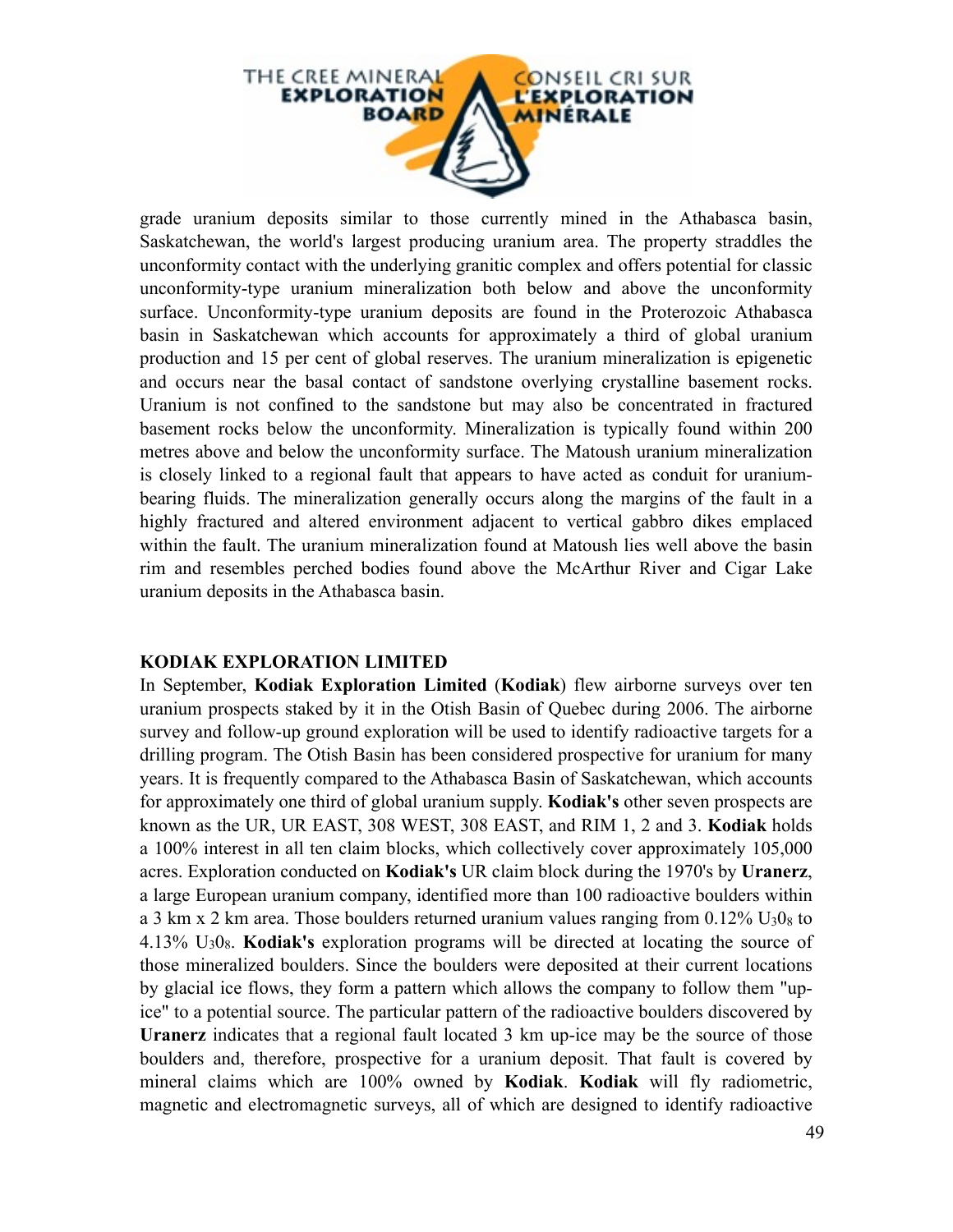

targets within the basinal sediments and radioactive fault zones which cut the bedrock upice from the boulder trains near the basin margin. **Kodiak's** ten uranium prospects include a wide range of geological settings, with potential to host a variety of deposit types. These include perched deposits within the basinal sediments (like Matoush), classic unconformity-style deposits at the bedrock interface (like Key Lake), and deep unconformity deposits within the crystalline bedrock (like Rabbit Lake). **Kodiak's** properties were acquired to cover specific target areas identified by **Uranerz** in the late 1970s, but relinquished after the uranium price collapsed in the early 1980s.

In October, **Kodiak** announced that the first data received from its aerial survey has identified a very large radioactive anomaly up-ice from a large radioactive boulder train at its UR property. The previously reported boulder train measures approximately 3 kilometres by 2 kilometres and consists of highly radioactive boulders grading up to 4.1%  $U<sub>3</sub>O<sub>8</sub>$ . The intense radiometric anomaly recorded by the airborne survey measures 2 kilometres by 6 kilometres in area and is believed to be the source of the boulder train. The anomaly has consistent values of 2000 to 3,500 cps and is associated with a northsouth trending structure identified in magnetic data, with an orientation and setting similar to **Strateco's** high-grade Matoush structure. Exploration conducted on the UR claim block during the 1970s by **Uranerz** identified more than 100 radioactive boulders within a 3 kilometre by 2 kilometre fan, but did not identify the source of the boulders. The new radiometric and magnetic data obtained by **Kodiak** verifies the UR project's significant exploration potential and identifies a structural target that may be the source of the boulder train.

**Kodiak** describes its properties as follows (from the **Kodiak Exploration Ltd** website):

**Kodiak's** UR prospect covers 15,404 acres on the northeast rim of the Otish Basin, including a 3 kilometre x 2 kilometre area with more than 100 radioactive boulders discovered by **Uranerz**. These mineralized boulders returned uranium values ranging from 0.12% to 4.13% U3O8. The radioactive boulders are angular and consist of hematite-altered granite. They appear to be locally derived, and are consistent with deep unconformity-style mineralization in the basement rocks. The mineralized boulders appear to have come from a source area three kilometers up-ice from the apex of the boulder field, where a regional fault cuts Archean bedrock. This inferred source area for the high grade uranium mineralization lies within in the northeast part of **Kodiak's** UR claim block, and is planned to be one of the principal targets of the 2007 exploration. The company has seen no evidence to indicate that **Uranerz** drill-tested the property.

**Kodiak's** UR East claims (26,990 acres) are located 5 kilometres northeast of the UR claim block, where basinal sediments and gabbro are cut by sheared gabbro dykes and faults similar to the Matoush structure. Historic lake sediment anomalies up to 159 ppm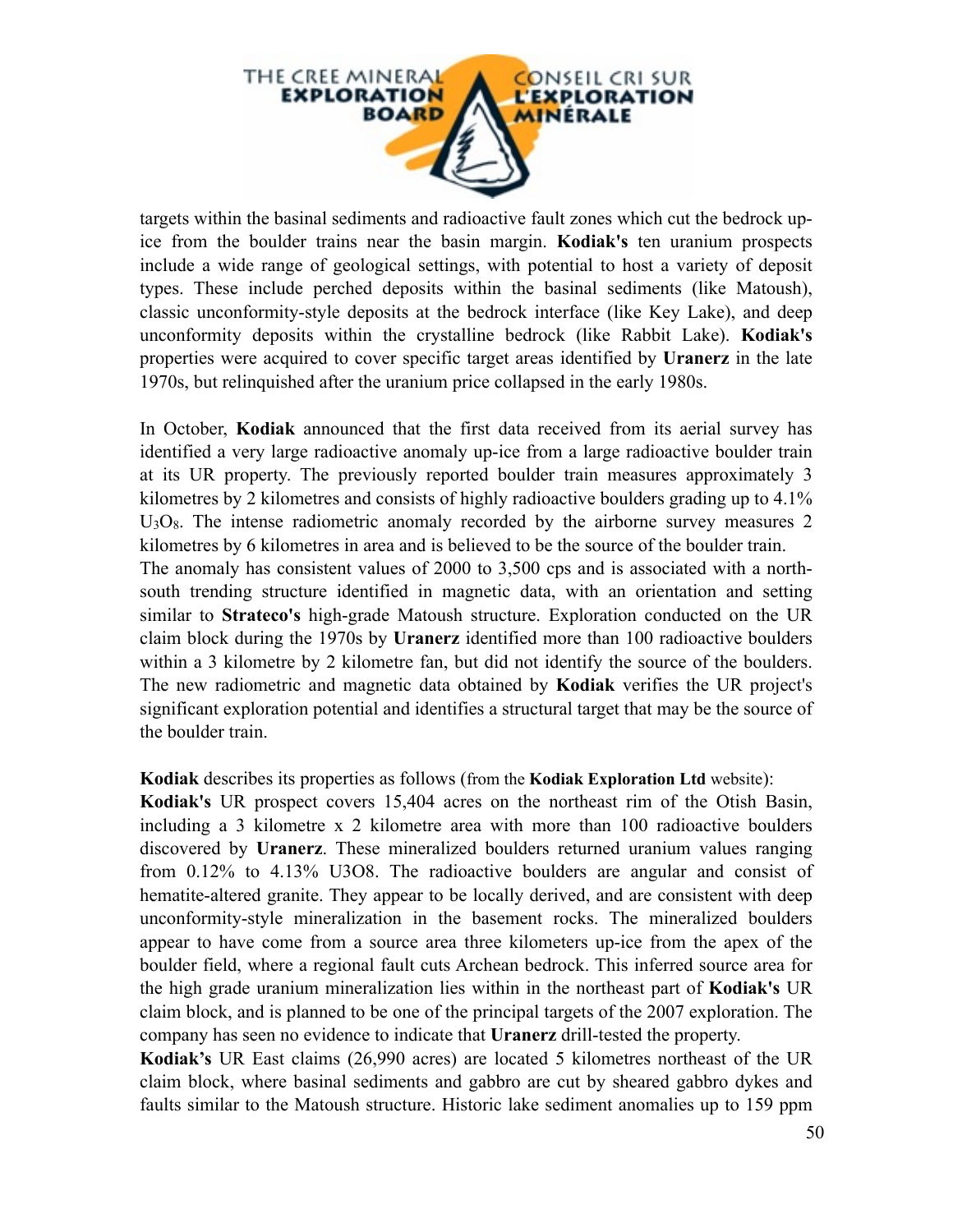

U, with favourable uranium to thorium ratios, were also recorded within the claim block. The UR East property is regarded as prospective for both unconformity and deepunconformity style uranium mineralization.

**Kodiak's** MAT I, II and III claim blocks (2,230 acres) are in the western part of the Otish Basin. **Kodiak's** MAT I claim block lies on the western rim of the basin, adjoining the northern edge of **Strateco's** claims. This area is most prospective for shallow unconformity-style uranium mineralization. The MAT II block is located between **Strateco's** ground and **Cameco's** claims to the south. The MAT III block is located to the west of **Strateco's** *Matoush* discovery. The MAT II and MAT III claims are both prospective for perched and unconformity-style uranium mineralization.

**Kodiak's** RIM 1 through RIM 3 properties (54,011 acres) are located along the east rim of the Otish Basin, in an area containing the highest concentrations of uranium showings and anomalies. Many of these showings and anomalies are located along or near faults which cross-cut the basinal sediments, making these properties are highly prospective for unconformity and perched-style uranium mineralization.

The RIM 1 prospect is crosscut by two north-northeast trending faults, and the projected westward extension of the Kerveso Fault. Several radioactive sandstone boulders up to 11,000 cps have been documented on the property, along with outcrops of Conflans gabbro, believed to be contemporaneous with uranium mineralization in this area.

The RIM 2 prospect covers a possible source area for a 500-metre train of radioactive boulders containing up to 0.13% U, located on the adjoining **Golden Valley Mines** property.

The RIM 3 prospect covers an elongated 24 kilometre lake sediment anomaly, which coincides with the surface trace of the Kerveso Fault, and including four lakes which returned values between 20 and 50 ppm U. Four radioactive boulders up to 134 ppm U have been documented within the area of the lake sediment anomaly.

**Kodiak's** "308" prospects consist of two claim blocks on the north rim of the Paskwati Basin, an outlier southwest of the Otish Basin containing terrestrial sedimentary rocks of the same age.

The 308 WEST claim block covers 4,626 acres including the historic *Yvon* uranium showing and an area of anomalous uranium geochemistry. At the *Yvon* showing (which was never drill-tested) **Uranerz** found uranium-bearing veins cutting granite-gneiss bedrock and radioactive boulders. Historic lake sediment anomalies ranging from 405 ppm to 1,920 ppm U were recorded near the eastern edge of the claims.

The 308 EAST claim block covers 2,645 acres and includes a cluster of historic uranium geochemical anomalies and mineralized boulders along the northern extension of a northsouth gabbro dyke similar to the one associated with the uranium-bearing Matoush structure. The source area for these anomalies is considered to have the potential to host the root zone of an unconformity deposit at the west contact of the gabbro dyke.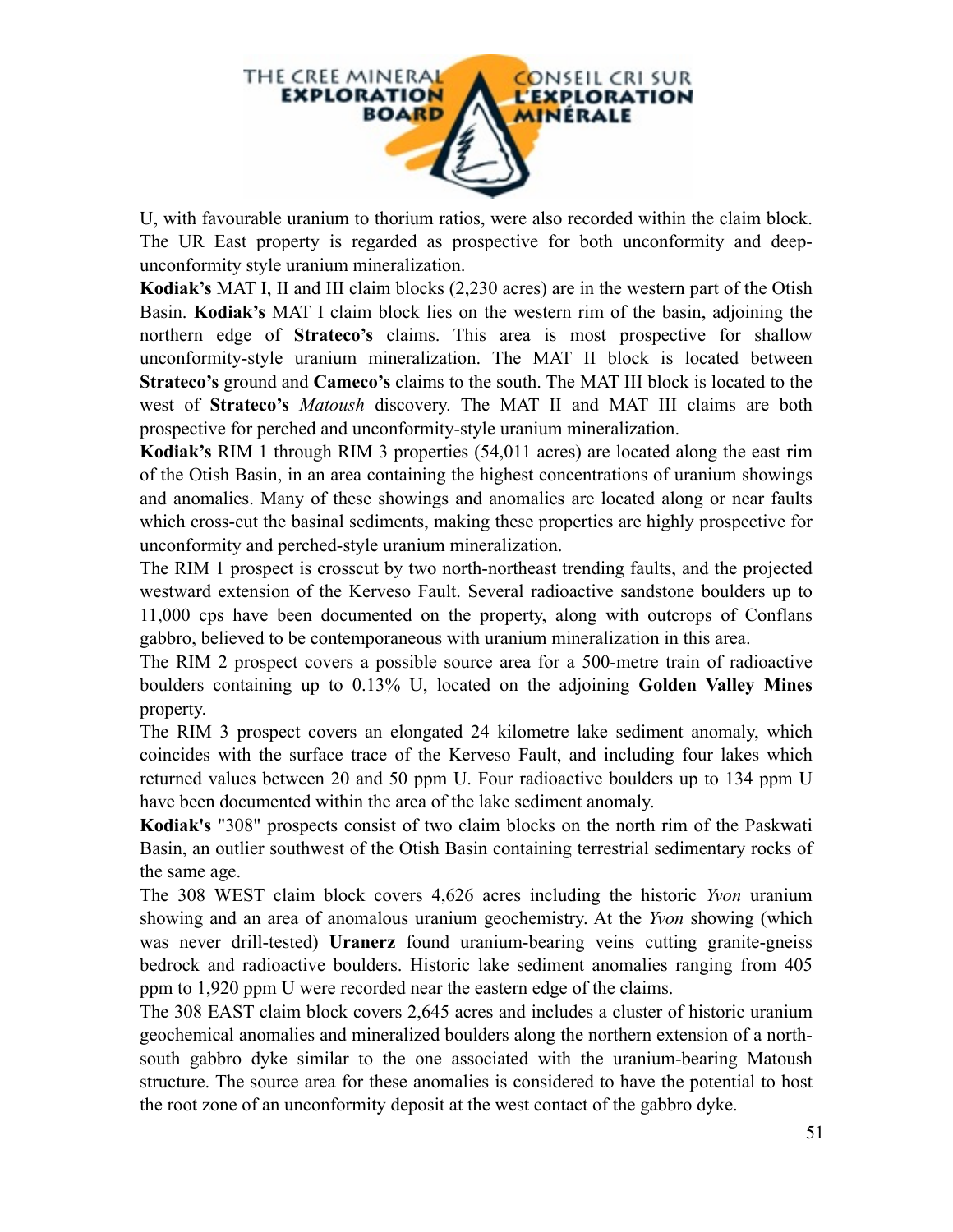

In addition to having potential for deep unconformity-type uranium deposits, both of the "308" claim blocks straddle the unconformity and indicate potential for classic unconformity-style uranium mineralization both below and above the unconformity surface. A historic hole drilled by **Phelps Dodge** 5.3 kilometres south of **Kodiak's** 308 EAST block intersected 1.8 metres grading  $0.15\%$  U<sub>3</sub>O<sub>8</sub> in metasedimentary rocks immediately overlying the unconformity.

#### **MAJESCOR RESOURCES INC**

In February, **Majescor Resources Inc.** (**Majescor**) optioned the uranium rights on its LAC LAPARRE property in the Otish Mountains of Quebec to a **Uranium Joint Venture** comprised of **Santoy Resources Inc.** (**Santoy**) and its 50% partner **Melkior Resources Inc**. (**Melkior**). **Majescor** will retain exclusive rights for diamonds.

The LAC LAPARRE property consists of 317 map-designated cells covering 14,741 hectares of ground prospective for uranium. The **Santoy-Melkior Joint Venture** will be the initial operator of the project. The geological setting of the LAC LAPARRE property is analogous to the **Strateco Resources Inc.** MATOUSH property, to the southwest. The LAC LAPARRE property is located 16 kilometres to the northeast and is on trend with the **Santoy-Melkior** recently acquired *Marc-Andre* uranium occurrence.

In March, **Majescor Resources Inc.** (**Majescor**) entered into an agreement with its jointventure partner **Superior Diamonds Inc.** (**Superior**) to acquire 100% of the uranium rights on the MISTASSINI property located in the Otish Mountains district of Quebec. **Superior** will retain 100% of the diamond rights on the property. Subsequent to this agreement, the joint venture partners have moved to significantly augment their land holdings for uranium by staking an additional 21,000 hectares of ground around the MISTASSINI property. The MISTASSINI property is host to the *Lac Manitouchiche uranium showing*, an uranium occurrence in drill core grading  $0.20\%$  U<sub>3</sub>O<sub>8</sub> over  $4.50$ metres discovered by **Majescor** and **Superior** in 2002 (Core Drill Hole MISF-02-08). The uranium occurrence in drill core has never been followed up on.

In October, **Majescor** reported that an airborne radiometric/magnetometer survey over a 100 km2 area centered on the *Lac Mantouchiche* prospect identified a series of linear uranium anomalies parallel to ice-flow direction which suggests the presence of uraniumbearing boulder dispersal trains. The *Lac Mantouchiche* uranium prospect occurs within an altered and fractured pegmatitic granite intruding a weakly foliated gabbro. According to **Majescor**, the uranium mineralization is visibly associated with an oxidized yellowish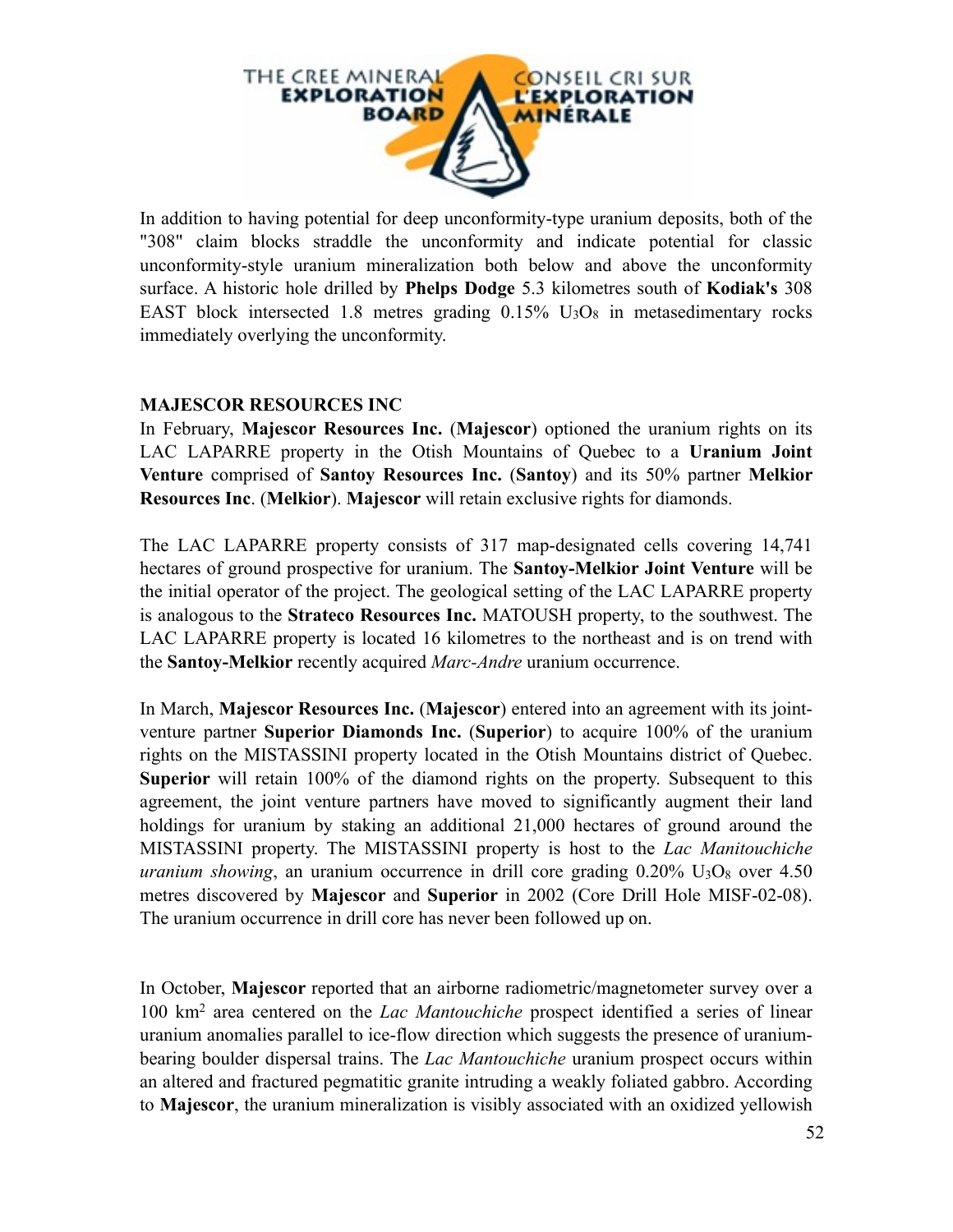

mineral, probably carnotite, concentrated along fracture planes. Carnotite usually occurs in oxidized environments and thus the drill program will test the potential presence of pitchblende at depth in a more reduced environment. The mineralization appears to be structurally controlled.

#### **SANTOY RESOURCES INC and MELKIOR RESOURCES INC**

In January, **Santoy Resources Ltd.** (**Santoy**) and **Melkior Resources Inc.** (**Melkior**) entered into a joint venture to explore for uranium and other metals in the Otish Mountains of Quebec. **Melkior** retains the right to explore for diamonds for its own account on the joint venture lands. **Melkior** is contributing 214 claims totaling 11,329 hectares that the company either currently holds or has under application. An additional 406 claims totaling approximately 21,105 hectares have been applied for on behalf of the joint venture- for a total area of 32,434 hectares.

Also in January, **Santoy** and **Melkior** acquired a 100% interest in 13 claims totaling 501.55 hectares at Lac Laparre in the Otish Mountains district. The property is situated within the Otish Basin where the basement complex is unconformably overlain by fluvioterrestrial to marine sediments of the Indicator Formation (locally conglomerate, quartz arenite and sub-arkose). The claims cover two uranium showings of note: the *Marc-André*  uranium occurrence at the northeast end of the property, and the *J. Robert* radioactive boulder train in the southwest sector. Geophysical grids established in the early 1980's by **Uranerz Exploration and Mining** delineated an east-northeast trending, 100 to 200 metre wide, altered gabbroic dike cut by a series of sub-parallel, north-south to ENEtrending faults. At the *Marc-André* occurrence, a number of trenches investigated the highly altered (limonitic, hematitic, tourmaline and epidote rich, siliceous and sericitic) fault breccia adjacent to and within the gabbroic dike. The best grab sample was reported to have assayed 0.26% U3O8. On the *J. Robert* grid, a boulder train of angular, altered, brecciated radioactive sediments lies adjacent to a geophysically interpreted fault zone. As a consequence of the collapse of the uranium market in the 1980's, neither occurrence was investigated by drilling. According to Melkior and Santoy, the geologic setting appears analogous to the **Strateco Resources** MATOUSH property, 20 km to the southwest.

In February, **Santoy** and **Melkior** entered into an option agreement on the LAC LAPARRE property with **Majescor Resources Inc**.. The properties are situated within the Otish Basin where the Archean to Lower Proterozoic basement complex is unconformably overlain by fluvio-terrestrial to marine sediments of the Upper Aphebianage Indicator Formation (locally conglomerate, quartz arenite and sub-arkose). The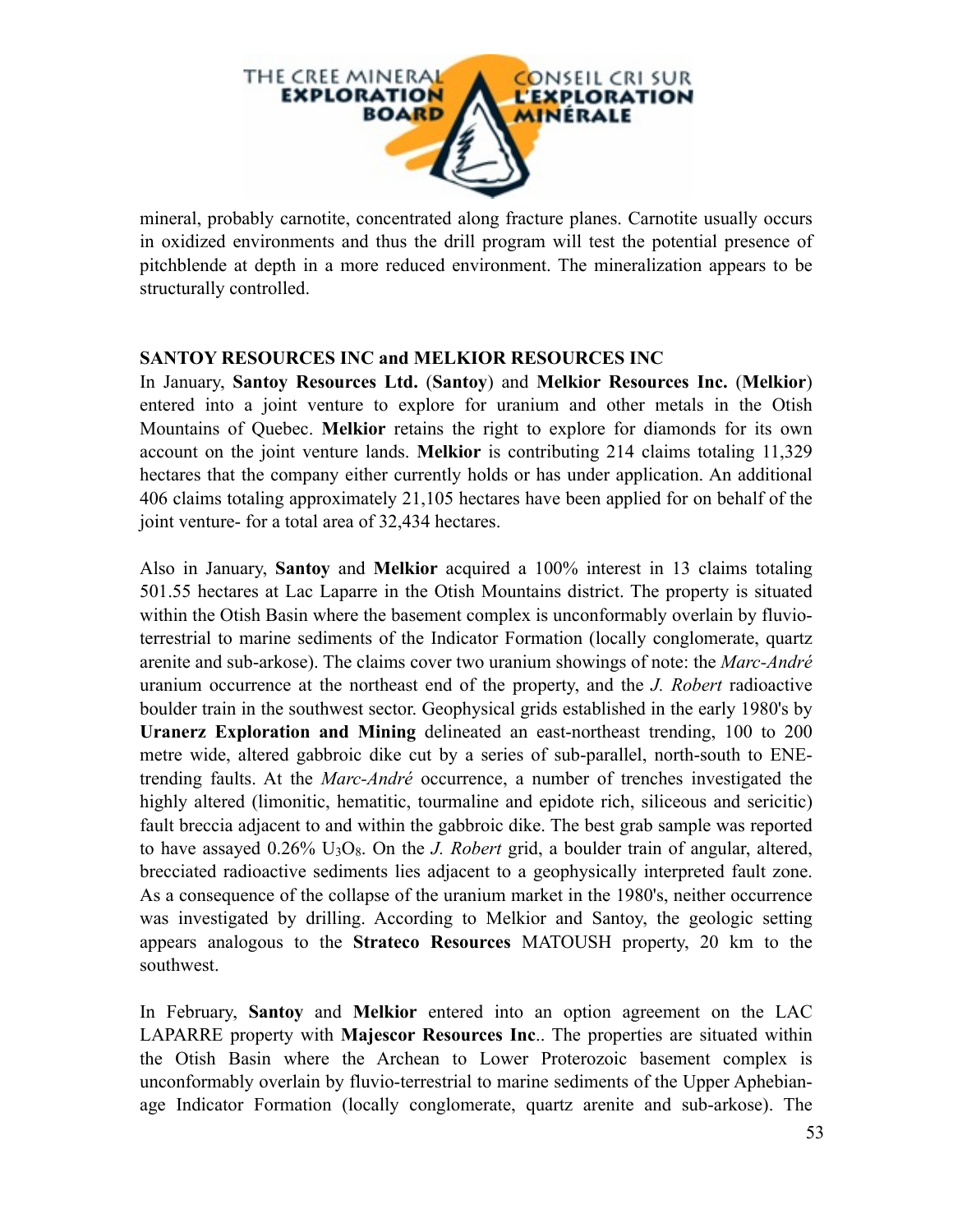

Majescor Option is located 10 kilometres to the northeast of and on trend with the *Marc-Andre* uranium occurrence.

#### **STELLAR PACIFIC VENTURES LTD**

In May, **Stellar Pacific Ventures Ltd.** (**Stellar Pacific**) acquired 100% interest in 40 cells covering 2,120 hectares located in the middle of the uranium play in the Northern Quebec's Otish Mountains. This area is well known for its uranium potential and this new property is located 9.0 km east of **Strateco Resources Inc**. MATOUSH property. This acquisition brings **Stellar Pacific's** total 100% owned land position in the area to 4,115 hectares considering the two previously acquired nearby properties. **Stellar Pacific** is now compiling data available from previous work in the area and planning an extensive exploration program to test the uranium potential of its 3 Otish Mountain properties.

## **STORNOWAY DIAMOND CORP/ASHTON MINING OF CANADA INC and SOQUEM INC**

In February, **Stornoway Diamond Corporation** (**Stornoway**) announced that the collection of a cumulative sample of over 10,000 tonnes of kimberlite from RENARD 2, RENARD 3 and RENARD 4 on the FOXTROT property is now complete. Approximately 2,400 tonnes of material were collected from RENARD 4 and 4,000 tonnes were recovered by underground mining from each of RENARD 2 and 3. Approximately 6,000 tonnes of material will be processed through the onsite ten tonne per hour dense media separation ("DMS") test facility starting immediately with material from RENARD 4. RENARD 2, 3 and 4 are three significantly diamondiferous kimberlites that form part of the RENARD cluster of nine bodies on the FOXTROT property in north-central Quebec.

#### Underground work at RENARD 2 and 3

**Stornoway** reports that mining crews completed the collection of approximately 4,000 tonnes of kimberlite from each of RENARD 2 and RENARD 3 using an underground decline that extended into each body for approximately 100 metres. As reported previously, ground conditions within the cross-cut leading into RENARD 2 were challenging, but excellent within the kimberlites. The material from RENARD 2 and 3 has been placed in stockpiles next to the DMS test facility in anticipation of processing 4,000 of the total 8,000 tonnes recovered from the bodies.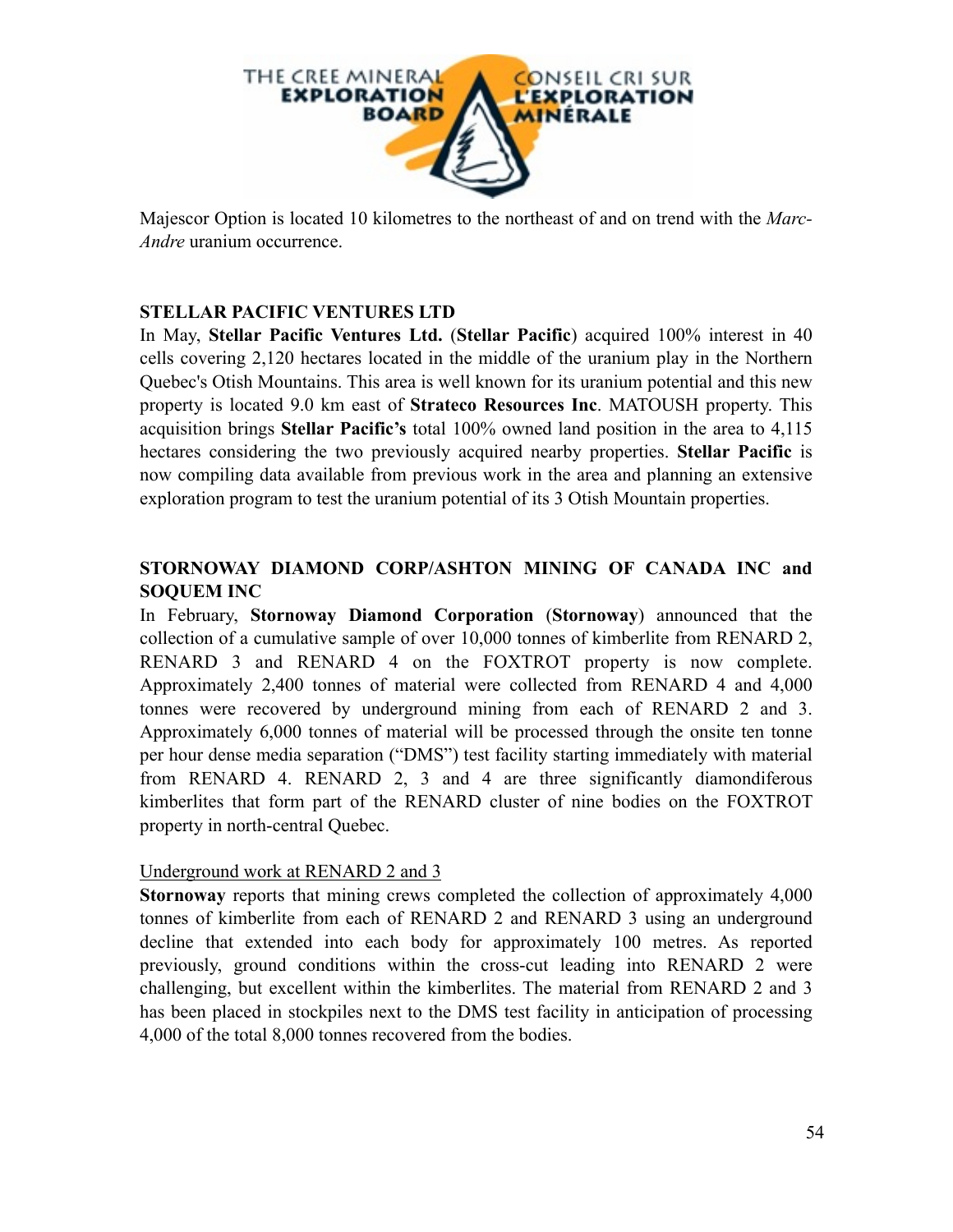

#### DMS Test Facility and Bulk Sample Processing

**Stornoway** also reports that commissioning of the 10 tonne per hour (tph) Dense Media Separation (DMS) test facility at the RENARD project site is complete and processing of the kimberlite bulk samples will start with material from RENARD 4. The concentrates produced by the DMS will be shipped to the **Stornoway** North Vancouver, B.C., laboratory where final diamond recovery will be carried out.

In May, **Stornoway** provided initial diamond recovery results from its 10,000 tonne bulk sample program at its RENARD project. A total of 624 carats of diamonds have been recovered from a combined dry sample weight of 417 tonnes from RENARD 3, yielding a recovered diamond content of 150 carats per hundred tonnes (cpht). Diamond recoveries via x-ray sorter for three underground samples from RENARD 3 include the recovery of 7.78 and 6.09 carat stones, representing the two largest diamonds discovered in Quebec to date. The five largest diamonds recovered are 7.78, 6.09, 5.00, 4.19 and 4.13 carats. These stones are described as a near-gem clivage, a colourless gem octahedron, a colourless macle, a light off-colour gem octahedron and a top light brown gem octahedron, respectively. A total of 1,927 tonnes of kimberlite from the RENARD 3 body have now been processed at the DMS plant. A further 559 tonnes have also been processed from RENARD 2, and 142 tonnes from RENARD 4. **Stornoway** anticipates that a total of some 6,000 tonnes of kimberlite will have been processed through the DMS plant by the end of the second quarter, comprising approximately 2,000 tonnes from each of RENARD 2, 3 and 4.

In June, **Stornoway** announced the recovery of 2,681 carats of diamonds from the RENARD 3 pipe from 1,929 tonnes of kimberlite processed, including a 10.15 carat stone.

In July, **Stornoway** reported that **AMEC Americas Ltd.** (**AMEC**) and **Agnico-Eagle Mines Limited** (**Agnico-Eagle**) have been engaged to prepare a comprehensive Pre-Feasibility Study on potential mining scenarios at the RENARD project. **Stornoway** and **SOQUEM** are currently engaged in a program of bulk sampling at RENARD designed to recover a minimum 6,000 carats of diamonds from three separate kimberlite pipes. On The Pre-Feasibility Study will comprise two phases. Phase one will include preliminary geological, geotechnical, environmental and hydro-geological assessment. Phase two will comprise an independent NI 43-101 compliant resource calculation, a mining model, mine design, diamond plant design, capital and operating cost estimation, and financial modeling. Phase 1 work has already commenced, with the commencement of Phase 2 dependent upon joint venture approval following the receipt of final bulk sample diamond recovery and valuation results. **AMEC** is an international project management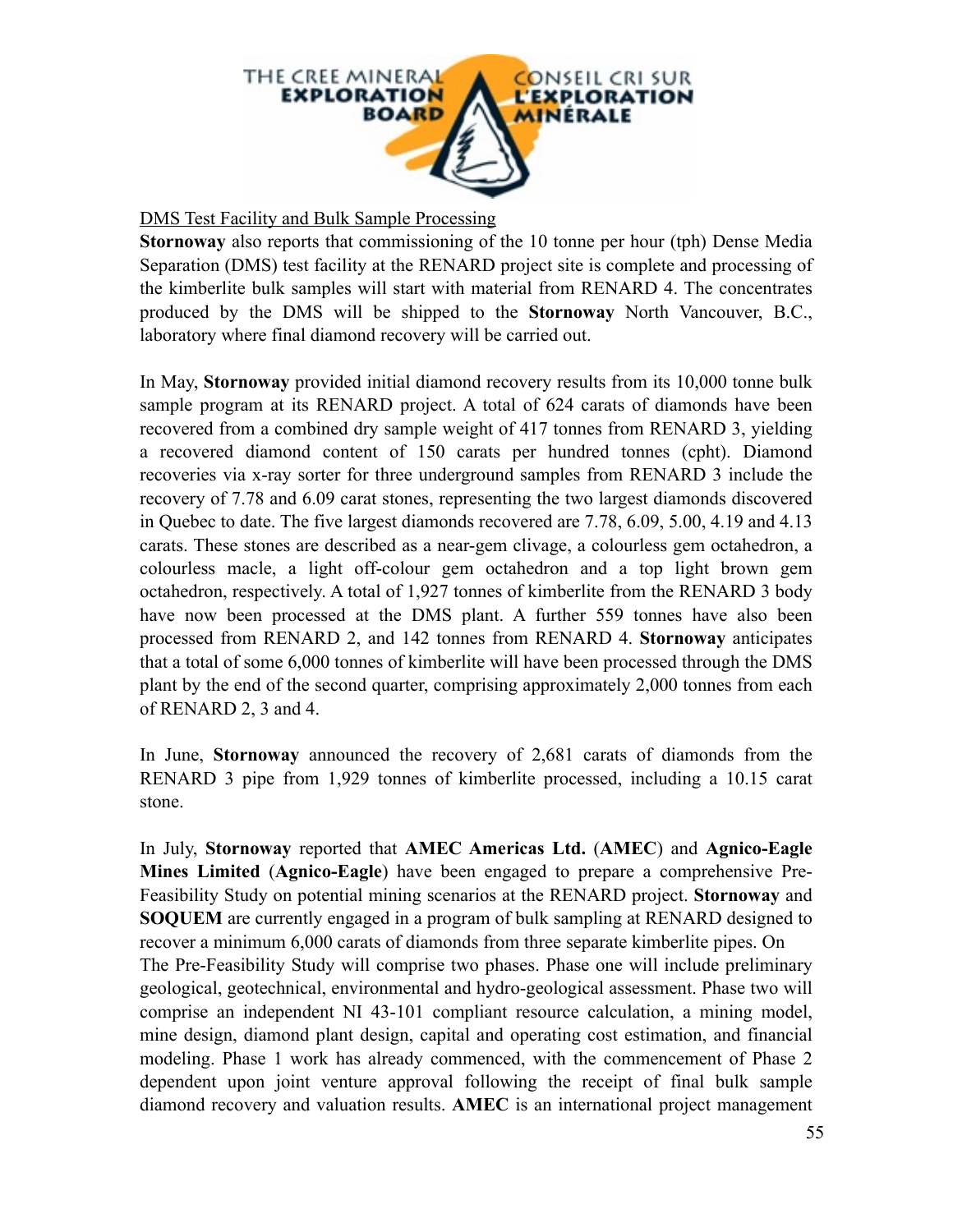

and services company with broad experience in the Canadian diamond mining sector. **Agnico-Eagle** is a leading mine developer in the province of Quebec and **Stornoway's** largest shareholder.

In August, **Stornoway** provided complete diamond recovery results from the RENARD 4 kimberlite, the third individual kimberlite bulk sample to be completed as part of the RENARD bulk sample program. RENARD 4 has now returned a total of 2,213 carats of diamonds from five separate sub-samples with a combined dry sample weight of 1,659 tonnes, representing an overall diamond recovery of 133 carats per hundred tonnes (cpht) for stones retained on a +1 DTC screen. Diamond recovery from individual sub-samples varied between 80 cpht and 184 cpht, with the largest diamond weighing 5.92 carats.

**Stornoway** also reports that diamond recovery from the RENARD 2, 3 and 4 bulk sample program is complete. A total of 6,497 carats have been recovered from 6,036 dry tonnes of processed kimberlite. A sufficient parcel of diamonds has now been recovered from each of Renards 2, 3 and 4 to proceed to an independent, open market valuation exercise.

According to **Stornoway**, the latest bulk sample results at RENARD have confirmed a high grade zone at the northern end of RENARD 4, with a diamond content 27% higher than previously reported results in this area. The five largest diamonds recovered from RENARD 4 are a 5.92 carat brown octahedron, a 3.71 carat light off-colour makeable, a 3.70 carat brown clivage, a 3.67 carat light off-colour gem octahedron, and a 3.38 carat colorless gem octahedron.

#### RENARD 4 Geology

According top **Stornoway**, the five individual sub-samples from RENARD 4 reported above were collected from a trench developed upon a northern, "complex" zone of the pipe, which is exposed close to the surface under a thin till cover. Previous sampling of this zone had indicated that it was comprised of higher grade material than the rest of RENARD 4, and presented an opportunity to collect a sample of diamonds large enough for a statistically meaningful diamond valuation. Mapping by **Stornoway** within the trench has outlined several geological units within this zone, including a tuffisitic kimberlite breccia, hypabyssal kimberlite dykes, country rock breccias and granite. Only the tuffisitic kimberlite breccia and the hypabyssal kimberlite were sampled. Delineation drilling suggests the complex zone has a depth extent of at least 188 and has the potential to contribute a meaningful proportion of high grade kimberlitic material within a RENARD 4 resource model.

In October, **Stornoway** provided complete diamond valuation results on its 6,500 carat bulk sample from the RENARD project. Three separate valuation parcels from the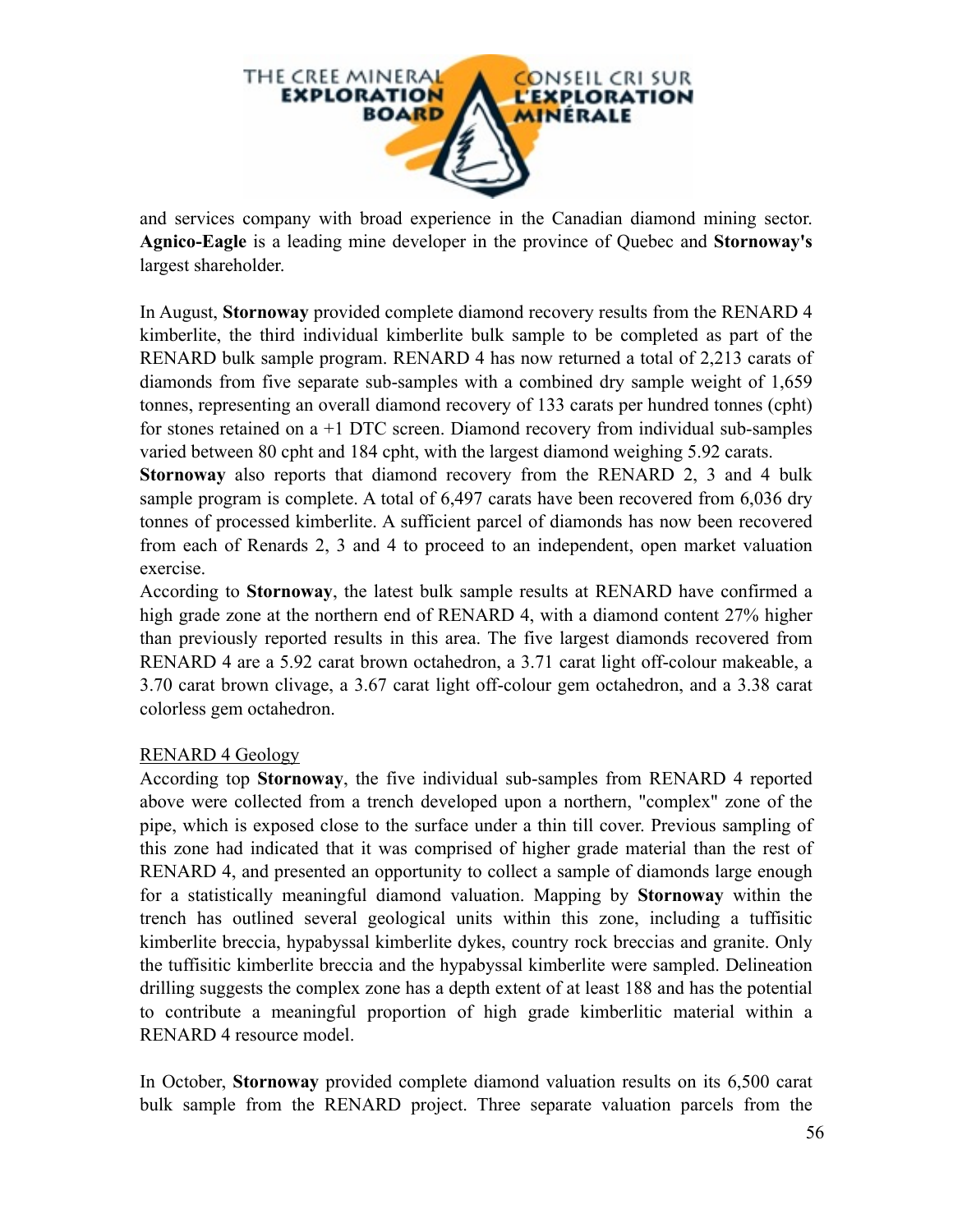

RENARD 2, 3 and 4 kimberlite pipes were recently presented for valuation in Antwerp, Belgium under the supervision of **WWW International Diamond Consultants Ltd**. ("**WWW**"), an internationally recognized diamond valuation and consulting company.

Diamond Valuation Results

**WWW** have recommended a modeled "Base Case" diamond price estimate of US\$109 per carat be adopted for both of the RENARD 2 and RENARD 3 samples, with a "High" modeled price estimate of US\$122 per carat and a "Low" modeled price estimate of US \$105 per carat. WWW have further recommended a modeled base case diamond price estimate of US\$69 per carat be adopted for the RENARD 4 sample, with a high modeled price estimate of US\$73 per carat and a low modeled price estimate of US\$63 per carat. The observed diamond price estimate obtained for each of RENARD 2 and RENARD 3, taken as the average of **WWW** plus the three other valuators, was US\$101 per carat and US\$107 per carat respectively. The observed diamond price estimate obtained for the RENARD 4 sample was US\$63 per carat. The average observed price of the RENARD 2, 3 and 4 samples, taken together, was US\$91 per carat.

#### **STRATECO RESOURCES INC**

In April and June, **Strateco Resources Inc.** (**Strateco**) reported results of chemical analyses for diamond drilling holes on its wholly owned MATOUSH uranium property located in the Otish Mountains of northern Quebec.

According to **Strateco**, results of chemical analysis on the holes confirm the excellent potential of the *AM-15* zone, which is characterized overall by very high grades over considerable widths. The best results were obtained in Hole MT-06-35, which returned a grade of 2.13%  $U_3O_8$  over 15.2 metres, representing 43 lb/ton  $U_3O_8$  over a 15.4 meter length. This intersection includes  $3.20\%$  U<sub>3</sub>O<sub>8</sub> over 8.4 metres (64 lb/ton) and 11.16%  $U_3O_8$  over 0.9 metres (223 lb/ton). Hole MT-06-35 was drilled to fill in a large gap in the lower central section of the *AM-15* zone, and had a pierce point at a vertical depth of -241 metres.

**Strateco** drilled Holes MT-06-31, 32, 33 and 37 to test the uranium potential at the CBF/ ACF contact in the northern extension of Hole MT-06-30, which had returned an excellent intersection of 2.1%  $U_3O_8$  over 12.4 metres (42 lb/ton  $U_3O_8$  over 12.5 meters). The results for these holes, and particularly Hole MT-06-32, were conclusive. Hole MT-06-32 intersected two mineralized sections in the CBF layer. The first, located in the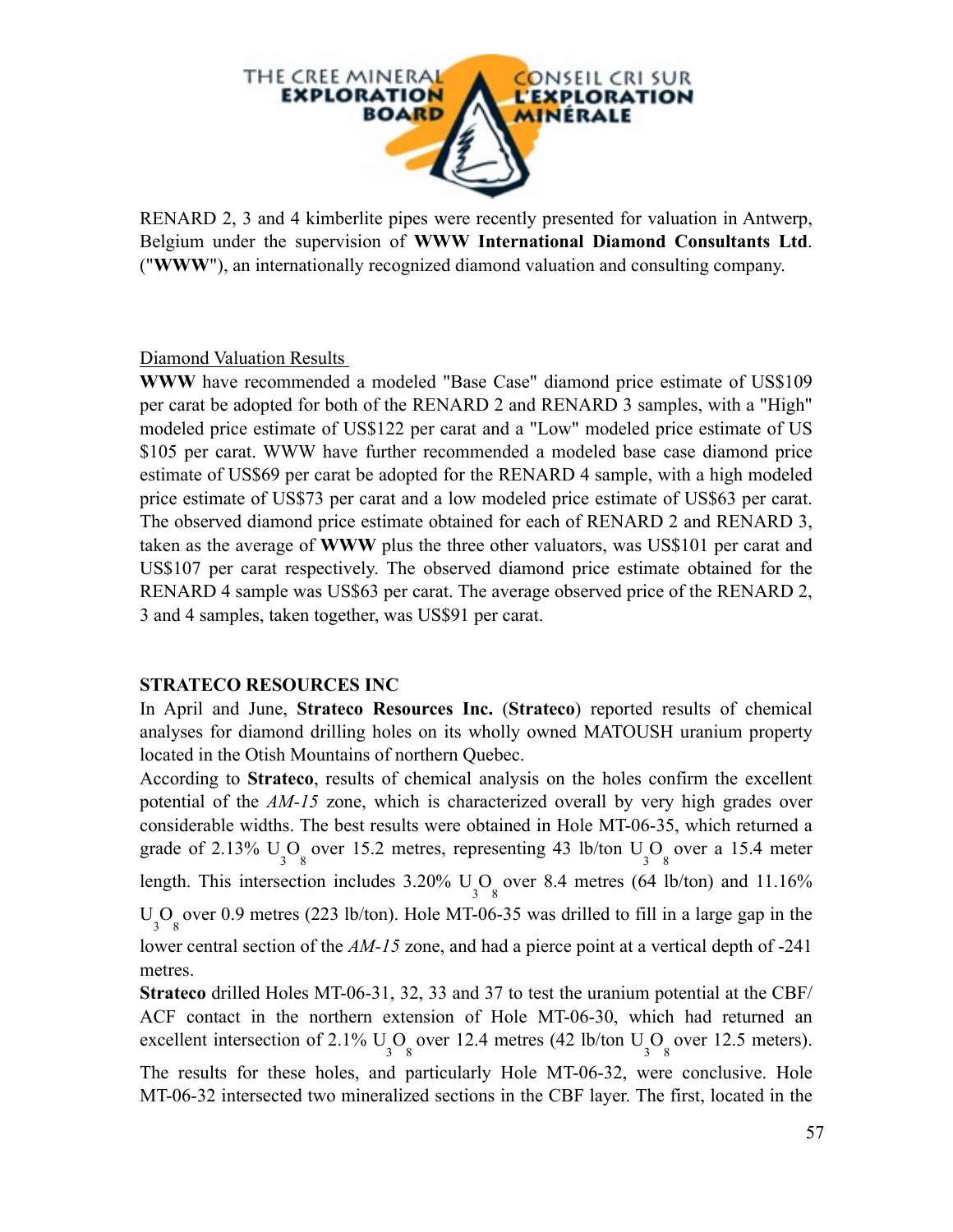

hangingwall of the fault, returned 1.66%  $U_3O_8$  over 5.5 metres (33 lb/ton  $U_3O_8$ ), and the second yielded  $0.81\%$  U<sub>3</sub>O<sub>8</sub> over 3.3 metres (16 lb/ton U<sub>3</sub>O<sub>8</sub>) at the fault level.

Hole MT-06-36 veered off course and has a pierce point in the vicinity of Hole MT-06-02  $(0.74\% \text{ U}_3\text{O}_8)$  over 18.2 metres), proved equally impressive, with a similar grade of 0.78%

 $U_3O_8$  over a substantial length of 23.4 metres.

Hole MT-07-03, returned a grade of 2.00% U3O8 over 16 metres, representing 40 lb/ton  $U_3O_8$  over 16.2 meters. This excellent intersection includes 4.02%  $U_3O_8$  over 3.55 metres (80 lb/ton). The pierce point for MT-07-03 is at the same vertical depth as, and 50 metres south of, Hole MT-06-30.

Holes MT-07-05 and 06, drilled on the same section, 50 metres south of *AM-15* in the lower ACF, intersected 2.03%  $U_3O_8$  over 5.4 metres (40.6 lb/tonne) and 0.53%  $U_3O_8$  over 13.95 metres (10.6 lb/ton) respectively, including  $2.94\%$  U<sub>3</sub>O<sub>8</sub> over 3.75 metres (58.8 lb/ ton).

Hole MT-07-01 was drilled in the CFB 110 metres north of *AM-15* and is of particular interest, indicating the presence of uranium mineralization in the CBF, 30 metres above the upper ACF contact, with an intersection of  $0.43\%$  U<sub>3</sub>O<sub>8</sub> over 0.70 metres.

The true width of the mineralized sections has not yet been determined.

**Strateco** states that Hole MT-07-09 is the first hole on the MATOUSH property to reach the basement. The basement was intercepted at a vertical depth of 792 metres instead of the expected 950 metres. The Matoush Fault was located in the basement, as anticipated. Before reaching basement, Hole MT-07-09 drilled through over 400 vertical metres of ACF, 30 metres of quartz pebble conglomerate and, finally, a regolith with a vertical thickness of about nine metres. The basement consists of foliated tonalite and gneiss.

**Strateco** reports that the core was examined by **IOS Géoscientifique**, the consulting firm that is supervising exploration on the MATOUSH property, and similarities are drawn between the core and the geological context of the basement-sedimentary contact seen in the Athabasca Basin.

**Strateco** reports that Hole MT-07-29 returned 1.97%  $U_3O_8$ , representing 39 lb/ton  $U_3O_8$ , over a length of 6.7 metres in the CBF horizon. These results are even more promising as the intersection corresponds to a fault in the hangingwall of the Matoush fault, 135 metres to the north of the Hole AM-15 intersection. Another hole of interest in this area is MT-07-33, drilled 25 metres to the north of MT-07-29. As in MT-07-29, the uranium mineralization is in the hangingwall of the Matoush Fault. The mineralization is found in a 4.00-metre section of the hole, but sampling has not yet been completed. To date,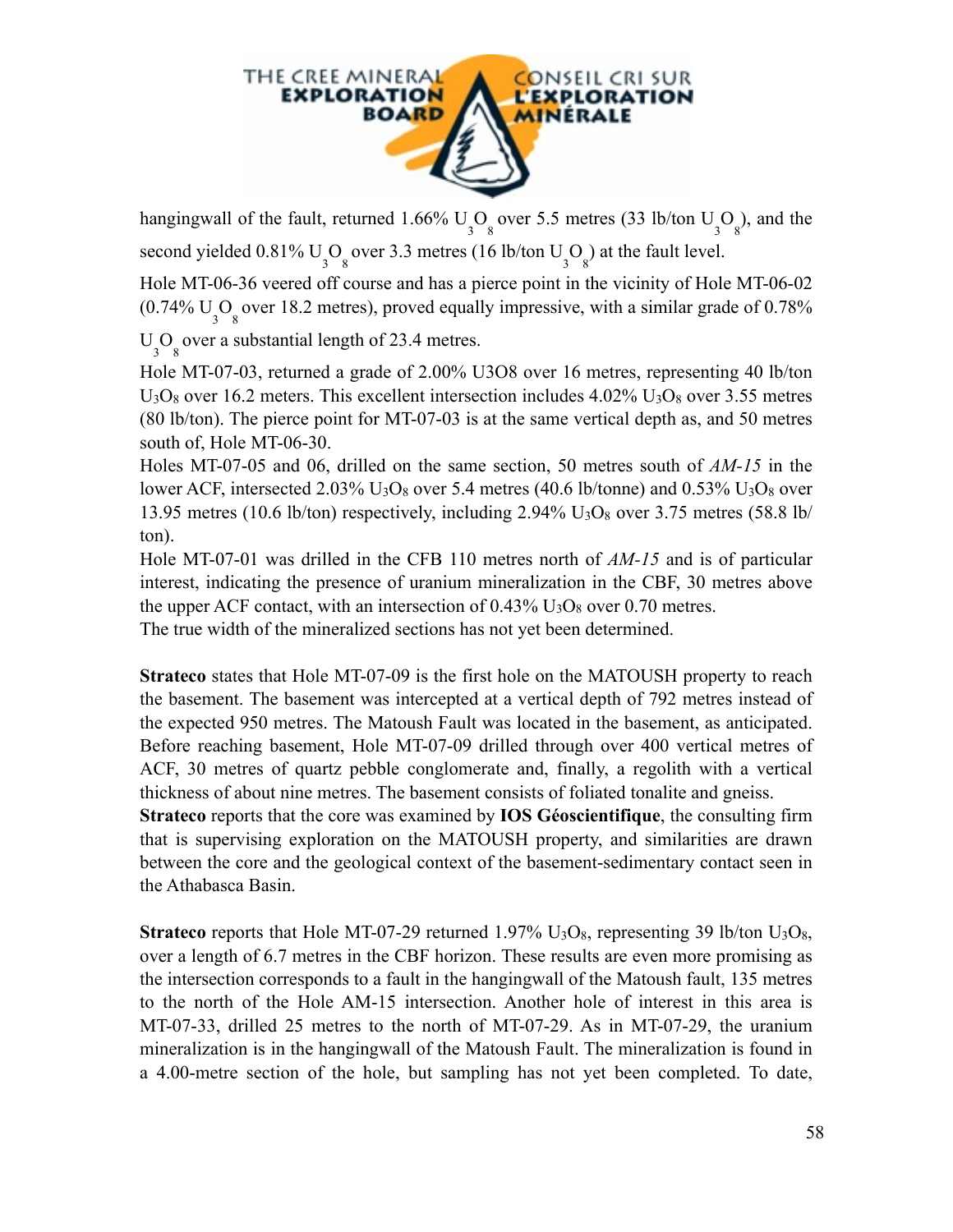

grades of 1.49%  $U_3O_8$  (30 lb/ton) over 0.3 m from 244.2 to 244.5 m and 1.18%  $U_3O_8$  (24 lb/ton) over 0.8 m from 247.6 to 248.4 m have been obtained.

In the rich ACF horizon, also in the northern extension of the *AM-15*, Hole MT-07-35 returned the best intersection, 65 metres to the north of  $AM-15$ . A grade of 0.95%  $U_3O_8$ (19 lb/ton) over a substantial length of 10.7 metres, including  $1.61\%$  U<sub>3</sub>O<sub>8</sub> (32 lb/ton) over 5.9 metres, was obtained. This intersection, which displays intense fuschite, tourmaline and chlorite hydrothermal alteration with pitchblende and uranophane, confirms the presence of a corridor of high grades and widths in the upper part of the ACF to the north of *AM-15*.

Three holes (MT-07-48, 50 and 54) were drilled in the southern extension of *AM-15*, in the lower CBF, between 10 and 20 metres above the ACF-CBF contact, to test the potential presence of a saccharoidal level recently identified in the northern extension of the *AM-15*. This level, which would add considerable value to the project, consists of fine, moderately silicified, porous sandstone with a sugar structure (saccharoidal). The results of visual examination and radiometry on the core are very encouraging. In Hole MT-07-48, the mineralized zone is 7.0 metres long, with a cps of up to 3,000 associated with the pitchblende. In Hole MT-07-50, the mineralization was intersected over 1.0 m with a maximum cps of 2,300, and in Hole MT-07-54, over 6.0 metres avec maximum cps of 5,300, but with 50% core loss.

Thirteen exploration holes were drilled in the southern extension of the *AM-15* zone, over a strike length of 270 metres, being up to Section 35+15S, with Hole AM-15 lying on Section 31+50S. Most of these holes intersected the Matoush Fault in the ACF. Chemical analysis results have been received for these thirteen holes. Except for Hole MT-07-18, which was drilled on the lake last winter and returned a grade of  $0.21\%$  U<sub>3</sub>O<sub>8</sub> over 3.4 m, including  $0.83\%$  U<sub>3</sub>O<sub>8</sub> (17 lb/ton) over 1.5 m, grades were below  $0.10\%$  U<sub>3</sub>O<sub>8</sub> (4 lb/ton). For instance, Hole MT-07-10, with a pierce point 100 m south of *AM-15* in the upper part of the ACF, returned a grade of  $0.06\%$  U<sub>3</sub>O<sub>8</sub> over 4.0 m, including  $0.19\%$  U<sub>3</sub>O<sub>8</sub> over 0.8 m.

Hole MT-07-22, can be considered significant, as it intersected two intrusives, both containing uranium mineralization. The mineralization was intersected in the ACF at an average vertical depth of 700 metres, with the basement lying at 792 metres. The two intrusives are 60 metres apart down hole, with the second corresponding to the Matoush Fault. Chemical analysis results were revealing, with respective grades of  $1.18\%$  U<sub>3</sub>O<sub>8</sub>  $(24 \text{ lb/ton})$  over 0.6 metres and 0.30 U<sub>3</sub>O<sub>8</sub> (6 lb/ton) over 1.40 metre.

**Strateco** also reports that 9 exploration holes (MT-07-36, 38, 40, 41, 43, 44, 45, 49 and 53) were drilled to test the uranium potential of the CBF at a vertical depth of between the -80 m and -160 m. This horizon typically contains low uranium grades. The five holes, centred at -100 m over a strike length of about 240 m, do not appear to have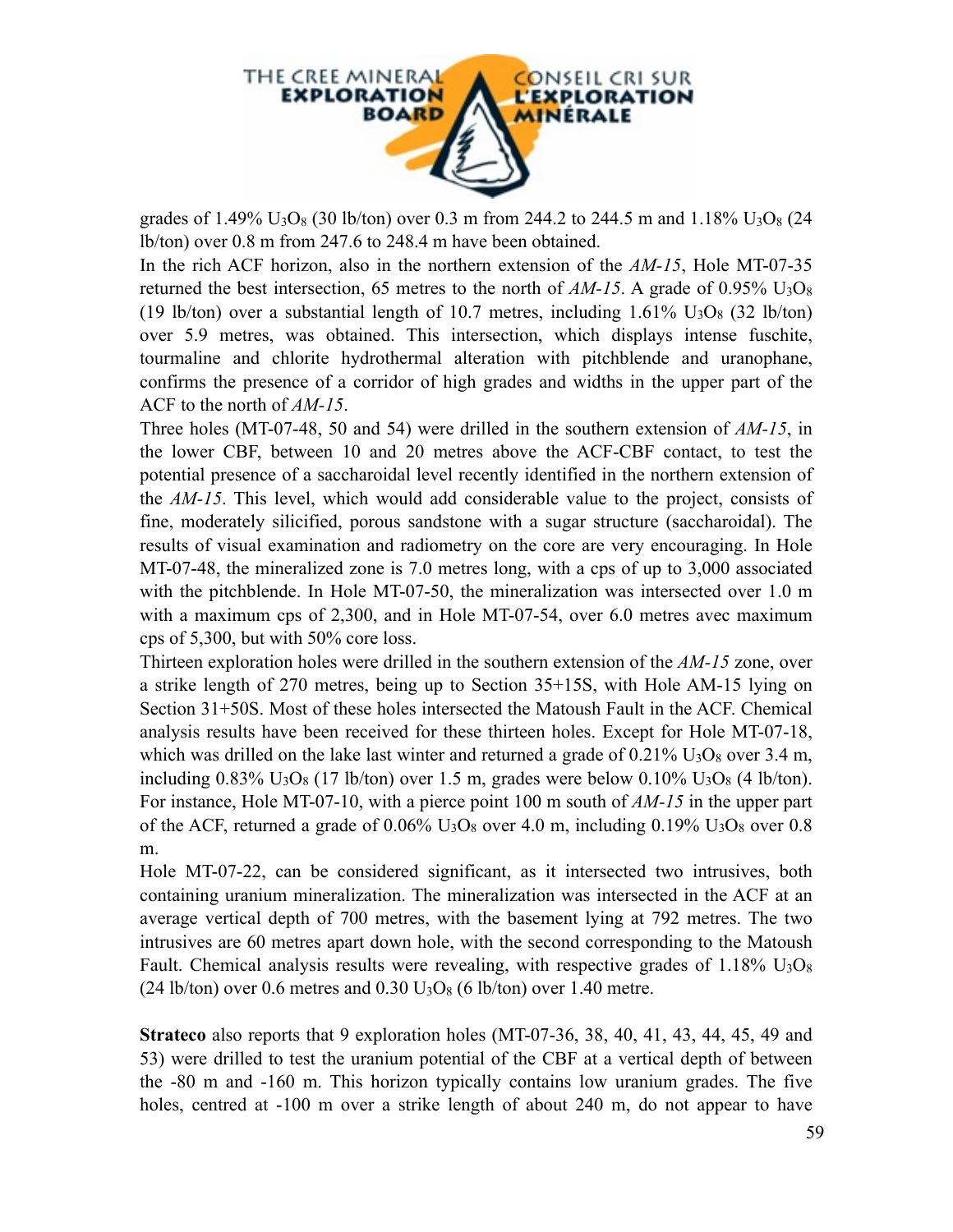

returned any significant mineralization, with counts per second ("cps") of less than 700. However, Holes MT-07-36 and 44, 105 metres apart with a pierce point at -160 m, are considerably more promising. Hole MT-07-36 intersected a mineralized zone of interest over 3.15 metres with a cps of up to 6,300, and Hole MT-07-44 intersected two mineralized zones, the first 2.0 metres long with a cps of up to 3,900 in the CBF, and the second about 13 metres long in the ACF with a maximum cps oscillating from 650 to 2,700.

**Strateco** states that Hole MT-07-49 is without doubt the most promising hole. With a pierce point 185 metres to the north of *AM-15* in the middle part of the ACF, this hole shows that the mineralization extends to the north. The 3.8-metre length of mineralized zone showed the presence of pitchblende over its entire length, with a cps of 11,500.

Hole MT-07-23, drilled to test an IP geophysical anomaly outside the Matoush corridor, did not intersect any abnormal structure, and the anomaly remains unexplained.

According to **Strateco,** drilling to date in the *AM-15* area has indicated the presence of interesting uranium mineralization over a distance of more than 300 metres, with a core distance of 160 metres. The *AM-15* horizon remains open both to the north and to the south.

In October, **Strateco** announced that **Scott Wilson Roscoe Postle Associates Inc.** (**Scott Wilson RPA**) has completed a NI 43-101 technical report on the MATOUSH project, including a resource estimate on the AM-15 Core Zone. "**Scott Wilson RPA** is of the opinion that **Strateco's** AM-15 Zone is a very significant uranium deposit which indicates considerable exploration potential for the MATOUSH project area."

**Scott Wilson RPA** prepared the initial mineral resource estimate for the *AM-15* Core Zone at MATOUSH using drill hole data available as of September 6, 2007. A set of cross sections and plan views were interpreted to construct three dimensional (3D) grade-shell wireframe models at a cut-off grade of  $0.05\%$  U<sub>3</sub>O<sub>8</sub> and a minimum horizontal thickness of 2 metres. High grade assays were cut to  $7\%$  U<sub>3</sub>O<sub>8</sub>. Of the 119 drill holes in the AM-15 Zone area, 44 holes were used to estimate the mineral resources. The mineralization making up the mineral resource is shared among four vertical lenses controlled by the Matoush Fault Zone (MFZ): *Main Lens*, *South Lens*, *North Lens* and an *Upper Lens*. Variogram parameters were interpreted from one metre composited assay values. Block model  $U_3O_8$  grades within the wireframe models were estimated by ordinary kriging. Indicated mineral resources are estimated to total  $201,000$  tonnes grading  $0.79\%$  U<sub>3</sub>O<sub>8</sub> containing 3.48 million pounds  $U_3O_8$  at a cut-off grade of 0.05%  $U_3O_8$ . Inferred mineral resources are estimated to total  $65,000$  tonnes grading  $0.43\%$  U<sub>3</sub>O<sub>8</sub> containing  $0.62$ million pounds  $U_3O_8$ .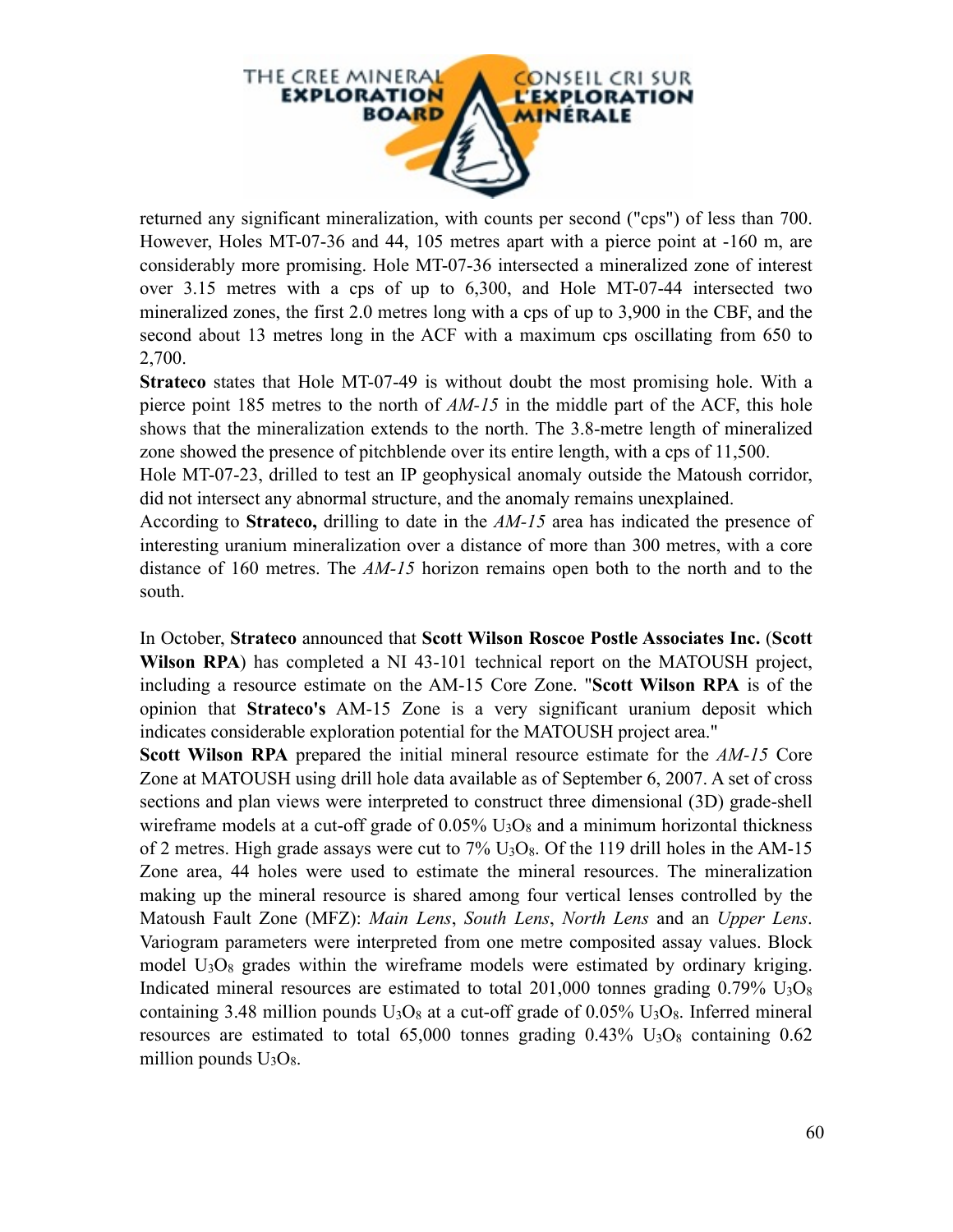

Also in October, **Strateco** announced the discovery on the MATOUSH property of a major train of anomalous boulders in a new area which had not been covered by an airborne geophysical survey. Preliminary work led to the identification of about twenty anomalous boulders with radiometry from 1,000 to 5,000 counts per second ("cps"). This discovery is all the more significant given the presence of two boulders with very high radiometry of over  $20,000$  cps (maximum  $23,000$  cps) and  $50,000$  cps (maximum  $61,000$ cps) only a few hundred metres apart. This prospecting target some 1.5 km long by 400 m, is located about 5 km northeast of the *AM-15* zone. The sub-conglomerate sandstone (ACF) boulders are sub-rounded to sub-angular, from 0.3 to 2.0 m in diameter, with the most radioactive showing uranophane minerals and alteration similar to the disseminated mineralization around the *AM-15* zone. The boulders discovered in this new zone show alignment with the regional glacial direction (approx. 010 degrees). This boulder train is similar to the one that led to the discovery by **Uranerz** of surface anomalies and the *AM-15* zone (1982-84). That train consisted of about thirty boulders of greater than 5,000 cps, including some of up to 65,000 cps.

A second priority helicopter-borne target, MATOUSH NORTH, lies about 14 km north of the *AM-15* zone. Some 40 metres long with over 1,000 cps and a maximum of 10,000 cps (RS-120 scintillometer), this radioactive outcrop compares to the trenching completed to date around the  $AM-15/AM-8$  zone (anomalous zones of between 500 cps and 2,000 cps). An initial estimate of the geological context based on the direction of radiometry anomalies and surface fractures suggests a structural orientation of approximately 255 degrees.

Other interesting targets discovered this summer include the coincidence of the "beginning" of the boulder train with geophysical anomalies characteristic of the potential "source" area, and deformation and alteration zones located by exploration drilling.

#### **VIRGINIA MINES INC**

**Virginia Mines Inc.** reported the first results of its exploration program currently in progress on its COULON property (100% Virginia), located 15 km north of the Fontanges Airport, Quebec Middle North. **Breakwater Resources Ltd.** has the option to acquire a 50% interest in the property. The COULON property lies within a little explored Archean volcanic belt with geological characteristics typical of belts most fertile in volcanogenic massive sulphide deposits. In September, **Virginia** announced the signing of an amendment to the COULON JV Project Agreement pursuant to which **Virginia** optioned to **Breakwater** the FONTAGES SUD and COULON PITAVAL properties, located to the south and to the north of the COULON JV property respectively. With this amendment, the three properties are now merged, thus bringing the surface area of the new property to over 1600 km<sup>2</sup>. Following the merger and adding the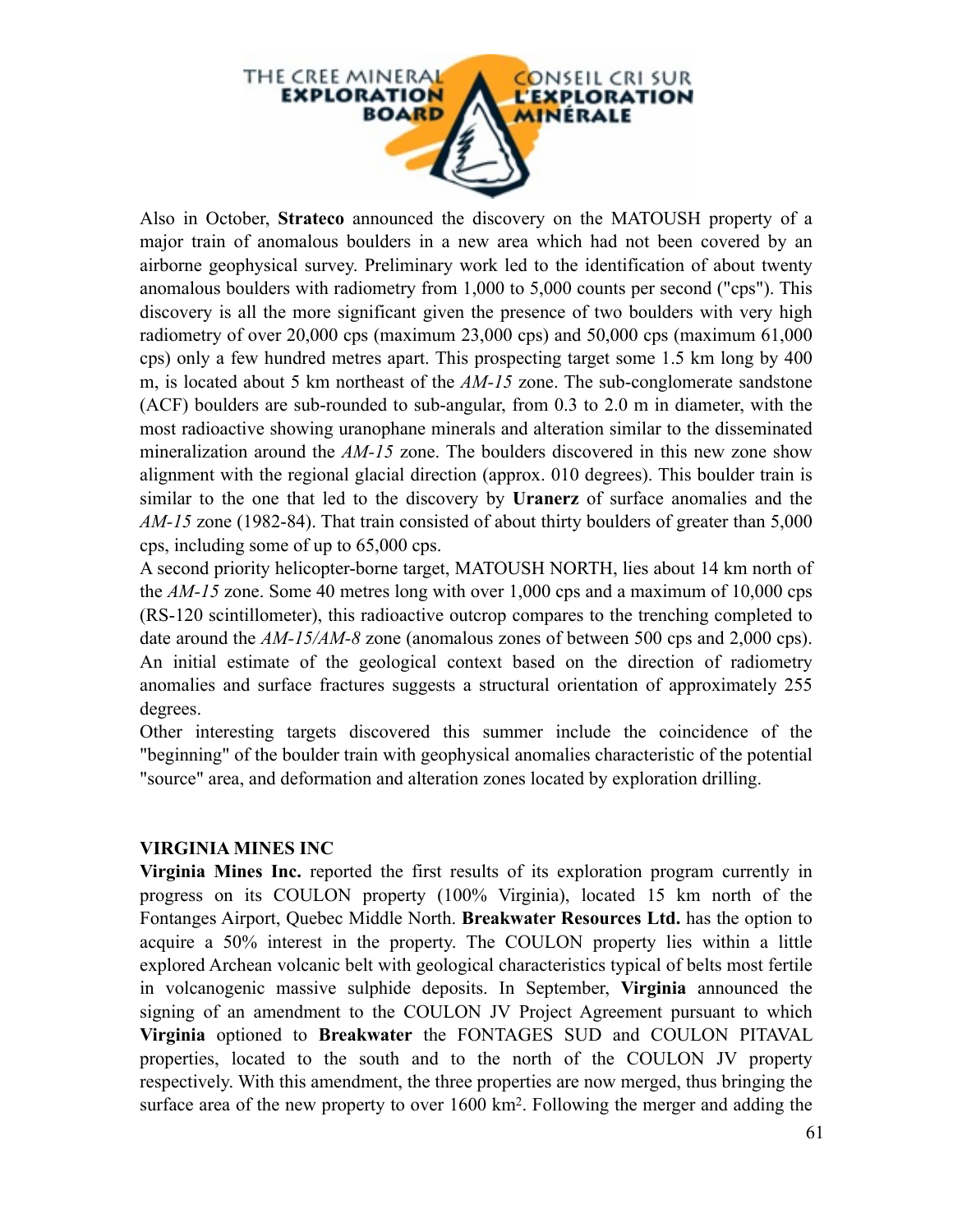

recent staking of 1,981 new claims, the new COULON JV property now consists of more than 3,250 claims and covers the COULON volcanic belt over more than 90 km. According to **Virginia**, the COULON JV property is now the host to 6 polymetallic massive sulphide lenses that returned up to 15.39% Zn, 3.12% Pb, 117 g/t Ag and 0.46% Cu over 10.5m (*Zone 16-17*), up to 12.65% Zn, 1.36% Cu, 1.54% Pb and 125 g/t Ag over 4.7m (Zone *08*), up to 8.39% Zn, 0.95% Cu and 47.83 g/t Ag over 10.5m (*Lens 44*), up to 7.54% Zn, 1.69% Cu, 0.37% Pb and 43.64 g/t Ag over 20.6m (*Lens 9-25*), up to 2.22% Zn, 2.8% Cu and 22.06 g/t Ag over 9.65m (*Lens 43*) and up to 7.22% Cu, 12.95% Zn, 200 g/t Ag and 1.24% Pb in selected grab samples on the newly discovered *Spirit* zone.

#### Continuity of *Lens 08*

Three new holes testing *Lens 08* confirmed the continuity of the mineralization at vertical depths of 210 to 310m under the surface (longitudinal section 44/08). Hole CN-07-87 intercepted two semi-massive to massive sulphide zones that graded 4.74% Zn, 1.26% Cu and 33.28 g/t Ag over 4.95m and 3.55% Zn, 0.59% Cu and 109.15 g/t Ag over 2.65m respectively. These two mineralized intervals are located at vertical depths of 240m and 250m under the surface. In the same section, Hole CN-07-90 intercepted, at a vertical depth of 310m, a massive sulphide zone grading 8.04% Zn, 0.66% Cu and 40.16 g/t Ag over 3.35m. Hole CN-07-88 intersected, 75m further north, two thin massive sulphide zones: the first one grading 7.97% Zn, 2.76% Cu and 93 g/t Ag over 0.6m at a vertical depth of 210m and the second one grading 3.72% Zn, 0.12% Cu and 40.16 g/t Ag over 1.5m at a vertical depth of 270m under the surface. This second intersection is crosscut by a large pegmatite intrusion; therefore its original width is unknown.

These new results from *Lens 08* are very encouraging since they link the previous intersections obtained near the surface (holes CN-04-08, 12, 15 and 23) with those of holes CN-04-25 and CN-04-29, which are located at vertical depths of 300 and 410m respectively. The mineralization shows a strong polymetallic signature with frequent high values in zinc, silver and lead. *Lens 08* is developed at the same stratigraphic level as *Lens 44* but is located 300m further north. It is north-south oriented and has a variable, but generally subvertical, dip. *Lens 08* is now confirmed over a lateral distance of 250m and to a vertical depth of 410m. *Lens 08* remains open at depth.

#### Extensions of *Lens 9-25*

Three holes tested the lateral and depth extensions of *Lens 9-25*. All holes intersected massive to semi-massive sulphide zones over several metres in thickness.

On section 18+25 N, Hole CN-07-53B crosscut an intersection grading 1.26% Cu, 0.36% Zn, 16.14 g/t Ag, 0.10 g/t Au over 29.75m, including 2.87% Cu, 0.24% Zn, 34.24 g/t Ag, 0.32 g/t Au over 4.75m, to a vertical depth of 315m.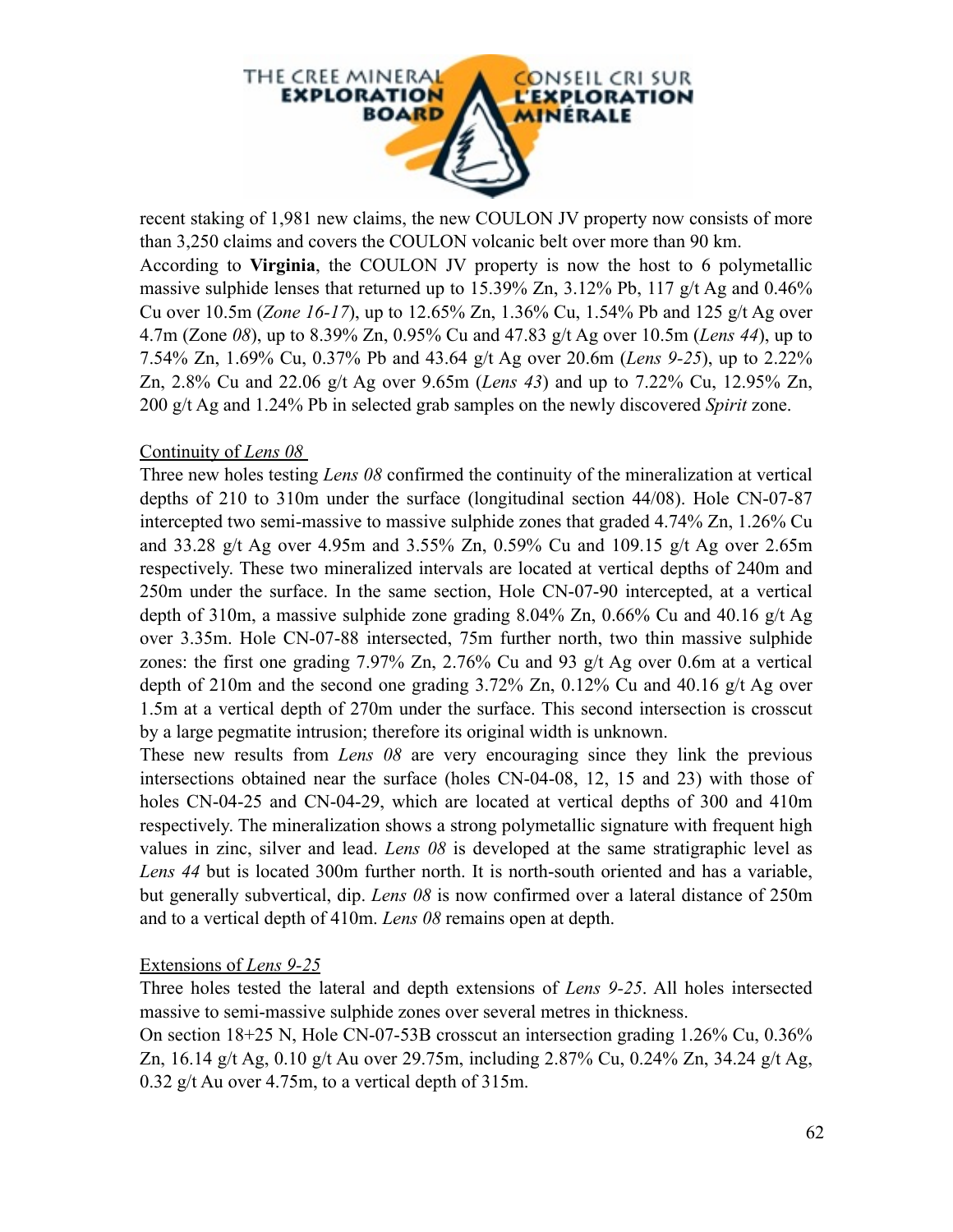

On the same section, Hole CN-07-60 intercepted, to a vertical depth of 430m (115m under hole CN-07-53B), a mineralized zone grading 1.92% Cu, 1.90% Zn, 34.01 g/t Ag, 0.10 g/t Au over 15.95m, including 3.20% Cu, 0.71% Zn, 58.74 g/t Ag, 0.16 g/t Au over 7.20m and 10.18% Zn, 0.99% Cu, 15.7 g/t Ag over 2.3m.

On section 19+75 N, Hole CN-07-57 intercepted a massive sulphide zone that returned 1.03% Cu, 8.02% Zn, 34.08 g/t Ag, 0.22 g/t Au over 5.9m, to a vertical depth of 430m. Mineralized intervals of holes CN-07-60 and CN-07-57 represent the deepest intersections obtained to date in *Lens 9-25*. They are located 75m away on both sides of section 19+00 N where Hole CN-06-38 returned, in the fall of 2006, an intersection grading 8.96% Zn, 1.76% Cu, 50.2 g/t Ag, 0.46% Pb and 0.16 g/t Au over 16.14m to a vertical depth of 365m.

Two new holes confirmed the vertical extension of *Lens 9-25* to vertical depths of over 500m (longitudinal section 9-25).

Hole CN-07-67 intercepted, to a vertical depth of 510m, a semi-massive to massive sulphide zone, which graded  $1.81\%$  Zn,  $1.77\%$  Cu and  $37.56$  g/t Ag over  $32.25$ m. This mineralized section contains a richer interval, which returned values of 2.13% Zn, 2.07% Cu and 38.74 g/t Ag over 20.55m, including 5.65% Zn, 3.08% Cu and 51.5 g/t Ag over 5m. Furthermore, the east contact of the sulphide zone is adjacent to a siliceous zone with disseminated galena and chalcopyrite that returned values of 2.16% Pb, 0.45% Cu, 207.33 g/t Ag and 1.18 g/t Au over 3.3m.

Hole CN-07-71B, located 100 m further north, intercepted to a vertical depth of 550m two zones of semi-massive to massive sulphides that returned values of 5.75% Zn, 1.21% Cu and 21.93 g/t Ag over 4m and 5.38% Zn, 1.99% Cu and 30.71 g/t Ag over 2.15m respectively. These two zones are split by a thin, 5m-thick alteration zone, containing low but anomalous base metal values.

Mineralized intervals from Holes CN-07-67 and CN-07-71B represent the deepest intersections obtained to date in *Lens 9-25*, which has a general north-south orientation with a steep dip (85 degrees) towards the west. This lens is now confirmed over 200m laterally and over nearly 400m vertically and it remains totally open at depth.

## *Lens 43*

Four holes tested the lateral extension of *Lens 43* over a 100m distance.

Holes CN-07-59, 64 and 66 were drilled on a section located 50m south-west of discovery hole CN-06-43, which returned  $4.58\%$  Zn,  $1.37\%$  Pb,  $57.14$  g/t Ag and 0.6 % Cu over 3.5m in the fall of 2006. The two deepest holes on this new section confirmed the extension of *Lens 43*.

Hole CN-07-59 crosscut an intersection grading 0.58% Cu, 2.8% Zn, 0.21% Pb and 20.02 g/t Ag over 3.70m to a vertical depth of 130m.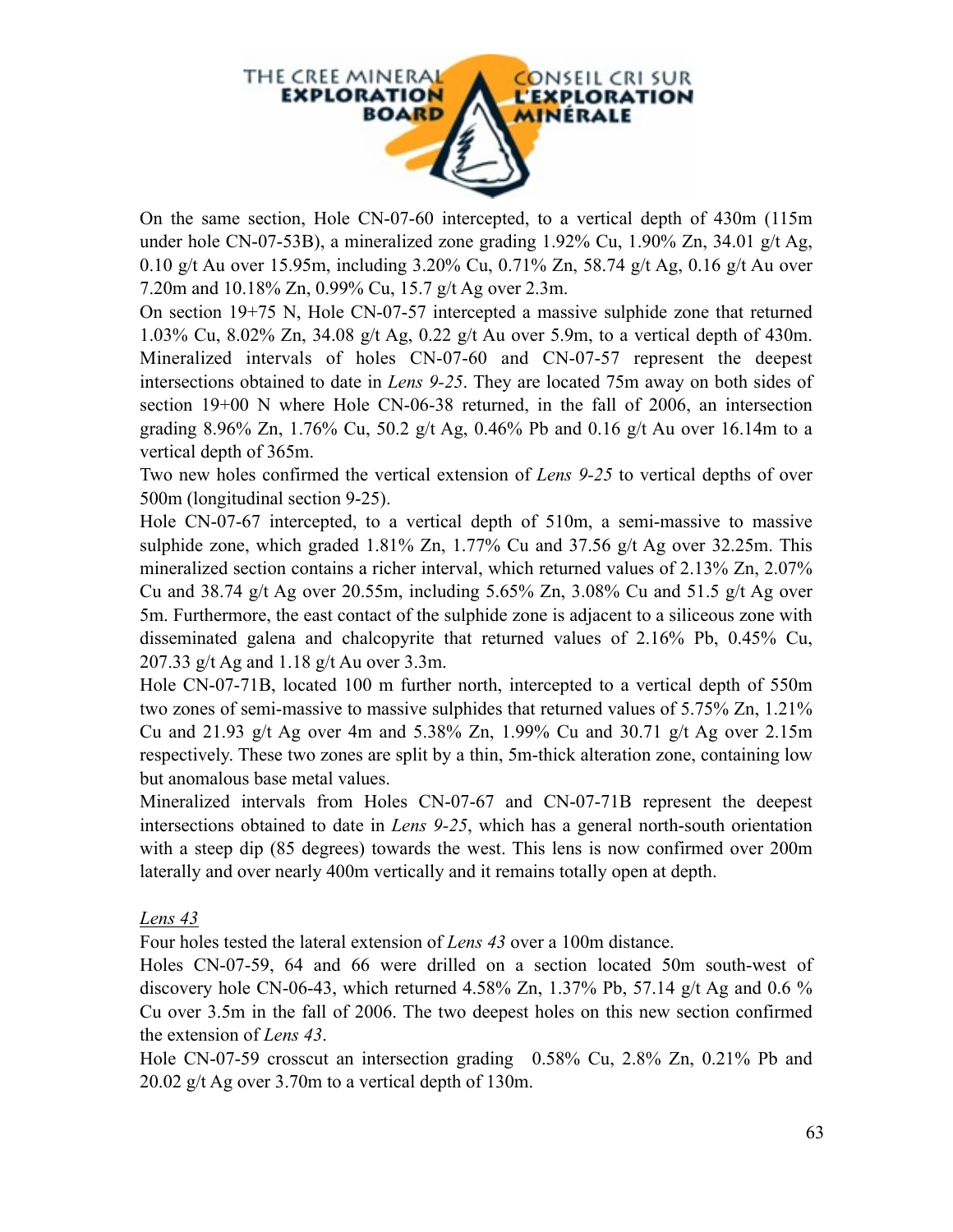

Hole CN-07-66 intersected a similar sulphide zone grading 0.24 % Cu, 1.76 % Zn, 0.97 % Pb and 62.1 g/t Ag over a length of 0.9m, to a vertical depth of 165m.

The shallowest hole on this section, Hole CN-07-64, traversed the horizon of *Lens 43* to a vertical depth of 45m but did not intersect any mineralization.

On another section located 100m southwest of Hole 43, Hole CN-07-62B confirmed the extension of the *Lens 43* mineralization with a sulphide intersection of 1.10m grading 2.36% Cu, 3.43% Zn, 27 g/t Ag, 0.13 g/t Au, to a vertical depth of 160m.

Only one new hole was completed in the area of *Lens 43*. Hole CN-07-61 confirmed the vertical extension of the mineralization to a depth of 350m, with a semi-massive to massive sulphide intersection grading 0.51% Zn, 1.52% Cu and 16.79 g/t Ag over 4.45m. This new intersection is located 230m directly under the CN-06-43 discovery hole.

In October, **Virginia** reported that Hole CN-07-98 intercepted a semi-massive to massive sulphide zone in Le*ns 43* that yielded 2.08% Zn, 1.28% Cu and 13.53 g/t Ag over 3m. Including the underlying alteration and disseminated sulphide zone, the intersection returned 0.63% Zn, 0.82% Cu and 12.15 g/t Ag over 13.3m. This intersection confirms the continuity of the mineralization 90m vertically above Hole CN-07-84 (longitudinal section 43). Furthermore, the borehole InfiniTEM survey carried out in Hole CN-07-86 detected the signature of a significant conductor at the end of the hole, thus confirming that this hole was stopped prematurely. *Lens 43* is NE-SW oriented and seems to present a variable dip towards the northwest. The mineralization is confirmed over a lateral distance of 340m and at a vertical depth of 380m. It remains open in all directions and additional drilling is planned to pursue the evaluation of this very significant mineralized lens.

#### Extensions of *Lens 44*

Three holes tested the extensions of *Lens 44* vertically, under, and on both sides of Hole CN-06-44, which returned, in the fall of 2006, an intersection grading 3.08% Zn, 1.53% Cu, 22 g/t Ag, 0.21 g/t Au over 11m to a vertical depth of 170m. These three new holes all have intersected massive to semi-massive sulphide zones over plurimetric thicknesses. Hole CN-07-45 intercepted, 40m under Hole CN-06-44, a mineralized interval grading 1.64% Cu, 2.10% Zn, 21.4 g/t Ag, 0.29 g/t Au over 7.15m.

Hole CN-07-65, located 50m north of Holes 44 and 45, also intercepted three main mineralized zones that returned the following values:  $2.05\%$  Cu,  $1.66\%$  Zn,  $23.81$  g/t Ag, 0.28 g/t Au over 3.10m (291.0-294.1m), 1.72% Cu, 0.25% Zn, 21.63 g/t Ag, 0,27 g/t Au over 3m (323.0-326m) and 0.87% Cu, 0.32% Zn, 12.96 g/t Ag, 0.13 g/t Au over 13.65m (329.35-343m), including 1.22% Cu, 0.60% Zn, 16.74 g/t Ag, 0.16 g/t Au over 5m (338-343m).

Furthermore, a zone of disseminated sulphides within a unit of rhyolite graded 0.44% Cu, 1.05% Zn, 10.62 g/t Ag, 0.14 g/t Au over 7m (350-357m). These mineralized intervals are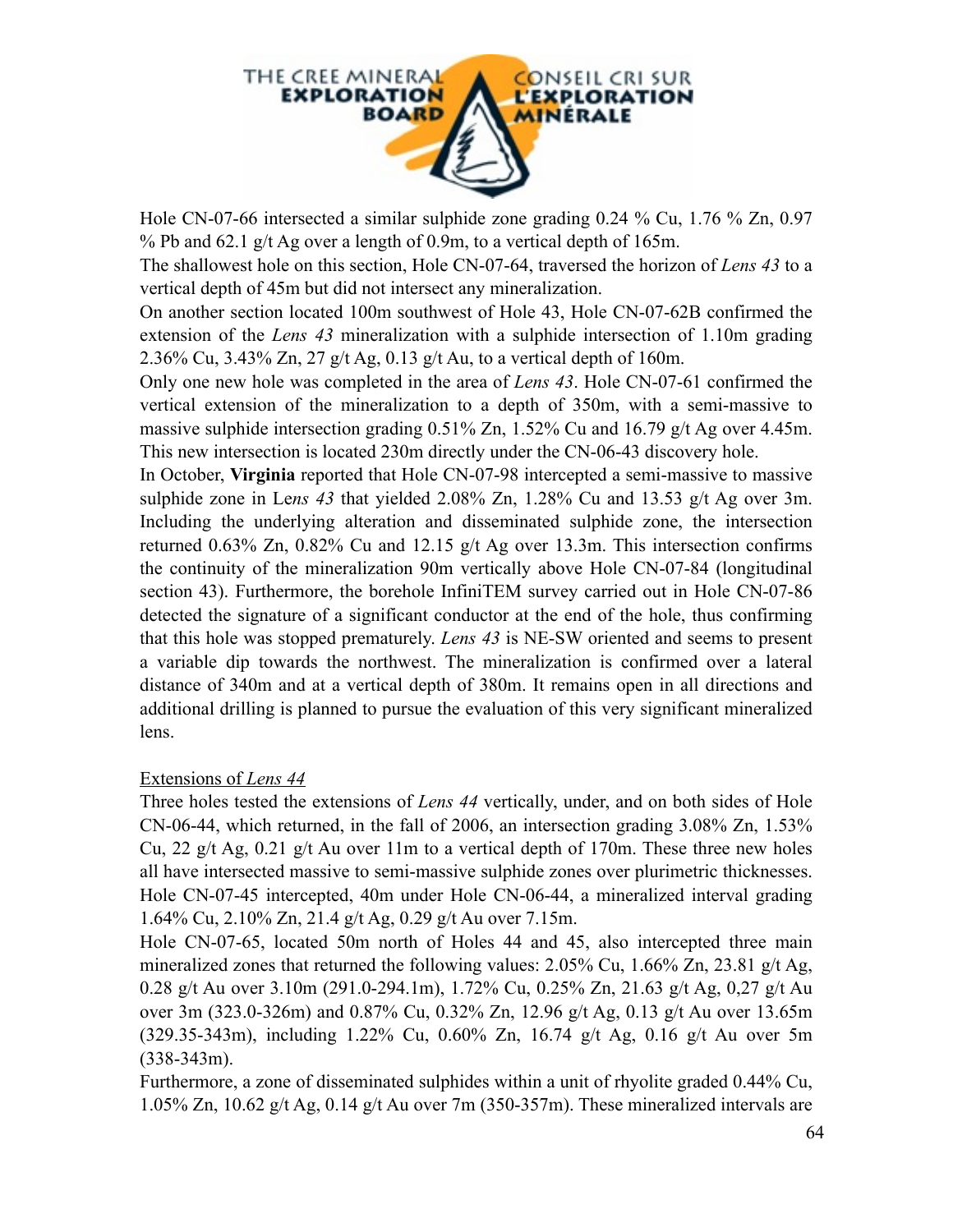

located at vertical depths of 240 to 300m under surface. *Lens 44* is oriented north-south and has a sub-vertical dip. It is now confirmed over a lateral distance of 130m and to a vertical depth of over 300m and remains totally open.

Five out of the six new holes testing *Lens 44* confirmed the extensions of the mineralization with semi-massive to massive sulphide intersections (longitudinal section 44 / 08). Best results come from hole CN-07-75, which intercepted a mineralized zone grading 4.2% Zn, 0.95% Cu and 25.47 g/t Ag over 26.15m, including an interval that returned values of 9.35% Zn, 0.96% Cu and 32.46 g/t Ag over 6.70m. This intersection, located to a vertical depth of 380m, is the deepest one obtained to date in *Lens 44*.

Hole CN-07-72 also generated excellent results with three mineralized zones that returned values of 1.56% Zn, 1.59% Cu and 22.68 g/t Ag over 15.30m (376.9 to 392.2 m), 1.61% Zn, 1.45% Cu and 22.50 g/t Ag over 29.7m (399.9 to 429.6m) and 4.1% Zn,  $0.61\%$  Cu and  $9.50$  g/t Ag over 3m (447.4 to 450.4m). The second mineralized zone includes an interval grading 5.77% Zn, 1.92% Cu and 28.87 g/t Ag over 6m (419.9 to 425.9m). These mineralized intersections are located to vertical depths of 300 to 350m.

Hole CN-07-69 also yielded good results, with an intersection grading 1.84% Zn, 1.91% Cu and 23.87 g/t Ag over 8.9m.

Holes CN-07-70 and CN-07-74 intercepted massive sulphide zones of metric thickness while Hole CN-07-68 intersected an alteration zone with disseminated sulphides.

Supplementary assay results were also received for Hole CN-07-65. An alteration zone with disseminated to semi-massive sulphides returned values of 1.97% Zn, 3.31% Cu, 44.25 g/t Ag and 0.4 g/t Au over 2m (276-278m).

*Lens 44* is developed at the same stratigraphic level than that of *Lens 08*, which is located 300m further north. To date, just a few shallow holes were drilled between the two lenses.

In October, **Virginia** reported that of four new holes tested *Lens 44*; three were at vertical depths of over 400m (longitudinal section 44/08). Two of these holes intercepted semimassive to massive sulphides over very good widths. Hole CN-07-85 crosscut a large, highly mineralized interval that yielded 6.95% Zn, 1.51% Cu and 34.28 g/t Ag over 26.8m, including a very rich zone that returned 11.03% Zn, 1.18% Cu and 47.89  $g/t$  Ag over 12.6m. The same hole also intersected two other mineralized intervals that returned 3.76% Zn, 2.01% Cu and 43.41 g/t Ag over 4.55m as well as 1.33% Zn, 0.90% Cu and 35.15 g/t Ag over 23.9m. These three mineralized intersections are located at vertical depths of 425 to 470m. Located 50m further north, hole CN-07-85B also intercepted a large, well mineralized zone grading 4.34% Zn, 1.12% Cu and 33.79 g/t Ag over 30.85m, including a richer section grading 7.77% Zn, 0.68% Cu and 18.11 g/t Ag over 11.55m. Further in the hole, a second mineralized zone yielded 0.62% Zn, 1.14% Cu and 22.24 g/t Ag over 27.05m. The two mineralized intersections from Hole CN-07-85B are situated at vertical depths of 410 to 440m under the surface. Hole CN-07-89, located 75m south of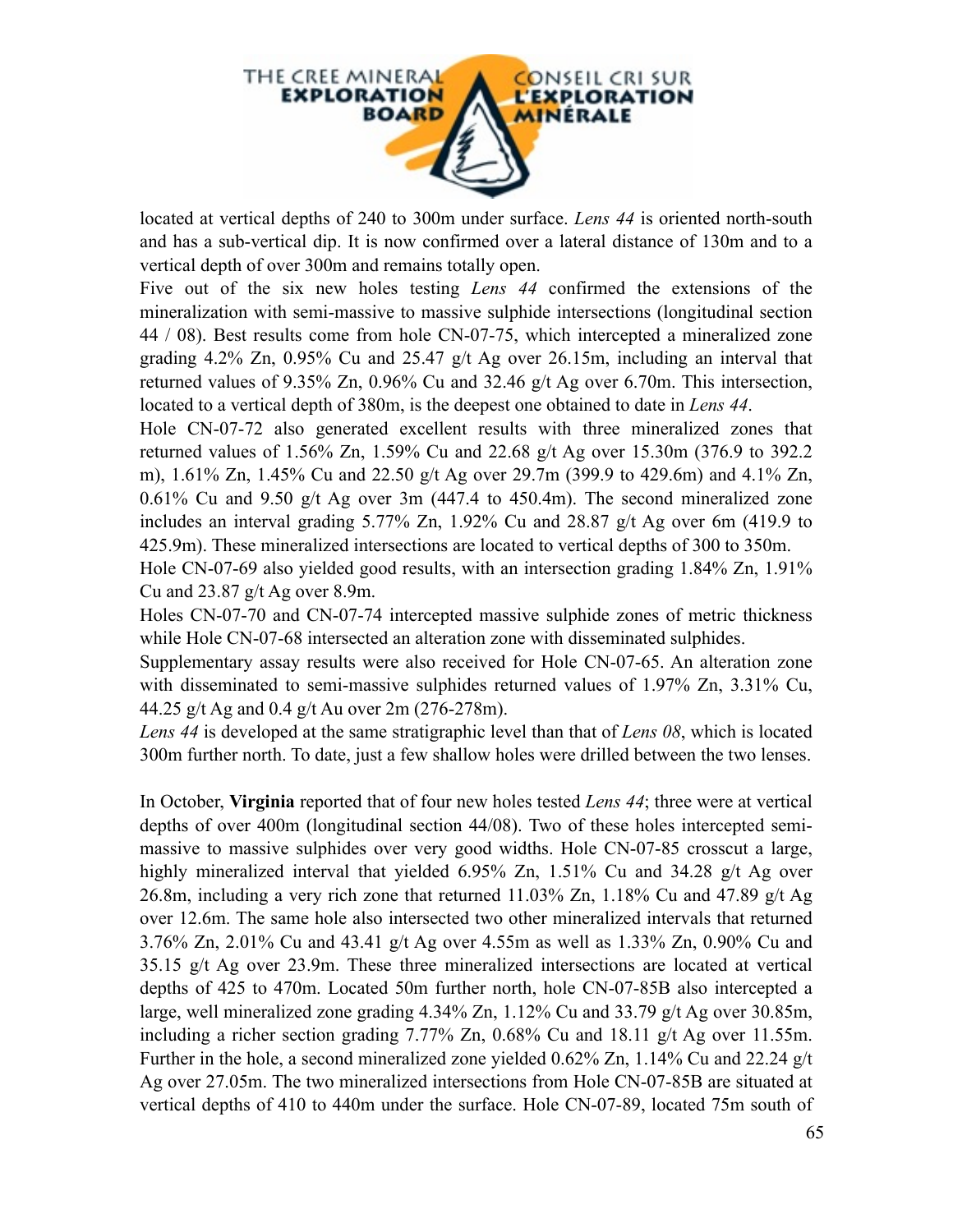

hole CN-07-85, intercepted a semi-massive sulphide zone grading 5.42% Zn, 1.93% Cu and 20.89g/t Ag over 3.6m at a vertical depth of 500m. The presence of a 30m wide pegmatite intrusion directly in the core of the alteration zone could explain the absence of thicker mineralized intersections in Hole CN-07-89. Finally, Hole CN-07-91 intercepted a massive sulphide zone in metric width at the north border of lens 44 to a vertical depth of 220m.

The mineralized intersections of holes CN-07-85 and CN-07-85B are amongst the best results obtained to date on the COULON JV project and confirm the emergence of a thick, high grade zone within lens 44. Lens 44 is north-south oriented and is dipping vertically to steeply to the west. It is now confirmed over a lateral distance of 275m and to a vertical depth of 500m. *Lens 44* remains open at depth.

#### *Jessica* Sector

Hole CN-07-46 was testing the depth extension of *Jessica* surface showing (up to 1.85% Zn; 0.46% Cu; 42.3 g/t Ag; 0.23 g/t Au in selected samples) as well as a borehole Pulse EM "off-hole" anomaly. The hole crosscut, at a vertical depth of 300m, an intense alteration zone (muscovite-phlogopite-sericite-anthophyllite) with disseminated to stringer-type to locally semi-massive sulphides within felsic volcanics. This alteration zone returned 0.11% Cu, 0.09% Zn, 22.06 g/t Ag, 0.06 g/t Au over 39.4m, including 1.40% Zn and 28.40 g/t Ag over 1.20m in its portion richer in sulphides. This alteration zone and the values obtained are very similar to the alteration zones developed immediately next to the massive sulphide lenses already known on the property. The hole will soon be the object of a Pulse-EM survey and other holes are planned to test this very promising sector, located 1.6 km south of *Lenses 9-25* and *44*.

#### Regional Targets

About 10 holes tested diverse geophysical and geological targets on the vast COULON property. Holes CN-07-50, 52 and 55 intercepted exhalite horizons with disseminated sulphides, returned anomalous values in zinc, silver and lead over metric thicknesses. Hole CN-07- 56 crosscut a biotite-garnet alteration zone of about 10 m thick with sulphide disseminations.

Hole CN-07-58 intersected a zone of disseminated chalcopyrite (1-3% Cpy), which graded 0.64% Cu, 3 g/t Ag over 2m. These two interesting holes are located some 14km along strike to the west of *Lenses 9-25* and *44*, confirming again the excellent potential of the property.

**Virginia** is very much encouraged by these first results of the current work program. Nine of the ten holes testing *Lenses 9-25*, *43* and *44* have intersected semi-massive to massive sulphide mineralization. The extensions of *Lenses 9-25* and *44* are confirmed to vertical depths of 430m and 300m respectively and remain totally open at depth. Despite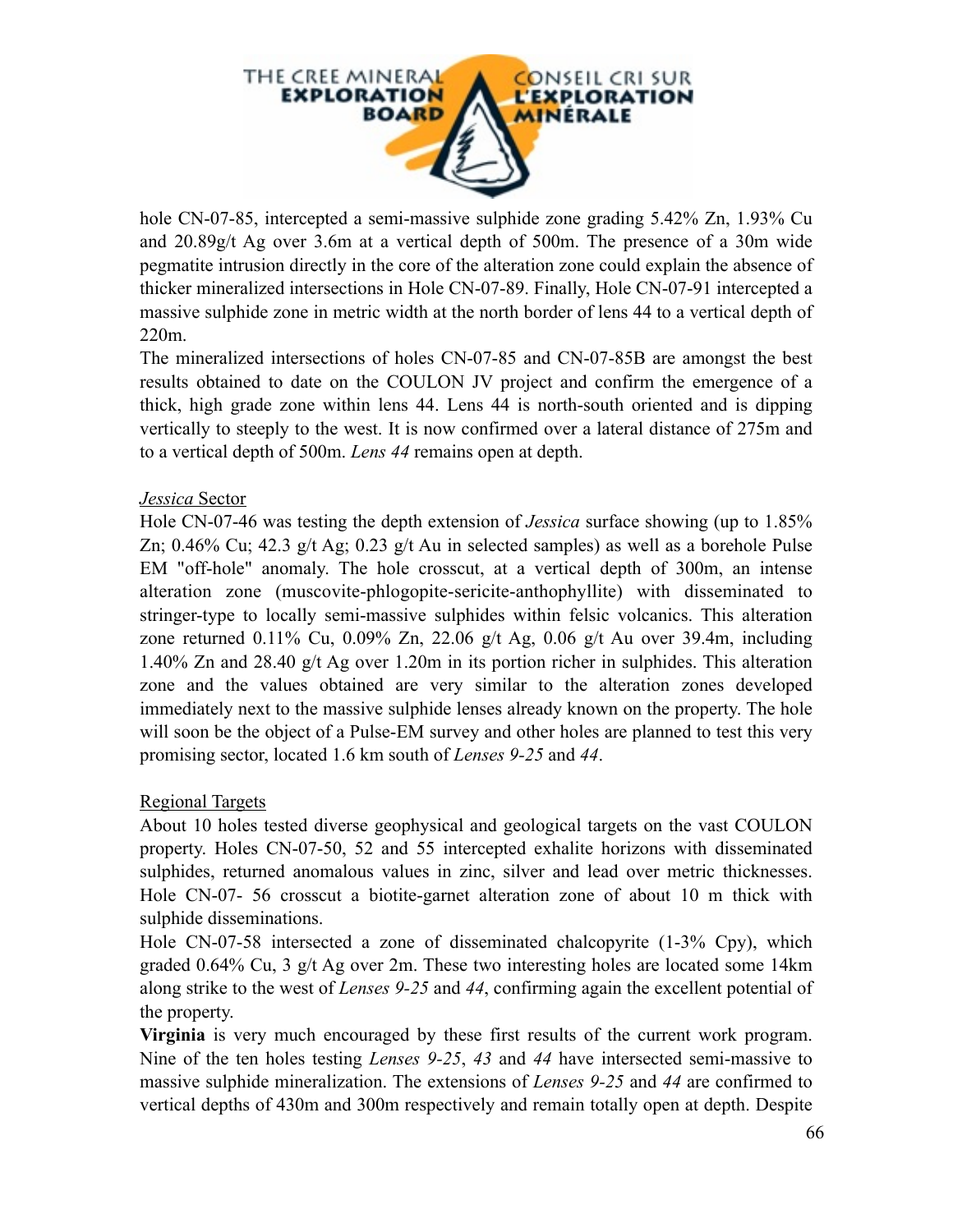

more modest results obtained, *Lens 43* was nevertheless confirmed over 100m and to a depth of 165m. It remains totally open and is associated with very promising geophysical anomalies. Drilling at *Jessica* and on regional targets has also produced encouraging results.

#### *Spirit* showing - new results

**Virginia** reports that the *Spirit* showing was tested at surface by channel sampling over a lateral distance of approximately 40m. The polymetallic mineralization has an average thickness of a few metres and returned good values in zinc, copper and silver. The mineralized zone remains open laterally under the overburden cover.

The vertical continuity of the *Spirit* showing was also confirmed by Hole CN-07-93A that intercepted a massive sulphide zone rich in sphalerite yielding 13.07% Zn, 0.14% Cu and 4.94 g/t Ag over 3m at a depth of 25m. Hole CN-07-93B, which was drilled directly under this intersection, intercepted a pegmatite intrusion in the projected extension of the mineralization.

#### **WESTERN TROY CAPITAL RESOURCES INC**

In May, **Western Troy Capital Resources Inc**. (**Western Troy**) announced the results of its winter drilling program at its MACLEOD LAKE molybdenum/copper project in Northern Quebec. The results expanded the *South Zone* resource and provided the basis to upgrade the resource into the "Indicated Mineral Resource" classification. According to Western Troy, the *South Zone* continues further to the east than previously defined and is open to the NW and SE. This, combined with high grade intercepts from previous drilling between the *Main* and *South Zones*, indicates additional high grade resources may be defined with further drilling. Also, the surface mineable southern limit of the *Main Zone* has been defined, yet holes on the south side of the *Main Zone* indicate the zone continues with high grades at depth.

**Western Troy** states that the mineral resource in the *South Zone* has been increased to an estimated 1,248,000 tonnes at an average grade of 0.75% Cu, 0.19% Mo, 0.57 g/t Au and 20 g/t Ag. The tonnage estimate is considered to be an "Indicated Mineral Resource" as per the CIM Definition Standards on Mineral Resources and Mineral Reserves. The southwest end of the *South Zone* terminates at surface while the northeastern end of the zone is a northwest-trending fault. The zone is still open to the northwest and southeast. The *Main Zone* includes an indicated resource of an estimated 23.7 million tonnes grading  $0.08\%$  Mo,  $0.52\%$  Cu,  $0.05$  g/t Au, and  $4.0$  g/t Ag, and an inferred resource estimated to be 3.8 million tonnes grading  $0.026\%$  Mo,  $0.36\%$  Cu,  $0.03$  g/t Au, and  $2.0$  g/ t Ag.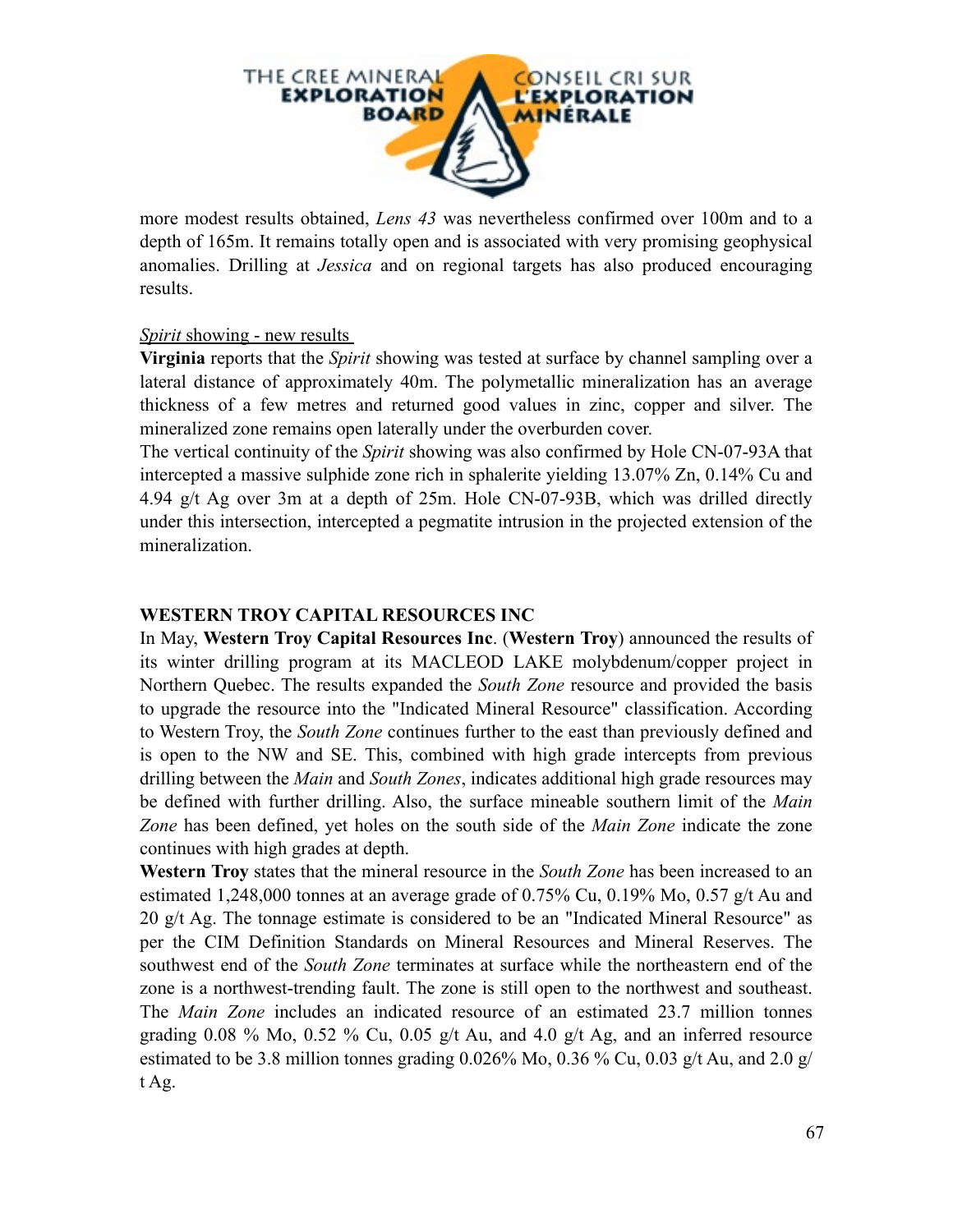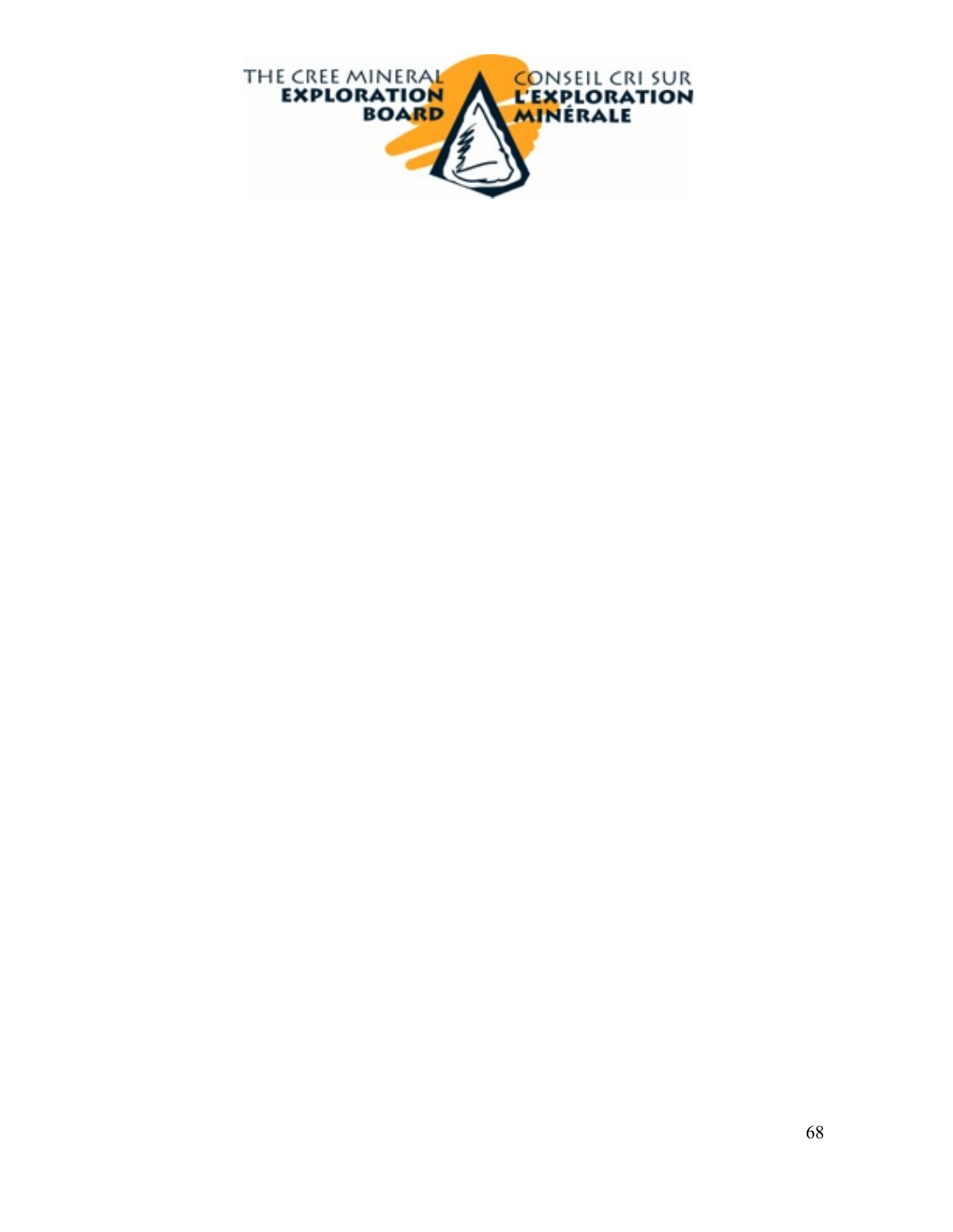

# **5. WASWANIPI FIRST NATION**

# *5.1. Geology and mineral resources potential*

The Desmaraisville kimberlite field is located in the Waswanipi-Saguenay structural zone (WSZ) oriented WNW at 286° in the central part of the Abitibi Sub-Province and is composed of five hypabyssal pipes (Moorehead *et al, 1999)* and numerous dykes dated at 1100 Ma. The Desmaraisville kimberlites are clustered in two sectors: the Le Tac Township sector hosting 3 pipes and numerous dykes near NE-trending diabase dykes assigned to the Preissac swarm (2167-2214 Ma), and the Ailly Township sector hosting 2 pipes and a few dykes near a major diabase dyke of the Abitibi swarm (1141 Ma) (Doucet *et al*, 2003). The dominant structural control for the Desmaraisville field appears to be the WNW-trending Waswanipi-Saguenay structural zone. According to Doucet et al (2003), NE-oriented faults and diabase dykes form second-order structural controls that determine the emplacement of individual pipes.

Highlights

- ➢ **Breakwater Resources Ltd.** brings the LANGLOIS MINE into production and reports measured and indicated resources, including proven and probable reserves, to total 6,050,800 tonnes and inferred mineral resources total 1,852,700 tonnes.
- ➢ **Metanor Resources Inc.** obtained 10.58 g/t Au on the *Hewfran* portion of the BACHELOR LAKE property.
	- o **Metanor** estimates the gold resources for the BARRY deposit to total 52,300 oz gold of indicated resources  $(385,000 \text{ t at } 4.23 \text{ g/t Au})$  and 126,600 oz gold of inferred resources (966,000 t at 4.07 g/t Au) in zones 43, 45 and the southwest extension of the main zone.
- ➢ **Vior Inc**. (**Vior**) announces the discovery of a new high-grade gold showing at its BUTEUX gold project. Five chosen samples taken from the discovery outcrop returned gold values ranging from 6.8 g/t Au to 36.7 g/t Au.

New companies/partnerships/acquisitions in the Waswanipi area include:

- ➢ **Cadiscor Resources Inc.** acquired 50% interest in the CAMERON SHEAR gold property (Desjardins Township) from **Canadian Royalties Inc.**
	- o **Cadiscor** acquired by staking the FLORENCE property in the Desjardins Township.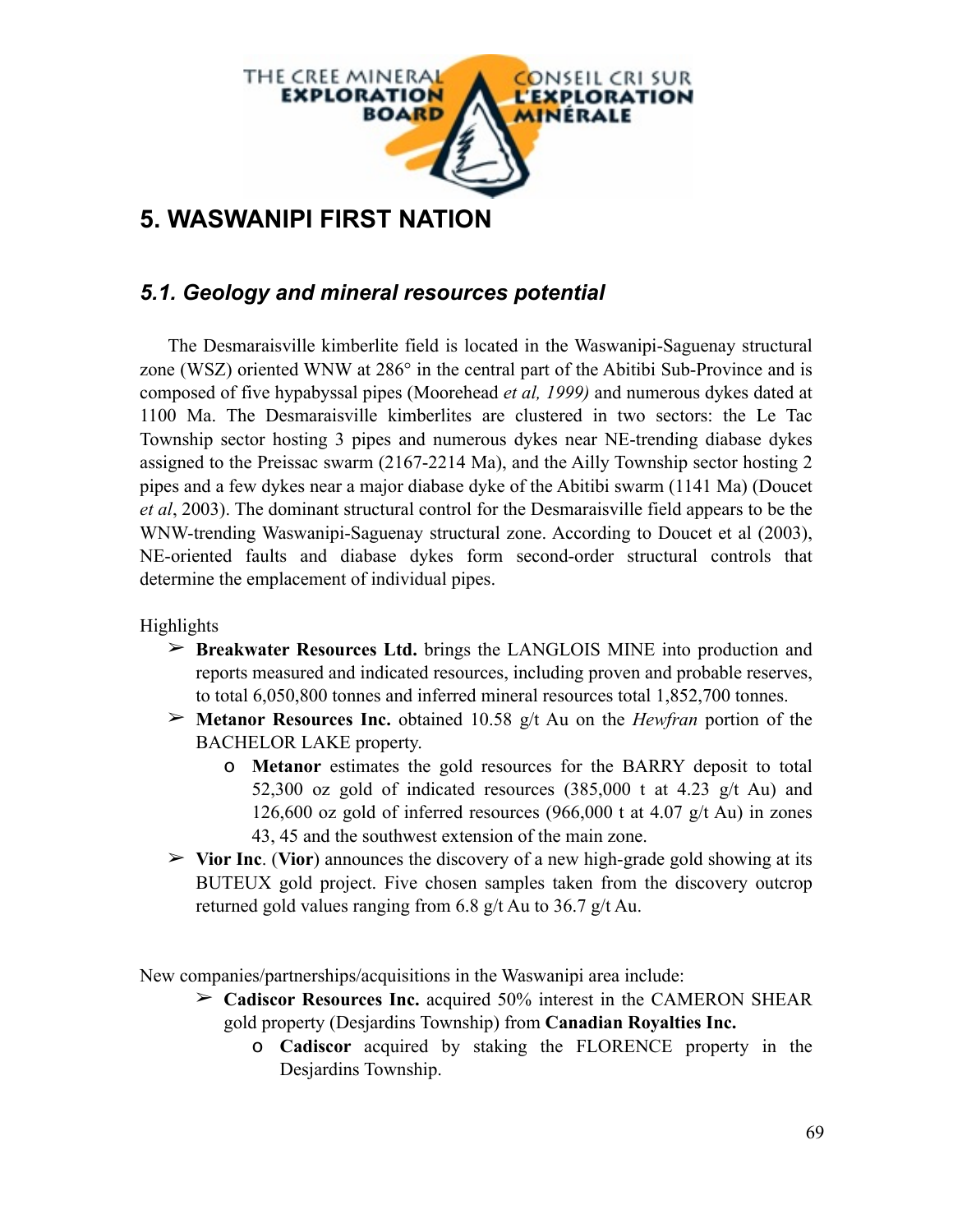

➢ **Explor Resources Inc.** acquired the NELLIGAN EXTENSION property in the Nelligan Township.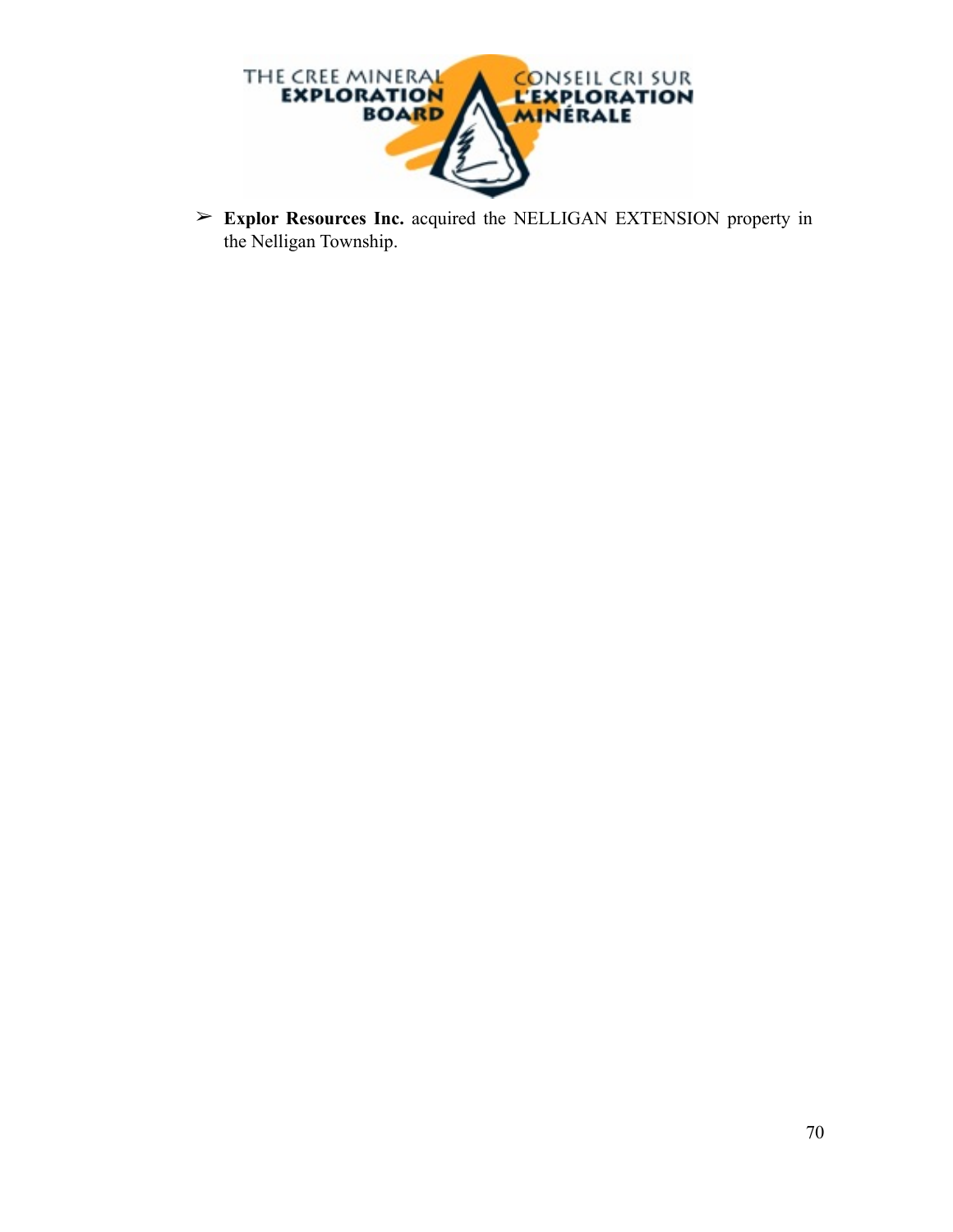

# *5.2. Mineral Exploration Activity (Waswanipi)*

| NTS/<br><b>TOWNSHIP</b>                        | <b>COMPANIES/</b><br><b>PROSPECTORS</b>                                       | <b>PROJEC</b><br><b>TS</b>                    | <b>SUBSTAN</b><br><b>CES</b> | <b>WORK</b>          | <b>YEAR</b> |
|------------------------------------------------|-------------------------------------------------------------------------------|-----------------------------------------------|------------------------------|----------------------|-------------|
| 32F02;<br><b>MOUNTAIN;</b><br><b>GREVET</b>    | <b>BREAKWATER</b><br><b>RESOURCES LTD</b>                                     | <b>MINE</b><br><b>LANGLOIS</b>                | $Zn-Cu-Ag-Au$                | Production           | 2007        |
| 32F06;<br><b>BRUNEAU;</b><br><b>DESJARDINS</b> | <b>CADISCOR RESOURCES</b><br><b>INC</b>                                       | <b>DISCOVER</b><br>Y                          | Au                           | $Acq, D$ (:<br>6000) | 2007        |
| <b>DESJARDINS</b>                              | <b>CADISCOR RESOURCES</b><br><b>INC</b>                                       | <b>CAMERON</b><br><b>SHEAR</b>                | Au                           | Acq, AGp,<br>Gc      | 2007        |
| <b>DESJARDINS</b>                              | <b>CADISCOR RESOURCES</b><br><b>INC</b>                                       | florence                                      | Au                           | Acq                  | 2007        |
| <b>NELLIGAN</b>                                | <b>EXPLOR RESOURCES</b><br><b>INC</b>                                         | <b>NELLIGAN</b><br><b>EXTENSIO</b><br>N       | Au, Ag                       | Gp, D                | 2007        |
| 32B13;<br><b>BARRY</b>                         | <b>METANOR RESOURCES</b><br><b>INC</b>                                        | <b>BARRY</b><br><b>GOLD</b><br><b>DEPOSIT</b> | Au                           | <b>EVALUAT</b><br>ED | 2007        |
|                                                | <b>METCO RESOURCES</b><br><b>INC &amp; BREAKWATER</b><br><b>RESOURCES INC</b> | <b>GREVET-</b><br><b>MOUNTAI</b><br>N         | $Zn$ -Cu-AG                  | D(4,000)             | 2007        |
| 32G04;<br><b>URBAN</b>                         | <b>NORONT RESOURCES</b><br><b>LTD</b>                                         | <b>WINDFALL</b><br><b>LAKE</b>                | Au                           | D(49:9870)           | 2007        |
|                                                | VICTORY NICKEL INC                                                            | <b>LAC</b><br><b>ROCHER</b>                   | Ni                           | D(12:1500)           | 2007        |
| URBAN,<br><b>BARRY</b>                         | <b>VIOR INC</b>                                                               | <b>BUTEUX</b>                                 | Au                           |                      | 2007        |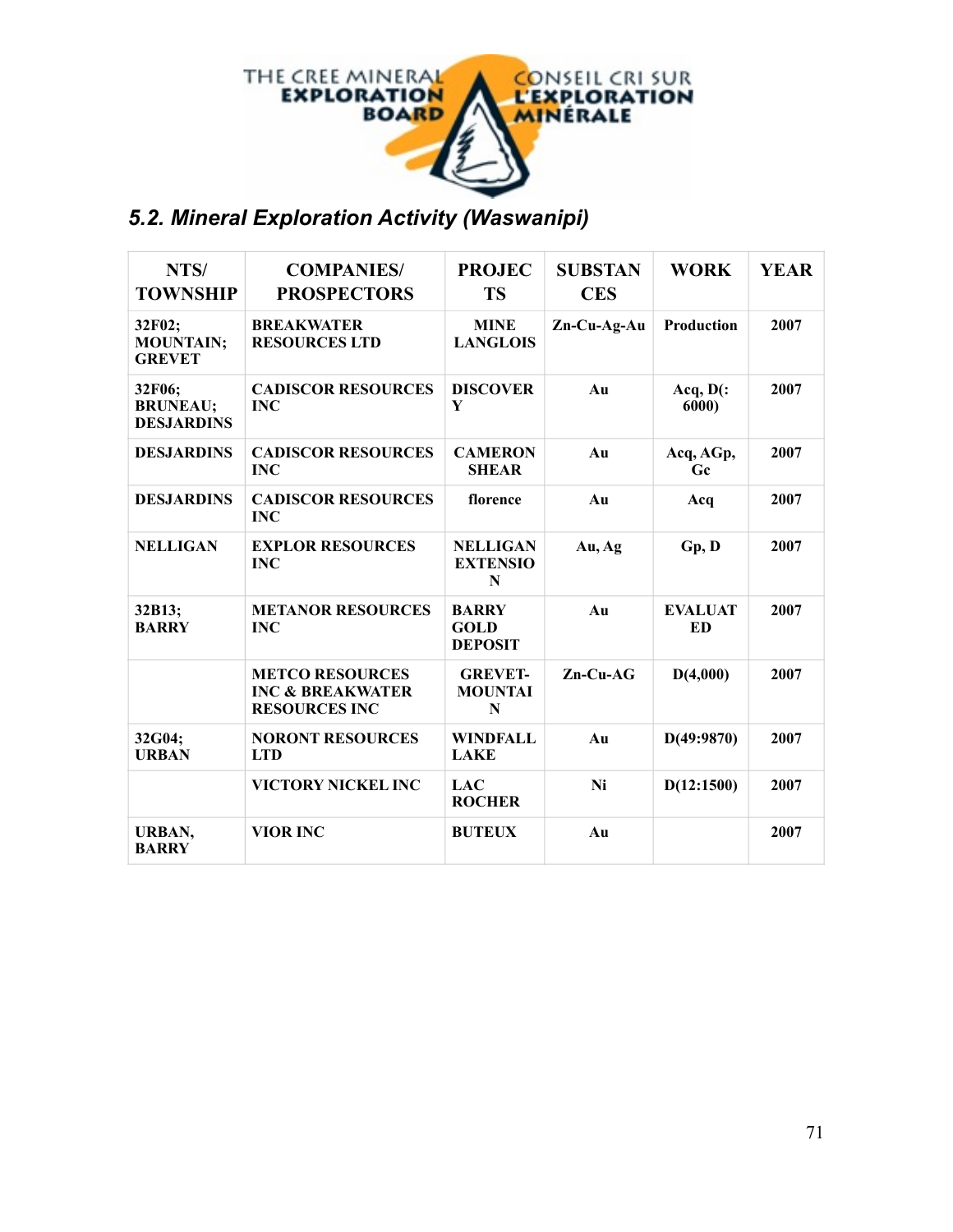

#### **BREAKWATER RESOURCES LTD**

In July, **Breakwater Resources Ltd.** (**Breakwater**) announced that the LANGLOIS MINE, located in north-western Quebec, was in commercial production. In November 2005, **Breakwater** announced that it would develop the mine and it was expected that the necessary development work would take 15 months with full commercial production achieved by mid-2007. Development has progressed as expected and commercial production was achieved on July 1, 2007.

In September, **Breakwater** updated its mineral reserves and mineral resources estimates for the LANGLOIS MINE, prepared in accordance with National Instrument 43-101 ("NI 43-101"). To June 30, 2007, mineral reserves at Langlois have increased by 325,000 tonnes in the area of the current workings for Zone 3 and 4 to surface after mining 186,500 tonnes. **Breakwater** reports measured and indicated resources, including proven and probable reserves, to total 6,050,800 tonnes and inferred mineral resources to total 1,852,700 tonnes. A new ramp from surface was collared during the first quarter of 2007. By the beginning of the third quarter of 2007, the new ramp had accessed the upper portions of Zone 4 between the current mining areas and surface. The mining of this material is not included in the current mine plan and, although lower grade, is economic at current prices.

#### **CADISCOR RESOURCES INC**

**Cadiscor Resources Inc.** (**Cadiscor**) announced the following upcoming activities on its properties:

#### DISCOVERY Gold Property (100% interest):

In May, **Cadiscor** released the results of a new 43-101 resource calculation showing significant increases in all resource categories. Given these results, **Cadiscor** issued a call for tenders for a Scoping Study (Preliminary [Economic](http://www.stockhouse.ca/news/news.asp?tick=hlo&newsid=5609862#%23) Study Evaluation) of the DISCOVERY gold deposit. Based on the new 43-101 resource estimate, the study will propose an underground exploration program to pursue the evaluation of the continuity and grade of the deposit. It will also include an underground bulk sampling program and additional underground exploration drilling at depth.

#### CAMERON SHEAR Gold Property (Option to acquire a 50% interest from **Canadian Royalties Inc**.):

The CAMERON SHEAR property covers an eight-kilometre section of the eastern extension of the geological formations that host the gold mineralization on the DISCOVERY property. At the beginning of 2007, **Cadiscor** commissioned an airborne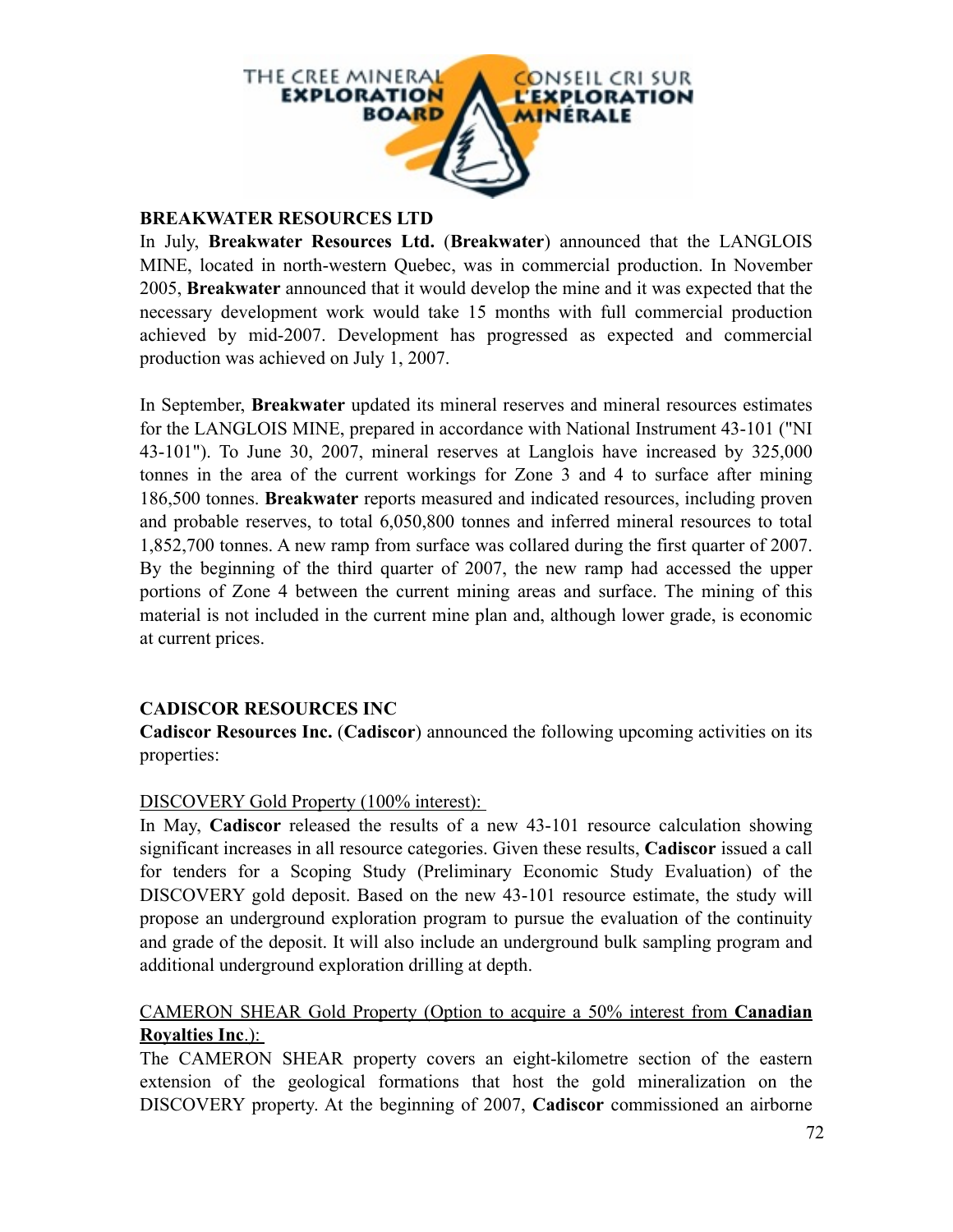

magnetic and electromagnetic survey covering the entire property. The survey was completed in February and results were analyzed in light of **Cadiscor's** knowledge of the neighbouring DISCOVERY property. Using the geological and geophysical data, four priority areas were identified on the property. One of these corresponds to high gold anomalies in till at the bedrock contact, sampled by an overburden drilling program in the 80's.

In October, **Cadiscor** staked a new property, the FLORENCE property, comprising 15 claims wholly-owned by **Cadiscor**. The property is located in Desjardins Township, north of Lebel-sur-Quevillon, Quebec. It covers 240 hectares and is adjacent to the northern limit of the CAMERON SHEAR property. The FLORENCE property covers the northern extension of a high priority exploration target. With the DISCOVERY, CAMERON SHEAR, FLORDIN and now the FLORENCE property, **Cadiscor** controls a 21-kilometre stretch of prospective ground along the *Cameron Deformation Zone*.

## **EXPLOR RESOURCES INC**

**Explor Resources Inc.** (**Explor**) acquired sixteen mineral claims (the NELLIGAN EXTENSION property) contiguous with the Company's existing lands in the Nelligan Township, Quebec. Covering an area of approximately 863 hectares, the NELLIGAN EXTENSION property is located in the eastern-central part of Nelligan Township approximately 20 km west of the town of Desmaraisville. Excellent access is provided by a logging road that connects the Senneterre-Chibougamau highway to the property approximately 2.0 km off the highway. The property is contiguous and lies to the east of **Explor's** existing six claims on which the Company is evaluating a nickel showing. **Explor** states that it acquired the NELLIGAN EXTENSION property because it is contiguous and to the west of the **Murgor** *Nelligan Discovery* where recent channel samples across a shear zone have yielded 124 g/t Au over 2.53 meters including a 53 cm section grading 582 g/t Au (**Murgor** press release dated December 14, 2006).

**Explor** reports that the property is located in a greenstone belt composed mainly of sequences of meta-volcanic and metasedimentary rocks cut by faults and deformation zones that lie in a NE-SW direction. The Bachelor Lake Mining Camp is located nearby and is known for its precious metal and polymetallic potential. This property is located directly to the west of the BACHELOR LAKE MINE and mill and the former CONIGAS MINE. A review of existing data revealed a strong linear Magnetic geophysical feature with an east-northeast trend.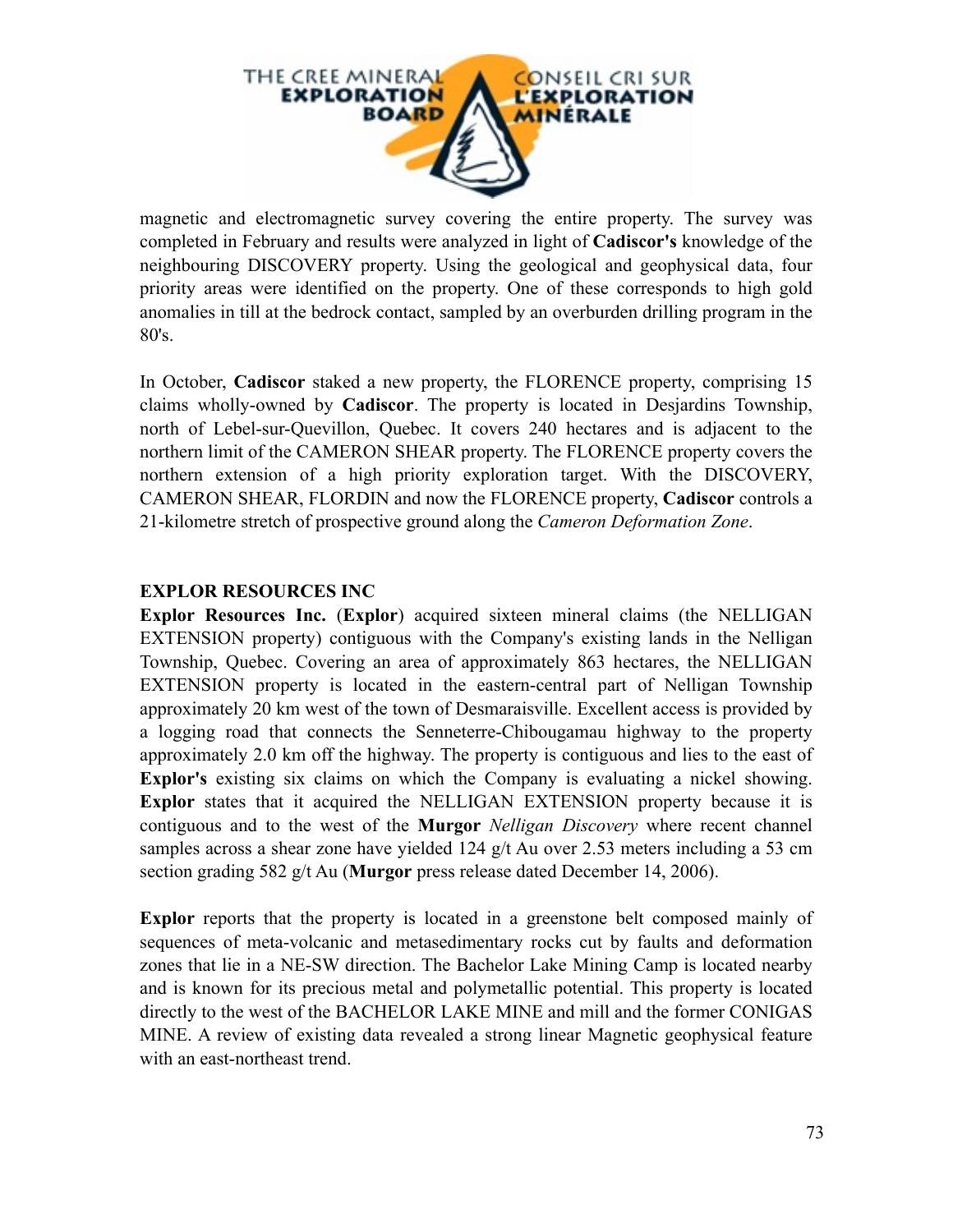

## **METANOR RESOURCES INC**

**Metanor Resources Inc.** (**Metanor**) announced the first results from the drilling program recently completed on the *Hewfran* portion of the BACHELOR LAKE property. This diamond drilling program totaled 2 904 meters targeting the *Hewfran west* zone, the western extension of the *Bachelor* deposit and also the eastern extension of the *Coniagas* zone (Zn). Preliminary results show that hole B06-132 intersected the *Hewfran west* zone grading  $6.03$  g/t Au over  $5.15$  m (including  $10.58$  g/t Au over  $2.35$  m).

**Metanor** re-evaluated the Barry Gold Deposit in which **Metanor** acquired a 100% interest from **Murgor Resources Inc**. last December. The gold resources for the *Barry* deposit are now estimated at 52,300 ounces gold of indicated resources (385,000 t at 4.23 g/t Au) and 126,600 ounces gold of inferred resources (966,000 t at 4.07 g/t Au) in zones 43, 45 and the southwest extension of the main zone (April 30, 2007). This resource reevaluation is incorporating all recent drill results performed by **Murgor** (summer 2006) extending the mineralized zones almost 300 meters in a southwesterly direction. This resource re-evaluation was performed with a 2 g/t Au cut-off and using the inverse distance method. A major portion of the resources are at, or near surface and are considered by **Metanor** to be open pit mine-able. Past metallurgical tests have indicated recoveries of 94%. A study (Bodycote Material Testing) also confirmed the non-acid generating nature of the host and mineralized rock at BARRY.

The *Barry* gold deposit is located in the Urban-Barry Greenstone Belt approximately 65 km southeast of the BACHELOR LAKE MINE. Numerous forestry roads link BARRY to the BACHELOR MINE, facilitating ore transport. Cashflows generated by the mining of the Barry deposit will facilitate the completion of the planned underground development and exploration program on the BACHELOR LAKE property at the same time.

In September**, Metanor** announced that the first assay results of sampling of extended stripped area could expand the resources of the *Barry* deposit. Interesting gold values were obtained from classified waste material. The bulk sample was initiated in the northeast extremity of the stripped area and is designed to determine the main economic parameters of the deposit. Based on previous information this material is supposed to be composed of 50% ore and 50% waste. However, a channel sample taken across this waste material returned a gold intersection grading 3.44 g/t Au over 7.8 m, including 18.35 g/t Au over 1.0 m.

In October, **Metanor** announced that channel sampling in the northeast extremity of the stripped area at the *Barry* deposit returned higher gold grades than anticipated. Results of the first 6 lines completed and sampled in the northeast area confirmed the continuity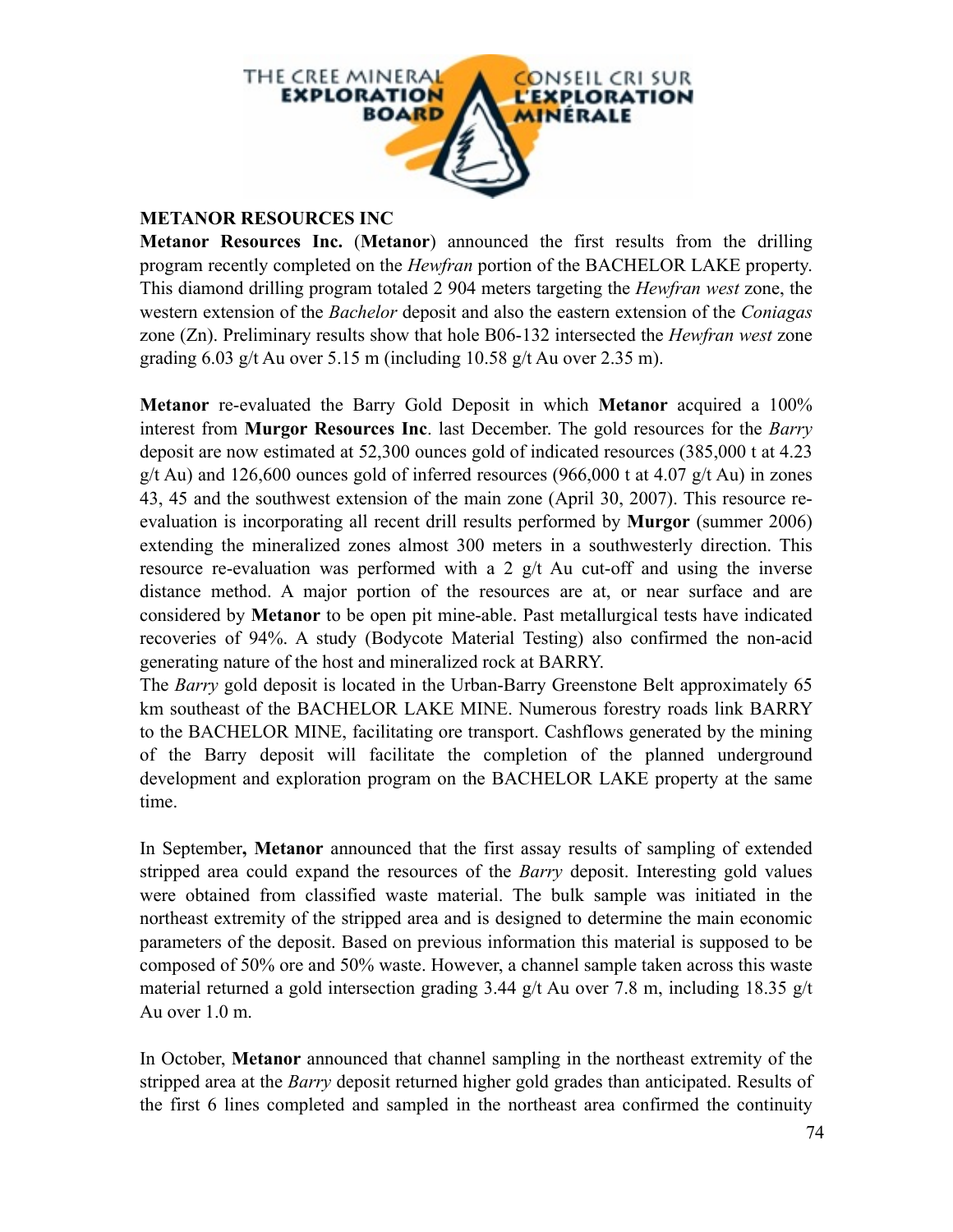

toward northeast of all the mineralized zones and indicate the widening of auriferous zones toward the southwest. This area was partially exposed in 2006 and channel sampling has revealed intersections of 2.25 g/t Au over 9.45m on L12+00E and 2.92 g/t Au over 7.25m on L11+85E. The stripped zone was extended to better expose all the mineralized zones in this area and to better evaluate their gold content by sampling. Channel sampling of the first 6 lines (L12+08E to L11+85E) returned higher gold grades on wider mineralized intersections. Gold content increased approximately of 65% on L12E and L11+85E, while the width of the mineralized intersections increased of 35% on L12E and 300% on L11+85E.

#### **METCO RESOURCES INC and BREAKWATER RESOURCES INC**

**Metco Resources Inc.** (**Metco**) announced a second phase of drilling on its GREVET MOUNTAIN mega-property for a minimum of 4,000 m of additional drilling on the lower periphery and at proximity to the western side of the deposit. This work shall commence at the beginning of July. The *Orphee* deposit located in the Lebel-sur-Quevillon mining camp is held in a 50:50 joint venture with **Breakwater Resources Ltd**.

## **NORONT RESOURCES INC**

In September, **Noront Resources Ltd.** (**Noront**) reported that two surface diamond drills have been utilized on the Company's 100% owned WINDFALL LAKE property in Urban Township, Quebec, and on the contiguous property optioned from **Murgor Resources Inc**. and **Freewest Resources Canada Inc**. since May 2007.

Studies are ongoing to determine the orientation, geometry and continuity of the gold bearing zones and are part of **Noront's** proposed exploration program that includes surface drilling and a decline to access a number of gold bearing zones for bulk sampling underground. It is the intention of this program to begin to define a gold resource (as per NI 43-101 guidelines) and to further outline and evaluate the gold deposits found within the Windfall Lake project area.

In September, **Noront** obtained the Certificate of Authorization for excavating the underground access ramp on the WINDFALL project. The proposed ramp is designed to assess and sample several areas of gold mineralization intersected in previous surface diamond drill holes. The gold zones include those encountered on Noront's wholly owned WINDFALL LAKE property and its optioned MURGOR/FREEWEST property contiguous to the north where the ramp is being collared.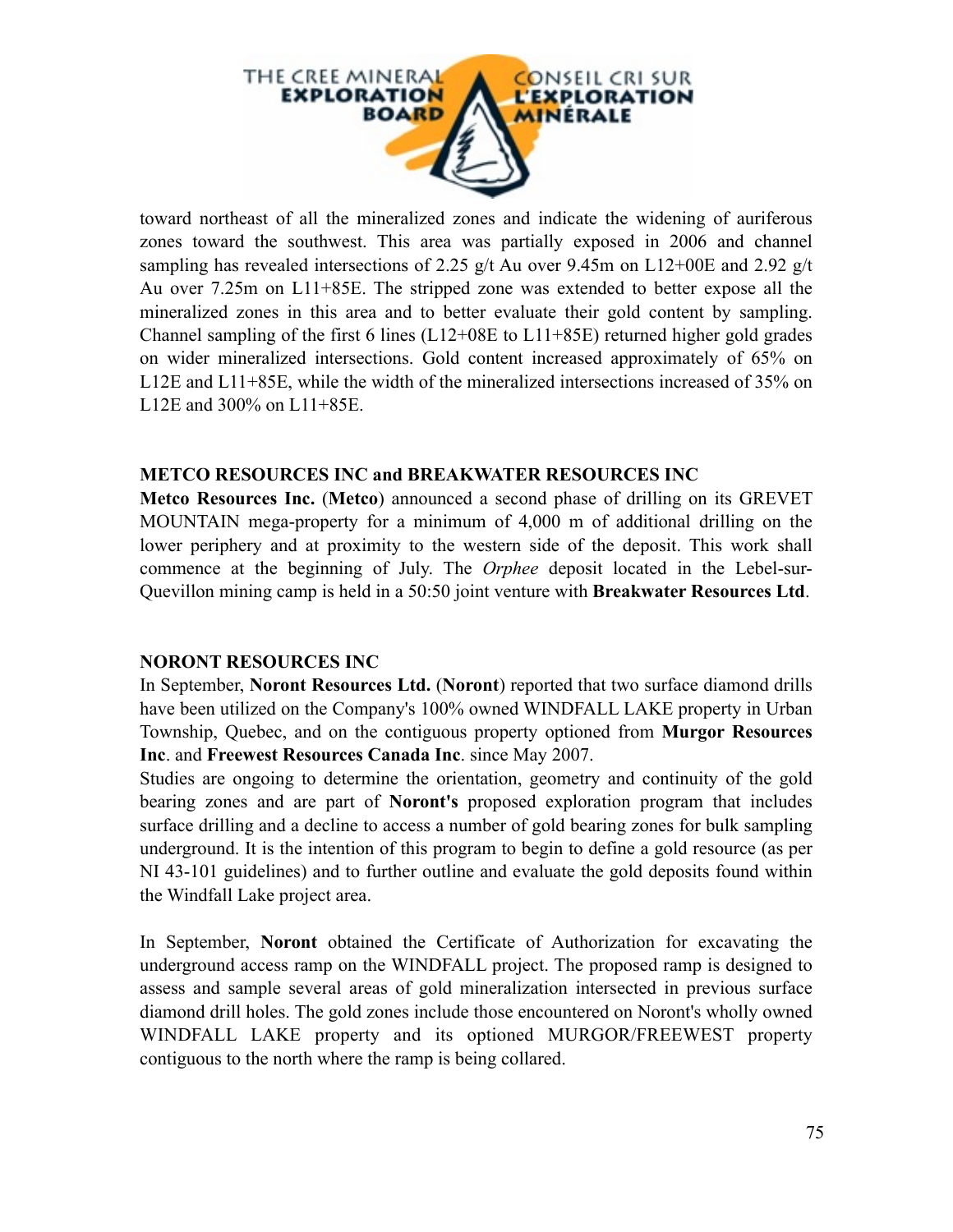

#### **VICTORY NICKEL INC**

In September, **Victory Nickel Inc.** (**Victory Nickel**) completed a 12-hole, 1,500 metre drill program at its 100%-owned LAC ROCHER sulphide nickel project in northern Quebec. The drilling tested for extensions to the nickel sulphide mineralization and provided metallurgical samples for Preliminary Economic Evaluation of the near-term production and cash generation potential of the project. According to **Victory Nickel**, Phase One mining is expected to consist of approximately 50,000 tonnes of material grading approximately 4.0% nickel at an expected rate of 750 tonnes per day. Phase Two mining is expected to extract an additional 400,000 tonnes of material grading approximately 1.5% nickel. The existing mineral resource is located between surface and 150 metres vertical depth. **Victory Nickel** states that the LAC ROCHER property is located on the Frotet-Evans Greenstone Belt in northwestern Quebec, 140 kilometres northeast of the village of Matagami. The LAC ROCHER nickel-sulphide discovery occurs in the zoned, non-metamorphosed "Discovery Intrusion" that is in sharp intrusive contact with the enveloping country rock. The 3.2 metre massive sulphide intersection at the footwall contact of the intrusion returned a weighted average of 10.8% nickel as part of a 61.5 metre interval grading 1.69% nickel. Subsequent drilling identified a larger halo zone in excess of 1% nickel surrounding the massive sulphide discovery.

In September, **Victory Nickel** entered into a Memorandum of Understanding with the **Waswanipi Cree First Nation** (**WCFN**) whereby the parties have agreed to work together to support and expedite development and mining of the LAC ROCHER nickel project in a way that respects the collective interests of **Victory Nickel**, the **WCFN** and other stakeholders. Under the MOU, the parties acknowledge that the LAC ROCHER Nickel Project is on lands traditionally used and currently occupied by **WCFN** members, and that the **WCFN** supports the project and will endorse **Victory Nickel's** application for an exemption from preparing a full environmental impact statement in order to expedite receipt of a Certificate of Authorization necessary to begin mine development, and it is expected that receipt of this exemption could shorten the mine development time table by approximately six months. The MOU also establishes a framework covering communication; environmental; social support; training, employment and contract opportunity; and education issues that will allow **Victory Nickel** and the **WCFN** to create a mutually beneficial working relationship.

## **VIOR INC**

**Vior Inc**. (**Vior**) announces the discovery of a new high-grade gold showing at its BUTEUX gold project, located 125 kilometres southwest of Chibougamau, and 110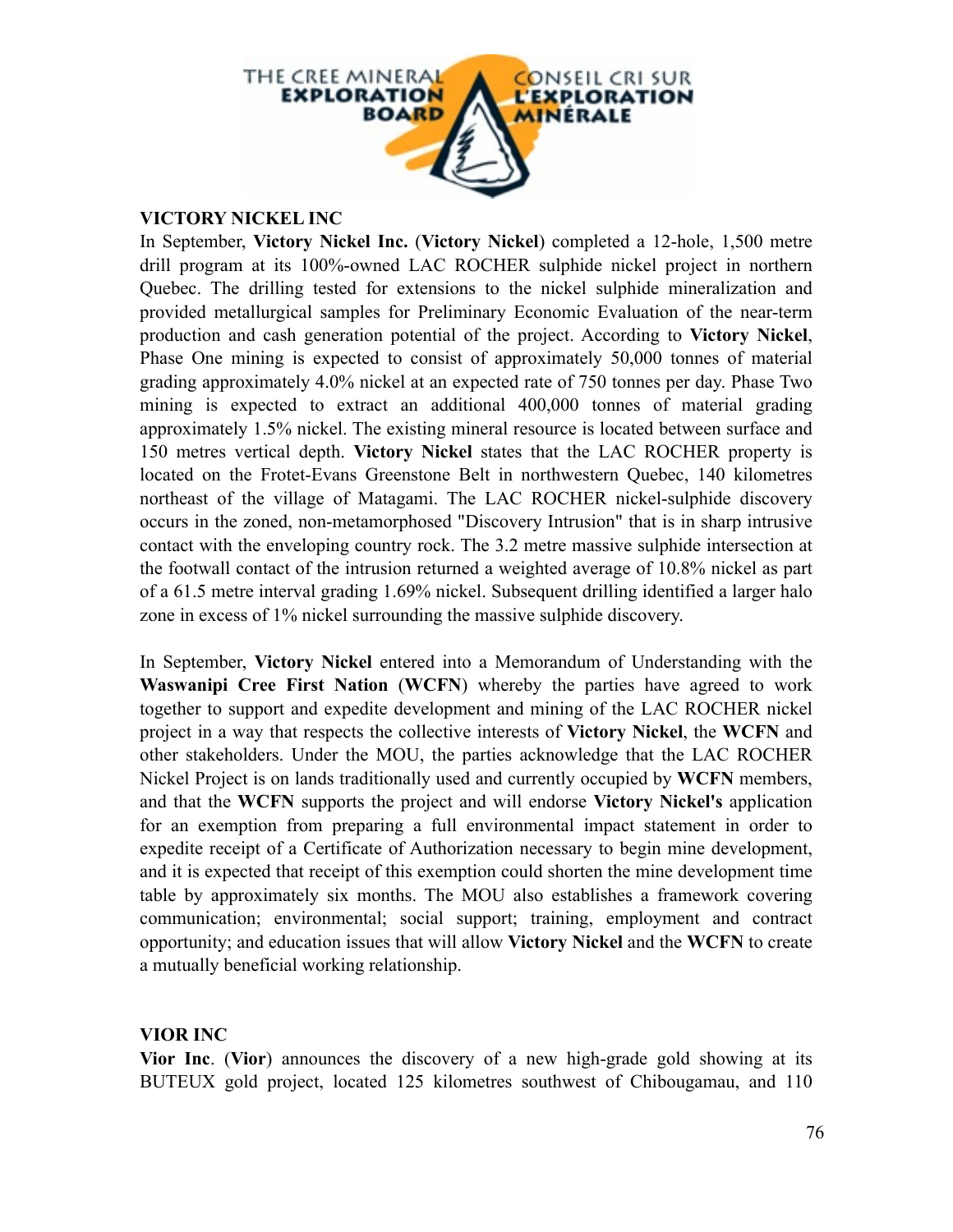

kilometres east of Lebel-sur-Quevillon, Quebec. Five chosen samples taken from the discovery outcrop returned gold values ranging from 6.8 g/t Au to 36.7 g/t Au.

The mineralized zone was hand-trenched over a surface of several metres and therefore remains open in all directions. Gold mineralization is found in a 10 cm-wide smoked quartz vein containing up to 10% pyrite while the host rock is composed of sheared granodiorite also containing up to 10% of finely disseminated pyrite. The gold bearing samples were collected from the vein itself and from the surrounding mineralized rock. **Vior** reports that the mineralized zone was discovered during a fieldwork program whose purpose was to investigate the preliminary results from an ongoing geophysical survey. This new high-grade gold zone is located 120 metres southeast of the *Desgagne* showing that returned values of 8 g/t Au to 85 g/t Au from chosen samples (PR February 22, 2007).

During this latest fieldwork program, 12 chosen samples were collected from three different areas including seven outcrops. Results were as follows: 7 samples returned values of less than 0.05 g/t Au while 5 samples, from the discovery outcrop, returned values above 6.8 g/t Au.

The BUTEUX project is located in the Urban-Barry greenstone segment, east of the Abitibi Greenstone Belt and lies approximately 20 kilometres east of the **Noront** discovery announced in December 2006 (1,792.9 g/t Au over 4.8 metres). The BUTEUX property and the adjacent FECTEAU property are wholly-owned by **Vior** and comprise 154 claims covering more than 9,100 hectares. This very little explored area is now easily accessed by forest roads and in our view has the potential for the discovery of a major gold and/or base metal deposits.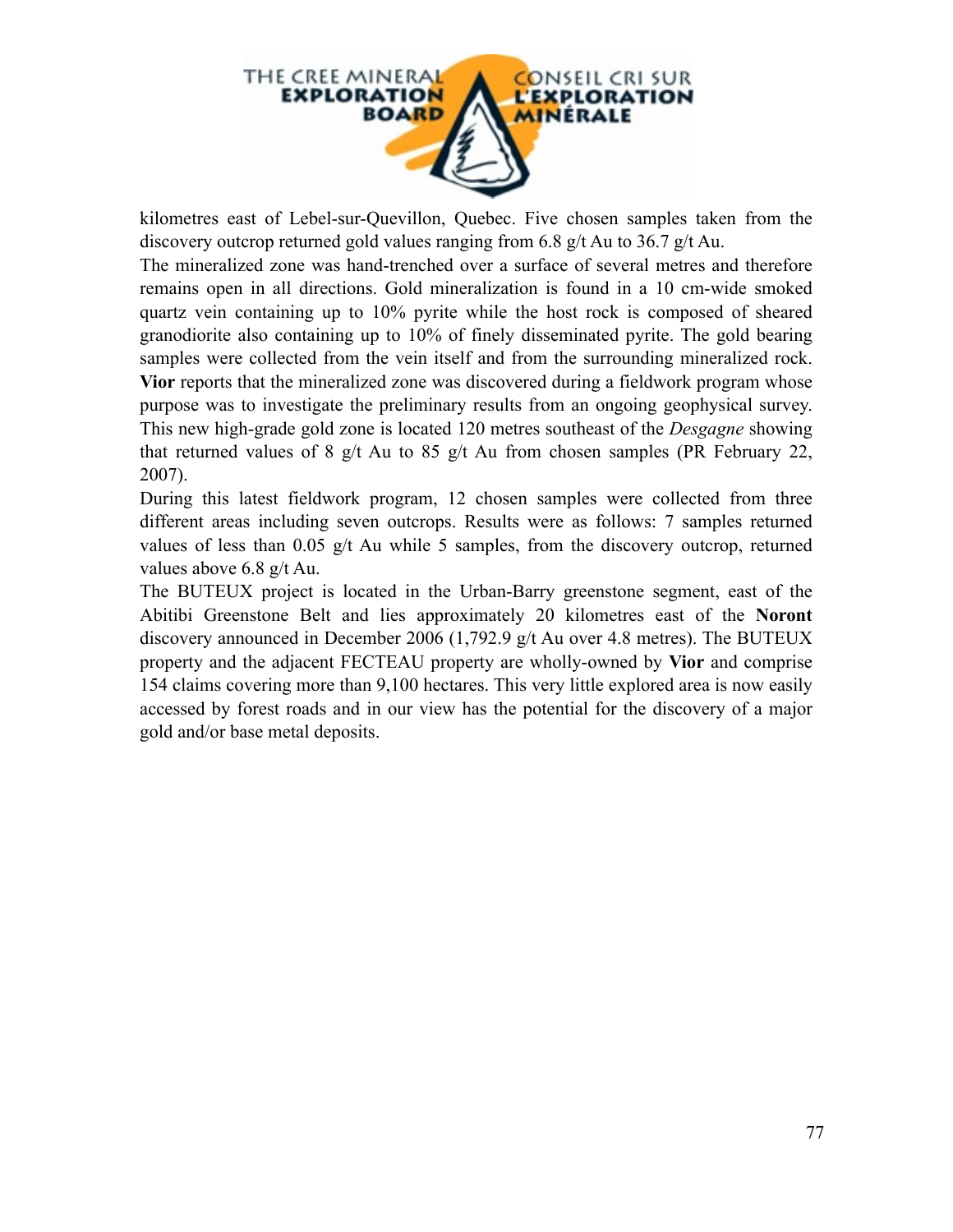

# **6. CREE NATION OF OUJE-BOUGOUMOU**

# *6.1. Geology and mineral resources potential*

The community of Ouje-Bougoumou is proximal to Chapais and Chibougamau. The Chibougamau area is characterized by 2 mafic-felsic volcanic cycles (the Roy Group) overlain by a sedimentary assemblage (the Opemisca Group). The Roy Group includes mafic intrusions such as the Lac Doré Complex, the Cummings Complex and the Opawica Complex. Multi-phase synvolcanic granitoid intrusions (the Chibougamau Pluton) occur in the core of anticlines (Doucet *et al*, 2003).

Two types of deposits are characteristic of this area: massive sulphide veins with copper and gold mineralization occurring in shear zones and porphyry-type copper-gold mineralization.

Highlights:

- ➢ **Campbell Resources Inc**. estimates that, at a 3% Cu cut-off, the CORNER BAY property has measured and indicated resources of 446,000 tonnes averaging 5.58% Cu. Inferred resources total 1,441,000 tonnes averaging 6.76% Cu.
	- o **Campbell** began processing material from the MERRILL ISLAND open pit at its Copper Rand mill.
- ➢ **Novawest Resources Inc.** reports that the best geochemical results from the TOUCHDOWN property are from Drill Hole TD7-6 which hit a continuously mineralized shear zone over 22.2 metres (87.1 to 109.3m: 0.96% Zn, 0.16% Cu, 7.4gm/T Ag and 0.32gm/T Au). The highest gold values from the recent drilling were 9.5 gm/T Au over 0.75m (TD7-1, 94.4-95.15m); 2.4 gm/T Au over 0.25m (TD7-2, 135-135.25m) and 3.9g/T Au, 0.94% Cu, 26 gm/T Ag over 1.6m (TD7-6, 107.7-109.3m).
	- o **Novawest** obtained the best results on the KICKOFF property from the main shear zone were in Hole DT7-1 where 0.32%Cu, 47 ppb Au occurs over a 16.8 metre interval (189 to 205.8m).

New companies/partnerships/acquisitions in the Ouje-Bougoumou area:

➢ **Gold Bullion Development Corporation** (**Gold Bullion**) acquired the JOE MANN MINE from **Meston Resources Inc**., a whollyowned subsidiary of **Campbell Resources Inc**.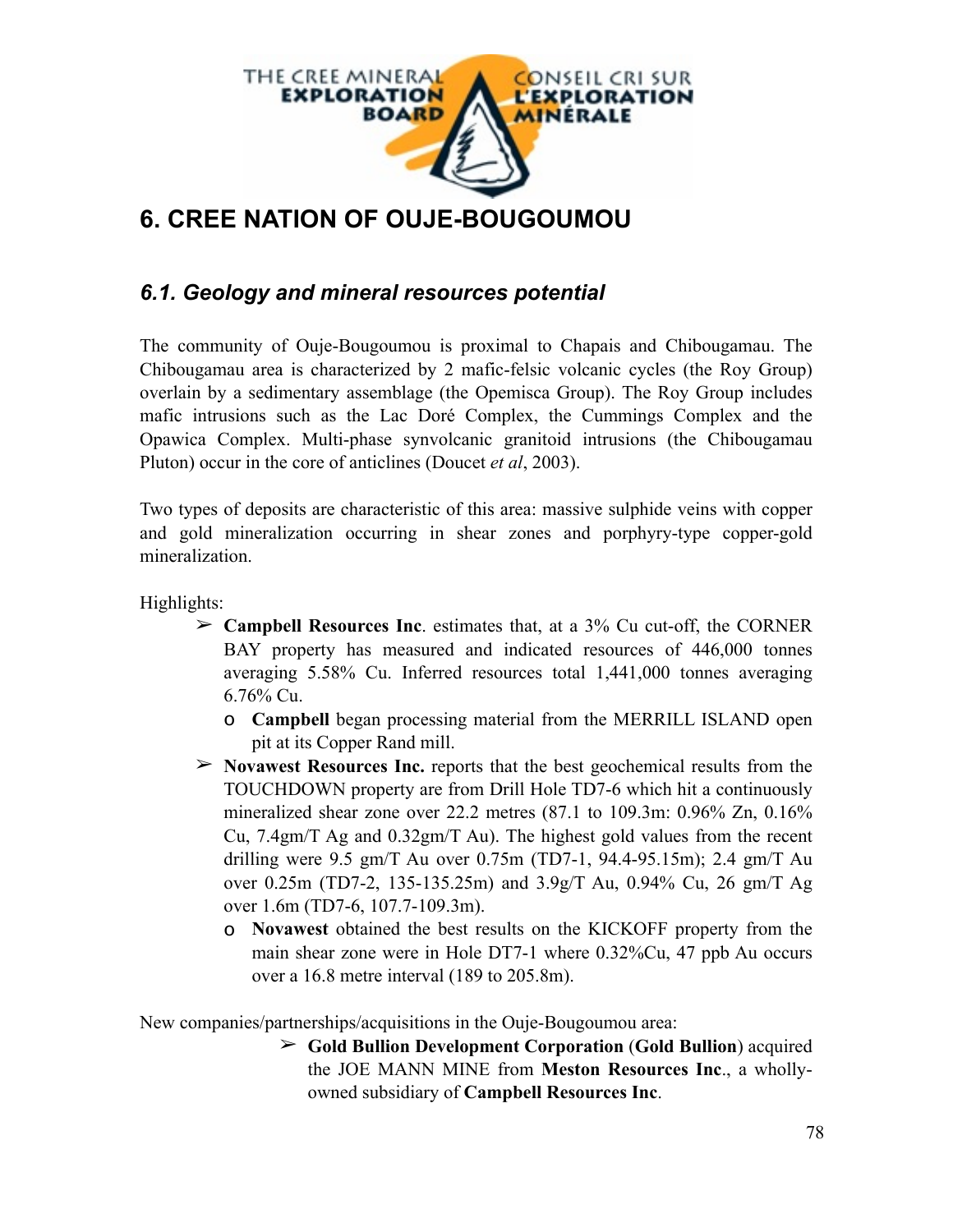

- ➢ **Novawest** staked 57 mineral claims located approximately 70 kms east-southeast of Chibougamau, Quebec. A number of the staked claims cover the *Lac Dore Vanadium-Titanium (Fe-Ti) Deposit*.
- ➢ **Radisson Mining Resources** (**Radisson**) acquired the POTRACK gold and base metals property, located about 25 km south of Chibougamau, Quebec.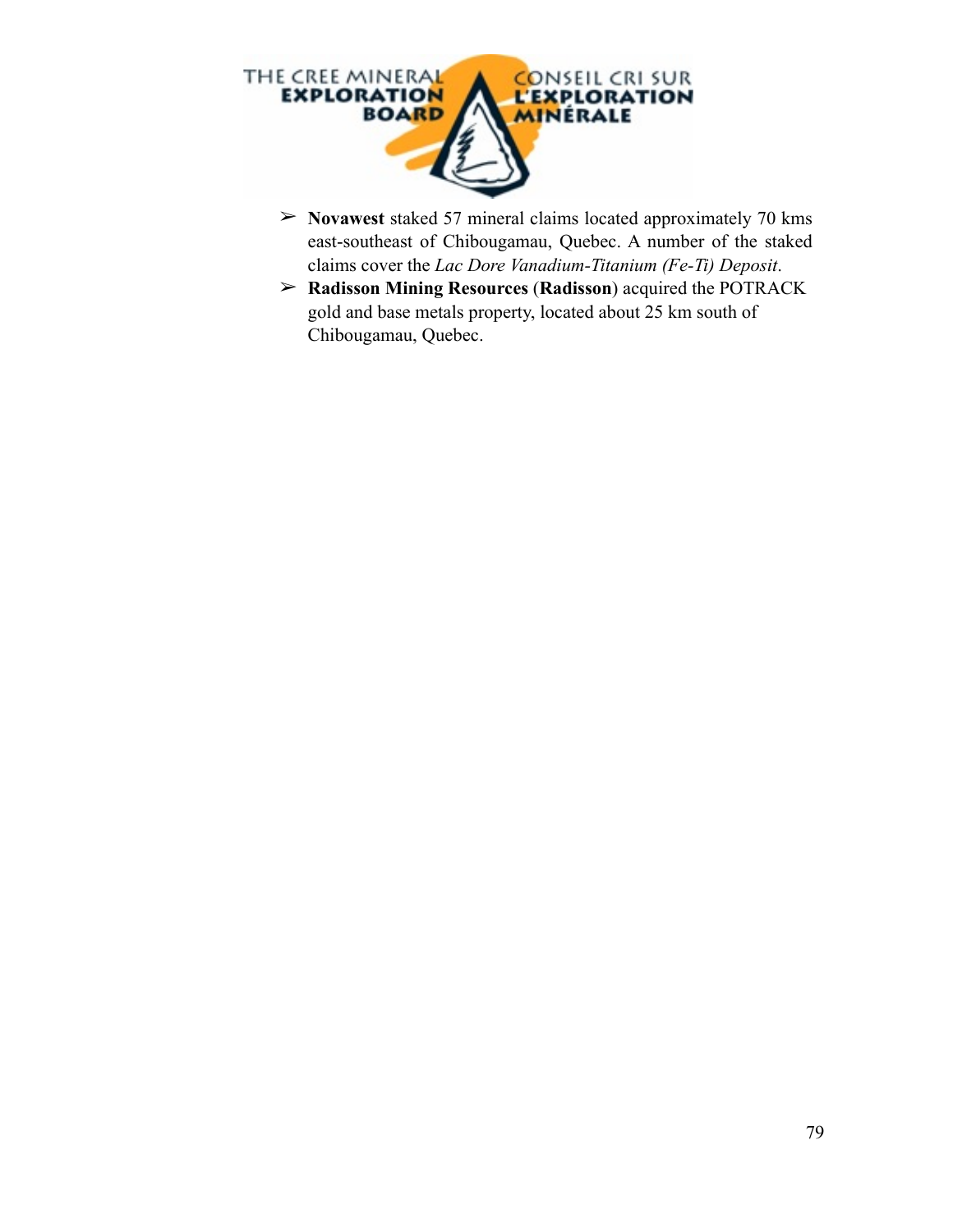

# *6.2. Mineral Exploration Activity (Ouje-Bougoumou)*

| <b>NTS</b>     | <b>COMPANIES/</b><br><b>PROSPECTORS</b>                  | <b>PROJECTS</b>                 | <b>SUBSTA</b><br><b>NCES</b> | WORK                      | Year |
|----------------|----------------------------------------------------------|---------------------------------|------------------------------|---------------------------|------|
| 32G            | <b>CAMPBELL RESOURCES INC</b><br><b>&amp; SOQUEM INC</b> | <b>CORNER BAY</b>               | Au, Ag-Cu                    | <b>Exploitat</b><br>ion   | 2007 |
| 32G16; ROY     | <b>CAMPBELL RESOURCES INC</b>                            | <b>MERRILL</b><br><b>ISLAND</b> | $Au-Cu$                      | <b>Exploitat</b><br>ion   | 2007 |
| 32G            | <b>DIOS EXPLORATION INC</b>                              | <b>CHIBOUKI</b>                 | <b>DIAMOND</b>               | GC(T),<br>Mag             | 2005 |
| 32G08, 09      | <b>GOLD BULLION</b><br><b>DEVELOPMENT CORP</b>           | <b>JOE MANN</b><br><b>MINE</b>  | Au, Ag, Cu                   | Acq                       | 2007 |
|                | <b>NOVAWEST RESOURCES INC</b>                            | <b>TOUCHDO</b><br>WN            | $Au-Cu-Ag$                   | D(6:1035)                 | 2007 |
|                | <b>NOVAWEST RESOURCES INC</b>                            | <b>KICKOFF</b>                  | $Au-Cu-Ag$                   | D(2:504)<br>, DPEM,<br>EМ | 2007 |
| <b>QUEYLUS</b> | <b>RADISSON MINING</b><br><b>RESOURCES</b>               | <b>POTRACK</b>                  | $Cu-Zn-Au-$<br>Ag            | Acq                       | 2007 |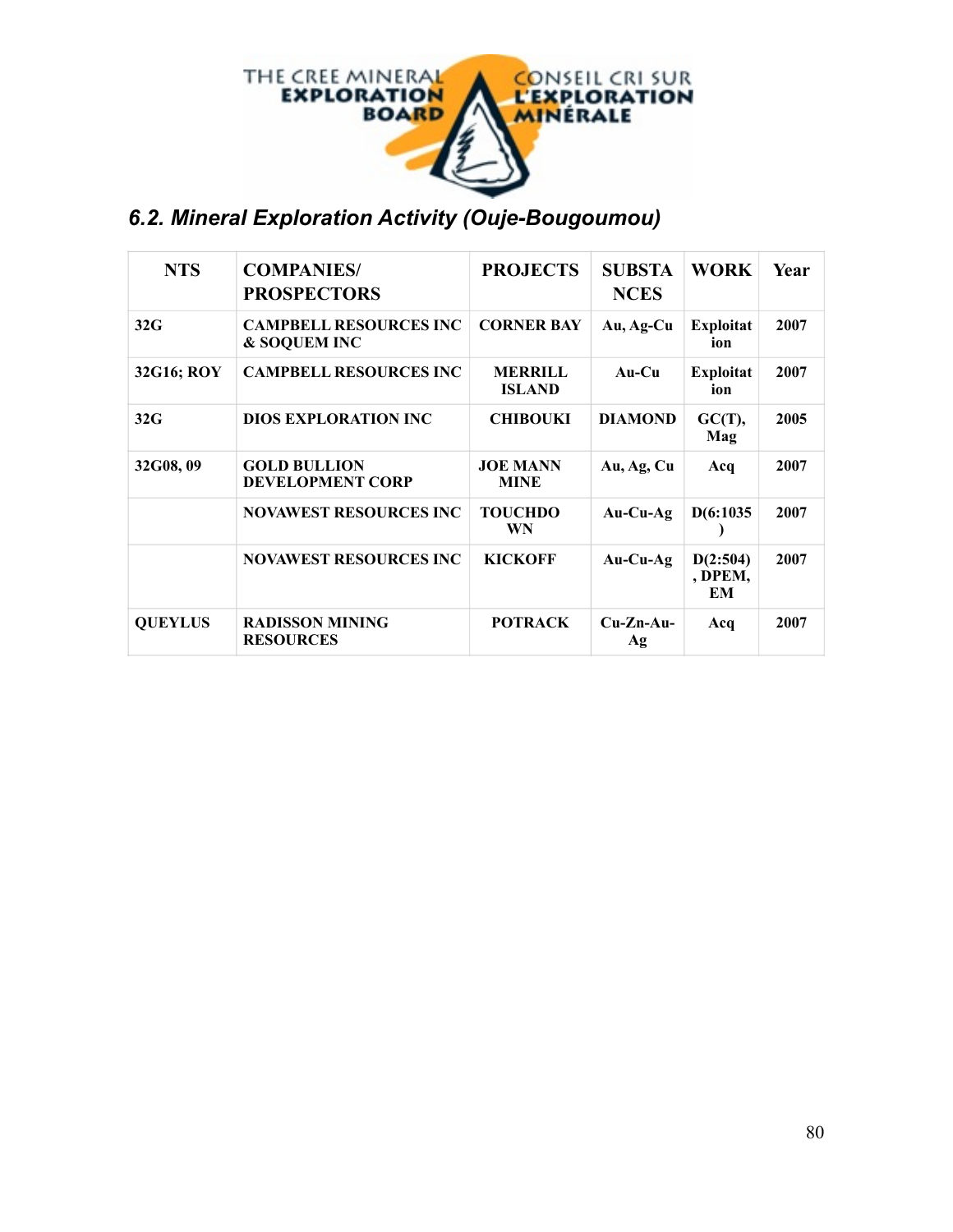

## **CAMPBELL RESOURCES INC**

In July, **Campbell Resources Inc.** (**Campbell**) announced that development of its highgrade CORNER BAY copper project near Chibougamau, Quebec, is well underway, and **Campbell** expects mining of an initial 42,000 tonne bulk sample at an average grade of 3.7% copper to begin early in the fourth quarter of 2007. At a 3% Cu cut-off, CORNER BAY has measured and indicated resources of 446,000 tonnes averaging 5.58% Cu. Inferred resources total 1,441,000 tonnes averaging 6.76% Cu. Ore from the CORNER BAY deposit will be trucked approximately 45 kilometres and processed by Campbell at its Copper Rand mill.

In September, **Campbell Resources Inc.** received the Certificate of Authorization from the Québec Ministry of Environment that enables it to start mining at the MERRILL ISLAND open pit. Beginning immediately, material from the MERRILL ISLAND pit will be processed at **Campbell's** Copper Rand mill. A past producer, the MERRILL ISLAND pit is located approximately five kilometres from the Copper Rand mill. In the initial phase of mining, approximately 150,000 tonnes will be extracted beginning in September 2007 at an estimated rate of 20,000 tons per month. The estimated grade and recovery rate indicate incremental monthly production of 200,000 pounds of copper. Historic (non 43-101 compliant) resources in the MERRILL ISLAND pit are 1.1 million tons measured, grading 0.92% Cu, and 905,000 tons inferred grading 0.53% Cu. The MERRILL ISLAND pit resource estimates are based on prior data and reports obtained and prepared by previous operators and **Campbell**.

In September, **Campbell** entered into an agreement with **Gold Bullion Development Corporation** (**Gold Bullion**) to acquire the JOE MANN MINE. The JOE MANN property is held by **Meston Resources Inc**., a wholly-owned subsidiary of **Campbell**. The proposed transaction covers three mining concessions covering 91 hectares, a mining lease of 14.8 hectares, and 24 mining claims encompassing approximately 377 hectares. The mine lies in the Rohault Township but the property straddles Fancamp, Dauversiere, Rohault and Gamache townships.

In October, **Campbell** reported that the MERRILL ISLAND open pit is in operation with copper concentrate being shipped some six weeks after obtaining the environmental permit authorizing the operation. With the positive results achieved to date, **Campbell** plans to increase monthly production from MERRILL ISLAND by 50% over the initial proposed rate. The first blast was completed to generate some 50,000 tons of ore to be crushed and trucked to the nearby Copper Rand mill. Milling of the first ore from MERRILL ISLAND took place on October 15th. As of the end of October, some 6,600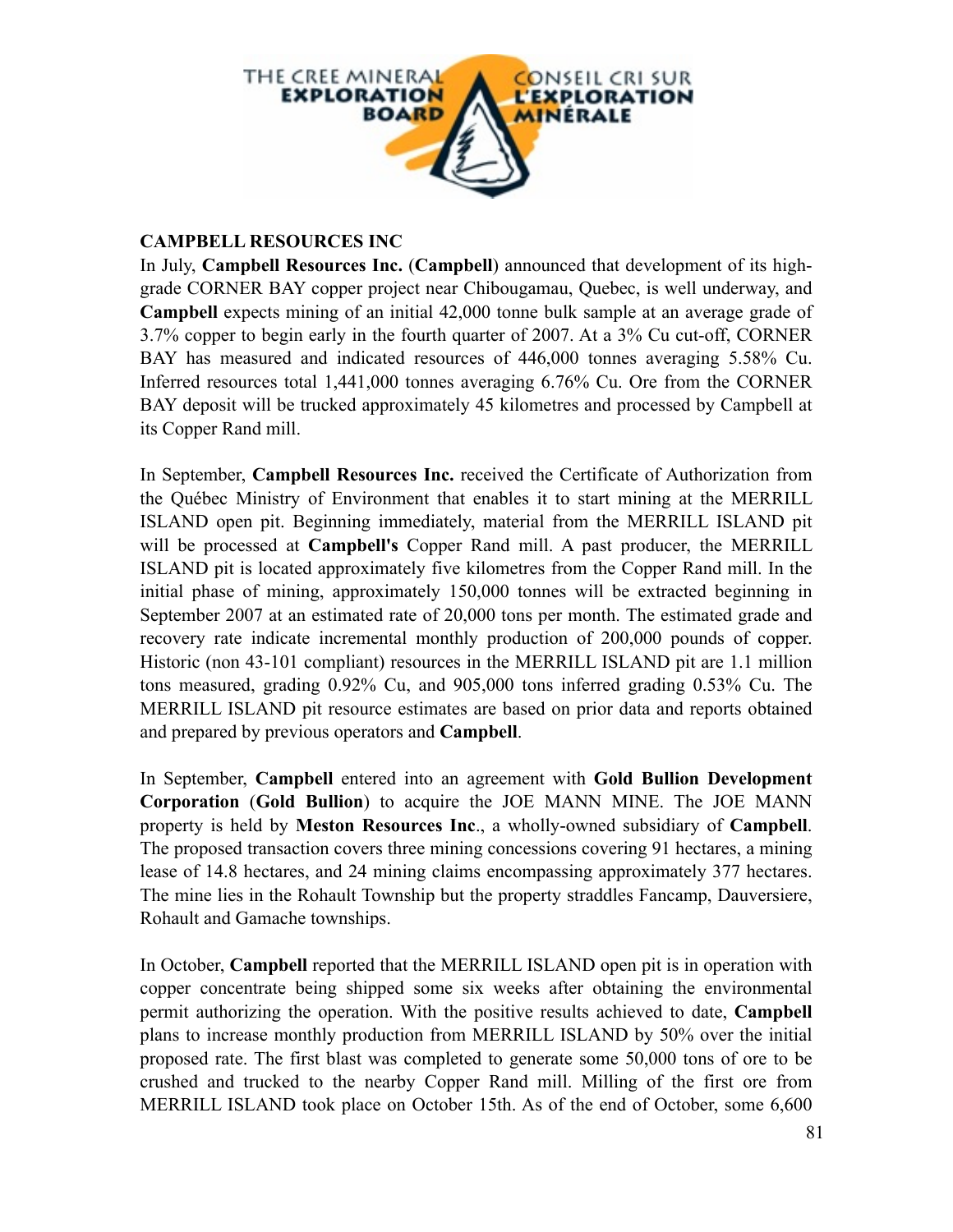

tons of MERRILL ISLAND ore have been milled, with grades averaging 0.459% Cu, 0.014 oz/t Au and 0.125 oz/t Ag. Mill recovery was slightly above 90% for copper. A total of 160 tons of concentrate averaging 17.4% Cu was produced during the last week in October. With the success to date at MERRILL ISLAND, **Campbell** is planning to produce 30,000 tons of ore per month, up from the 20,000 tons per month initially planned. In addition to the concentrate being produced, the tonnage produced at MERRILL ISLAND is having a positive impact on backfilling at the COPPER RAND mine and on milling costs for the Copper Rand mill. The paste fill plant has progressed significantly towards its planned capacity of 60 tonnes per hour during the last week of October during which a total of 3,800 tonnes were sent underground at COPPER RAND. Moreover, the substantial increase in ore treated has a significant impact on reducing unit costs for the COPPER RAND ore.

#### **DIOS EXPLORATION INC**

**DIOS Exploration Inc.** (**DIOS**) reported results of a geophysical survey on the CHIBOUKI project in the southern James Bay region of Quebec. The survey yielded 24 additional kimberlite targets. In total, 53 kimberlite targets were delineated the CHIBOUKI project. Work by DIOS had returned encouraging microprobe data results from kimberlite indicator mineral dispersal train delineation on CHIBOUKI. According to **DIOS**, the CHIBOUKI property has very good access and is located in the southern end portion of the Mistissini-Lemoyne Structure which hosts in the north, the **DIOS'** HOTISH kimberlites and the **Stornoway-SOQUEM** RENARD diamondiferous cluster.

## **GOLD BULLION DEVELOPMENT CORP**

**In September, Gold Bullion Development Corp.** (**Gold Bullion**) entered into an agreement with **Campbell Resources Inc.** (**Campbell**) to acquire the JOE MANN MINE located some 64 km south of the town of Chibougamau, Quebec. The JOE MANN property is held by **Meston Resources Inc.,** a wholly-owned subsidiary of **Campbell**. The proposed transaction covers three mining concessions covering 91 hectares, a mining lease of 14.8 hectares, and 24 mining claims encompassing approximately 377 hectares. The mine lies in the Rohault Township but the property straddles Fancamp, Dauversiere, Rohault and Gamache townships.

## **NOVAWEST RESOURCES INC**

**Novawest Resources Inc.** (**Novawest**) reported results from the initial phase of the 2007 Chibougamau Exploration Programs. Six holes totaling 1,035 metres were drilled in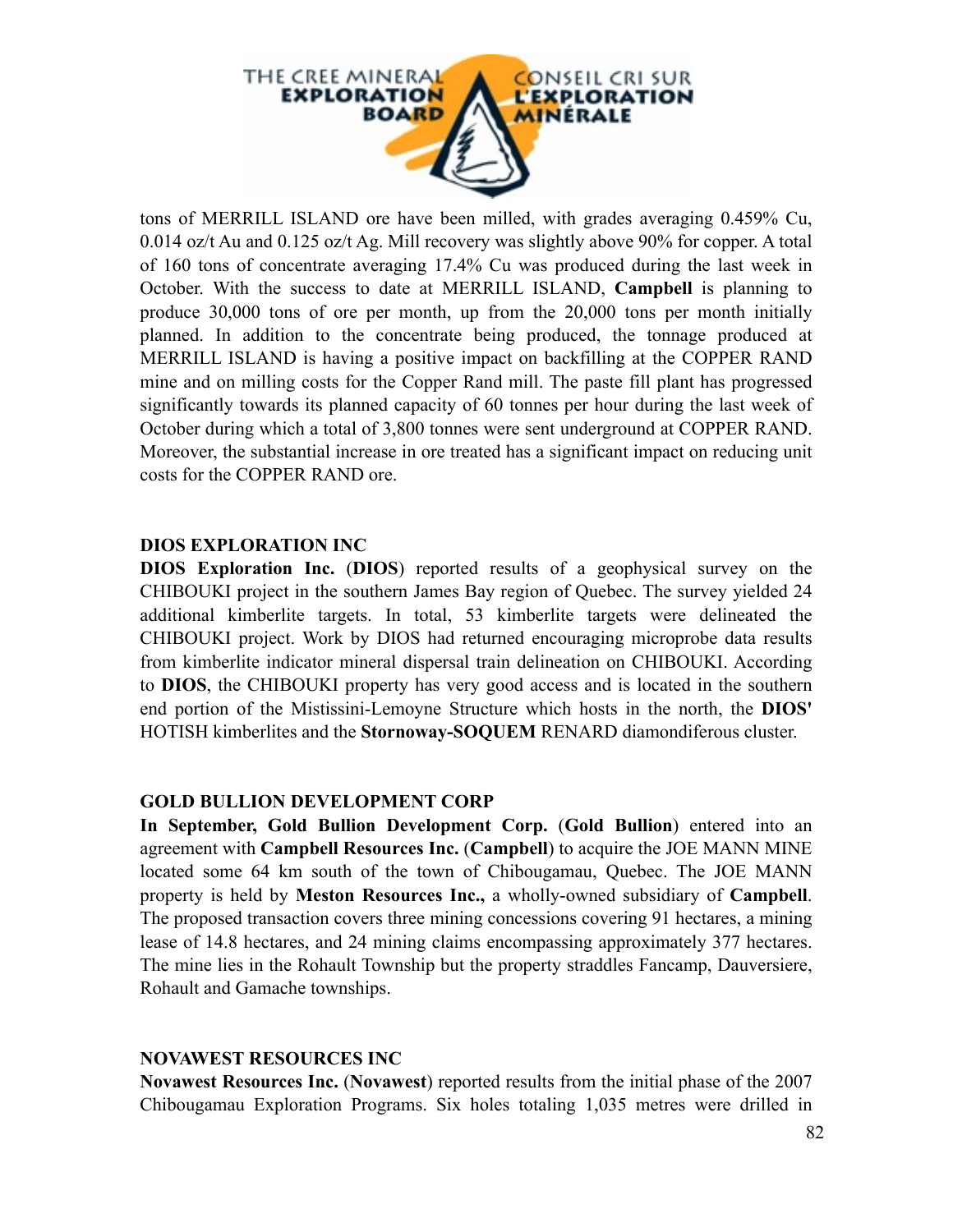

January on the TOUCHDOWN project near Chapais. Sulphide mineralized intersections totaling 225 metres were submitted for geochemical analysis and assay. Geochemically anomalous gold-silver-base metal results consistent with the geological targets were found in all 6 holes. The best geochemical results were from TD7-6 which hit a continuously mineralized shear zone over 22.2 metres (87.1 to 109.3m: 0.96% Zn, 0.16% Cu, 7.4gm/T Ag and 0.32gm/T Au). Borehole PEM surveys were completed on every hole and responses are being modeled and compared with previous work to prepare targets for the next round of drilling. The highest gold values from the recent drilling were 9.5 gm/T Au over 0.75m (TD7-1, 94.4-95.15m); 2.4 gm/T Au over 0.25m (TD7-2, 135-135.25m) and 3.9g/T Au, 0.94% Cu, 26 gm/T Ag over 1.6m (TD7-6, 107.7-109.3m). These gold values are consistent with identifying and quantifying auriferous shear zones that previous drilling also reported. The second 2007 drill program consisted of 2 holes totaling 504 metres on the KICKOFF project, 23 km east of Chibougamau. This was an orientation drill program targeted to better locate and characterize the *Duvex-Troilus Copper Shear Zone* hosted in anorthosite. The shear zone was intersected in each hole and borehole PEM surveys detected responses that are being analyzed along with surface PEM responses for further drill-targeting. The best results from the main shear zone were in Hole DT7-1 where 0.32%Cu, 47 ppb Au occurs over a 16.8 metre interval (189 to 205.8m).

In October, **Novawest** staked 57 mineral claims located approximately 70 kms eastsoutheast of Chibougamau, Quebec. A number of the staked claims cover the *Lac Dore Vanadium-Titanium (Fe-Ti) Deposit*, reported to contain approximately 2.27 million metric tons (MT) (5 billion pounds) of reserves.

#### **RADISSON MINING RESOURCES**

In October, **Radisson Mining Resources** (**Radisson**) acquired the POTRACK gold and base metals property, located about 25 km south of Chibougamau, Quebec. The POTRACK gold and base metal property consists of 34 claims covering an area of 544 hectares in Queylus Township, Quebec in the Chibougamau mining Camp located in the northeast part of the Archean Abitibi Greenstone Belt. The property is located 25 km south of Chibougamau near the regional highway 167. The property covers part of the Waconichi felsic formation which is the host of the LEMOINE MINE. Very little exploration has been done on the POTRACK Property with the exception of prospecting that led to the discovery of a 40 kg angular massive sulphide boulder that grades 5.73% copper, 2.64% zinc, 1.89 g/t gold and 42.20 g/t silver. This mineralization is similar to that at the LEMOINE MINE. Subsequent prospecting revealed the presence of andesites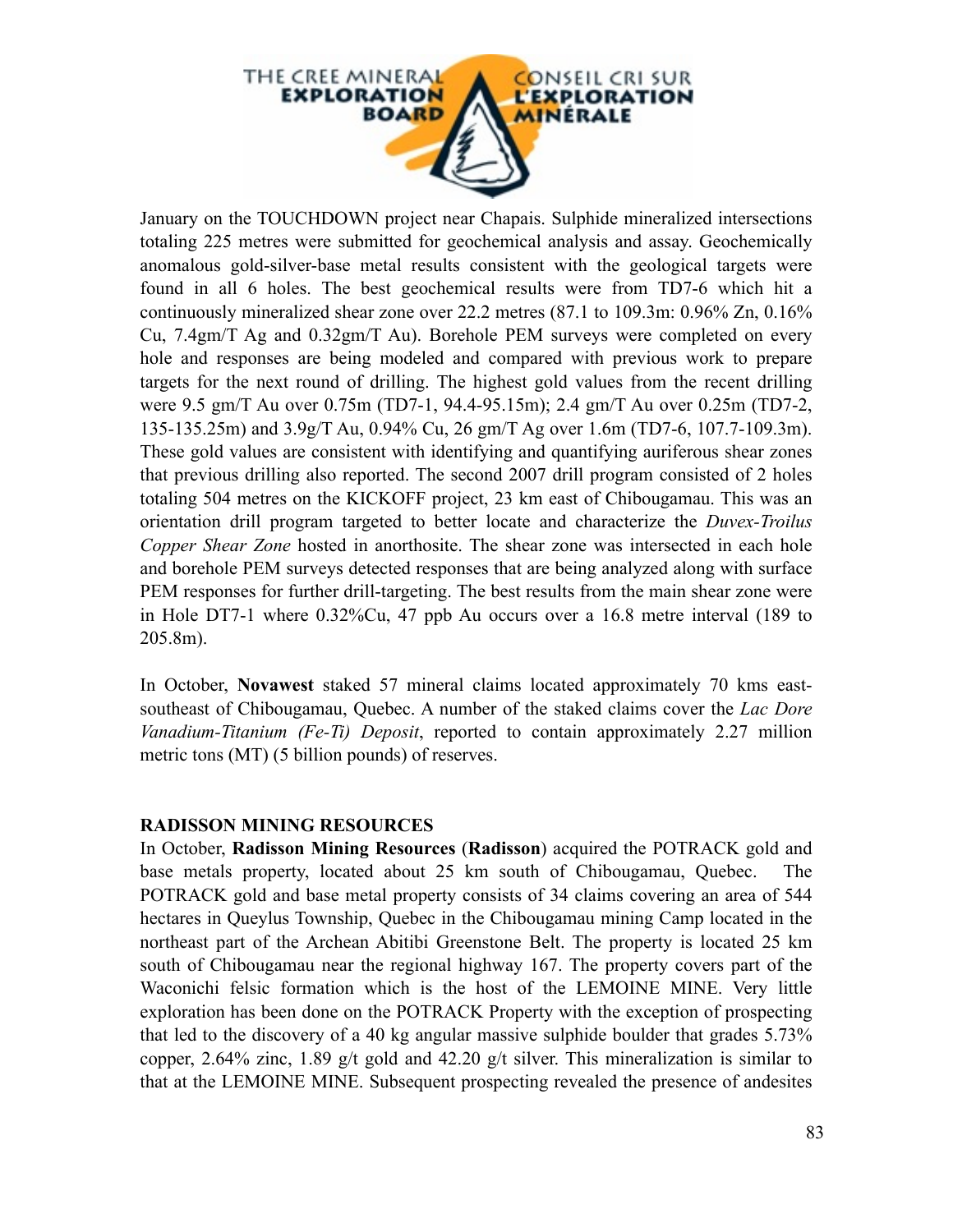

and altered rhyolites on the property, confirming potential for the discovery of massive sulphide mineralization.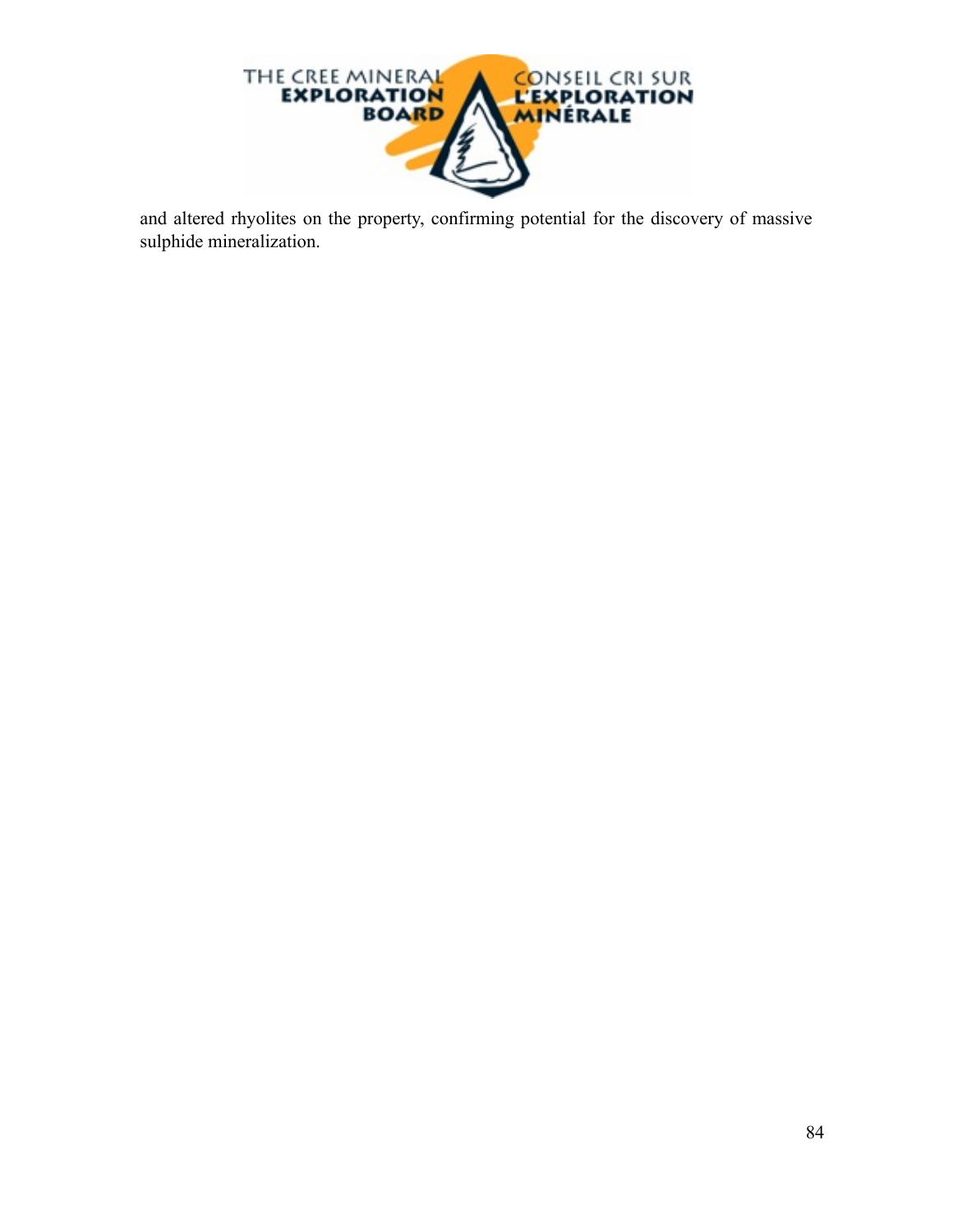

# **7. CREE NATION OF NEMASKA**

# *7.1 Geology and mineral resources potential*

The community of Nemaska is located in the Nemiscau Subprovince of the Superior Structural Province. The Nemiscau Subprovince is bordered on the south by the Opatica Subprovince and on the north by the La Grande Subprovince. The northern limit of the Nemiscau Subprovince follows the contacts of the Lower Eastmain River Volcanic Belt. All rocks are Archean in age (Hocq, M., 1994).

The Nemiscau Subprovince can be divided into a volcano-plutonic terrain (the Lac Champion Pluton) and a metasedimentary terrain with amphibolites subdivided into three domains (N-1, N-2 and N-3) (Hocq, M., 1994).

Exploration east of the Nemaska area (Mountain Lake Project-Freewest Resources) discovered arsenic-gold geochemical anomalies that appear to be associated with a hydrothermal gold-arsenic (zinc) mineralizing event in a volcanic belt. Nickel and copper showings were discovered in this belt. Exploration programs located showings of layered chromite, copper-nickel and gold. Mapping outlined important zones of metasomatically metamorphosed rocks which contain the minerals anthophylite, cordierite and sillimanite. The minerals tourmaline and fuchsite as well as the sulphides arsenopyrite, chalcopyrite, sphalerite, pyrite and pyrrhotite were found to occur locally. These mineral occurrences all contain Platinum Group Elements (PGE) which reflects the association of ultramafic occurrences (Atkins, W.M., 1988).

Rock sampling provided the following grad assays: 2,121 ppb Pd (palladium), 429 ppb Pt (platinum), 1.58% Cu (copper), and 1.24% Ni (nickel) in the Valiquette project and 36.55% Cr (chrome), 1,010 ppb Pd, 196 ppb Pt, 0.16oz Au (gold), and 3.15% Cu in the Mountain Lake project. Gold mineralization in the Mountain Lake occurrence is associated with arsenic, copper, zinc and palladium (870 ppb) (Atkins, W.M., 1988).

Highlights:

➢ **Golden Goose** released its first LAC LEVAC property NI 43-101 resources estimate with nickel, copper, cobalt and PGM. The estimate has indicated resources of 516,000 tonnes, and additional inferred resources of 734,000 t, both grading 0.89% Ni (The cut-off grade used for the estimate was 0.40%Ni).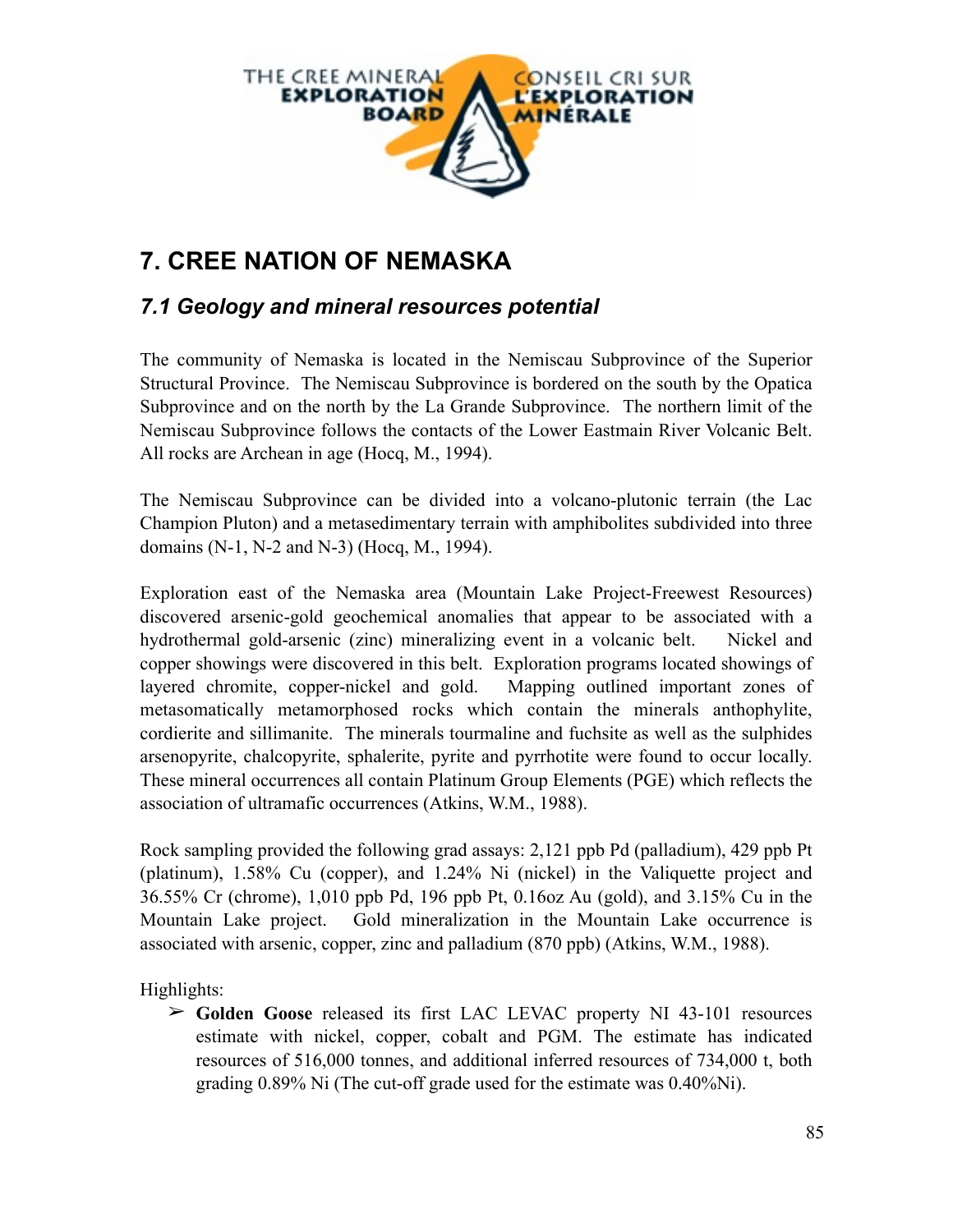

➢ **International Kirkland Minerals Inc.** continues to confirm, by drilling, a primary source for the uranium within the overall 10 km wide uranium corridor encompassing the *Lacroix Lake West* and *Lacroix Lake East* anomalies.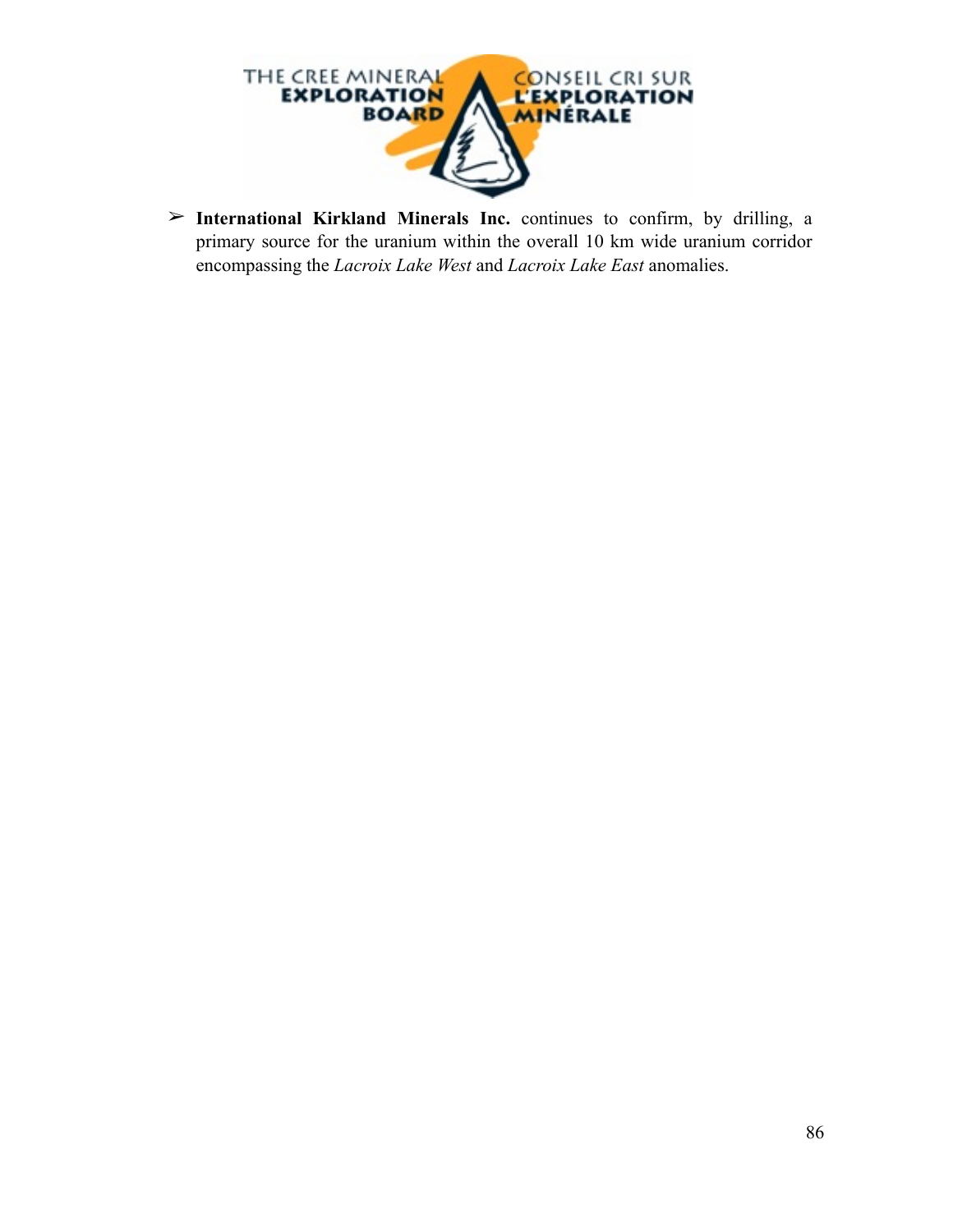

# *7.2. Mineral Exploration Activity (Nemaska)*

| <b>NTS</b>               | <b>COMPANIES/</b><br><b>PROSPECTORS</b>              | <b>PROJECTS</b>                                 | <b>SUBSTA</b><br><b>NCES</b> | <b>WORK</b>       | Year |
|--------------------------|------------------------------------------------------|-------------------------------------------------|------------------------------|-------------------|------|
|                          | <b>GOLDEN GOOSE</b><br><b>RESOURCES INC.</b>         | <b>LAC LEVAC</b>                                | Ni-Cu-PGE                    | D(9000),<br>RE    | 2007 |
| 32010, 11, 12, 1<br>4,15 | <b>INTERNATIONAL KIRKLAND</b><br><b>MINERALS INC</b> | <b>RUPERT</b><br><b>RIVER</b><br><b>URANIUM</b> | U                            | D(200:12)<br>000) | 2007 |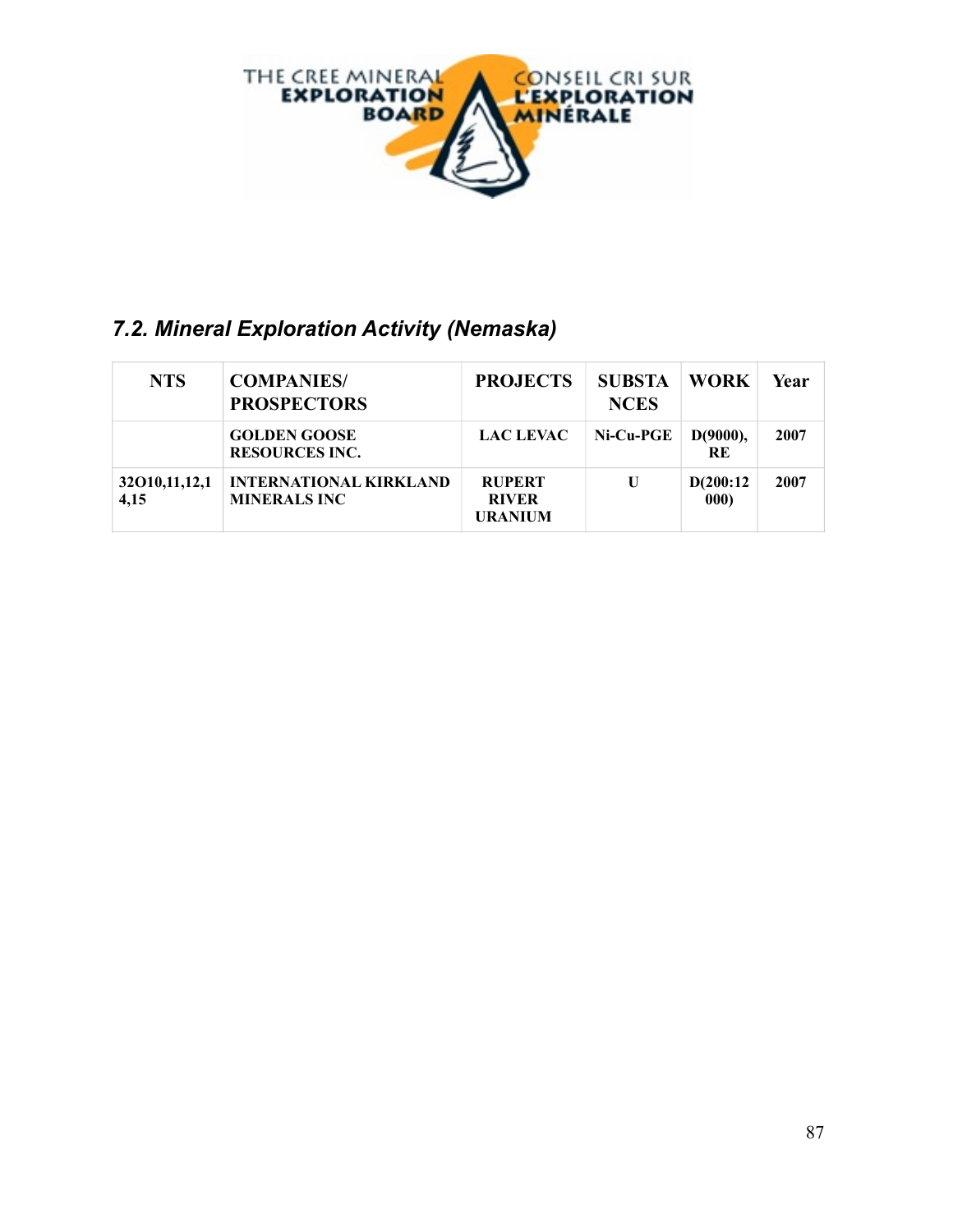

## **GOLDEN GOOSE RESOURCES INC**

In May, **Golden Goose Resources Inc**. (**Golden Goose**) intersected new sections of significant nickel mineralization in drilling at its LAC LEVAC nickel property, located in the James Bay region, 40 kilometres northeast of Nemiscau (Nemaska), Quebec. The four holes reported define a strike length in excess of 270 metres coincident with the geophysical anomaly. Intersections include a 4 metre interval grading 1.07% nickel with values in copper, platinum and palladium. According to **Golden Goose**, The mineralized zones are composed of massive to disseminated sulphides in an ultramafic rock identified as a serpentinitized peridotite. The property had not seen significant exploration since the mid 1980s when **Muscocho Mines** drilled the property and in the 1960s when **Inco** conducted a drilling program which returned values as high as of 0.8% Ni, 0.5% Cu and 2g/t platinum group metals over 16.2 metres.

In July, **Golden Goose** released its first LAC LEVAC property NI 43-101 resources estimate with nickel, copper, cobalt and PGM. The estimate has indicated resources of 516,000 tonnes, and additional inferred re sources of 734,000 t, both grading 0.89% Ni (The cut-off grade used for the estimate was 0.40%Ni). **Golden Goose** states that the mineralized zone is opened at depth under 200 meters and toward the East with multiple targets still unexplored. The LAC LEVAC mineralized zone is part of a 4 km long by 300 m wide geophysical magnetic anomaly. The sulphide mineralization is associated with a serpentinized peridotite. The sulphides occur as massive, semi-massive (between 20 and 60% sulphides) and disseminated (less than 20% sulphides) mineralization. The main sulphides are pyrrhotite, chalcopyrite, pyrite and pentlandite. This mineralization was encountered by drilling for a distance of 450 m inside the ultramafic body. The zone of sulphide mineralization remains open at depth and along strike. The holes drilled intercepted the mineralized zone between 60 m and 210 m in depth. The nickel-copper-PGM mineralization is oriented 070N with a steep dip to the North West. Golden Goose completed the construction of a road to the LAC LEVAC property to facilitate access for the additional drilling campaigns.

## **INTERNATIONAL KIRKLAND MINERALS INC**

**International Kirkland Minerals Inc.** (**Kirkland**) reports results from a drilling campaign on its RUPERT RIVER URANIUM property.

In July, **Kirkland** intersected uranium bearing pegmatites containing millimetric uraninite fractures at the *Lacroix Lake western* anomaly, thus confirming a primary source for the uranium within the 3 km by 1.5 km anomaly part of the overall 10 km wide uranium corridor encompassing the *Lacroix Lake West* and *Lacroix Lake East* anomalies.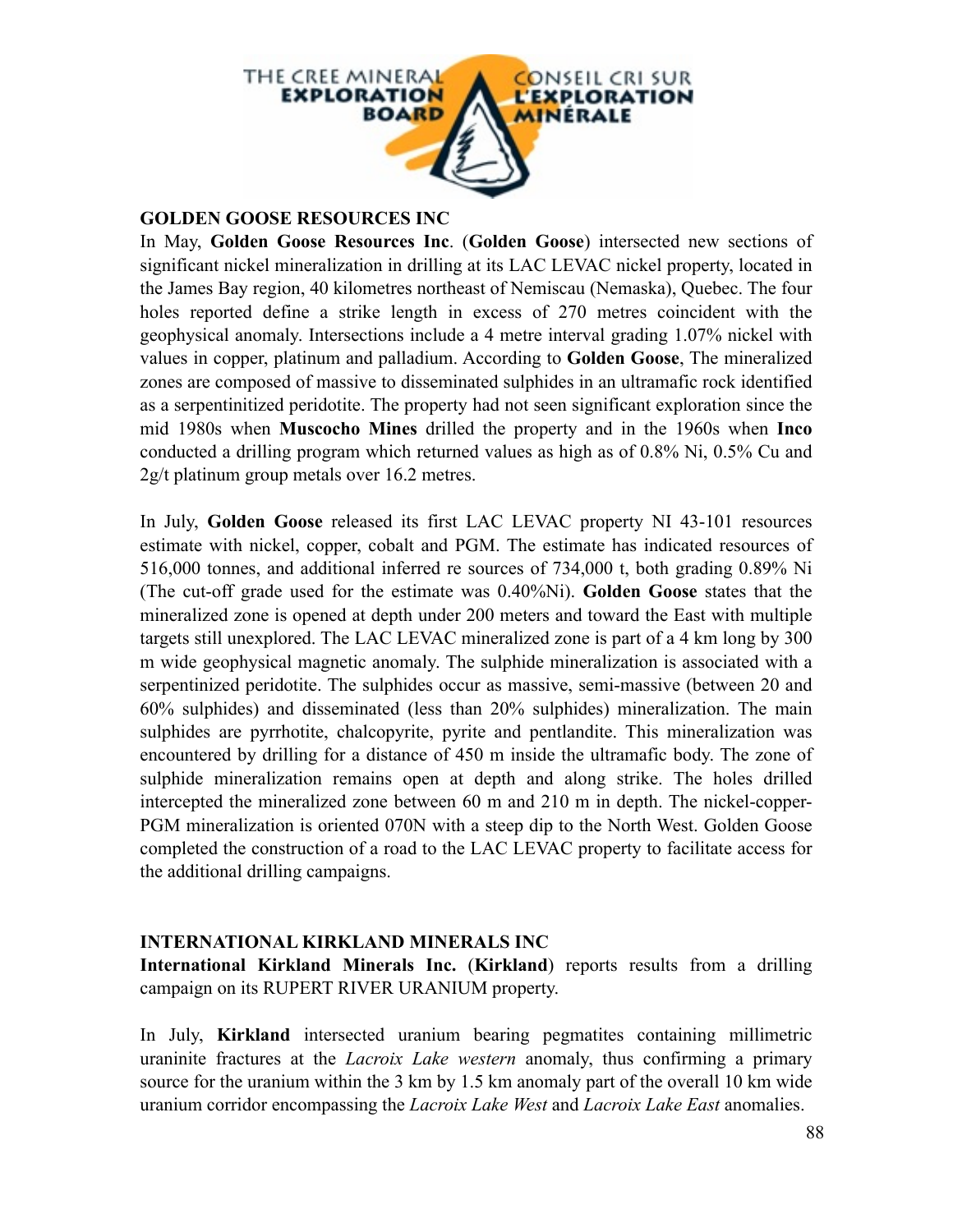

A total of 18 holes to date have intersected anomalous and higher grade uranium values ranging from  $0.01\%$  U<sub>3</sub>O<sub>8</sub> over 1.1m (IKI-10) and  $0.07\%$  U3O8 over 2.5m (IKI-32), including  $0.39\%$  U<sub>3</sub>O<sub>8</sub> over  $0.35m$  of core length. Hole IKI-12 drilled approximately 700m north east of IKI-32 returned the longest uranium interval in drill core to date consisting of  $0.012\%$  U<sub>3</sub>O<sub>8</sub> over 10m of core length.

In August, **Kirkland** announced assay results from a second batch of core samples taken from drilling at the RUPERT RIVER URANIUM property.

At *Lacroix Lake West (LEW)*:

-18 drill holes intersected anomalous and higher grade uranium values ranging up to  $0.07\%$  U<sub>3</sub>O<sub>8</sub> over 2.5 m (IKI-32);

- 30 drill holes intersected anomalous uranium (greater than 80 ppm or 0.008%  $U_3O_8$ ;

 $-$  IKI-32(a) intersected higher grade uranium values up to 0.096% U<sub>3</sub>O<sub>8</sub> over 2.45 m (IKI-32), including 0.394% U3O8 over 0.35 m;

- IKI-12(b) drilled approximately 700 m NE of IKI-32 returned the longest uranium interval in drill core to date consisting of  $0.014\%$  U<sub>3</sub>O<sub>8</sub> over 7.50 m;

- IKI-20 intersected 0.010% U3O8 over 7.10 m;

 $-$  IKI-21 intersected 0.013% U<sub>3</sub>O<sub>8</sub> over 6.00 m.

(a) Previously reported as  $0.07\%$  U<sub>3</sub>O<sub>8</sub> over 2.5 m.

(b) Previously reported as  $0.012\%$  U<sub>3</sub>O<sub>8</sub> over 10 m.

**Kirkland** states that drilling continues to confirm a primary source for the uranium within the overall 10 km wide uranium corridor encompassing the *Lacroix Lake West* and *East* anomalies.

In September, **International Kirkland Minerals Inc.** announced assay results from a third batch of drill core samples from the RUPERT RIVER URANIUM property.

Diamond drilling was completed at the *Lacroix Lake East Anomaly (LEA)*, which has the highest and most abundant historical surface lake-bottom sediments and bedrock  $U_3O_8$ anomalies, as well as airborne radiometric and ground scintillometer responses. A total of 38 drill holes have been completed for 2,580 meters of drilling. **Kirkland** received assays from two holes, IKI-45 and IKI-79, where scintillometer readings showed 150 cps to 500 cps over 27.0m and 58.2m core lengths, respectively.  $U_3O_8$  assay results from IKI-45 returned 11.7m averaging  $0.015\%$  U<sub>3</sub>O<sub>8</sub> and IKI-79 returned 7.5m of 0.013% U<sub>3</sub>O<sub>8</sub>.

The work continues to confirm a primary source for the uranium within the overall 10 km wide uranium corridor encompassing the *LWA* and *LEA*. Holes IKI-45 and IKI-79 at LEA are 1 km apart along a NW-SE direction from Lacroix Lake. *LWA* hole IKI-12 is 3 km NW of Lacroix Lake, IKI-32 is 4 km W, and IKI-20 and IKI-21 are 3 km to the SE.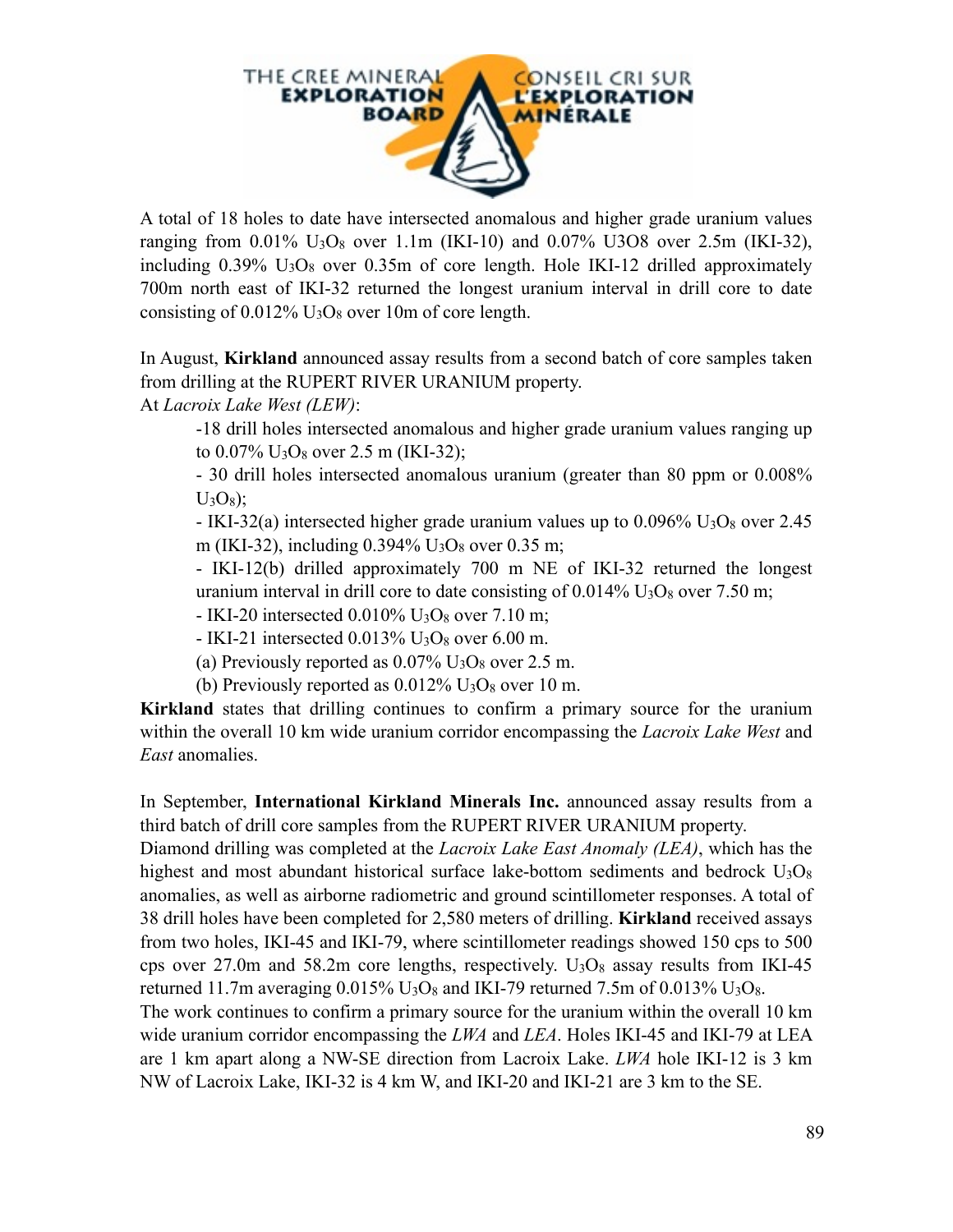

According to **Kirkland**, The RUPERT RIVER URANIUM property is underlain by major NE-SW trending gneisses, granitoids and pegmatites, historically known for their anomalous radioactive content, and numerous circular and near vertical planar structural features. The Property was part of a previous 106,200 km2 regional geochemical survey completed in the late 1970's, where 18,450 lake-bottom sediment samples were taken for analytical work (MRNQ files from 1976 to 1980). Highlights from the historical and current work include the discovery of the *Zita* occurrence in 1979 (MRNQ files 1979, 1980) at Lacroix Lake (claim block 32O/12A), where one lake-bottom sediment sample returned 88 lbs  $U_3O_8$  per tonne. Soil sampling uncovered a 10 kilometer SPP2 scintillometer readings ranging from 750 to 10,000 cps overprinting geochemical anomalies (from lake-bottom, soil and bedrock samples) and airborne radiometric signatures from the recently completed airborne geophysical survey. Historical sampling of surrounding radioactive metric wide pegmatites, and centimetric hematized, uraninite bearing, and brecciated NE and NW trending fractures gave 4.4 to 6.6 lbs  $U_3O_8$  per tonne. The property contains the potential of vein-type and disseminated-type uranium mineralization linked to pegmatites and NE and NW fractures. The known uranium occurrences are generally associated with magnetic and radiometric highs, hematized and brecciated fault zones and geochemical signatures (uranium, copper, zinc, nickel, molybdenum and cobalt) that could potentially lead to large scale and near surface uranium mineralization. **Kirkland** plans to use a Rossing-type exploration approach. Rossing is a disseminated low grade uranium deposit of at least 300 million tonnes in pegmatites within a 1 by 2.5 kilometer orebody grading between 0.33 and 0.77 lbs  $U_3O_8$ per tonne (Rossing website at [www.rossing.com\)](http://www.rossing.com).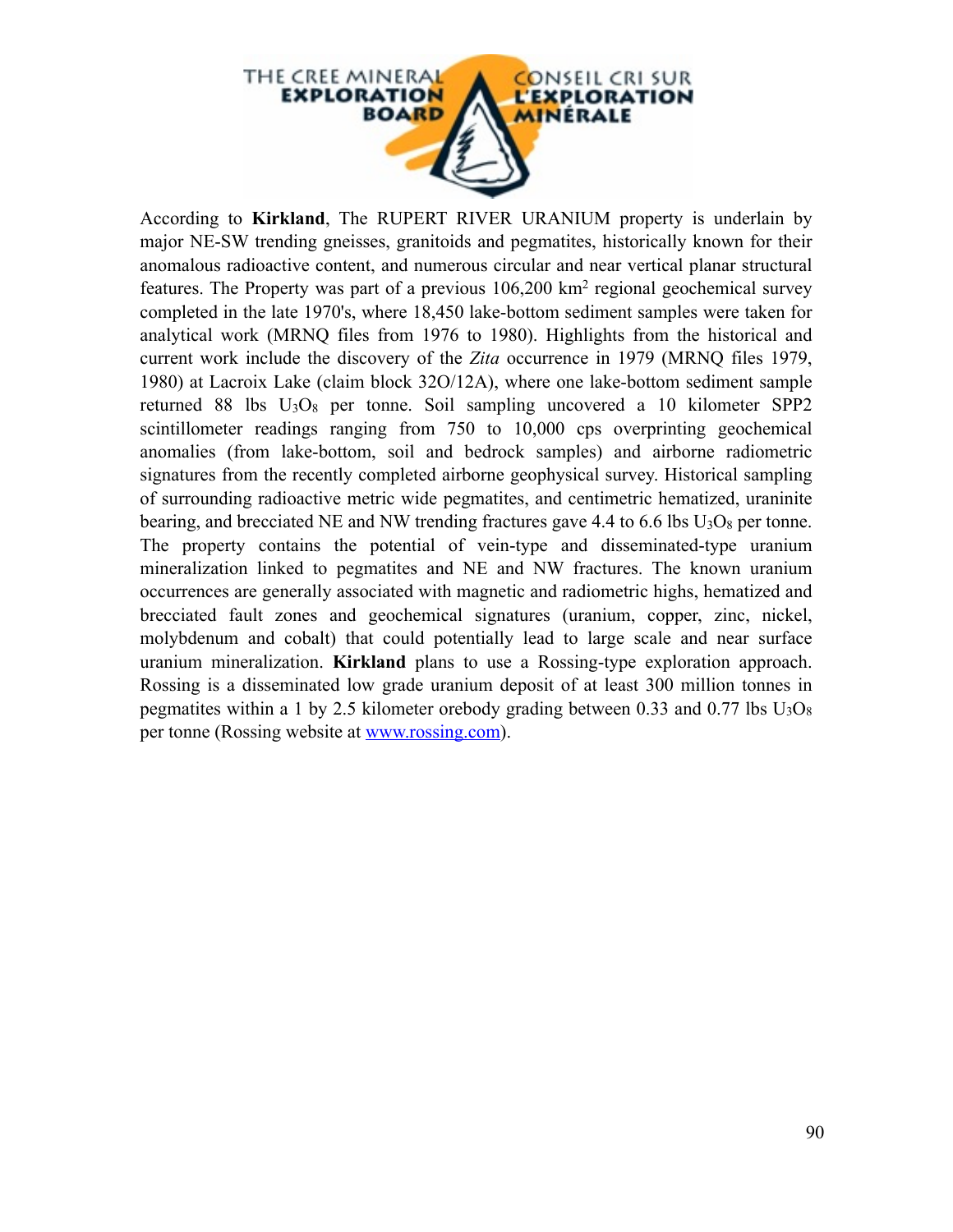

# **8. CREE NATION OF WASKAGANISH**

# *9.1. Geology and mineral resources potential*

The Waskaganish area is located primarily on metasedimentary rocks of the Nemiscau geologic sub-province of the Superior Province. The rocks consist of paragneiss and schist metamorphosed to the amphibolite and granulite facies. Granites, marble and iron formations are associated with the metasedimentary rocks.

In 2006, **Majescor Resources Inc.** (**Majescor**) entered into an option agreement with **De Beers Canada Exploration Inc.** (**De Beers**) on the MIRABELLI project. The 3,246-km2 property is located in the western James Bay territory, about 80 km south of the village of Eastmain. The property has both diamond and gold/base metal potential. According to **Majescor**, the MIRABELLI property displays favorable mineral chemistry and it may represent an entirely new diamond district in Quebec. Exploration was conducted in 2005 by **De Beers**. **Majescor** states that the property was surveyed by way of systematic surficial sediment sampling for kimberlite indicator minerals (KIM). A total of 867 out of 1,958 samples collected tested positive for KIMs including several containing of 20 KIMs or more. Probe-confirmed KIMs include G9 and G10 garnets with chemistries inside the diamond stability field, as well as ilmenites, spinels, chrome-diopsides and olivines. A 34,569 line-kilometer high resolution airborne geophysical survey was flown on the property between 2004 and 2005 generating 143 anomalies, 25 of which were tested by reverse circulation or core drilling. The geophysical anomalies also include 66 electromagnetic ("EM") conductors, forming 29 "sulphide" targets with potential to host massive sulfide mineralization. None of the sulphide targets were tested by **De Beers**.

In January, **Majescor** commissioned a helicopter high-resolution magnetometer survey over the 191 km2 area of interest. The airborne geophysical survey delineated a series of prospective magnetic targets for kimberlites, 19 of which were subsequently tested by ground geophysical surveying. **Majescor** also received final particulate gold data from the processing of heavy mineral concentrates derived from KIM surveys. Several gold anomalies were outlined in different parts of the MIRABELLI property and elsewhere within the project area of interest. **Majescor** also received results from prospecting work for gold and base metals conducted on the property during the fall of 2006. Of interest, is an anomalous 1 km-long segment of greenstone terrain where a number of bedrock grab samples grading between 0.1 to 0.5 g/ton gold were recorded.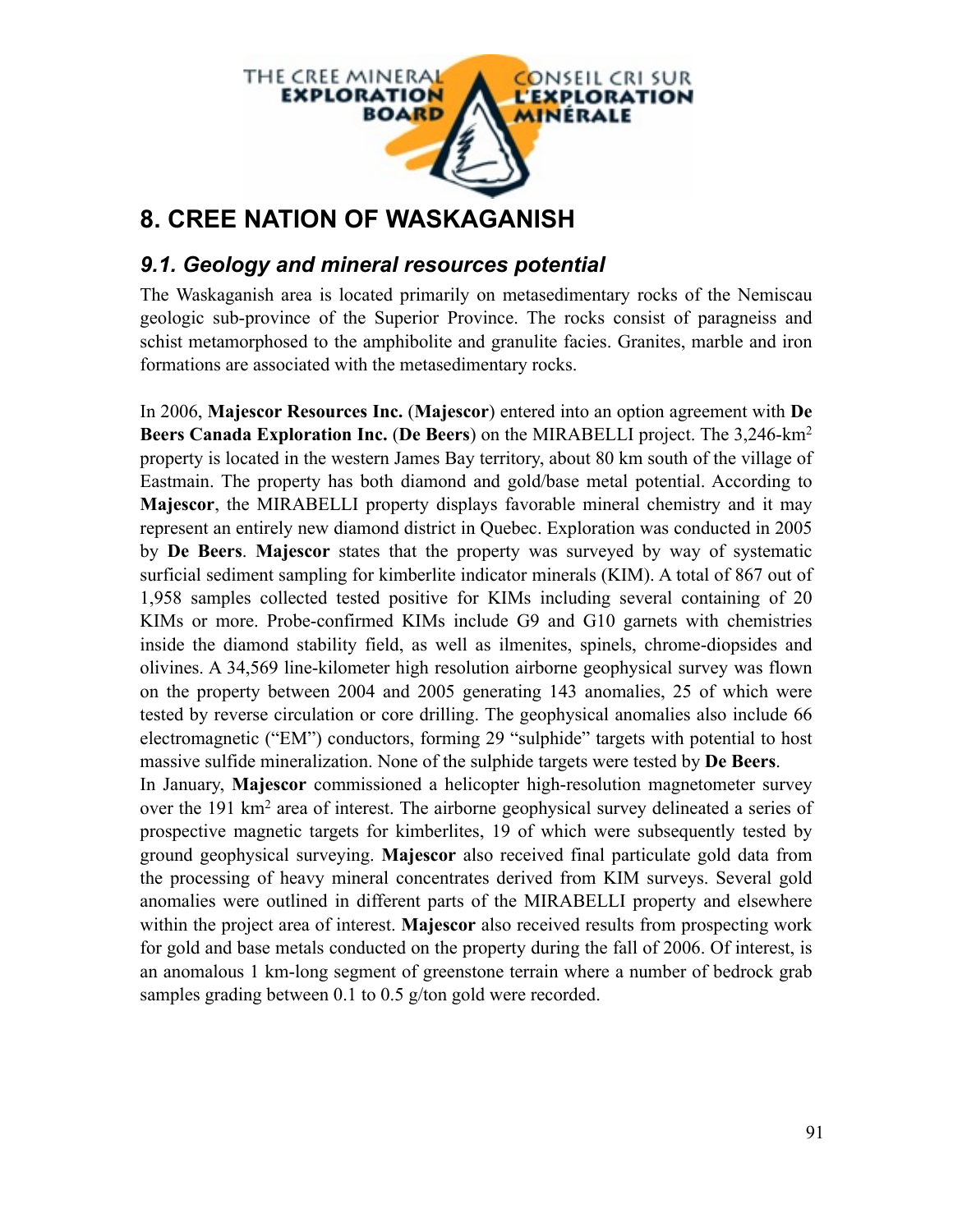

# **9. WHAPMAGOOSTUI FIRST NATION**

# *9.1. Geology and mineral resources potential*

The community of Whapmagoostui is located in the Bienville Subprovince, a plutonic assemblage occupying the southern part of the northern Superior province. It is composed mainly of migmatized orthogenesis ranging from tonalitic to granodioritic in composition, with enclaves of supracrustal (iron formation, paragneiss, metavolcanic rock) and plutonic (ultramafic) rocks intruded by synkinematic granodioritic to tonalitic plutons and by late biotite granites (Perreault and Moorehead, 2003). This subprovince also contains volcano-sedimentary belts, such as the Lac Fagnant Belt, metamorphosed to the amphibolite facies (Perreault and Moorehead, 2003).

The Cree Mineral Exploration Board conducted mapping activities in the Whapmagoostui region in 2004-2005.

Highlights:

- ➢ **NIOCAN Inc.** reports that its GREAT WHALE IRON property contains an estimated 942 million long tons of crude concentrating ore which can be made available to open-pit mining and that the crude will yield 383 million tons of concentrates containing 67.1% iron and 5.5% silica.
- ➢ **Vantex Resources Ltd**. discovered a gold showing grading 0.57 g/t Au in a conglomerate located near the main uranium showing on its MANIC property. Six grab samples in the uranium zone showed an important radioactivity and grades varying from 171 to 929 ppm U.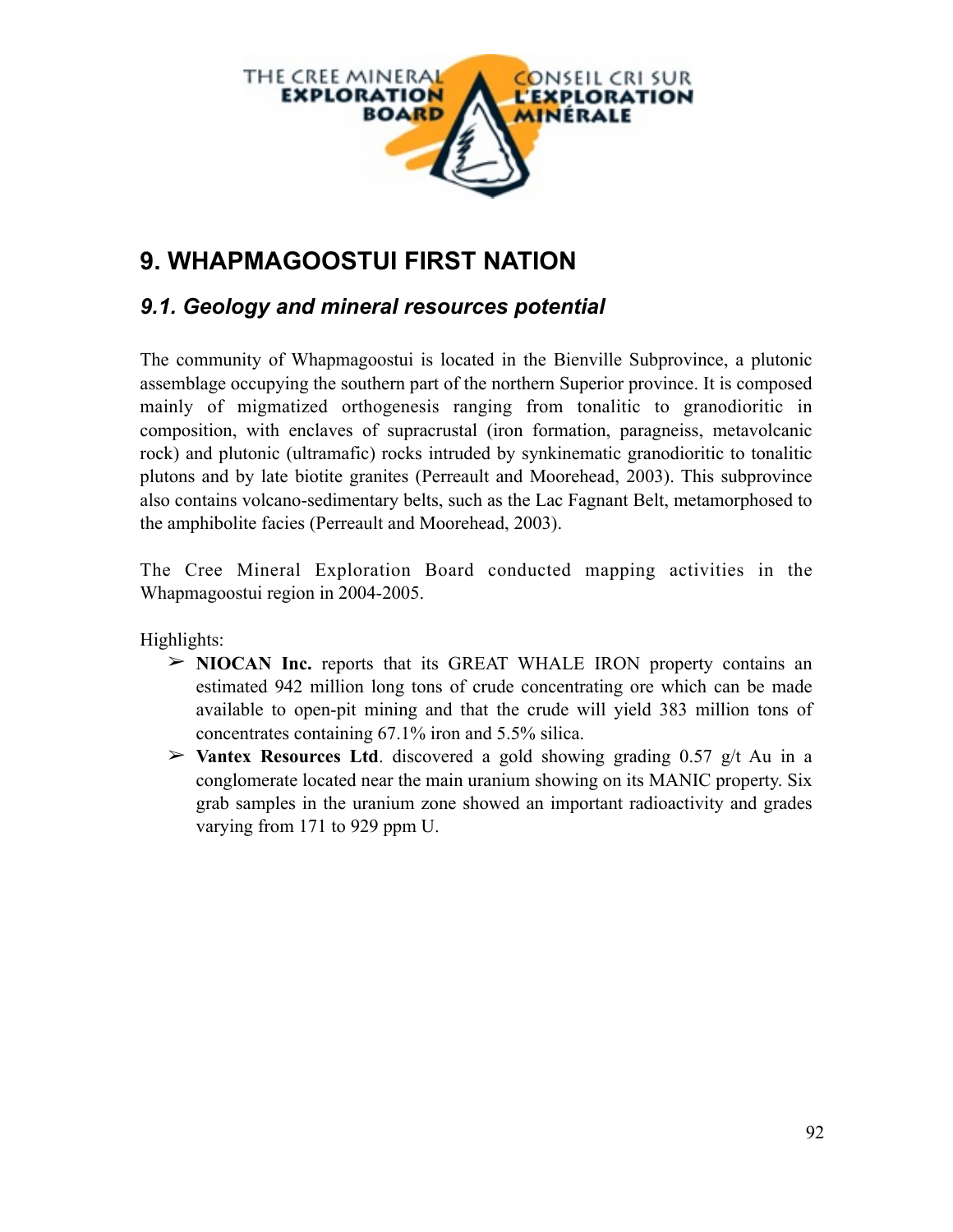

# *9.2. Mineral Exploration Activity (Whapmagoostui)*

| <b>NTS</b> | <b>COMPANIES/</b><br><b>PROSPECTORS</b> | <b>PROJECTS</b>                             | <b>SUBSTA</b><br><b>NCES</b> | <b>WORK</b>           | Year |
|------------|-----------------------------------------|---------------------------------------------|------------------------------|-----------------------|------|
|            | NIOCAN INC                              | <b>GREAT</b><br><b>WHALE</b><br><b>IRON</b> | Fe                           | D                     | 2007 |
|            | <b>VANTEX RESOURCES LTD</b>             | <b>MANIC</b>                                | Au, U                        | D(9000),<br><b>RE</b> | 2007 |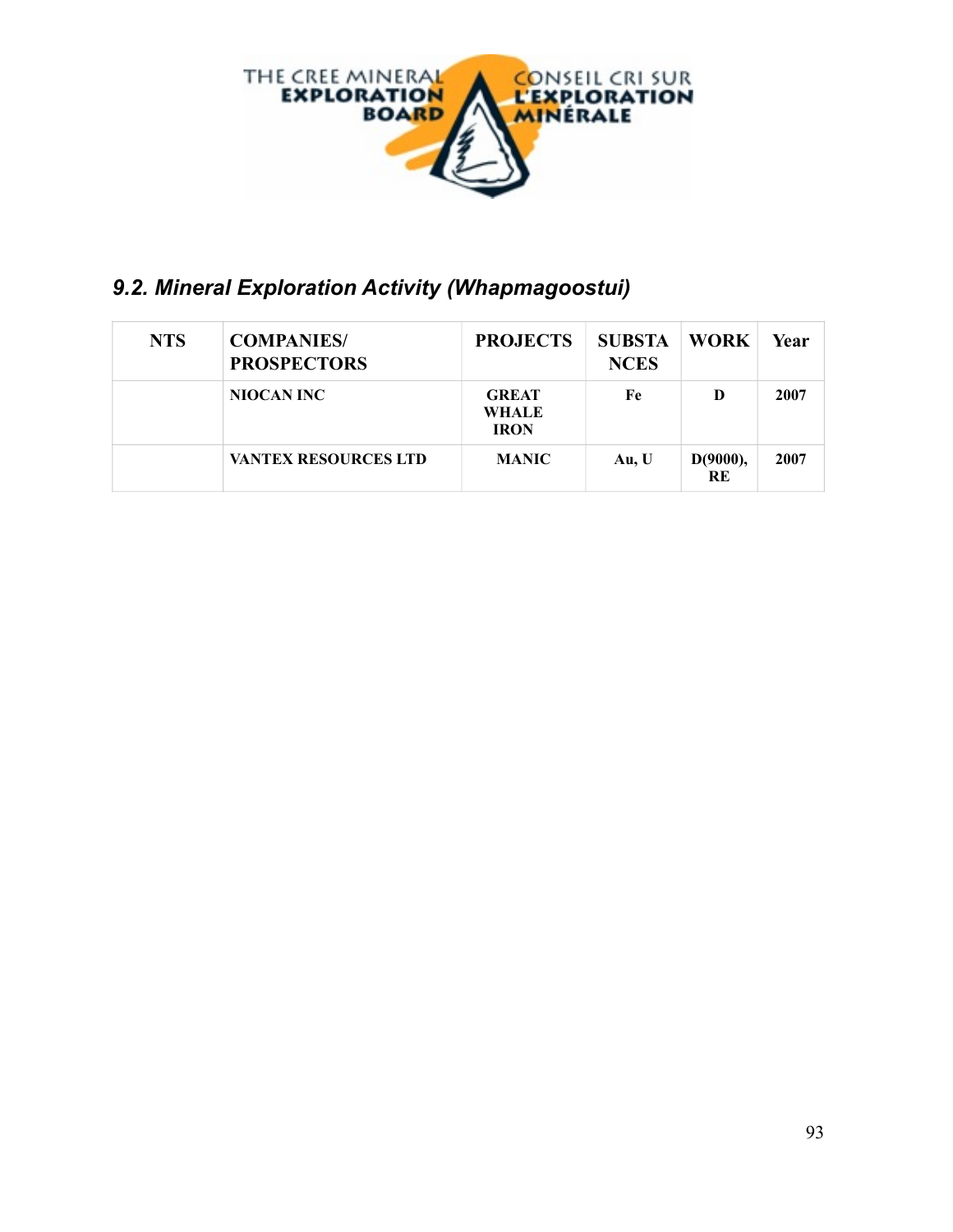

**NIOCAN Inc.** (**NIOCAN**) is active on its wholly owned GREAT WHALE IRON property in the Whapmagoostui area. **NIOCAN** describes the property as consisting of three iron deposits: the A, D, and E groups. The three iron deposits and their associated rocks occur as separate enclaves within the granite and gneiss exposures marking the core of the Huronian structural arch extending from the Labrador Trough to the east coast of Hudson Bay. According to **NIOCAN**, the A Group deposit has an overall length of 5,500 metres and a width ranging from 90 metres up to 900 metres. The layered rocks strike approximately north 15° west and dip steeply to the east. Drilling indicates that the iron formation extends to a depth of at least 250 metres. The D Group deposit occupies an area of about 1.6 kilometres in diameter. It is made up of a schist and iron formation sequence. Mineral grain is coarser than that found in the A Group. In the E Group deposit, the eastward-dipping iron formation and schist series is surrounded by and underlain by granite. The iron formation in the E deposit contains more silicates and has a lower grade than that of the other two deposits. Grain size is slightly larger than that found in the D deposit. The E Group covers an area of 1.3 km2.

**NIOCAN** reports that the three deposits contain an estimated 942 million long tons of crude concentrating ore which can be made available to open-pit mining and that the crude will yield 383 million tons of concentrates containing 67.1% iron and 5.5% silica.

## **VANTEX RESOURCES LTD**

In September, **Vantex Resources Ltd** (**Vantex**) announced the discovery of gold on the MANIC property and confirms uranium potential of the same showing. Following a first reconnaissance visit to prepare the current exploration program consisting in geological, geophysical and geochemical surveys and sampling, the company has discovered a gold showing grading 570 ppb Au  $(0.57 \text{ g/t} \text{Au})$  in a conglomerate located near the main uranium showing. Six grab samples in the uranium zone showed an important radioactivity and grades varying from 171 to 929 ppm U, confirming sampling of Groupe SES in the 70's.

According to **Vantex**, the MANIC property, comprising 40 cells covering an area of 2,080 hectares, has been the object in the mid 70's of exploration work to assess its uranium potential. This exploration work was done by Groupe SES (Seru Nucleaire, Eldorado Nucleaire and SDBJ) and has outlined an important uranium occurrence within kilometric sedimentary units of the Sakami Formation, reaching a width of 370 metres. Results of geological surveys from Groupe SES (GM34753) showed the presence on the MANIC project of a favourable unit hosting three types of uranium enrichments: 1) uranium enrichment in reduction zones in the Archean basement; 2) electrochemical enrichment form conductors in the Archean basement and; 3) heavy minerals (uraninite)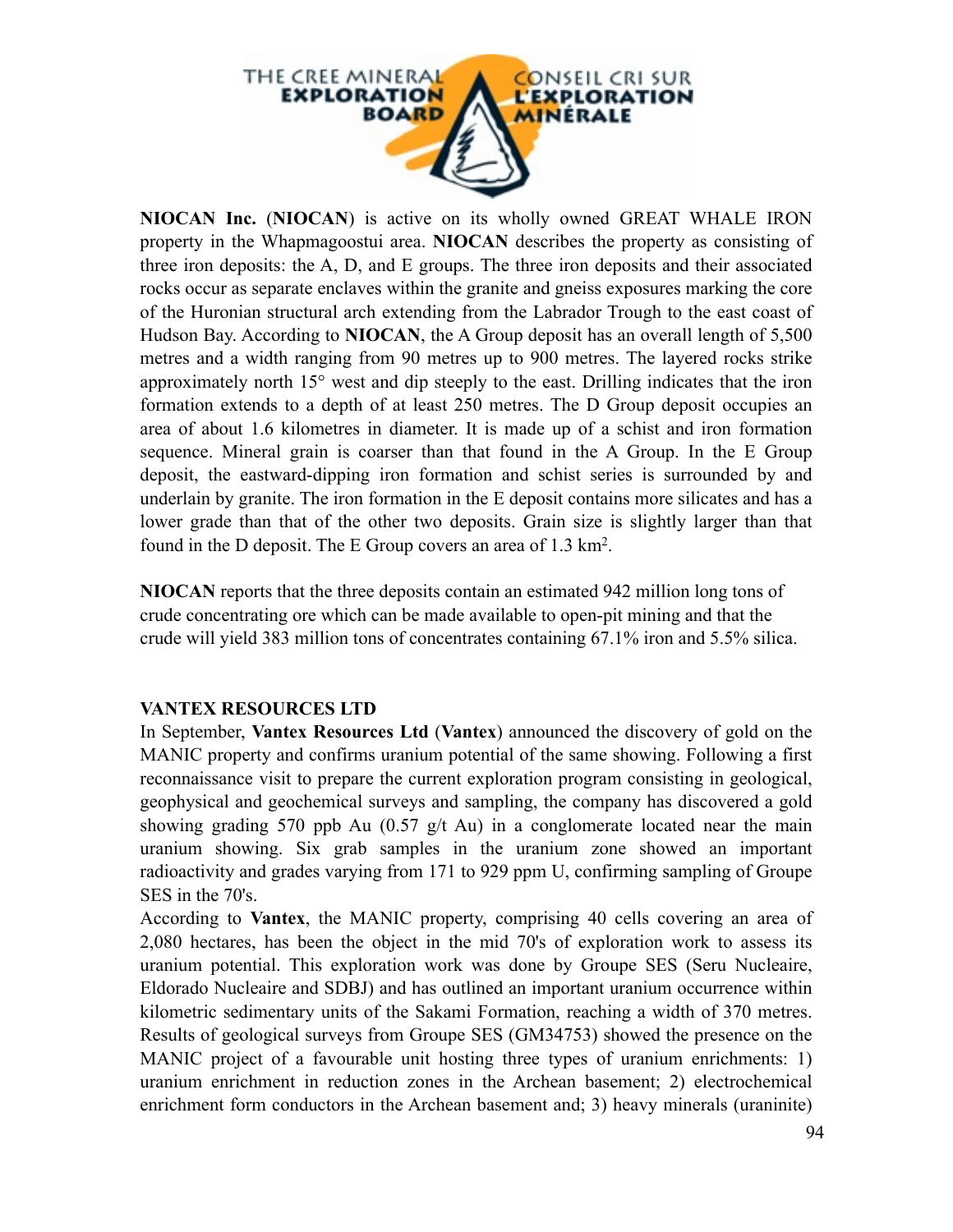

concentration in conglomerate beds. The MANIC sedimentary basin covers an area of 25 sq. km. (GM37017) and the main zone of interest has an area of 2.5-3 sq. km. Seven samples taken by Groupe SES (6 channel and 1 grab samples) were collected in one of the most radioactive zone. Grades were from 53 to 2,463 ppm U, averaging 868 ppm U  $(0.0868\%).$ 

**Vantex** states that the occurrence of gold and uranium in conglomerates is characteristic of gold and/or uranium mines around the world like the Witwatersrand Basin. Other than gold and uranium, the sediments of the MANIC basin may have been formed in a continental area closely associated with active uplift during sedimentation and associated unconformity. This particular geological setting is also a characteristic of the Witwatersrand Basin.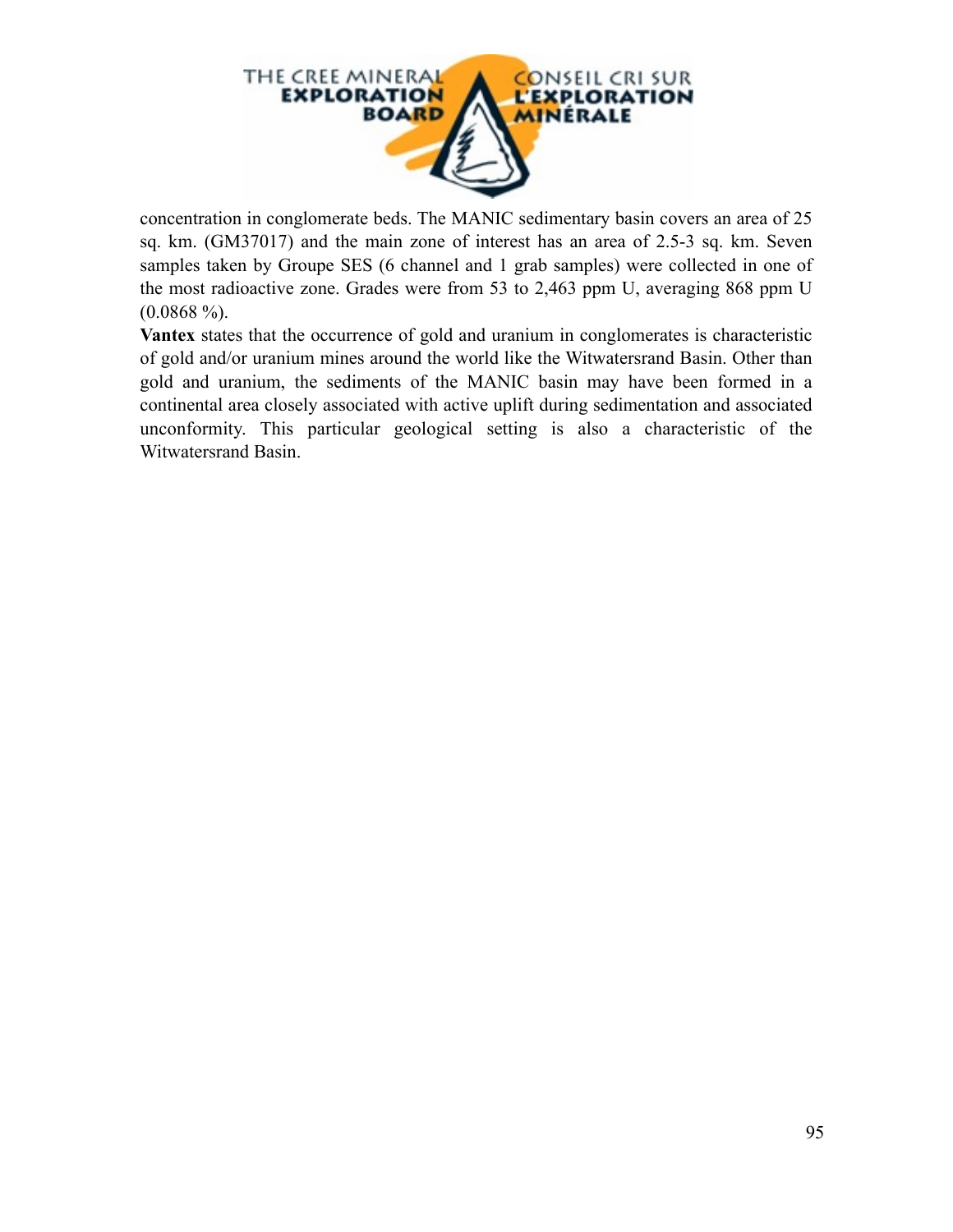

# **10. COMPILATION OF MINING COMPANIES IN EEYOU ISTCHEE**

| <b>COMPANY</b>                                        | <b>COMMUNITY</b>                            | <b>WEBSITE</b>                 |
|-------------------------------------------------------|---------------------------------------------|--------------------------------|
| ALEXANDRIA MINERALS<br><b>CORPORATION</b>             | OUJE-BOUGOUMOU,<br><b>WASWANIPI</b>         | www.alexandriaminerals.co<br>m |
| ALEXIS MINERALS CORPORATION                           | <b>MISTISSINI</b>                           | www.alexisminerals.com         |
| ANGLO-CANADIAN URANIUM CORP                           | <b>MISTISSINI</b>                           | www.anglocanex.com             |
| ANTORO RESOURCES INC                                  | WASWANIPI, WEMINDJI-<br><b>EASTMAIN</b>     | www.antoro.com                 |
| ARIANNE RESOURCES INC (D')                            | OUJE-BOUGOUMOU,<br>WEMINDJI-EASTMAIN        | www.arianne-inc.com            |
| ASHTON MINING OF CANADA INC                           | <b>MISTISSINI</b>                           | www.ashton.ca                  |
| AZIMUT EXPLORATION INC                                | WEMINDJI-EASTMAIN                           | www.azimut-<br>exploration.com |
| <b>BEAUFIELD CONSOLIDATED</b><br><b>RESOURCES INC</b> | MISTISSINI, WASWANIPI,<br>WEMINDJI-EASTMAIN | www.beaufield.com              |
| <b>BREAKWATER RESOURCES LTD</b>                       | MISTISSINI, WASWANIPI                       | www.breakwater.ca              |
| CAMECO CORPORATION                                    | <b>MISTISSINI</b>                           | www.cameco.com                 |
| <b>CAMPBELL RESOURCES INC</b>                         | <b>OUJE-BOUGOUMOU</b>                       | www.ressourcescampbell.c<br>om |
| CANDISCOR RESOURCES INC                               | <b>WASWANIPI</b>                            | www.candiscor.com              |
| COGEMA RESOURCES INC                                  | <b>MISTISSINI</b>                           | www.cogema.fr                  |
| <b>COGITORE RESOURCES INC</b>                         | <b>OUJE-BOUGOUMOU</b>                       | www.cogitore.com               |
| CONSOLIDATED PACIFIC BAY<br>MINERALS LTD              | <b>MISTISSINI</b>                           | www.pacificbayminerals.co<br>m |
| <b>CREE MINERAL EXPLORATION</b><br><b>BOARD</b>       | <b>ALL CREE</b><br><b>COMMUNITIES</b>       | www.cmeb.org                   |
| DE BEERS CANADA EXPLORATION<br>INC                    | <b>MISTISSINI</b>                           | www.debeerscanada.com          |
| DIADEM RESOURCES LTD                                  | <b>MISTISSINI</b>                           | www.diademresources.com        |
| <b>DIANOR RESOURCES INC</b>                           | MISTISSINI, WEMINDJI-<br><b>EASTMAIN</b>    | www.dianor.com                 |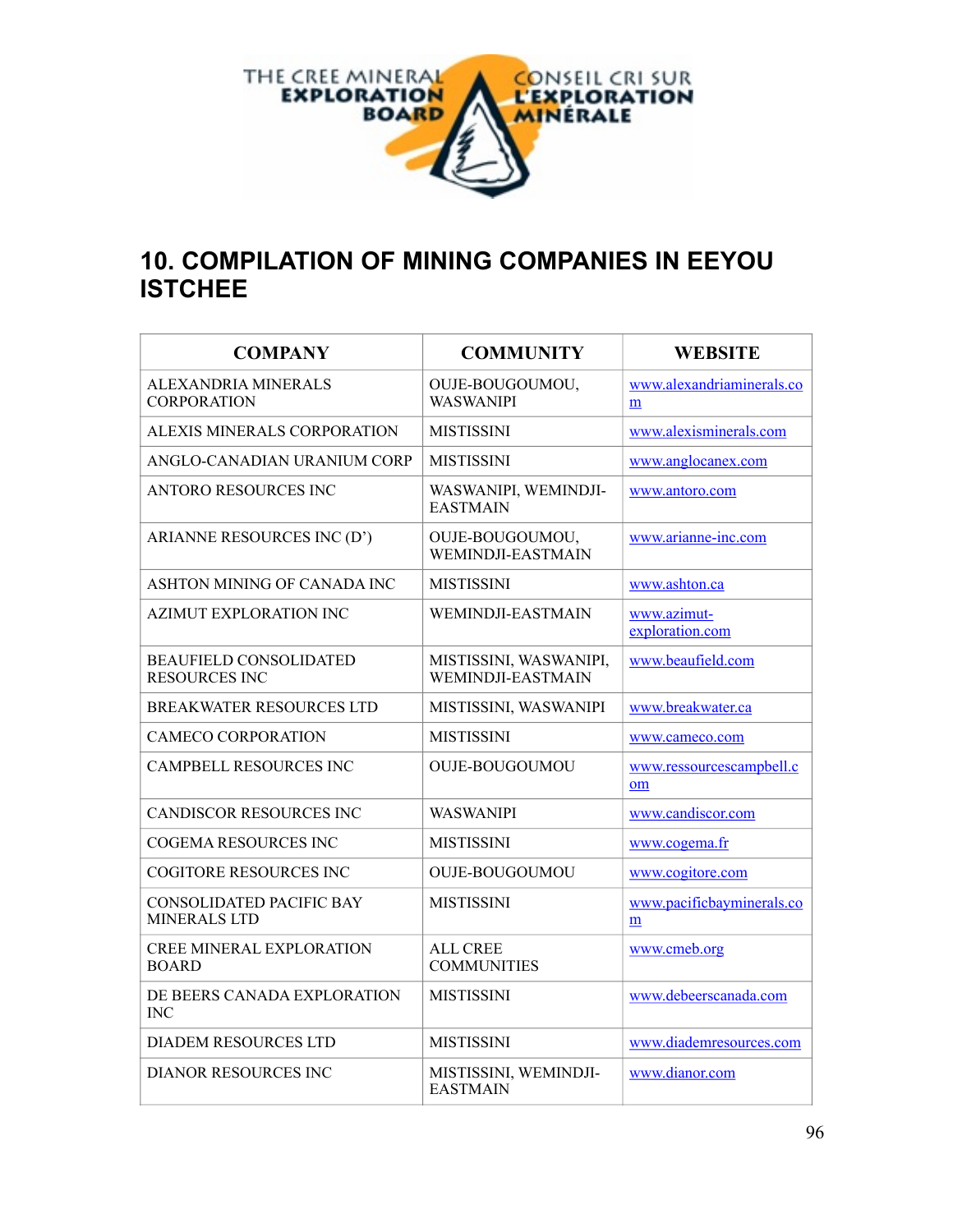

| DIOS EXPLORATION INC                           | MISTISSINI, OUJE-<br>BOUGOUMOU,<br>WEMINDJI-EASTMAIN | www.diosexplo.com                                  |
|------------------------------------------------|------------------------------------------------------|----------------------------------------------------|
| DITEM EXPLORATIONS INC                         | <b>MISTISSINI</b>                                    | www.ditem.com                                      |
| DUNSMUIR VENTURES LTD                          | <b>MISTISSINI</b>                                    | www.dunsmuirventures.co<br>m                       |
| <b>EASTMAIN RESOURCES INC</b>                  | MISTISSINI, WEMINDJI-<br><b>EASTMAIN</b>             | www.eastmain.com                                   |
| <b>ELORO RESOURCES INC</b>                     | WEMINDJI                                             | www.elororesources.com                             |
| <b>EVERTON RESOURCES INC</b>                   | WEMINDJI-EASTMAIN                                    | www.evertonresources.com                           |
| <b>EXPLOR RESOURCES INC</b>                    | <b>WASWANIPI</b>                                     | www.explorresources.com                            |
| <b>FALCONBRIDGE LTD</b>                        | <b>MISTISSINI</b>                                    | www.falconbridge.com                               |
| <b>FOREST GATE RESOURCES INC</b>               | <b>MISTISSINI</b>                                    | www.forestgate.ca                                  |
| FREEWEST RESOURCES OF CANADA<br><b>INC</b>     | <b>WASWANIPI</b>                                     | www.freewest.com                                   |
| <b>GLOBESTAR MINING CORPORATION</b>            | WEMINDJI-EASTMAIN                                    | www.globestarmining.com                            |
| <b>GOLD BULLION DEVELOPMENT</b><br><b>CORP</b> | <b>OUJE-BOUGOUMOU</b>                                | www.goldbulliondevelopm<br>entcorp.com             |
| <b>GOLDCORP. INC</b>                           | WEMINDJI-EASTMAIN                                    | www.goldcorp.com                                   |
| <b>GOLDEN GOOSE RESOURCES INC</b>              | <b>NEMASKA</b>                                       | www.goldengooseres.com                             |
| <b>GOLDEN TAG RESOURCES LTD</b>                | MISTISSINI, WEMINDJI-<br><b>EASTMAIN</b>             | www.goldentag.ca                                   |
| <b>GOLDEN VALLEY MINES LTD</b>                 | WEMINDJI-EASTMAIN                                    | www.goldenvalleymines.co<br>m                      |
| <b>GOLD HAWK RESOURCES INC</b>                 | WASWANIPI                                            | www.goldhawkresources.co<br>m                      |
| <b>HALO RESOURCES LTD</b>                      | <b>WASWANIPI</b>                                     | www.halores.com                                    |
| <b>IAMGOLD</b>                                 | WEMINDJI-EASTMAIN                                    | www.iamgold.com                                    |
| INMET MINING CORPORATION                       | <b>MISTISSINI</b>                                    | www.inmetmining.com                                |
| <b>INTERNATIONAL KIRKLAND</b><br>MINERALS INC  | <b>NEMASKA</b>                                       | www.internationalkirkland.<br>com                  |
| <b>KAKANDA RESOURCES CORP</b>                  | <b>MISTISSINI</b>                                    | www.tangentmanagementc<br>orp.com/clients/kakanda/ |
| KODIAK EXPLORATION LTD                         | <b>MISTISSINI</b>                                    | www.kodiakexp.com                                  |
| LAKE SHORE GOLD CORPORATION                    | <b>WASWANIPI</b>                                     | www.lsgold.com                                     |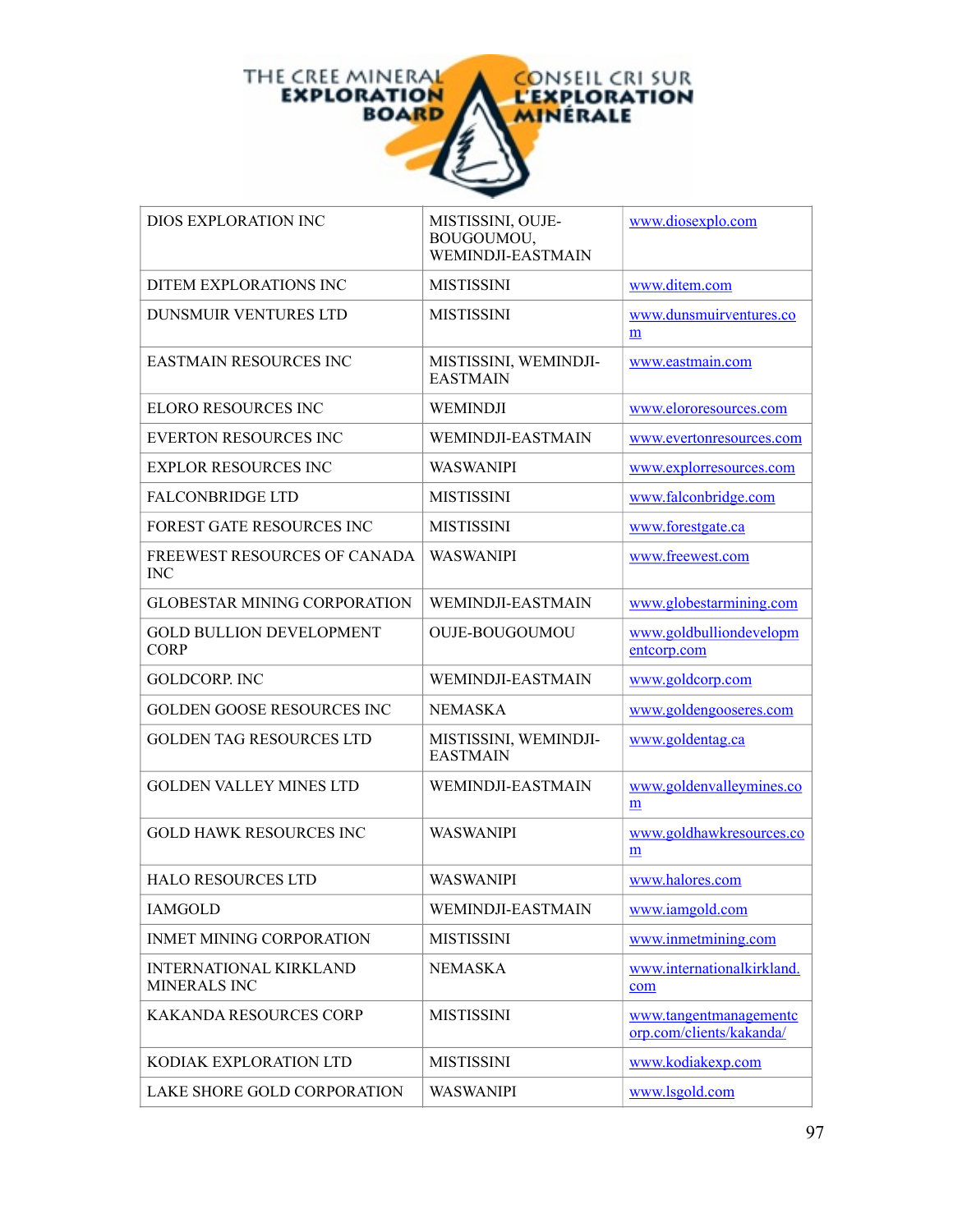

| MACDONALD MINES EXPLORATION<br>LTD.        | <b>MISTISSINI</b>                                   | www.macdonaldmines.com         |
|--------------------------------------------|-----------------------------------------------------|--------------------------------|
| <b>MAJESCOR RESOURCES INC</b>              | MISTISSINI,<br>WASKAGANISH                          | www.majescor.com               |
| <b>MATAMEC EXPLORATIONS INC</b>            | WASWANIPI, WEMINDJI-<br><b>EASTMAIN</b>             | www.matamec.com                |
| <b>MESTON RESOURCES INC</b>                | <b>OUJE-BOUGOUMOU</b>                               | www.ressourcescampbell.c<br>om |
| <b>METANOR RESOURCES INC</b>               | WASWANIPI, WEMINDJI-<br><b>EASTMAIN</b>             | www.metanor.ca                 |
| MIDLAND EXPLORATION INC                    | WEMINDJI-EASTMAIN                                   | www.explorationmidland.c<br>om |
| MIRABEL RESOURCES INC                      | <b>WASWANIPI</b>                                    | www.mirabelresources.com       |
| <b>MSV RESOURCES INC</b>                   | <b>OUJE-BOUGOUMOU</b>                               | www.ressourcescampbell.c<br>om |
| MURGOR RESOURCES INC                       | <b>WASWANIPI</b>                                    | www.murgor.com                 |
| NIMSKEN CORPORATION INC                    | <b>OUJE-BOUGOUMOU</b>                               |                                |
| NIOCAN INC                                 | WHAPMAGOOSTUI                                       | www.niocan.com                 |
| NIOGOLD MINING CORPORATION                 | <b>WASWANIPI</b>                                    | www.niogold.com                |
| NORMABEC MINING RESOURCES<br><b>LTD</b>    | MISTISSINI, WASWANIPI                               | www.normabec.com               |
| NORONT RESOURCES LTD                       | <b>WASWANIPI</b>                                    | www.norontresources.com        |
| NORTHERN MINING EXPLORATIONS<br><b>LTD</b> | MISTISSINI, WASWANIPI                               | www.xnord.com                  |
| NOVAWEST RESOURCES INC                     | OUJE-BOUGOUMOU                                      | www.novawest.com               |
| NUINSCO RESOURCES INC                      | <b>OUJE-BOUGOUMOU</b>                               | www.nuinsco.ca                 |
| PRO-OR MINING RESOURCES INC                | <b>WEMINDJI-EASTMAIN</b>                            | www.pro-or.com                 |
| <b>RADISSON MINING RESOURCES</b>           | <b>OUJE-BOUGOUMOU</b>                               | www.radisonmining.com          |
| RESSOURCES TECTONIC INC (LES)              | MISTISSINI, OUJE-<br>BOUGOUMOU,<br><b>WASWANIPI</b> | www.ressourcestectonic.co<br>m |
| <b>SANTOY RESOURCES LTD</b>                | <b>MISTISSINI</b>                                   | www.santov.ca                  |
| <b>SIRIOS RESOURCES INC</b>                | MISTISSINI, WASWANIPI,<br>WEMINDJI-EASTMAIN         | www.sirios.com                 |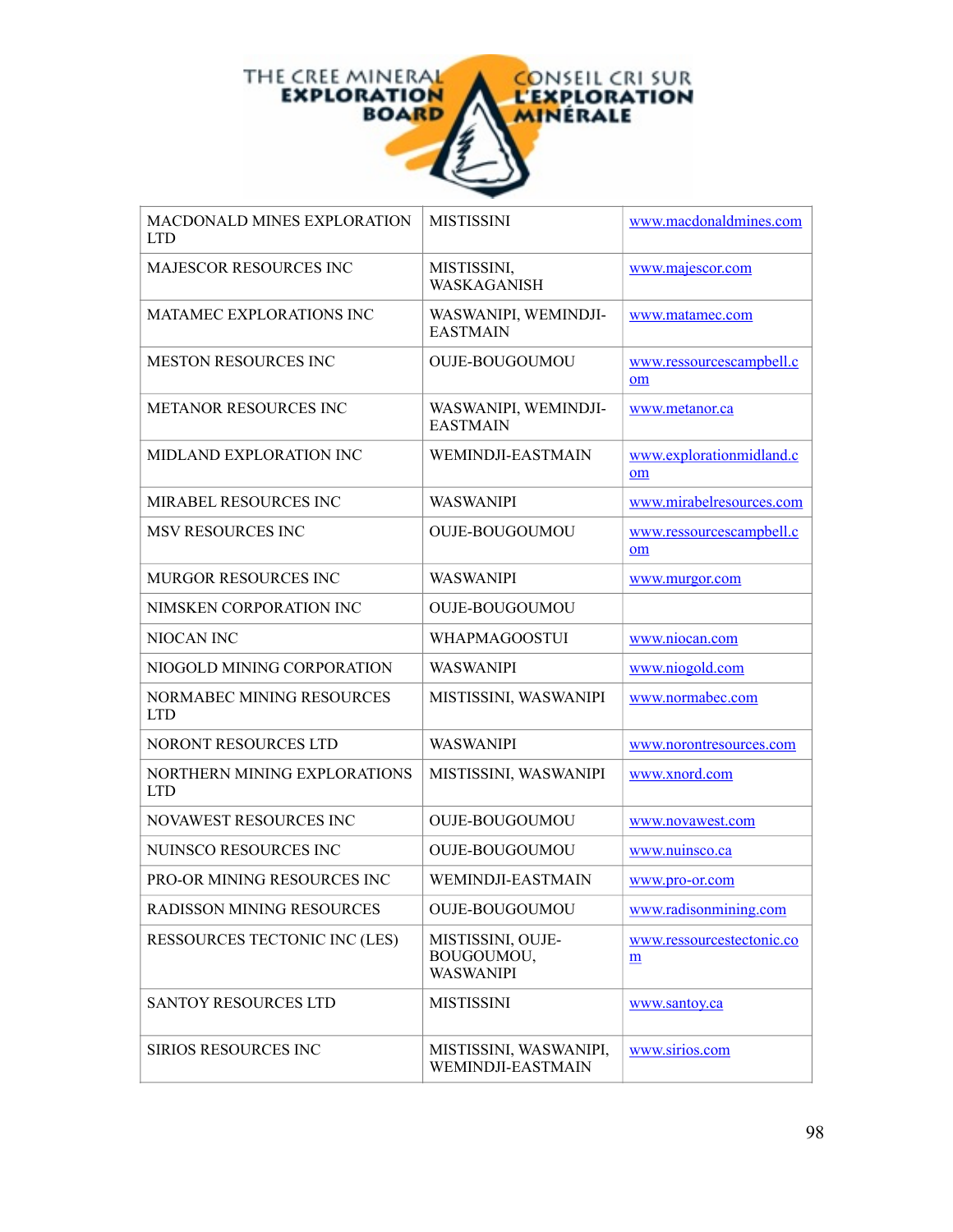

| <b>SOQUEM INC</b>                                   | MISTISSINI, OUJE-<br>BOUGOUMOU,<br>WASWANIPI, WEMINDJI-<br><b>EASTMAIN</b> | www.soquem.qc.ca                |
|-----------------------------------------------------|----------------------------------------------------------------------------|---------------------------------|
| STELLAR PACIFIC VENTURES INC                        | <b>MISTISSINI</b>                                                          | www.stellarpacific.com          |
| STORNOWAY DIAMOND<br><b>CORPORATION</b>             | <b>MISTISSINI</b>                                                          | www.stornowaydiamonds.c<br>om   |
| STRATABOUND MINERALS<br><b>CORPORATION</b>          | <b>MISTISSINI</b>                                                          | www.stratabound.com             |
| STRATECO RESOURCES INC                              | MISTISSINI, WASWANIPI                                                      | www.stratecoinc.com             |
| SUPERIOR DIAMONDS INC                               | <b>MISTISSINI</b>                                                          | www.superiordiamonds.co<br>m    |
| <b>TYPHOON EXPLORATION INC</b>                      | OUJE-BOUGOUMOU,<br>WEMINDJI-EASTMAIN                                       | www.explorationtyphon.co<br>m   |
| URANIUM BAY RESOURCES INC                           | WEMINDJI-EASTMAIN                                                          | www.uraniumbayresources.<br>com |
| URBANA CORPORATION                                  | <b>WASWANIPI</b>                                                           | www.urbanacorp.com              |
| VAALDIAM RESOURCES LTD                              | <b>MISTISSINI</b>                                                          | www.vaaldiam.com                |
| VANTEX RESOURCES LTD                                | WEMINDJI-EASTMAIN                                                          | www.vantexresources.com         |
| VIOR MINING EXPLORATION<br><b>COMPANY INC</b>       | <b>MISTISSINI</b>                                                          | www.vior.ca                     |
| VICTORY NICKEL INC                                  | WASWANIPI                                                                  | www.victorynickel.ca            |
| <b>VIRGINIA MINES INC</b>                           | MISTISSINI, WEMINDJI-<br><b>EASTMAIN</b>                                   | www.virginia.qc.ca              |
| WEMINDJI EXPLORATION INC<br>(WEMEX)                 | WEMINDJI                                                                   | www.wemex.ca                    |
| VVC EXPLORATION CORPORATION                         | WEMINDJI, EASTMAIN,<br><b>CHISASIBI</b>                                    | www.vvcexploration.com          |
| <b>WESTERN TROY CAPITAL</b><br><b>RESOURCES INC</b> | <b>MISTISSINI</b>                                                          | www.westerntroy.com             |
| WOLFDEN RESOURCES INC                               | WASWANIPI                                                                  | www.wolfdenresources.co<br>m    |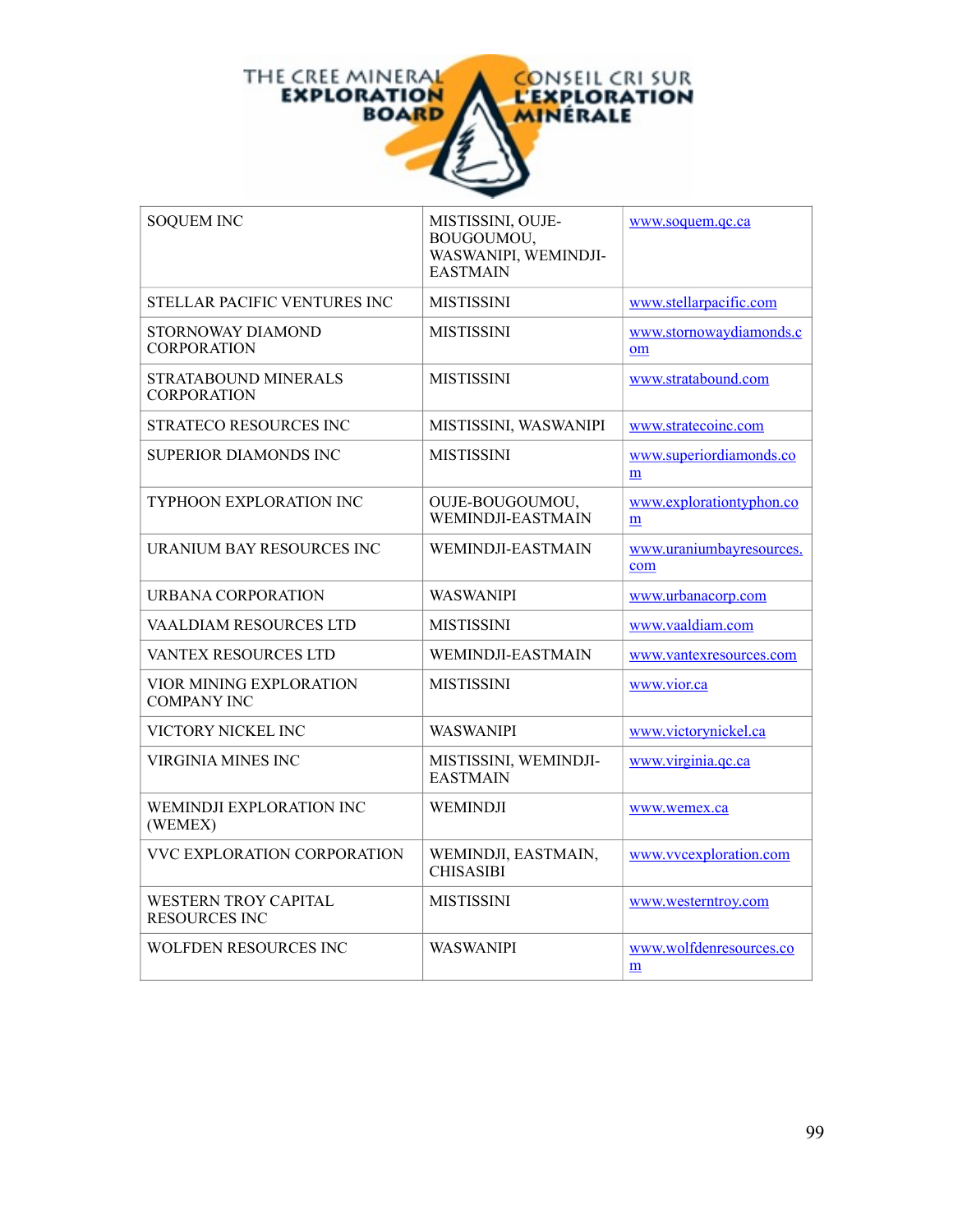

# **11. CREE WORKERS HIRED IN MINERAL EXPLORATION ON THE JAMES BAY TERRITORY**

| <b>NAME</b>                | <b>COMMUNITY</b>  | <b>POSITION/JOB</b>          |
|----------------------------|-------------------|------------------------------|
| <b>BEARSKIN, GEORGE</b>    | <b>MISTISSINI</b> | <b>CAMP MAINTENANCE</b>      |
| <b>BLACKSMITH, ALEX</b>    | <b>MISTISSINI</b> | FIELD TECHNICIAN             |
| <b>BLACKSMITH, GARY</b>    | <b>MISTISSINI</b> | FIELD TECHNICIAN             |
| <b>BLACKSMITH, NOAH</b>    | <b>MISTISSINI</b> | FIELD TECHNICIAN             |
| <b>BLACKSMITH, WILLIAM</b> | <b>MISTISSINI</b> | FIELD TECHNICIAN             |
| <b>BRIEN, ALEX</b>         | <b>MISTISSINI</b> | HEAVY MACHINERY OPERATOR     |
| <b>BRIEN, HARRIET</b>      | <b>MISTISSINI</b> | <b>CLEANING KITCHEN HELP</b> |
| <b>BRIEN, JONAH</b>        | <b>MISTISSINI</b> | FIELD TECHNICIAN             |
| <b>BRIEN, STANLEY</b>      | <b>MISTISSINI</b> | FIELD TECHNICIAN             |
| COON, BILLY                | <b>MISTISSINI</b> | FIELD TECHNICIAN             |
| COON, NATHANIEL            | <b>MISTISSINI</b> | FIELD TECHNICIAN             |
| COON-COME, ETIENNE         | <b>MISTISSINI</b> | FIELD TECHNICIAN             |
| COON-COME, RON             | <b>MISTISSINI</b> | CARPENTER, MAINTENANCE       |
| COON-COME, MATTHEW         | <b>MISTISSINI</b> | <b>FIELD TECHNICIAN</b>      |
| COONISHISH, BRUCE          | <b>MISTISSINI</b> | FIELD TECHNICIAN             |
| COONISHISH, CLAUDE         | <b>MISTISSINI</b> | FIELD TECHNICIAN             |
| EDWARDS, GERALD            | <b>MISTISSINI</b> | FIELD TECHNICIAN             |
| <b>GUNNER, ALBERT</b>      | <b>MISTISSINI</b> | FIELD TECHNICIAN             |
| <b>GUNNER, ANDREW</b>      | <b>MISTISSINI</b> | FIELD TECHNICIAN             |
| <b>GUNNER, BILLY</b>       | <b>MISTISSINI</b> | FIELD TECHNICIAN             |
| <b>GUNNER, CHARITY</b>     | <b>MISTISSINI</b> | FIELD TECHNICIAN             |
| <b>GUNNER, EMMA</b>        | <b>MISTISSINI</b> | <b>COOK</b>                  |
| HUSKY, JENNIFER            | <b>MISTISSINI</b> | <b>CAMP JANITOR</b>          |
| <b>JOLLY, JAMES</b>        | <b>MISTISSINI</b> | FIELD TECHNICIAN             |
| LONGCHAP, BUCKLEY          | <b>MISTISSINI</b> | <b>FIELD TECHNICIAN</b>      |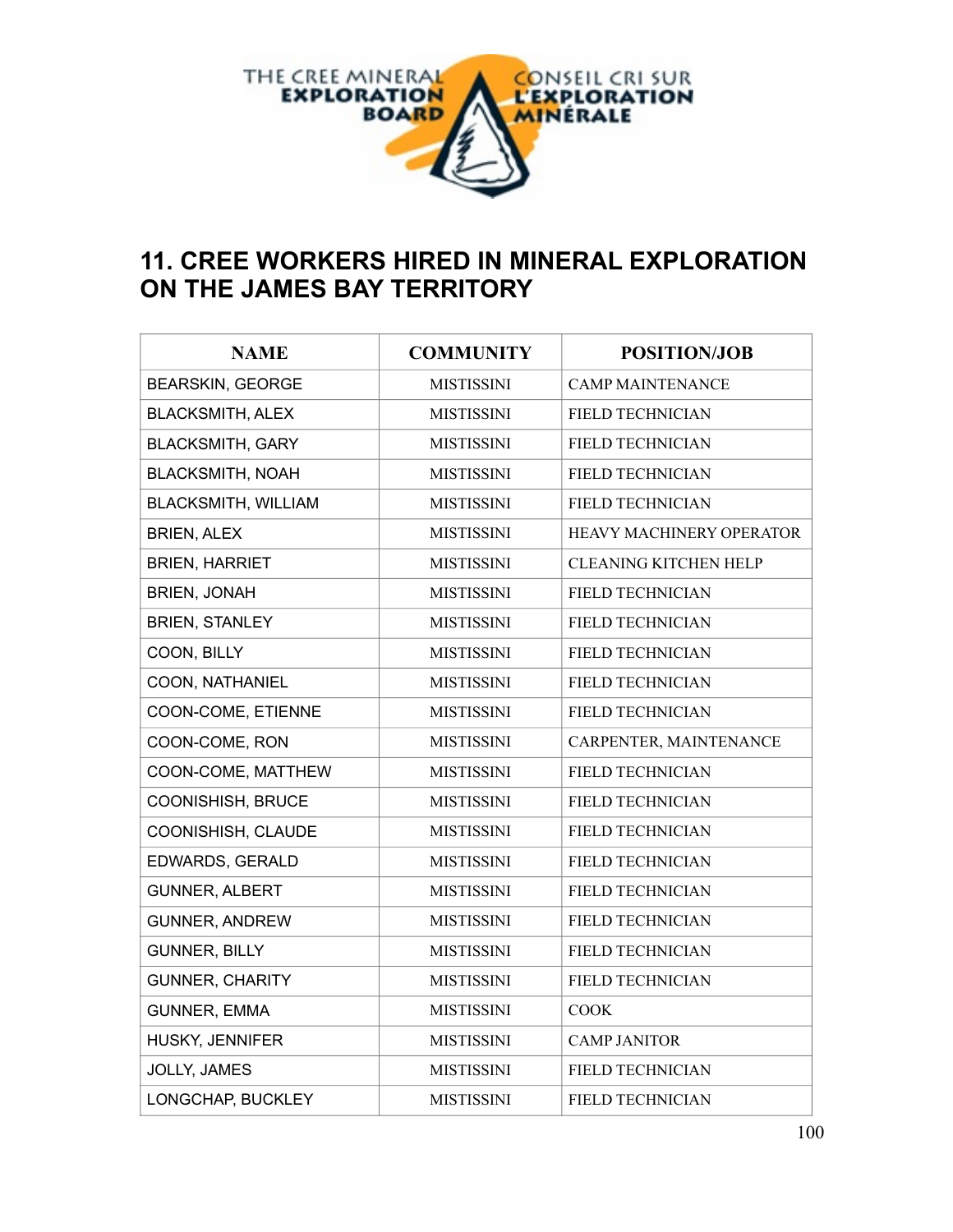

| LONGCHAP, EARL       | <b>MISTISSINI</b> | FIELD TECHNICIAN                              |
|----------------------|-------------------|-----------------------------------------------|
| MACLEOD, JAMES H     | <b>MISTISSINI</b> | FIELD TECHNICIAN,<br><b>SUPERVISOR</b>        |
| MACLEOD, LARRY       | <b>MISTISSINI</b> | <b>SUPERVISOR</b>                             |
| MATOUSH, ALLAN       | <b>MISTISSINI</b> | FIELD TECHNICIAN                              |
| MATOUSH, EDDY        | <b>MISTISSINI</b> | FIELD TECHNICIAN                              |
| MATOUSH, ERASMUS     | <b>MISTISSINI</b> | <b>DRILLER</b>                                |
| MATOUSH, LEONARD     | <b>MISTISSINI</b> | FIELD TECHNICIAN                              |
| MATTAWASHISH, DANIEL | <b>MISTISSINI</b> | HEAVY MACHINERY OPERATOR                      |
| MIANSCUM, KEVIN      | <b>MISTISSINI</b> | FIELD TECHNICIAN                              |
| MITCHELL, KISIS      | <b>MISTSSINI</b>  | <b>DRILLER</b>                                |
| NEEPOSH, JONATHAN    | <b>MISTISSINI</b> | FIELD TECHNICIAN                              |
| NEEPOSH, RACHEL      | <b>MISTISSINI</b> | <b>REVERSE CIRCULATION</b><br><b>DRILLING</b> |
| NEEPOSH, SHAWN       | <b>MISTISSINI</b> | FIELD TECHNICIAN                              |
| OTTEREYES, JOHN      | <b>MISTISSINI</b> | <b>FIELD TECHNICIAN</b>                       |
|                      |                   |                                               |
| PEACE, DAVID JOHN    | WASKAGANISH       | <b>DRILLER</b>                                |
| PETAWABANO, ERNEST   | <b>MISTISSINI</b> | <b>FIELD TECHNICIAN</b>                       |
| RABBITSKIN, MATTHEW  | <b>MISTISSINI</b> | FIELD TECHNICIAN                              |
| SHECAPIO, GARY       | <b>MISTISSINI</b> | FIELD TECHNICIAN                              |
| SWALLOW, AARON       | <b>MISTISSINI</b> | FIELD TECHNICIAN                              |
| SWALLOW, BILLY       | <b>MISTISSINI</b> | <b>FIELD TECHNICIAN</b>                       |
| SWALLOW, JONATHAN    | <b>MISTISSINI</b> | FIELD TECHNICIAN                              |
| SWALLOW, SIDNEY      | <b>MISTISSINI</b> | HEAVY MACHINERY OPERATOR                      |
| SWALLOW, ALFRED      | <b>MISTISSINI</b> | CARPENTER, MAINTENANCE                        |
| SWALLOW, EMERSON     | <b>MISTISSINI</b> | FIELD TECHNICIAN                              |
| SWALLOW, GORDON      | <b>MISTISSINI</b> | FIELD TECHNICIAN                              |
| SWALLOW, JOE         | <b>MISTISSINI</b> | FIELD TECHNICIAN                              |
| SWALLOW, JOHNNY      | <b>MISTISSINI</b> | <b>HEAVY MACHINERY OPERATOR</b>               |
| SWALLOW, NANNIE      | <b>MISTISSINI</b> | <b>CAMP JANITOR</b>                           |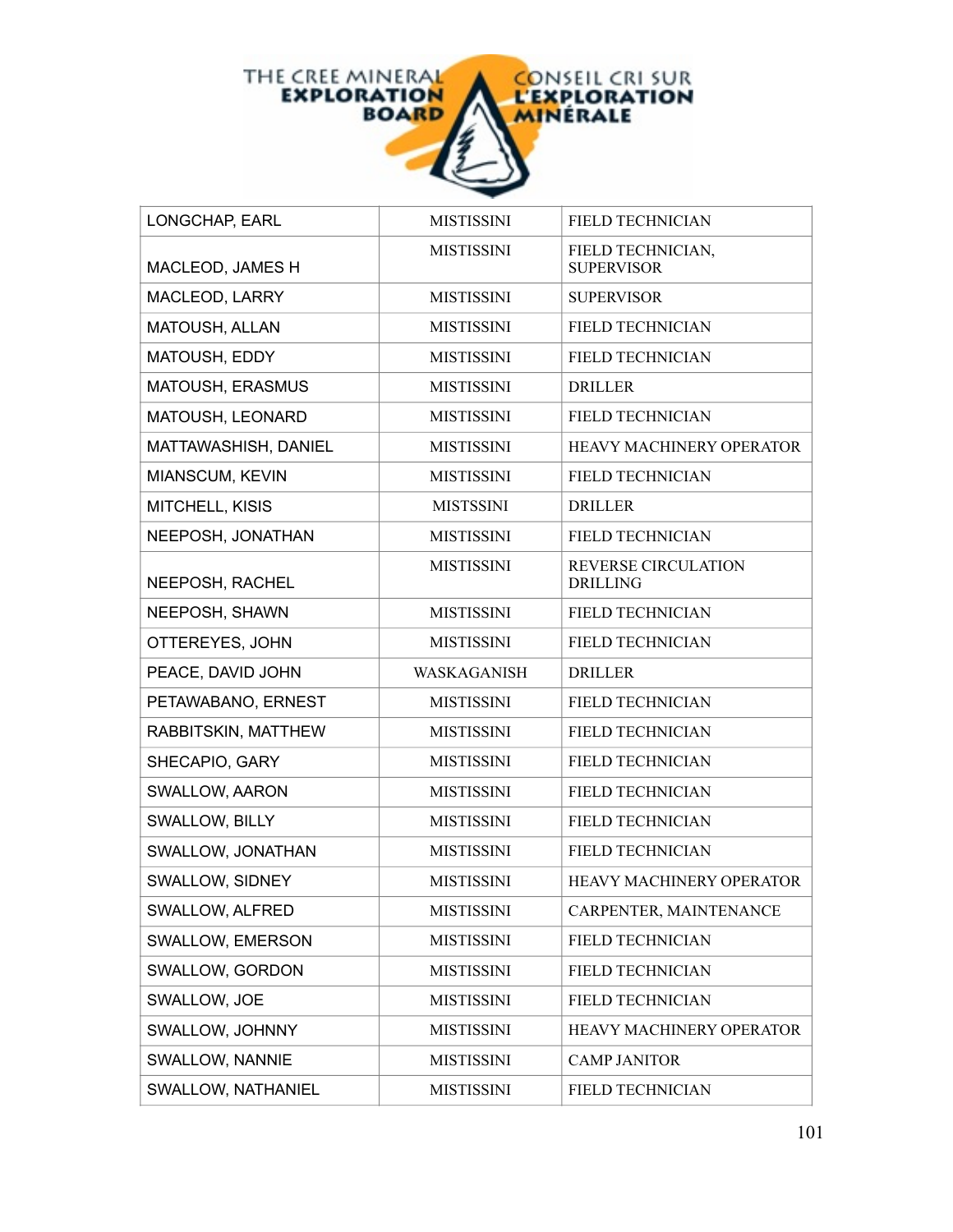

| SWALLOW, PAULAMEAN | <b>MISTISSINI</b> | <b>FIELD TECHNICIAN</b> |
|--------------------|-------------------|-------------------------|
| VOYAGEUR, PETER    | <b>MISTISSINI</b> | <b>FIELD TECHNICIAN</b> |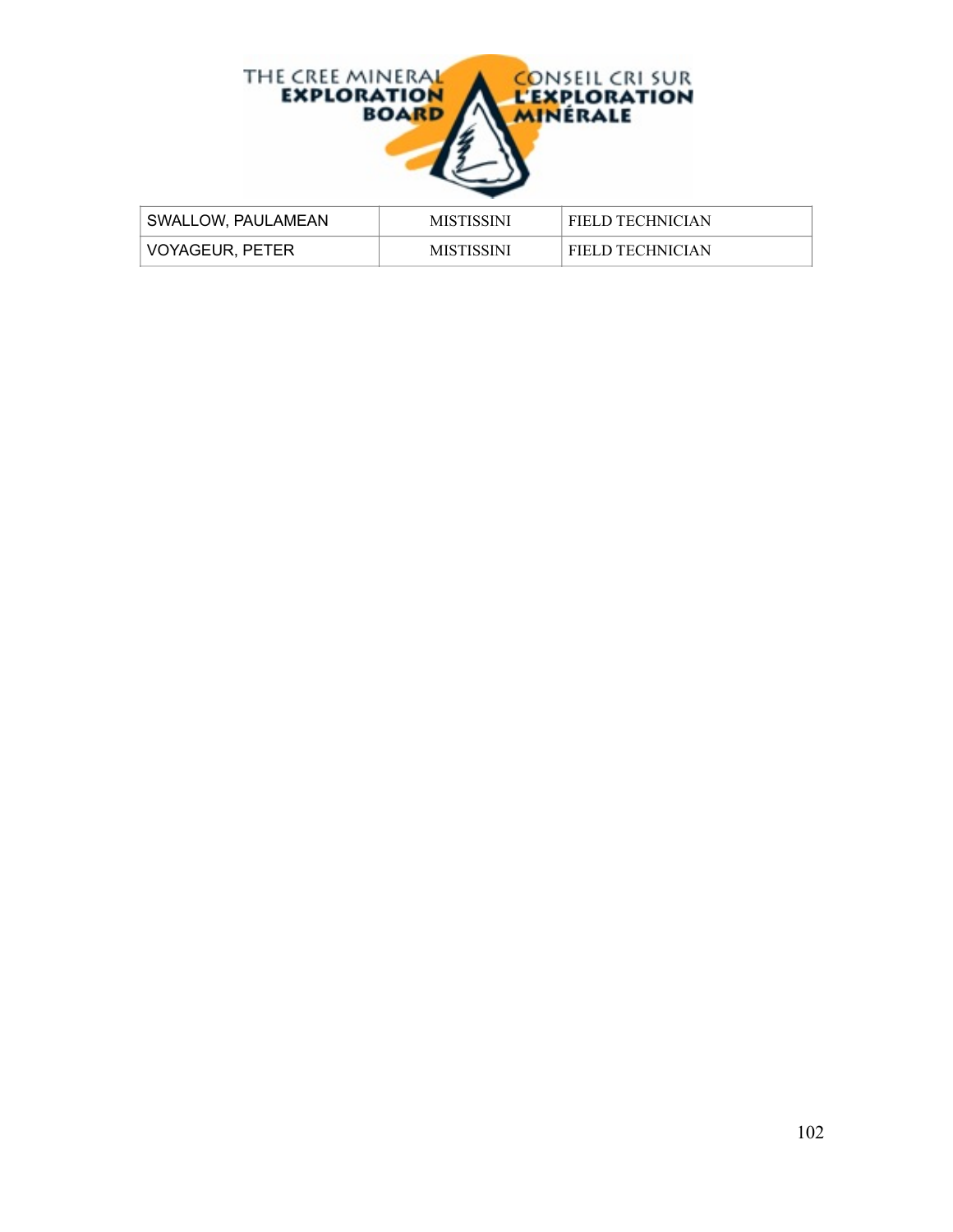

# **12. REFERENCES**

ATKINS, W.M., 1988. - Geochemical soil sampling survey. Mountain Lake Project, Nemiscau area. Ministère des Ressources naturelles, GM 46904.

DOUCET, P. – MOOREHEAD, J. – COTÉ, S., 2003 – Southern Part of the Superior Province (Abitibi and Pontiac Subprovinces) in Report on mineral exploration activities in Québec 2002, Ministère des Ressources naturelles, Québec; DV 2003-02, pages 21-28.

HOCQ, M.1994 – La Province du Supérieur in Géologie du Québec, Ministère des Ressources naturelles, Québec, MM 94-01, pages 7-19.

HOULE, P., 2003 – James Bay Region, Central Part of the Superior Province (Opatica, Opinaca, Nemiscau, and La Grande Subprovinces) in Report on mineral exploration activities in Québec 2002, Ministère des Ressources naturelles, Québec; DV 2003-02, pages 11-16.

LARBI, Y., – MacKINNON, M., 2005 – Eeyou Istchee Mineral Exploration Activities for 2006. Cree Mineral Exploration Board; 75 pages.

MOORHEAD, J. – BEAUMIER, M. – LEFEBVRE, D. – BERNIER, L – MARTEL, D., 1999 – Kimberlites, linéaments et rifts crustaux au Québec. Ministère des Ressources naturelles, Québec; MB 99-35, 50 pages.

MOUKHSIL, A. – DOUCET, P., 1999 – Géologie de la région des lacs Villages (feuillet SNRC 33B/03). Ministère des Ressources naturelles, Québec; RG 99-04, pages 6-12.

MOUKHSIL, A., 2000 – Géologie de la région des lacs Pivert, Anatacau, Kauputauchechun et Wapamisk (feuillets SNRC 33C/01, 33C/02, 33c/07 et 33C/08). Ministère des Ressources naturelles, Québec; RG 2000-04, pages 7-18.

MOUKHSIL, A. – VOICU, G.- DION, C. – DAVID, J. – DAVIS, D.W. – PARENT, M., 2001 – Géologie de la région DE LA Basse-Eastmain centrale (feuillets SNRC 33C/03, 33C/04, 33C/05 et 33C/06). Ministère des Ressources naturelles, Québec; RG 2001-08, pages 9-16.

MOUKHSIL, A. – LEGAULT, M., 2002 – Géologie de la région de la Basse-Eastmain occidentale (feuillets SNRC 33D/01, 33D/02, 33D/07, 33D/08). Ministère des Ressources naturelles, Québec; RG 2002-09, pages 5-10.

PERREAULT, S. – MOOREHEAD, J., 2003 – Northern Part of the Superior Province (Minto, Bienville, and Ashuanipi Subprovinces) in Report on mineral exploration activities in Québec 2002, Ministère des Ressources naturelles, Québec; DV 2003-02, pages 3-8.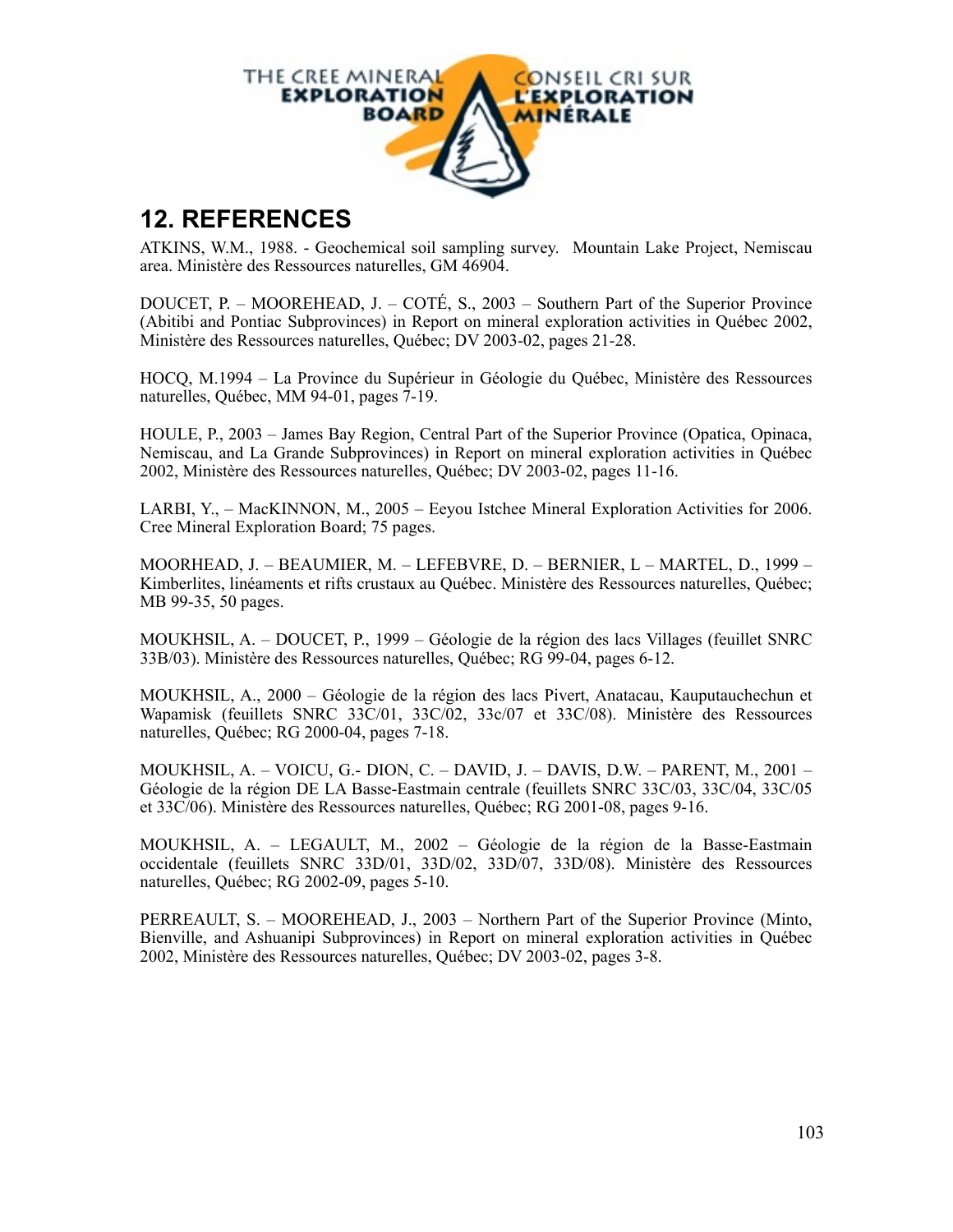

*Information compiled in this report was extracted from the following press releases:*

# **EXPLORATION COMPANIES - PRESS RELEASES**

#### **DATE REGION, COMPANY, HEADLINE**

# *WEMINDJI-EASTMAIN and CHISASIBI*

#### **ARIANNE (D") RESOURCES INC**

March 29, 2007 Arianne reports on resistivity/induced polarization and magnetic surveys from Opinaca

# **AZIMUT EXPLORATION INC**

- June 14, 2007 Azimut Exploration Inc. provides an update for its seven gold exploration properties in Quebec's James Bay region and outlines the Company's key activities for its ongoing 2007 field programs
- August 9,2007 Azimut and Everton discover new mineralized zone at Opinaca, James Bay region, Quebec

## **BEAUFIELD CONSOLIDATED RESOURCES INC**

March 23,  $2007$  Beaufield drills new molybdenum gold target at Opinaca

## **DIOS EXPLORATION INC**

- June 26, 2007 Field work initiated on OPINACA NORD uranium-gold exploration project, Quebec
- July 3, 2007 Geophysical surveys outline 66 kimberlite targets on PONTAX, Quebec; summer follow-up planned

#### **EASTMAIN RESOURCES INC**

- March 28,  $2007$  ELÉONORE SOUTH project IP survey underway
- July 5, 2007 ÉLÉONORE SOUTH exploration update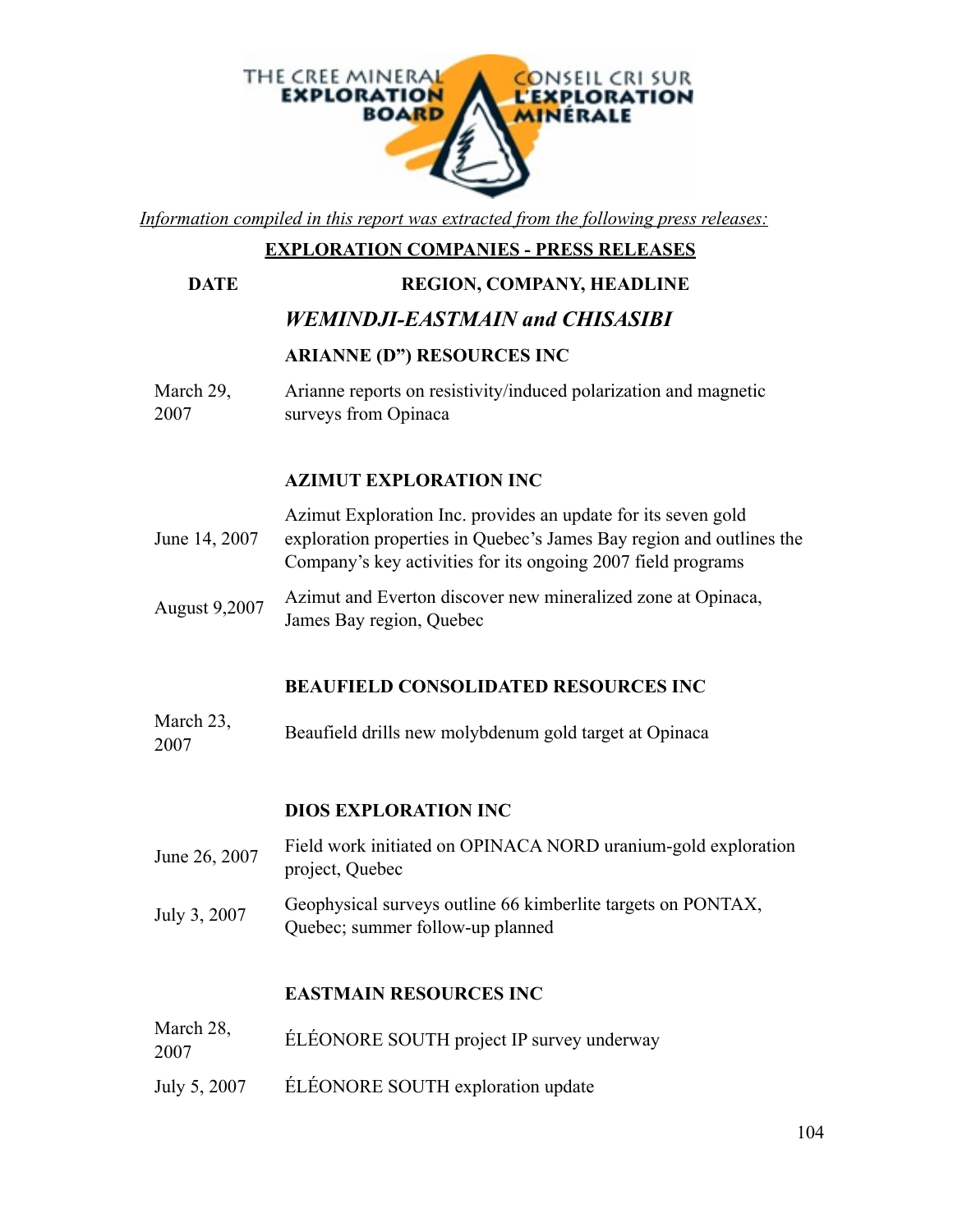

- Aug 30, 2007 Eastmain discovers visible gold zone 37.8g/t Au at ÉLÉONORE SOUTH
- Oct 17, 2007 Definition drilling program underway CLEARWATER project

#### **ELORO RESOURCES LTD**

- March 19, Eloro updates James Bay and Timmins projects 2007
- May 22, 2007 Eloro acquires McArthur Lake nickel property near the Texmont nickel deposit, Timmins, Ontario; updates James Bay exploration
- Oct 10, 2007 Eloro updates DELTA project

#### **EVERTON RESOURCES INC**

- Feb 22, 2007 Everton commences drilling at the Claude Target in the Opinaca gold discovery region, James Bay, Quebec
- March 1, 2007 Everton acquires large land package for gold, copper  $\&$  uranium in James Bay, Quebec
- May 8, 2007 Everton & Azimut provide an Opinaca
- July 18, 2007 Everton samples up to 28.2 g/t gold at the Manuel Showings on WILDCAT 5 in James Bay.

#### **GOLDCORP INC**

#### **GOLDEN TAG RESOURCES LTD**

Feb 26, 2007 Diamond drilling commences on Aquilon Extension property, James Bay, Quebec

#### **MIDLAND EXPLORATION INC**

June 28, 2007 Acquisition of strong molybdenum anomalies in the James Bay region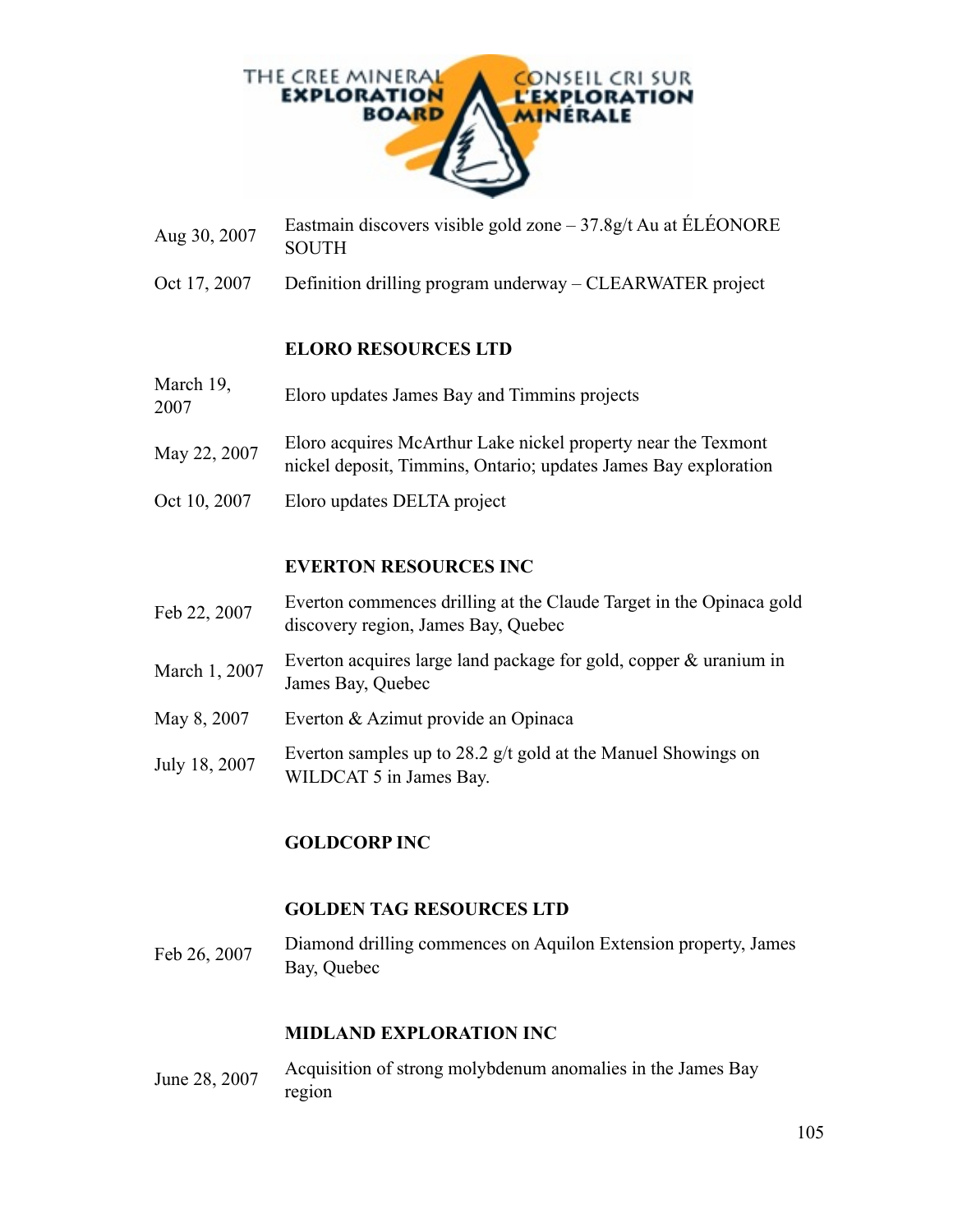

Oct 16, 2007 Midland exploration options its James Bay gold properties to Agnico-Eagle

#### **SIRIOS RESOURCES INC**

- June 1, 2007 Positive drilling results on t he PONTAX silver property
- Sept 24, 2007 Seven drill holes hit the silver-zinc zone and two new potential areas found on PONTAX

#### **PRO-OR MINING RESOURCES INC**

- Feb 19, 2007 Pro-Or announces preliminary December 2006 Menarik-James Bay drilling results
- March 27, 2007 Pro-Or resumes drilling at its Menarik property in James Bay, Quebec

#### **URANIUM BAY RESOURCES INC**

- July 19, 2007 Uranium Bay Resources outlines initial U USKAWANIS uranium property, Quebec
- Sept 7, 2007 Uranium Bay initiates second program on multi-kilometric bedrock uranium targets on USKAWANIS property

#### **VANTEX RESOURCES LTD**

- July 26, 2007 Vantex initiates its exploration program on MONSIEUR F project
- Sept 10,2007 Vantex confirms high grade gold and silver mineralization on MONSIEUR F project

#### **VIRGINIA MINES INC**

March 1, 2007 Drilling at Poste Lemoyne Extension

#### **VVC EXPLORATION CORPORATION**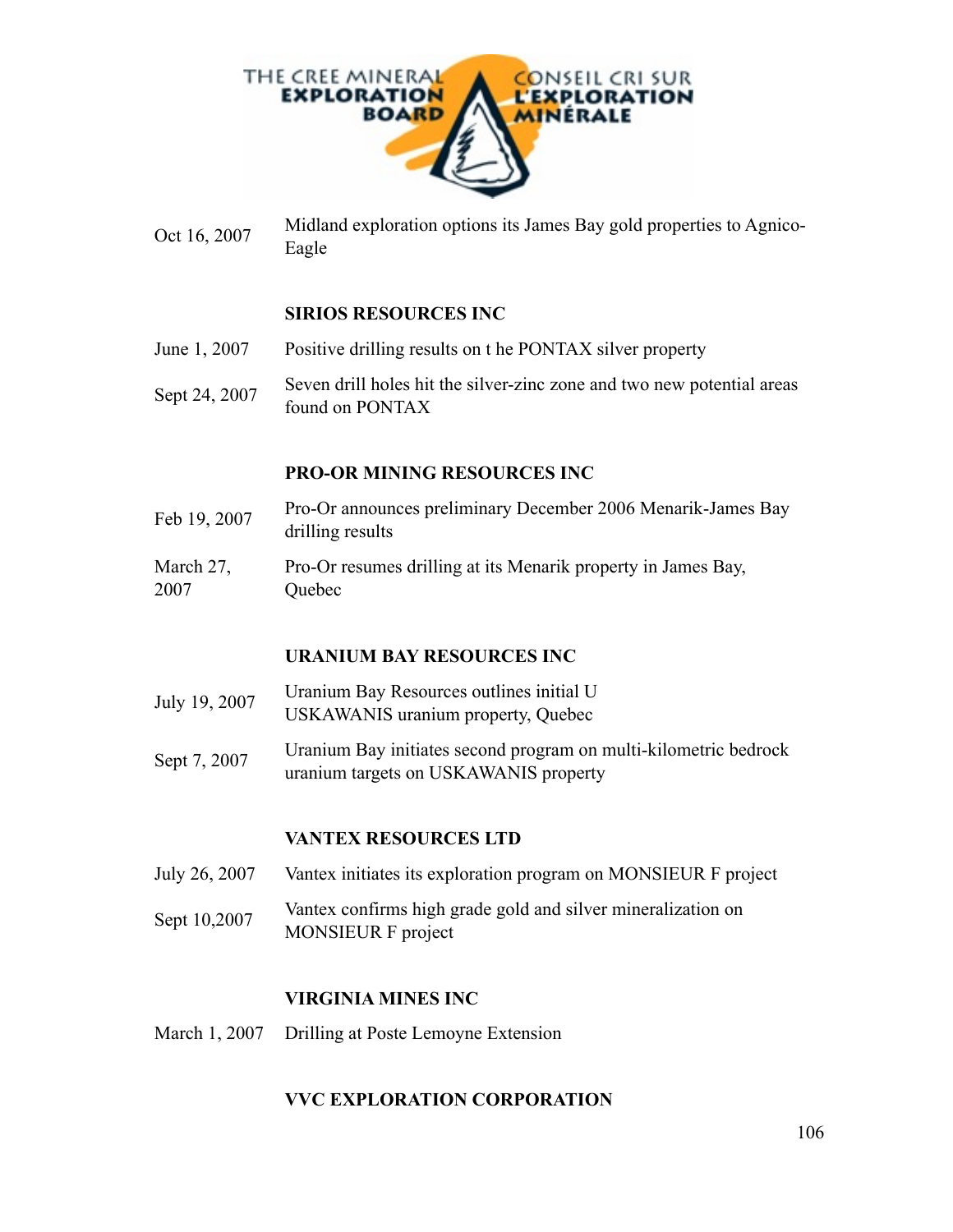

March 15, 2007 VVC Exploration to acquire 5 uranium exploration properties in Quebec

# *MISTISSINI WEST (TROILUS)*

## **BEAUFIELD CONSOLIDATED RESOURCES INC**

- Aug 2, 2007 2007 summer/fall exploration
- Nov 5, 2007 Beaufield acquires 100% of the Tortigny-Troilus properties

## **INMET MINING CORPORATION**

Oct 30,2007 Third quarter report

# *MISTISSINI NORTH (OTISH MOUNTAINS)*

## **ANGLO CANADIAN URANIUM CORPORATION**

- May 15, 2007 Otish Basin uranium project geophysics program
- May 31,2007 Otish Basin geophysical survey results

## **BREAKWATER RESOURCES LTD**

Sept 5, 2007 Breakwater and Virginia provide COULON JV project update

#### **CONSOLIDATED PACIFIC BAY MINERALS LTD**

March 28, 2007 Pacific Bay takes control of Papaskwasati Formation, Otish Mountains, Quebec

## **DITEM EXPLORATIONS INC**

June 14, 2007 Drilling program underway on OTISH URANIUM and OTISH SOUTH properties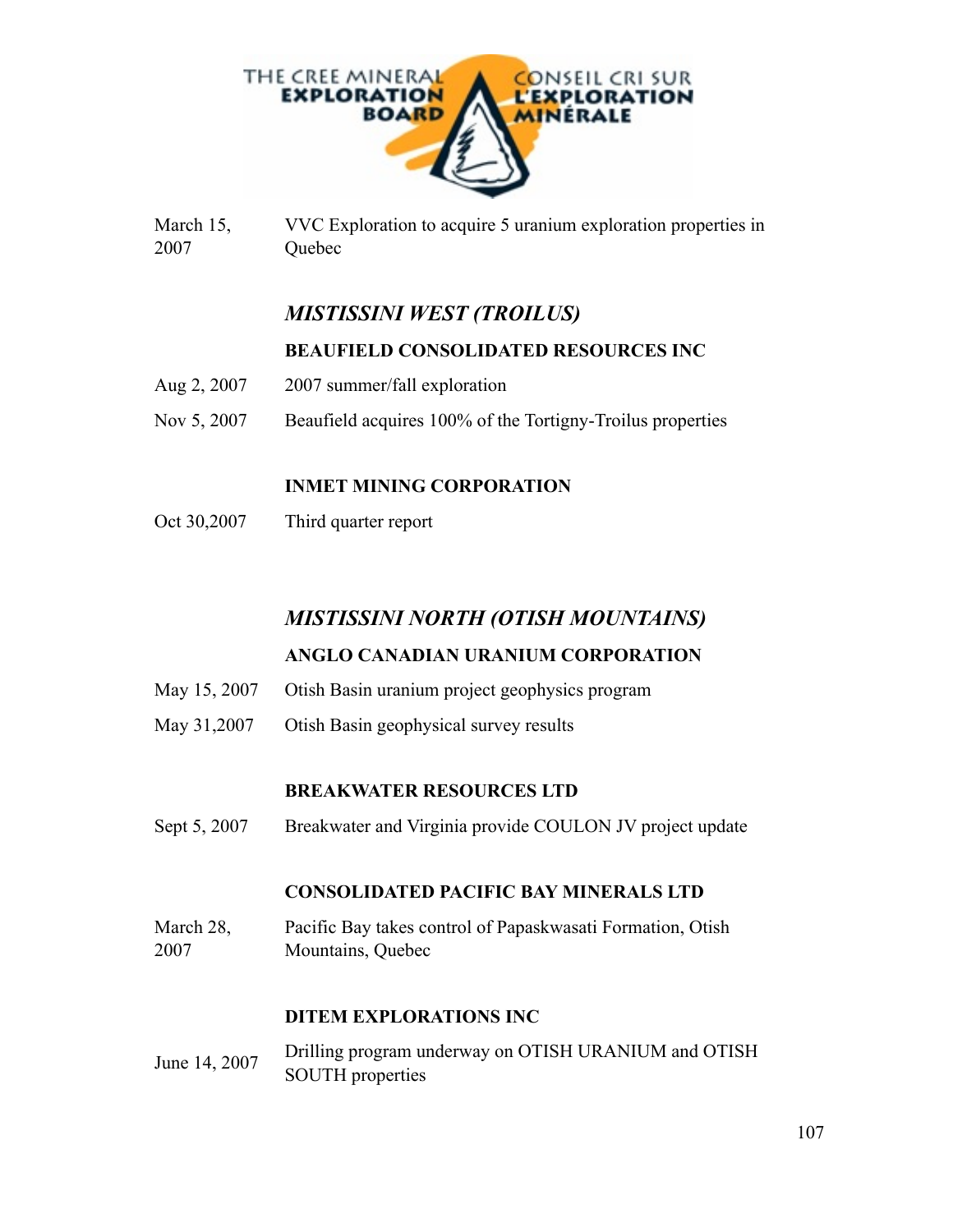

## **DIOS EXPLORATION INC**

| March 14,<br>2007 | DIOS reports two other uranium anomalies on HOTISH                                |
|-------------------|-----------------------------------------------------------------------------------|
| July 26, 2007     | Discovery of a uranium-bearing sandstone boulder on HOTISH                        |
| Sept 18, 2007     | A significant sandstone boulder returns uranium assays on HOTISH                  |
| Oct 1, 2007       | DIOS lake sediment survey: six main target areas on HOTISH<br>uranium project, QC |
| Oct 30, 2007      | DIOS' spectrometry survey outlines nine first-priority uranium zones<br>on HOTISH |

## **EASTMAIN RESOURCES INC**

- Feb 27, 2007 Eastmain acquires second deposit gold
- Feb 27, 2007 Campbell resources announces the sale of its Eastmain Mine Property

## **ELORO RESOURCES INC**

- July 5, 2007 Eloro acquires Otish uranium properties near Strateco's Matoush discovery
- July 16, 2007 Eloro options four James Bay district properties
- Oct 18, 2007 Eloro expands its uranium property holdings in the Otish Mountains district

#### **GOLDEN VALLEY MINES LTD**

Oct 1, 2007 Mistassini and Otish Basins uranium projects exploration update fall 2007 ground follow-up program underway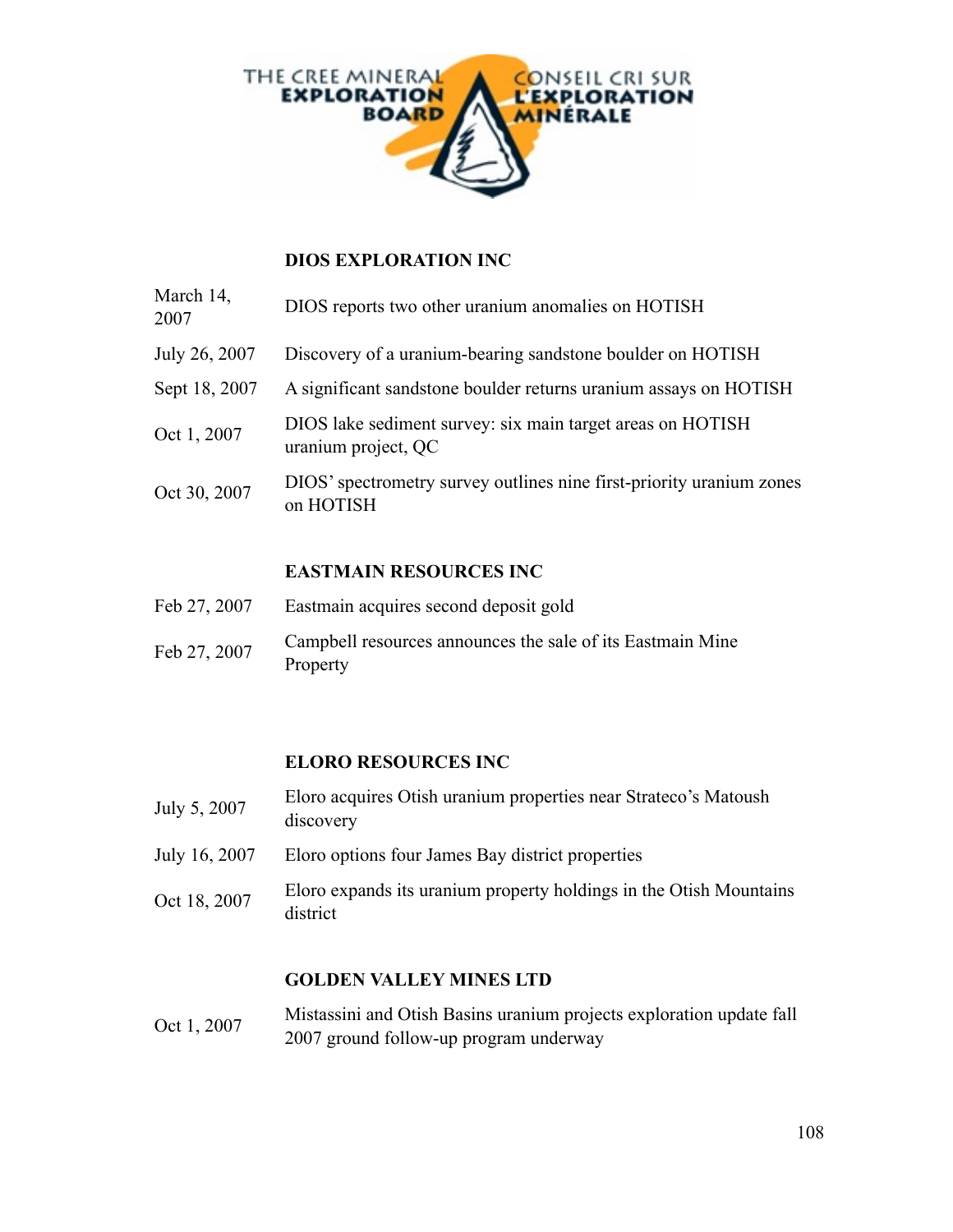

#### **KAKANDA RESOURCES CORP**

- Feb 7, 2007 Kakanda signs LOI for 38 Otish basin mineral claims
- Feb 22, 2007 Kakanda and Hinterland combine interests and form Otish Basin Joint Venture
- July 4, 2007 Kakanda purchases Gateau group of uranium properties in the Otish Basin of Quebec and announces \$3 million financing

#### **KODIAK EXPLORATION LTD**

- June 21, 2007 Kodiak announces \$800,000 exploration program for ten Otish uranium properties
- Sept 4, 2007 Kodiak commences uranium exploration on Otish properties

Oct 11, 2007 Kodiak airborne survey identifies large intense radiometric anomaly as targeted source to radioactive boulder train on Otish uranium property

## **MAJESCOR RESOURCES INC**

Feb 19, 2007 Majescor options uranium rights at Lac Laparre in the Otish Mountains of Quebec to Santoy-Melkior Uranium Joint Venture March 5, 2007 Majescor acquires 100% of the uranium rights at Mistissini in the Otish Mountains, Quebec; stakes additional 21,000 hectares around its Lac Manitouchiche uranium showing May 31,2007 Majescor prepares to drill "Lac Mantouchiche" uranium showing in the Otish Mountains & provides exploration update on its four Quebec uranium projects Oct 4, 2007 Majescor Ready to Drill Otish Mountains Lac Mantouchiche Uranium Target

## **SANTOY RESOURCES LTD**

Jan 9, 2007 Santoy announces Otish Mountain Uranium Joint Venture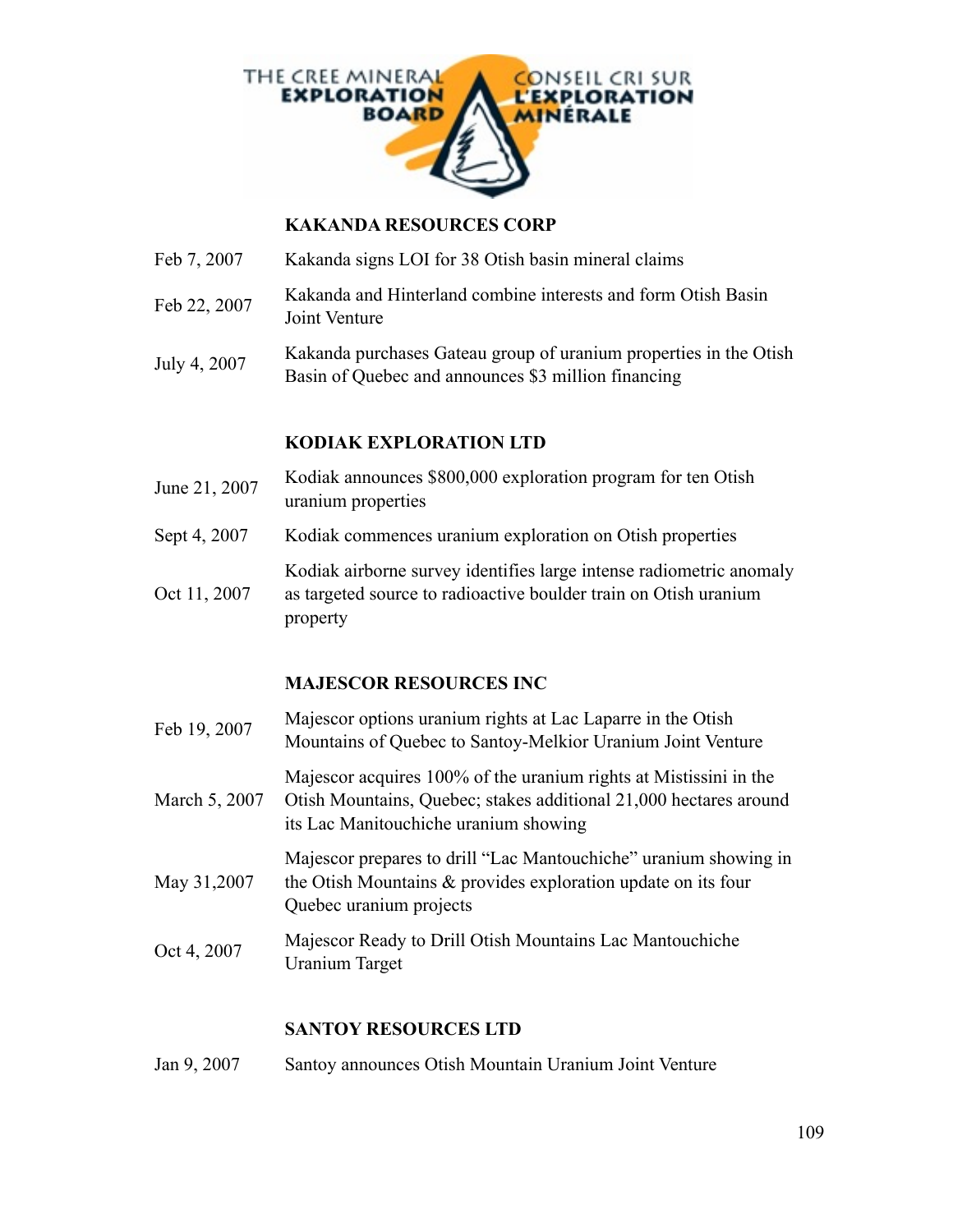

- Jan 29, 2007 Santoy-Melkior Joint Venture acquires Marc-André Uranium Occurrence, Otish Mountains, Quebec
- Feb 19, 2007 Santoy-Melkior Joint Venture acquire more uranium claims in Otish Basin, Quebec

## **STELLAR PACIFIC VENTURES LTD**

May 29, 2007 Stellar Pacific doubles its land position in the Otish Mountains uranium play

#### **STORNOWAY DIAMOND CORPORATION**

- Feb 22, 2007 Collection of 10,000 tonne Quebec bulk sample complete
- May 17, 2007 Stornoway reports an initial diamond content of 150 cpht from Renard 3 including a 7.8 carat stone
- July 25, 2007 Stornoway commences Pre-Feasibility Study on Renard diamond deposit
- Aug 14, 2007 Stornoway reports 2,213 carats recovered from Renard 4
- Oct 22, 2007 Stornoway announces valuation results from RENARD bulk sample

## **STRATECO RESOURCES INC**

- April 10, 2007 Strateco obtains impressive new intersections on MATOUSH, including 2.00% U
- June 27, 2007 Matoush continues to impress: Strateco intersects 1.97% U 6.7 metres and begins global exploration of Matoush project
- Oct 1, 2007 Resource estimate at MATOUSH AM-15 core zone, a very significant uranium deposit
- Oct 2, 2007 Strateco discovers a boulder train with over 10,000 cps

## **VIRGINIA MINES INC**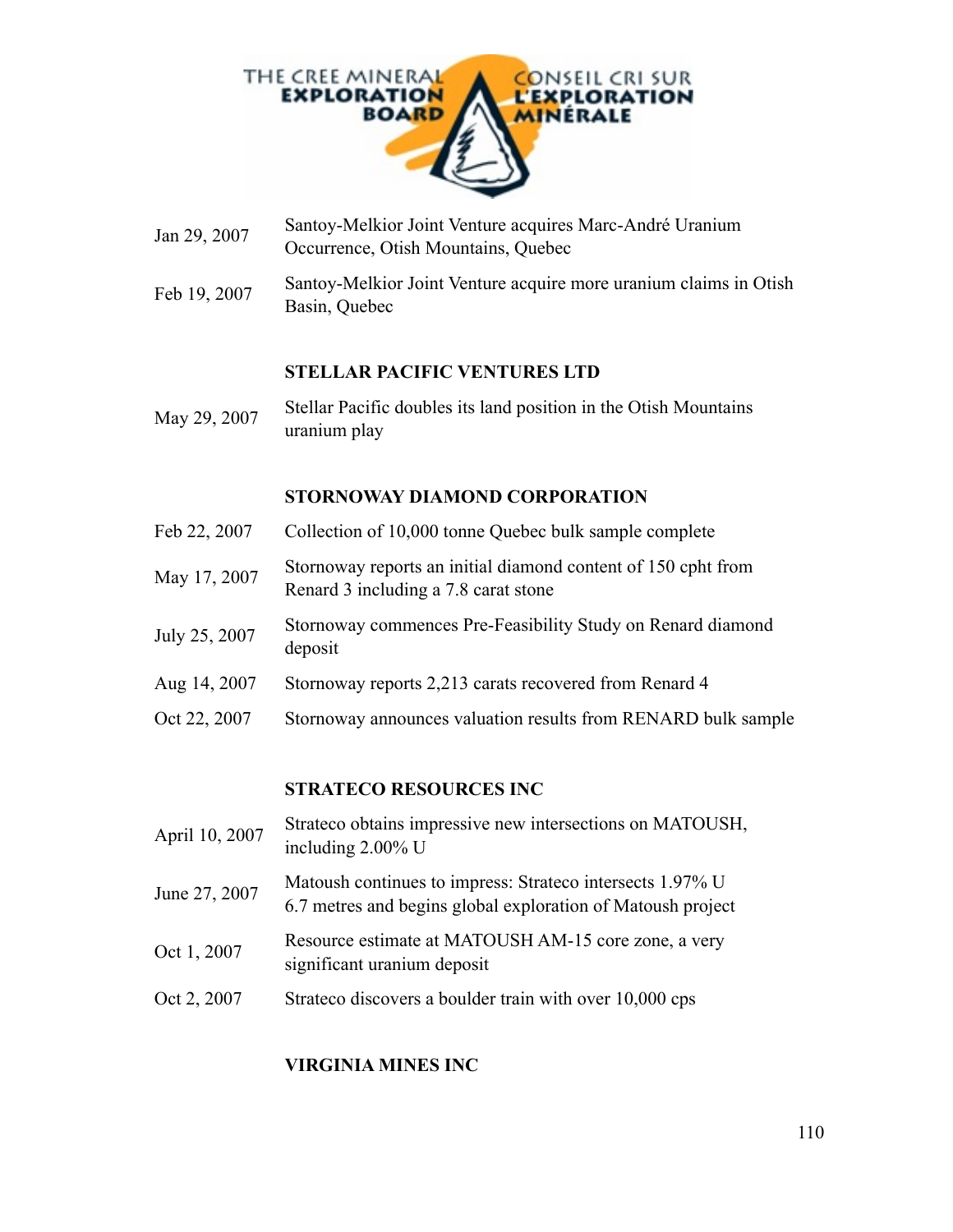

- May 23, 2007 Virginia Mines Inc.: drilling at Poste Lemoyne Extension: the Orfee Est Zone returns 4.28 g/t Au/16m to a depth of 340m
- June 7, 2007 Virginia Mines Inc – COULON property: Drilling confirms the extensions of several lenses. The mineralized system is now traced over more than 14 km along strike
- Sept 11, 2007 Amendment to the COULON JV agreement with Breakwater Resources
- Oct 10, 2007 Virginia Mines Inc.: COULON JV Project Lens 44 Returns 6.95% Zn, 1.51% Cu and 34.28 g/t Ag / 26.8m and 4.34% Zn, 1.12% Cu and 33.79 g/t Ag / 30.85m

## **WESTERN TROY CAPITAL RESOURCES INC**

- May 28, 2007 Western Troy announces winter drill results, plans 6,000 meter summer program at MacLeod Lake
- July9, 2007 Western Troy announces trench sample in Panama, commencement of drilling at MacLeod Lake

## *WASWANIPI*

#### **BREAKWATER RESOURCES LTD**

- July 4, 2007 Breakwater declares commercial production at Langlois
- Sept 18, 2007 Breakwater reports updated mineral reserves and mineral resources estimates for LANGLOIS MINE

#### **CADISCOR RESOURCES INC**

- Jul 11, 2007 Cadiscor Resources: exploration update
- Oct 15, 2007 Cadiscor stakes the Florence property

#### **EXPLOR RESOURCES INC**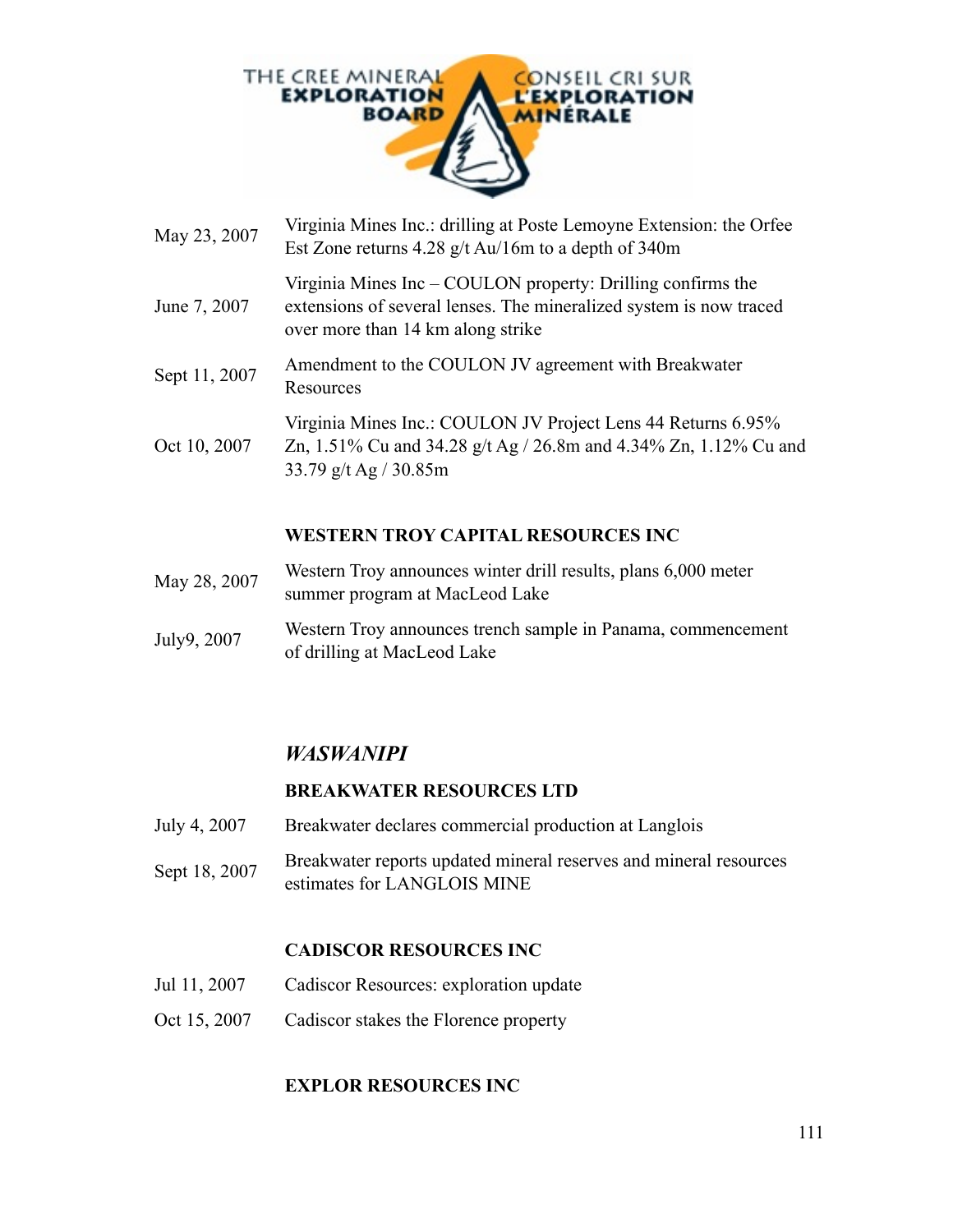

March 13, Explor adds to Nelligan property<br>2007

#### **METANOR RESOURCES INC**

| Feb 28, 2007      | Metanor announces the first DDH results on the Bachelor deposit |
|-------------------|-----------------------------------------------------------------|
| March 14,<br>2007 | Refurbishing of the Bachelor Lake Gold Mill                     |
| April 12, 2007    | Metanor update – ongoing work – Bachelor Lake Mining Complex    |
| May 8, 2007       | Metanor re-evaluates the Barry gold deposit                     |
| Sept 26,2007      | Mineralized zone extended at Barry open pit                     |
| Oct 10, 2007      | Bulk sampling has begun at the Barry open pit                   |
| Oct 23, 2007      | Higher grades at Barry deposit                                  |

## **METCO RESOURCES INC**

July 3, 2007 Metco adds a minimum of 4,000 m of drilling on Orphee at Lebelsur-Quevillon

## **NORONT RESOURCES LTD**

- Sept 26, 2007 Windfall Lake drilling activity and update
- Sept 28, 2007 Windfall Lake underground ramp to start

## **VICTORY NICKEL INC**

Sept 13, 2007 Victory Nickel updates progress at LAC ROCHER nickel deposit

## **VIOR INC**

Oct 25, 2007 Vior samples 36.7 g/t Au at BUTEUX project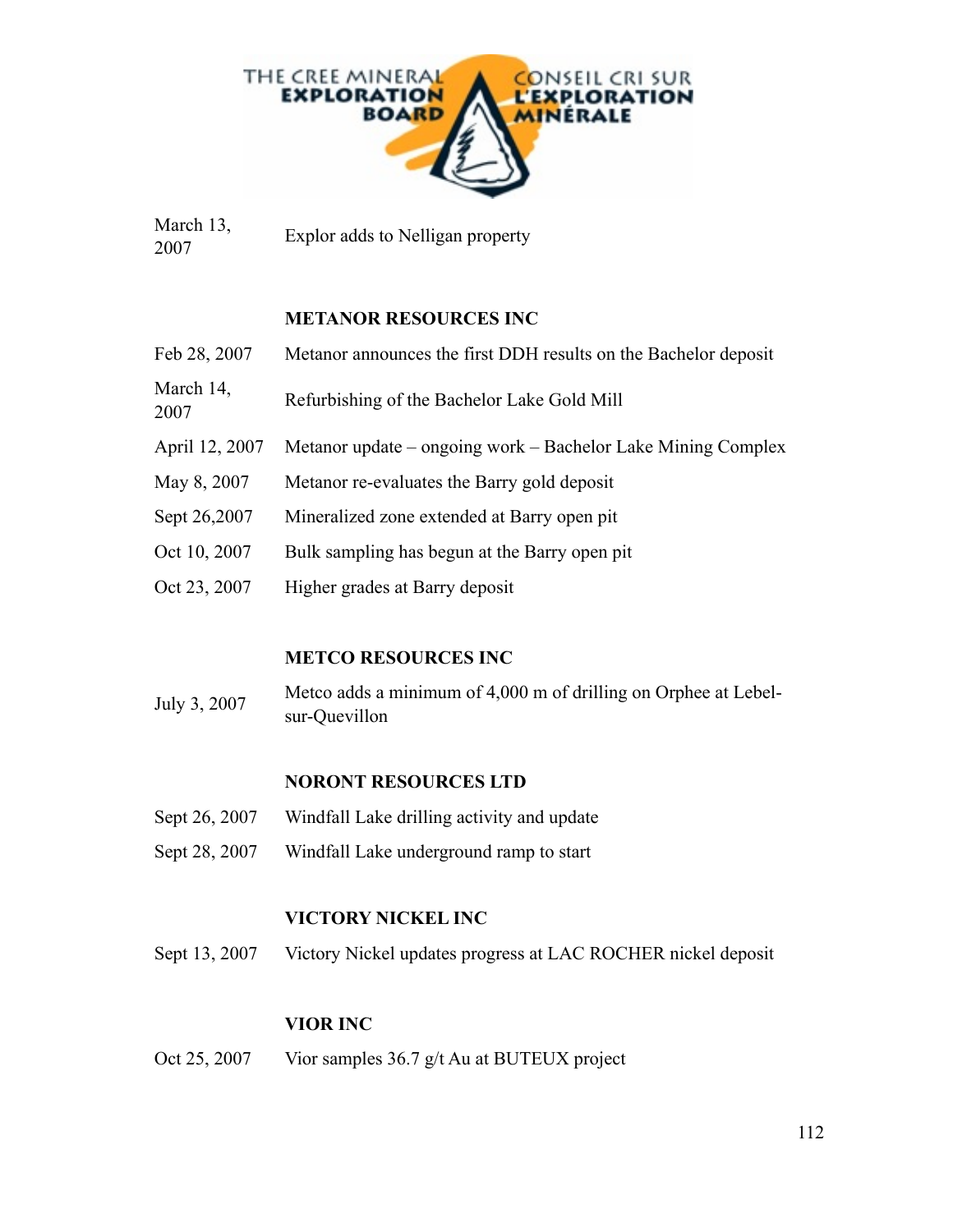

# *OUJE-BOUGOUMOU*

## **CAMPBELL RESOURCES INC**

- Feb 22, 2007 Temporary suspension at the Copper Rand Mine
- Feb 28, 2007 Campbell Resources exits CCAA and provides an update on the Copper Rand Mine
- July 23, 2007 Campbell Resources closes \$4 million financing to complete development of high-grade Corner Bay deposit
- Sept 4, 2007 Campbell Resources granted permit to start mining Merrill Island pit
- Oct 23, 2007 Campbell Resources begins production from Merrill Island pit, mining scheduled to begin at Corner bay shortly

## **DIOS EXPLORATION INC**

June 27, 2007 New detailed geophysical survey outlined 24 additional targets on Dios' CHIBOUKI project, Quebec; drilling planned

## **GOLD BULLION DEVELOPMENT CORPORATION**

Sept 20,2007 Gold Bullion Development Corp.: acquires JOE MANN MINE from Campbell Resources Inc.

## **NOVAWEST RESOURCES INC**

March 23, 2007 Chibougamau targets advanced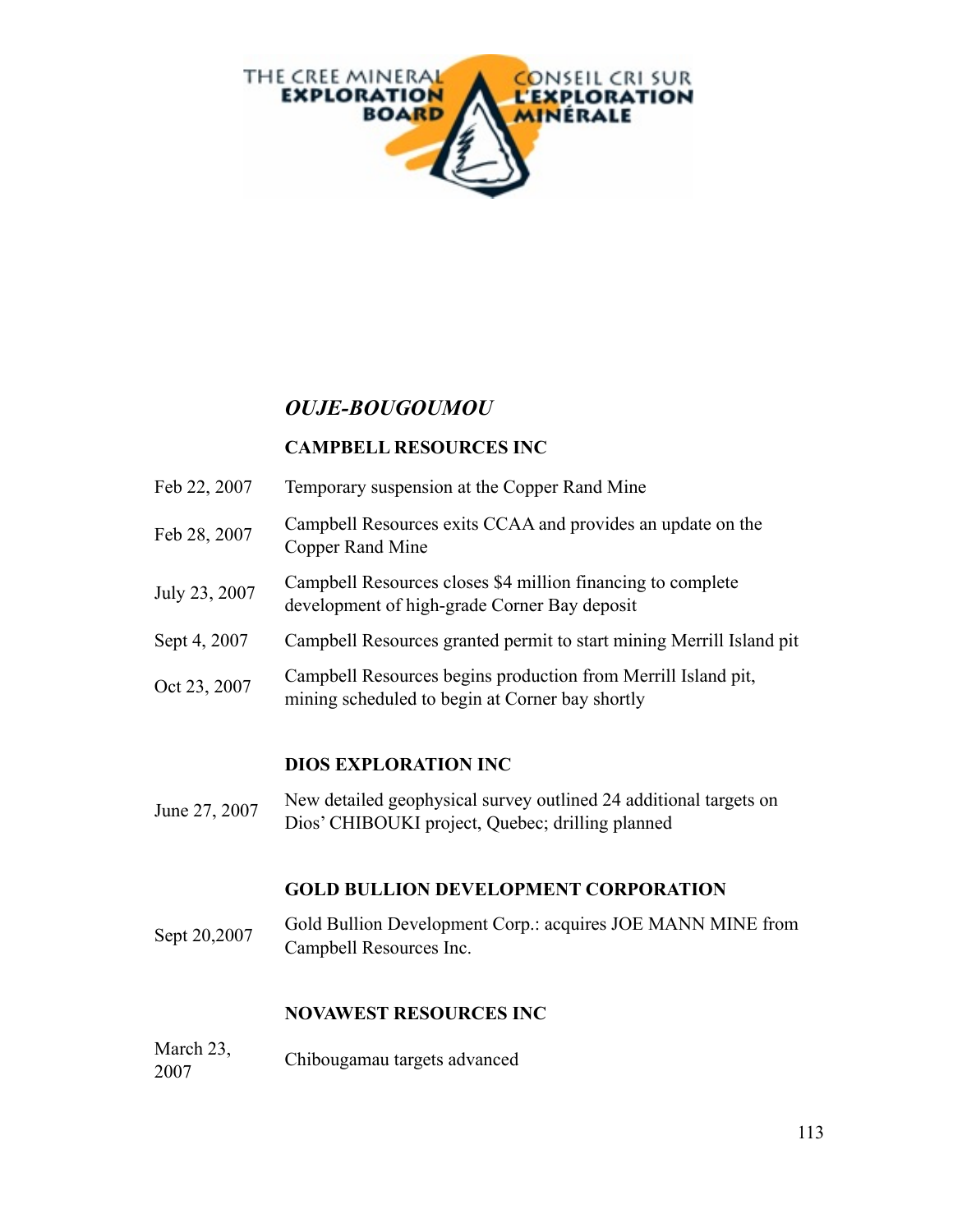

Oct 23, 2007 Novawest stakes important vanadium-titanium-iron claims near Chibougamau

## **RADISSON MINING RESOURCES**

Oct 18, 2007 Radisson Mining resources options a Quebec gold and base metals property

## *NEMASKA*

## **GOLDEN GOOSE RESOURCES INC**

- Feb 26, 2007 3,000 m drill program begins at Lac Levac
- May 4, 2007 Golden Goose Resources Inc. intersects new 1.07% nickel over 4.0 metres at its Lac Levac property
- July 13, 2007 Golden Goose Resources Inc. releases its first LAC LEVAC property NI 43-101 resources estimate with nickel, copper, cobalt and PGM
- Sept 14, 2007 Golden Goose gives green light to an additional 6,000 metres of drilling at its LAC LEVAC property in James Bay

## **INTERNATIONAL KIRKLAND MINERALS INC**

- April 17, 2007 International Kirkland announces start-up of drilling at RUPERT URANIUM property, northern Quebec
- July 3, 2007 Progress report from RUPERT RIVER URANIUM property, Quebec
- Aug 13, 2007 Results from the RUPERT RIVER URANIUM property, Quebec
- Sept 20, 2007 International Kirkland announces an update from the RUPERT RIVER URANIUM property, Quebec

## *WASKAGANISH*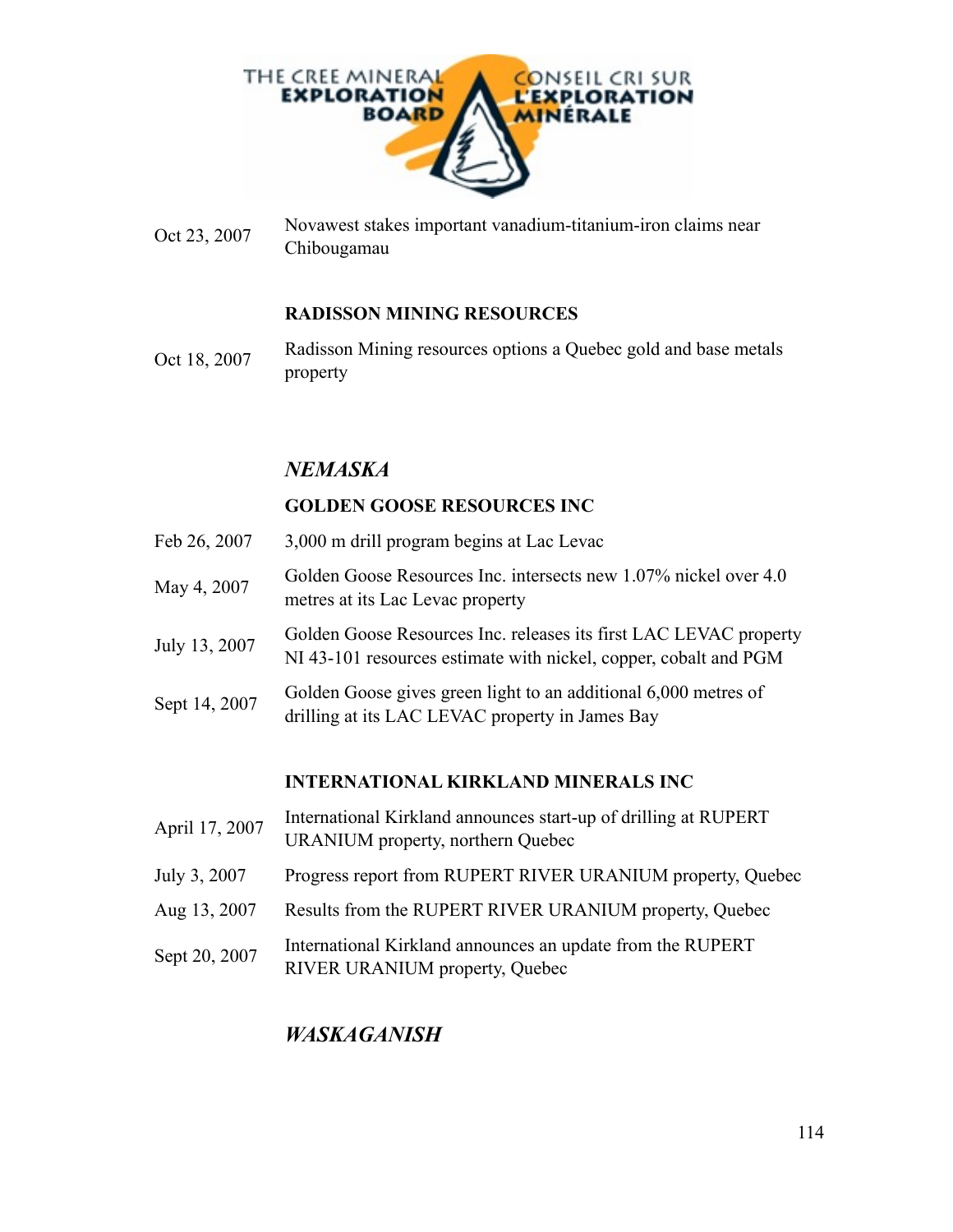

# *WHAPMAGOOSTUI*

## **VANTEX RESOURCES LTD**

Sept 27, 2007 Vantex finds gold on MANIC and confirms uranium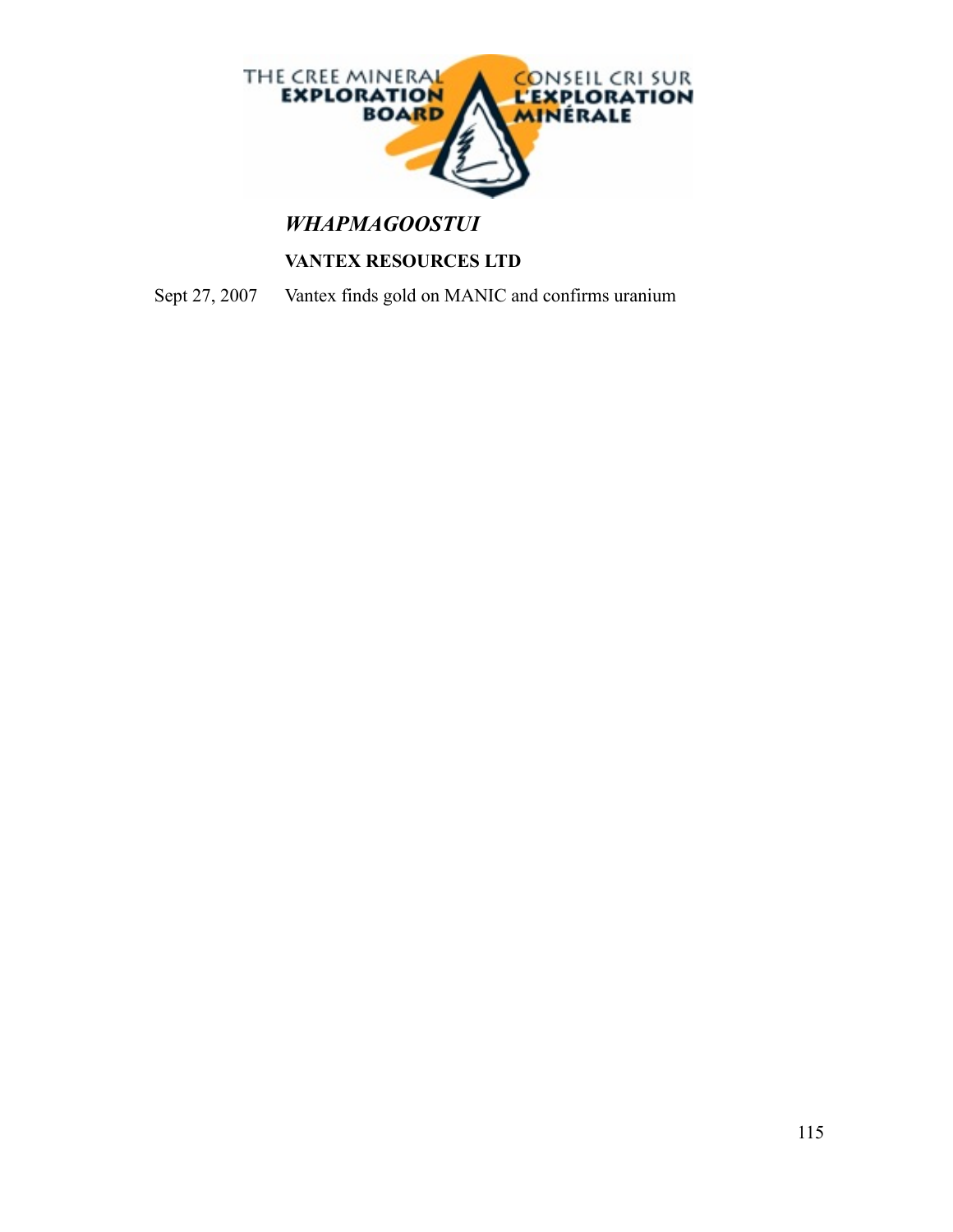

# **ANNEX 1. ABBREVIATIONS USED IN THIS REPORT**

The following is a legend of the abbreviations used in this report. **Prospecting and geological surveys**

| B.         | Bulk sampling                                                              |
|------------|----------------------------------------------------------------------------|
| $D(\#h:m)$ | Diamond drilling (number of holes : total meters drilled)                  |
| G          | Geological mapping                                                         |
| Min        | Mineralogical studies                                                      |
| Pg         | Unspecified prospecting and geological study                               |
| Pr         | Prospection                                                                |
|            | $Drc(\#h:m)$ Reversed circulation drilling (number of holes: total meters) |
| Rsi        | Remote sensing interpretation                                              |
| S          | Sampling                                                                   |
| Sch        | Channel sampling                                                           |
| T          | Trenching and stripping                                                    |
| LC         | Line cutting                                                               |

## **Geochemical surveys**

- Gc Unspecified geochemical surveys
- G(b) Boulder geochemistry
- Gc(e) Esker geochemical survey
- Gc(h) Humus geochemical survey
- Gc(lb) Lake bottom sediment geochemical survey
- Gc(r) Lithogeochemical survey (rock)
- Gc(s) Stream sediments geochemical survey
- Gc(sl) Soils geochemical survey
- Gc(t) Till geochemical survey

## **Geophysical surveys**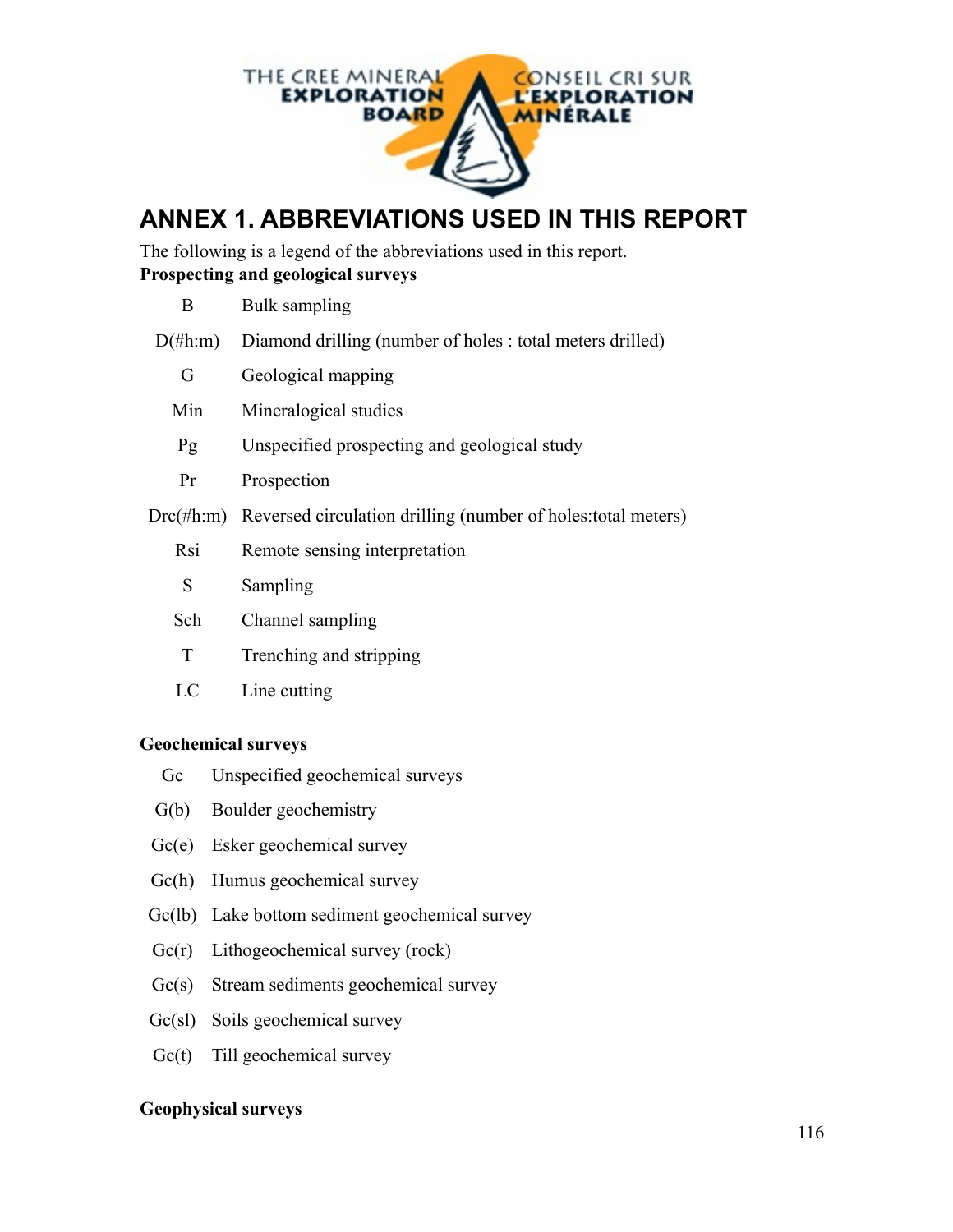

- AGp Unspecified airborne geophysical survey
- DPEM Drill hole pulse electromagnetic survey (borehole)
	- Gp Unspecified ground geophysics
	- EM Electromagnetic survey
	- IP Induced polarization survey
- Magnetic survey
- Mag-EM(A) Airborne magnetic and electromagnetic survey
- VTEM(A) Airborne VTEM survey
- MEGATEM Airborne MEGATEM survey
	- PP Pulse polarization survey
	- Rd Radiometric survey
	- Sc Scintillometric survey

#### **Other types of studies/work**

- Met Metallurgical studies
- TE Technical evaluation
- RE Resource estimate
- DMS Dense media separation

#### **Other information**

- Acq Acquired property
- JV Joint venture
- Ma Millions of years before the present
- PFS Pre-Feasibility Study
- PEA Preliminary Economic Evaluation
- Ga Billions of years before the present
- KIM Kimberlite Indicator Minerals